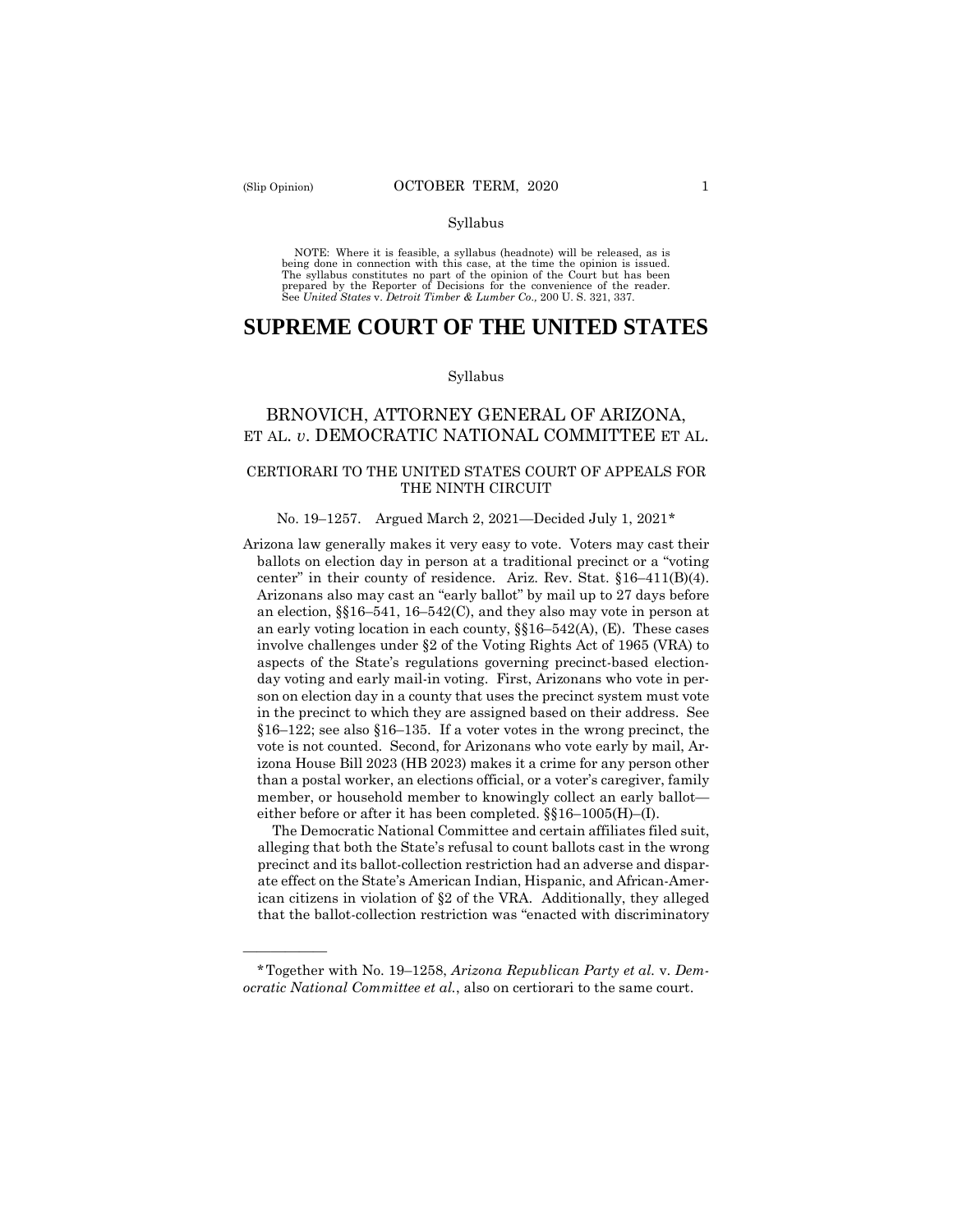intent" and thus violated both §2 of the VRA and the Fifteenth Amendment. The District Court rejected all of the plaintiffs' claims. The court found that the out-of-precinct policy had no "meaningfully disparate impact" on minority voters' opportunities to elect representatives of their choice. Turning to the ballot-collection restriction, the court found that it was unlikely to cause "a meaningful inequality" in minority voters' electoral opportunities and that it had not been enacted with discriminatory intent. A divided panel of the Ninth Circuit affirmed, but the en banc court reversed. It first concluded that both the out-of-precinct policy and the ballot-collection restriction imposed a disparate burden on minority voters because they were more likely to be adversely affected by those rules. The en banc court also held that the District Court had committed clear error in finding that the ballot-collection law was not enacted with discriminatory intent.

*Held*: Arizona's out-of-precinct policy and HB 2023 do not violate §2 of the VRA, and HB 2023 was not enacted with a racially discriminatory purpose. Pp. 12–37.

 (a) Two threshold matters require the Court's attention. First, the Court rejects the contention that no petitioner has Article III standing to appeal the decision below as to the out-of-precinct policy. All that is needed to entertain an appeal of that issue is one party with standing. *Little Sisters of the Poor Saints Peter and Paul Home* v. *Pennsylvania*, 591 U.S. \_\_\_, \_\_, n. 6. Attorney General Brnovich, as an authorized representative of the State (which intervened below) in any action in federal court, fits the bill. See *Virginia House of Delegates* v. *Bethune-Hill*, 587 U.S. \_\_\_, \_\_\_. Second, the Court declines in these cases to announce a test to govern all VRA §2 challenges to rules that specify the time, place, or manner for casting ballots. It is sufficient for present purposes to identify certain guideposts that lead to the Court's decision in these cases. Pp. 12–13.

 (b) The Court's statutory interpretation starts with a careful consideration of the text. Pp. 13–25.

 (1) The Court first construed the current version of §2 in *Thornburg* v. *Gingles*, 478 U. S. 30, which was a vote-dilution case where the Court took its cue from §2's legislative history. The Court's many subsequent vote-dilution cases have followed the path *Gingles* charted. Because the Court here considers for the first time how §2 applies to generally applicable time, place, or manner voting rules, it is appropriate to take a fresh look at the statutory text. Pp. 13–14.

 (2) In 1982, Congress amended the language in §2 that had been interpreted to require proof of discriminatory intent by a plurality of the Court in *Mobile* v. *Bolden*, 446 U. S. 55. In place of that language,  $\S 2(a)$  now uses the phrase "in a manner which results in a denial or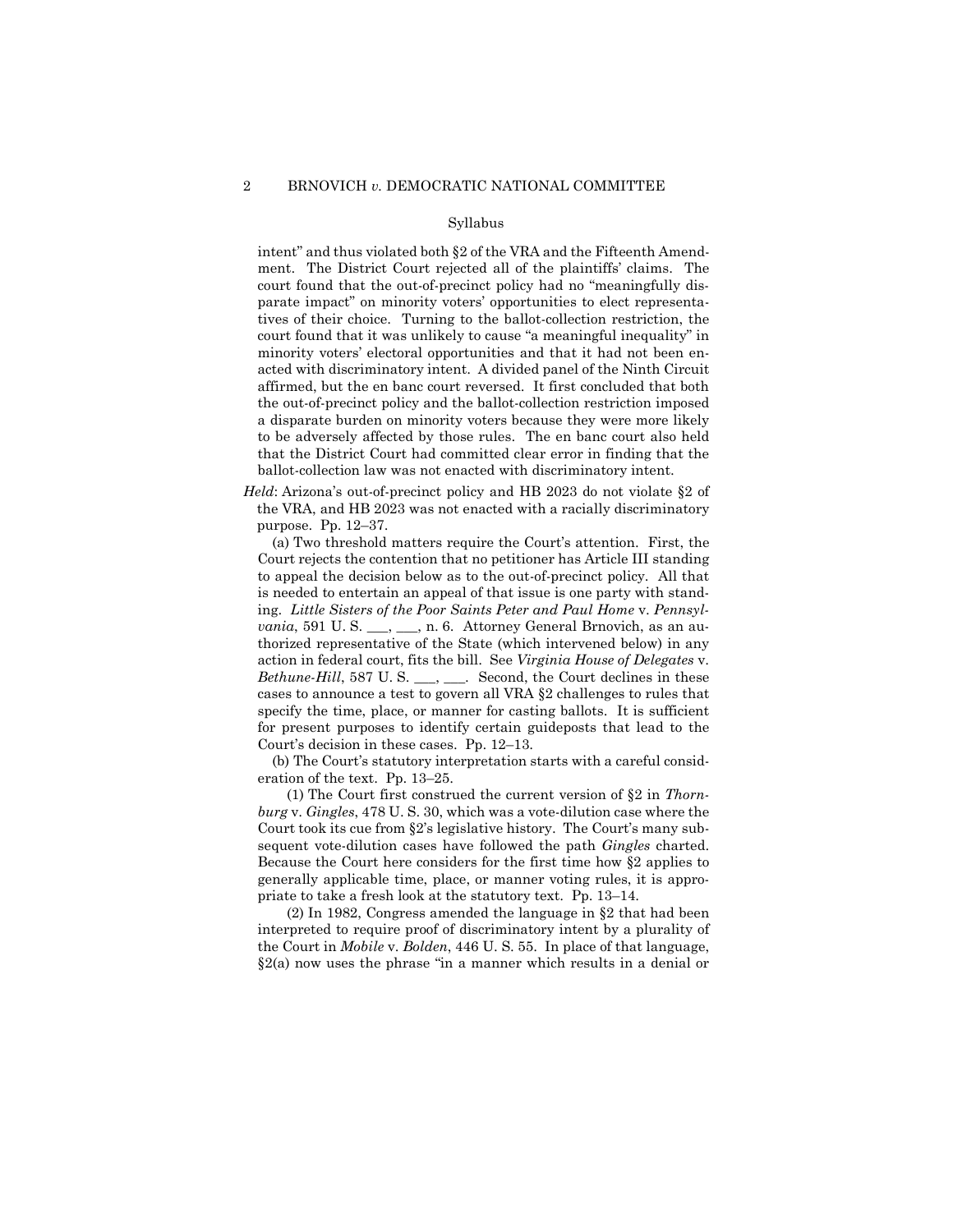abridgement of the right . . . to vote on account of race or color." Section 2(b) in turn explains what must be shown to establish a §2 violation. Section 2(b) states that §2 is violated only where "the political processes leading to nomination or election" are not "*equally open* to participation" by members of the relevant protected group "*in that its members have less opportunity* than other members of the electorate to participate in the political process and to elect representatives of their choice." (Emphasis added.) In §2(b), the phrase "in that" is "used to specify the respect in which a statement is true." New Oxford American Dictionary 851. Thus, equal openness and equal opportunity are not separate requirements. Instead, it appears that the core of  $\S2(b)$ is the requirement that voting be "equally open." The statute's reference to equal "opportunity" may stretch that concept to some degree to include consideration of a person's ability to use the means that are equally open. But equal openness remains the touchstone. Pp. 14–15.

(3) Another important feature of  $\S2(b)$  is its "totality of circumstances" requirement. Any circumstance that has a logical bearing on whether voting is "equally open" and affords equal "opportunity" may be considered. Pp. 15–21.

 (i) The Court mentions several important circumstances but does not attempt to compile an exhaustive list. Pp. 15–19.

 (A) The size of the burden imposed by a challenged voting rule is highly relevant. Voting necessarily requires some effort and compliance with some rules; thus, the concept of a voting system that is "equally open" and that furnishes equal "opportunity" to cast a ballot must tolerate the "usual burdens of voting." *Crawford* v. *Marion County Election Bd.*, 553 U. S. 181, 198. Mere inconvenience is insufficient. P. 16.

 (B) The degree to which a voting rule departs from what was standard practice when §2 was amended in 1982 is a relevant consideration. The burdens associated with the rules in effect at that time are useful in gauging whether the burdens imposed by a challenged rule are sufficient to prevent voting from being equally "open" or furnishing an equal "opportunity" to vote in the sense meant by §2. Widespread current use is also relevant. Pp. 17–18.

 (C) The size of any disparities in a rule's impact on members of different racial or ethnic groups is an important factor to consider. Even neutral regulations may well result in disparities in rates of voting and noncompliance with voting rules. The mere fact that there is some disparity in impact does not necessarily mean that a system is not equally open or that it does not give everyone an equal opportunity to vote. And small disparities should not be artificially magnified. P. 18.

(D) Consistent with §2(b)'s reference to a States' "political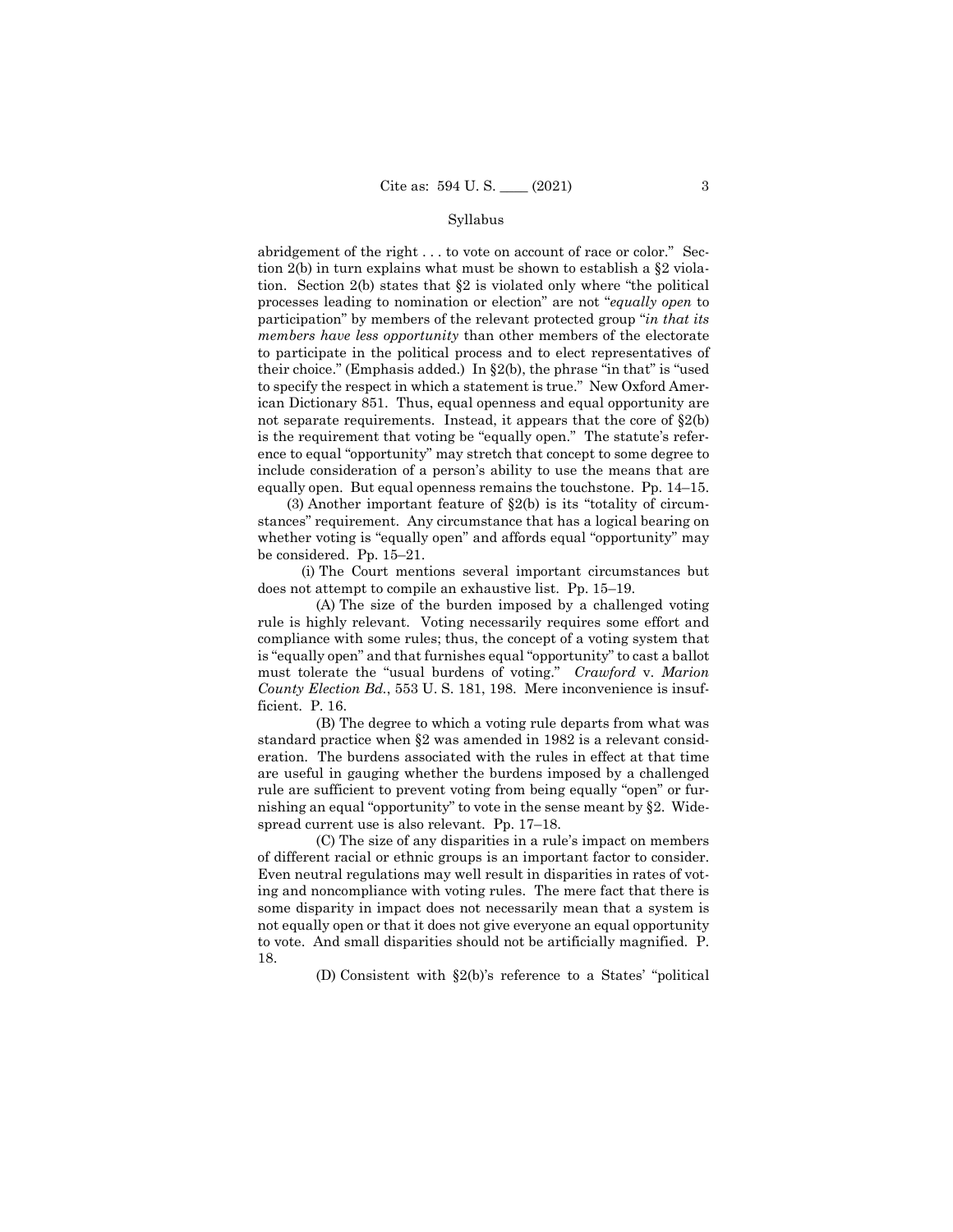processes," courts must consider the opportunities provided by a State's entire system of voting when assessing the burden imposed by a challenged provision. Thus, where a State provides multiple ways to vote, any burden associated with one option cannot be evaluated without also taking into account the other available means. P. 18.

 (E) The strength of the state interests—such as the strong and entirely legitimate state interest in preventing election fraud served by a challenged voting rule is an important factor. Ensuring that every vote is cast freely, without intimidation or undue influence, is also a valid and important state interest. In determining whether a rule goes too far "based on the totality of circumstances," rules that are supported by strong state interests are less likely to violate §2. Pp. 18–19.

 (ii) Some factors identified in *Thornburg* v. *Gingles,* 478 U. S. 30, were designed for use in vote-dilution cases and are plainly inapplicable in a case that involves a challenge to a facially neutral time, place, or manner voting rule. While §2(b)'s "totality of circumstances" language permits consideration of certain other *Gingles* factors, their only relevance in cases involving neutral time, place, and manner rules is to show that minority group members suffered discrimination in the past and that effects of that discrimination persist. The disparate-impact model employed in Title VII and Fair Housing Act cases is not useful here. Pp. 19–21.

 (4) Section 2(b) directs courts to consider "the totality of circumstances," but the dissent would make §2 turn almost entirely on one circumstance: disparate impact. The dissent also would adopt a leastrestrictive means requirement that would force a State to prove that the interest served by its voting rule could not be accomplished in any other less burdensome way. Such a requirement has no footing in the text of §2 or the Court's precedent construing it and would have the potential to invalidate just about any voting rule a State adopts. Section 2 of the VRA provides vital protection against discriminatory voting rules, and no one suggests that discrimination in voting has been extirpated or that the threat has been eliminated. Even so, §2 does not transfer the States' authority to set non-discriminatory voting rules to the federal courts. Pp. 21–25.

(c) Neither Arizona's out-of-precinct policy nor its ballot-collection law violates §2 of the VRA. Pp. 25–34.

 (1) Having to identify one's polling place and then travel there to vote does not exceed the "usual burdens of voting." *Crawford*, 553 U. S., at 198. In addition, the State made extensive efforts to reduce the impact of the out-of-precinct policy on the number of valid votes ultimately cast, *e.g.,* by sending a sample ballot to each household that includes a voter's proper polling location. The burdens of identifying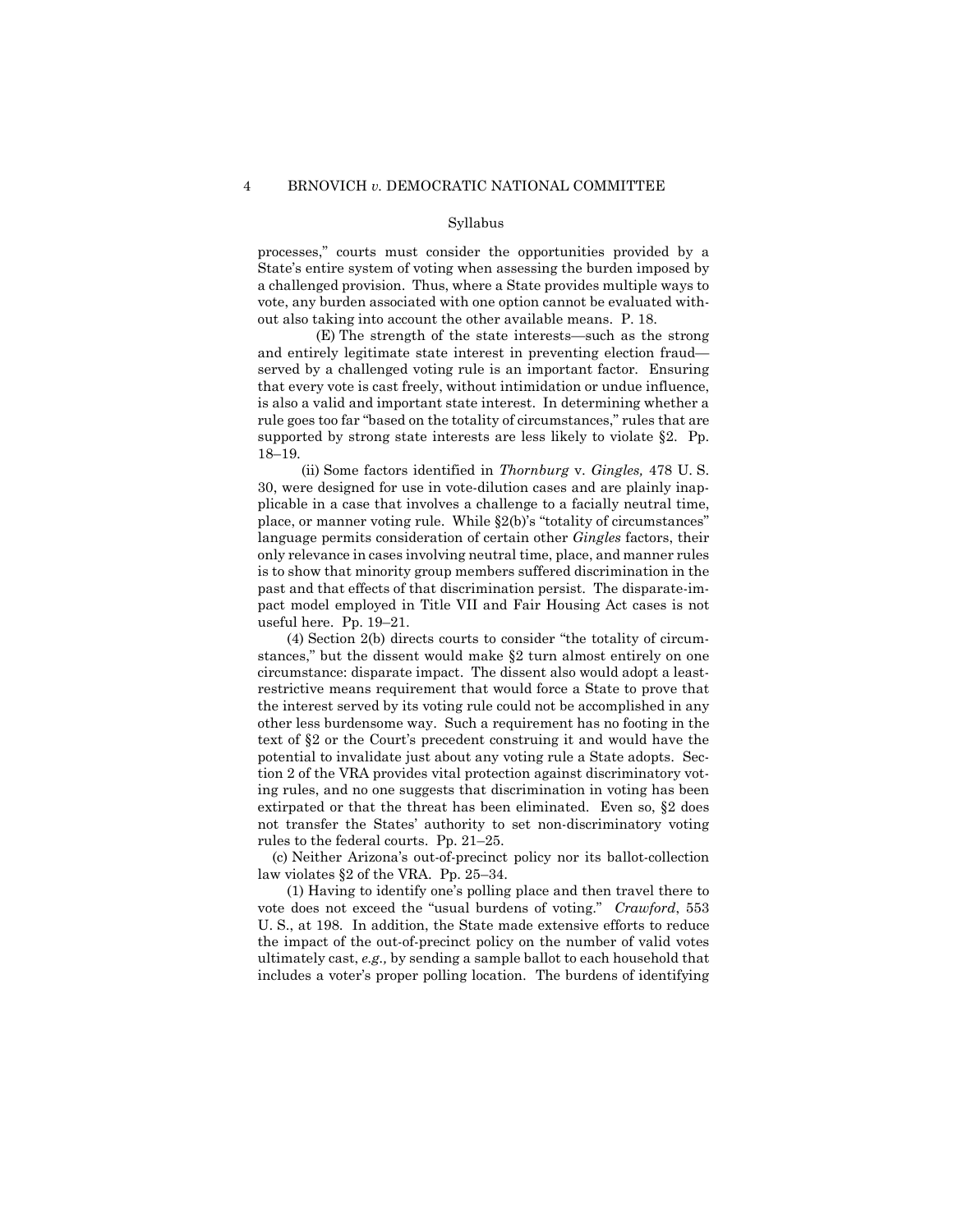and traveling to one's assigned precinct are also modest when considering Arizona's "political processes" as a whole. The State offers other easy ways to vote, which likely explains why out-of-precinct votes on election day make up such a small and apparently diminishing portion of overall ballots cast.

Next, the racial disparity in burdens allegedly caused by the out-ofprecinct policy is small in absolute terms. Of the Arizona counties that reported out-of-precinct ballots in the 2016 general election, a little over 1% of Hispanic voters, 1% of African-American voters, and 1% of Native American voters who voted on election day cast an out-of-precinct ballot. For non-minority voters, the rate was around 0.5%. A procedure that appears to work for 98% or more of voters to whom it applies—minority and non-minority alike—is unlikely to render a system unequally open.

Appropriate weight must be given to the important state interests furthered by precinct-based voting. It helps to distribute voters more evenly among polling places; it can put polling places closer to voter residences; and it helps to ensure that each voter receives a ballot that lists only the candidates and public questions on which he or she can vote. Precinct-based voting has a long pedigree in the United States, and the policy of not counting out-of-precinct ballots is widespread.

The Court of Appeals discounted the State's interests because it found no evidence that a less restrictive alternative would threaten the integrity of precinct-based voting. But §2 does not require a State to show that its chosen policy is absolutely necessary or that a less restrictive means would not adequately serve the State's objectives. Considering the modest burdens allegedly imposed by Arizona's outof-precinct policy, the small size of its disparate impact, and the State's justifications, the rule does not violate §2. Pp. 25–30.

 (2) Arizona's HB 2023 also passes muster under §2. Arizonans can submit early ballots by going to a mailbox, a post office, an early ballot drop box, or an authorized election official's office. These options entail the "usual burdens of voting," and assistance from a statutorily authorized proxy is also available. The State also makes special provision for certain groups of voters who are unable to use the early voting system. See §16–549(C). And here, the plaintiffs were unable to show the extent to which HB 2023 disproportionately burdens minority voters.

Even if the plaintiffs were able to demonstrate a disparate burden caused by HB 2023, the State's "compelling interest in preserving the integrity of its election procedures" would suffice to avoid §2 liability. *Purcell* v. *Gonzalez*, 549 U. S. 1, 4. The Court of Appeals viewed the State's justifications for HB 2023 as tenuous largely because there was no evidence of early ballot fraud in Arizona. But prevention of fraud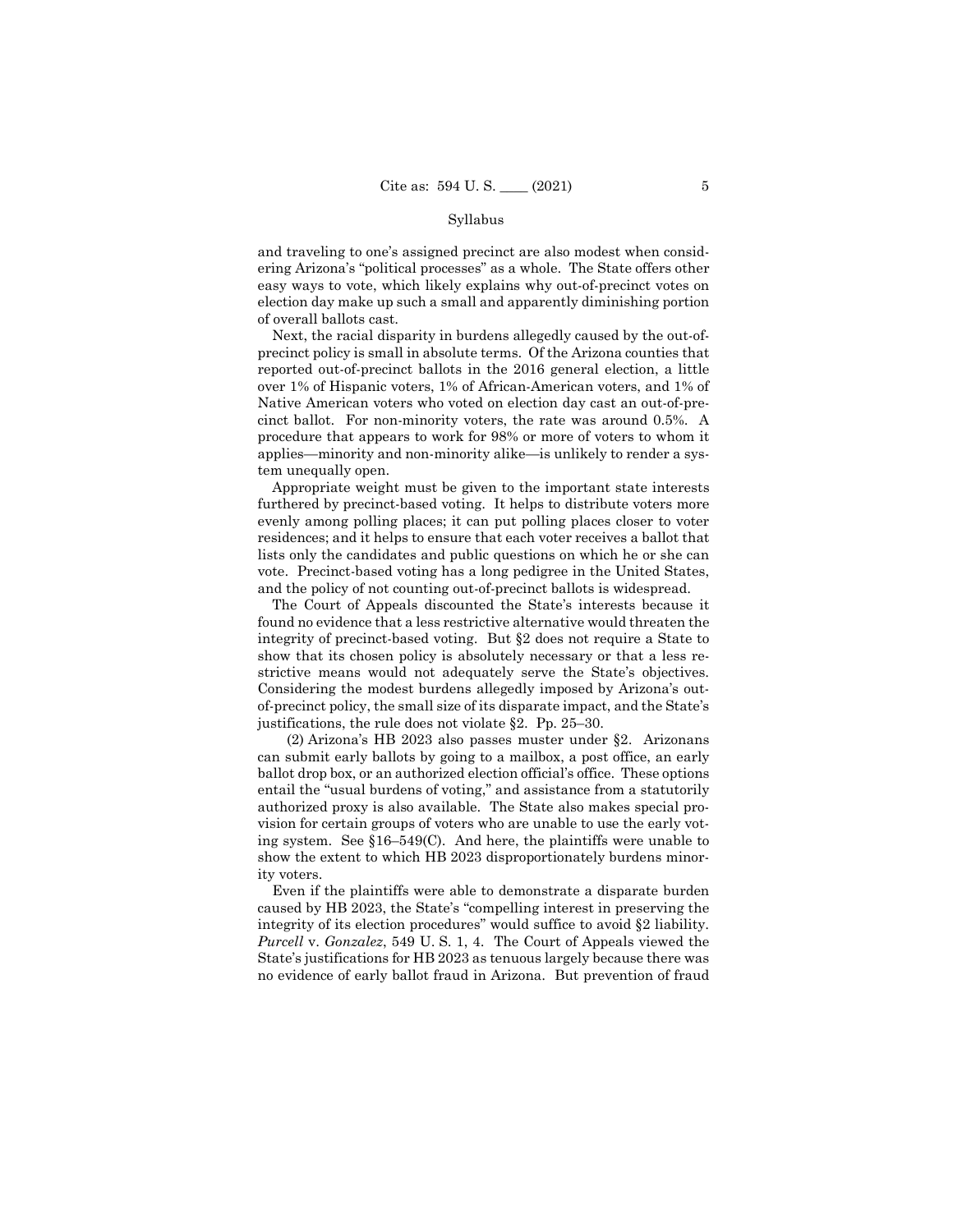is not the only legitimate interest served by restrictions on ballot collection. Third-party ballot collection can lead to pressure and intimidation. Further, a State may take action to prevent election fraud without waiting for it to occur within its own borders. Pp. 30–34.

(d) HB 2023 was not enacted with a discriminatory purpose, as the District Court found. Appellate review of that conclusion is for clear error. *Pullman-Standard* v. *Swint*, 456 U. S. 273, 287–288. The District Court's finding on the question of discriminatory intent had ample support in the record. The court considered the historical background and the highly politicized sequence of events leading to HB 2023's enactment; it looked for any departures from the normal legislative process; it considered relevant legislative history; and it weighed the law's impact on different racial groups. See *Arlington Heights* v. *Metropolitan Housing Development Corp.*, 429 U. S. 252, 266–268. The court found HB 2023 to be the product of sincere legislative debate over the wisdom of early mail-in voting and the potential for fraud. And it took care to distinguish between racial motives and partisan motives. The District Court's interpretation of the evidence was plausible based on the record, so its permissible view is not clearly erroneous. See *Anderson* v. *Bessemer City*, 470 U. S. 564, 573–574. The Court of Appeals concluded that the District Court committed clear error by failing to apply a "cat's paw" theory—which analyzes whether an actor was a "dupe" who was "used by another to accomplish his purposes." That theory has its origin in employment discrimination cases and has no application to legislative bodies. Pp. 34–37.

948 F. 3d 989, reversed and remanded.

 ALITO, J., delivered the opinion of the Court, in which ROBERTS, C. J., and THOMAS, GORSUCH, KAVANAUGH, and BARRETT, JJ., joined. GOR-SUCH, J., filed a concurring opinion, in which THOMAS, J., joined. KAGAN, J., filed a dissenting opinion, in which BREYER and SOTOMAYOR, JJ., joined.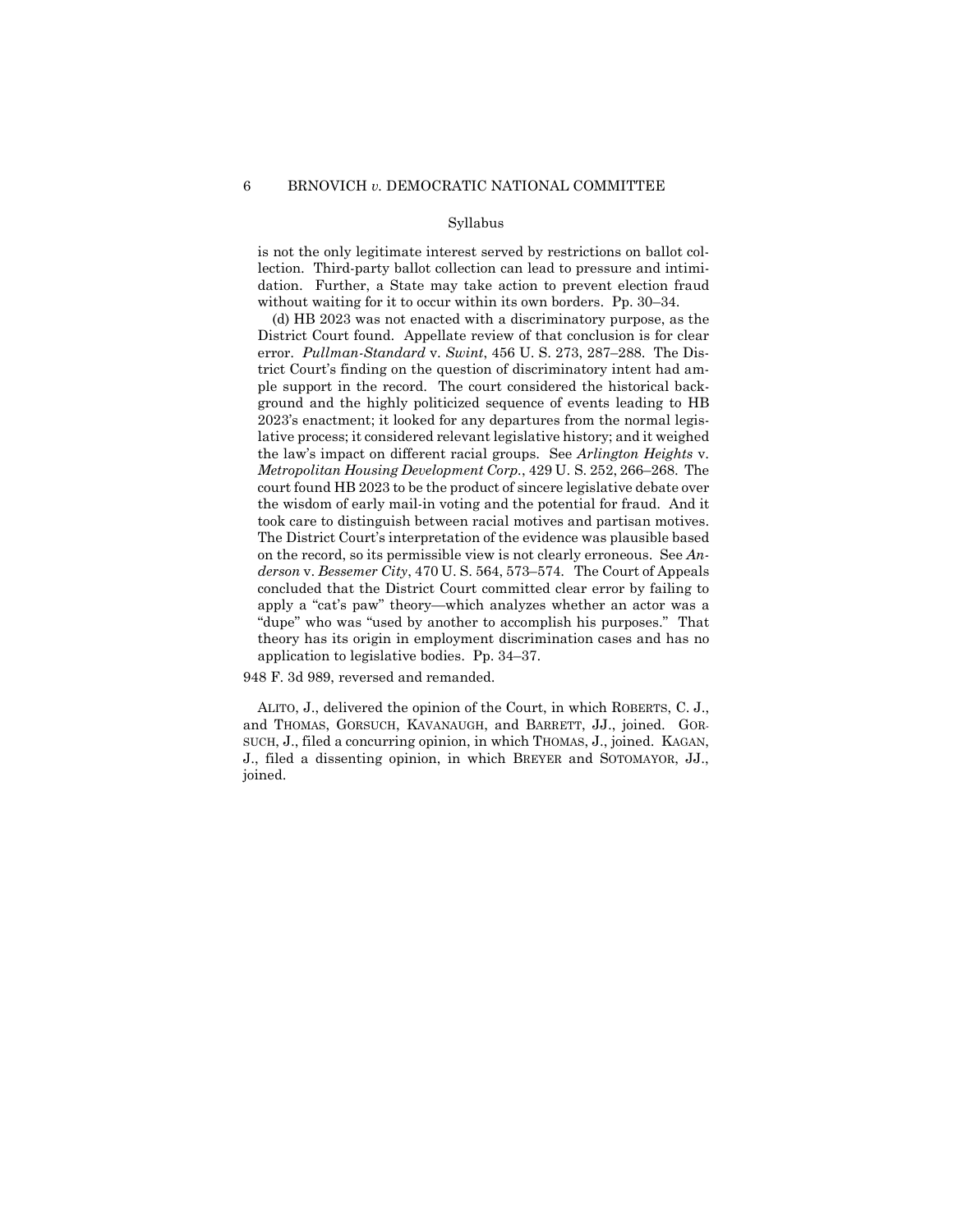NOTICE: This opinion is subject to formal revision before publication in the preliminary print of the United States Reports. Readers are requested to notify the Reporter of Decisions, Supreme Court of the United States, Washington, D. C. 20543, of any typographical or other formal errors, in order that corrections may be made before the preliminary print goes to press.

# **SUPREME COURT OF THE UNITED STATES**  $\overline{\phantom{a}}$  , where  $\overline{\phantom{a}}$

Nos. 19–1257 and 19–1258  $\overline{\phantom{a}}$  , where  $\overline{\phantom{a}}$ 

# MARK BRNOVICH, ATTORNEY GENERAL OF ARIZONA, ET AL., PETITIONERS

19–1257 *v.* DEMOCRATIC NATIONAL COMMITTEE, ET AL.

# ARIZONA REPUBLICAN PARTY, ET AL., PETITIONERS

# 19–1258 *v.* DEMOCRATIC NATIONAL COMMITTEE, ET AL.

## ON WRITS OF CERTIORARI TO THE UNITED STATES COURT OF APPEALS FOR THE NINTH CIRCUIT

## [July 1, 2021]

### JUSTICE ALITO delivered the opinion of the Court.

In these cases, we are called upon for the first time to apply §2 of the Voting Rights Act of 1965 to regulations that govern how ballots are collected and counted. Arizona law generally makes it very easy to vote. All voters may vote by mail or in person for nearly a month before election day, but Arizona imposes two restrictions that are claimed to be unlawful. First, in some counties, voters who choose to cast a ballot in person on election day must vote in their own precincts or else their ballots will not be counted. Second, mailin ballots cannot be collected by anyone other than an election official, a mail carrier, or a voter's family member, household member, or caregiver. After a trial, a District Court upheld these rules, as did a panel of the United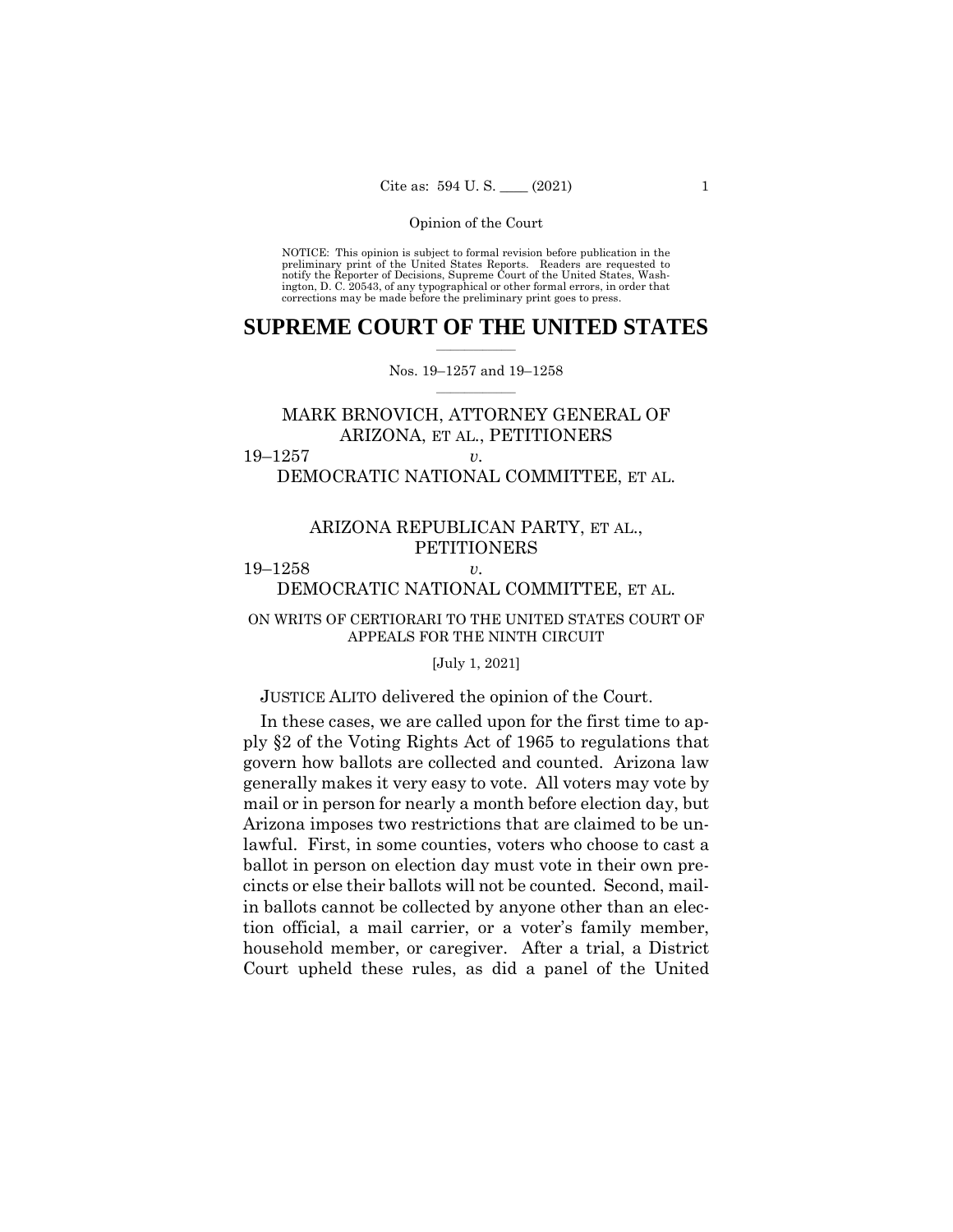#### 2 BRNOVICH *v.* DEMOCRATIC NATIONAL COMMITTEE

#### Opinion of the Court

States Court of Appeals for the Ninth Circuit. But an en banc court, by a divided vote, found them to be unlawful. It relied on the rules' small disparate impacts on members of minority groups, as well as past discrimination dating back to the State's territorial days. And it overturned the District Court's finding that the Arizona Legislature did not adopt the ballot-collection restriction for a discriminatory purpose. We now hold that the en banc court misunderstood and misapplied §2 and that it exceeded its authority in rejecting the District Court's factual finding on the issue of legislative intent.

> I A

Congress enacted the landmark Voting Rights Act of 1965, 79 Stat. 437, as amended, 52 U. S. C. §10301 *et seq.*, in an effort to achieve at long last what the Fifteenth Amendment had sought to bring about 95 years earlier: an end to the denial of the right to vote based on race. Ratified in 1870, the Fifteenth Amendment provides in §1 that "[t]he right of citizens of the United States to vote shall not be denied or abridged by the United States or by any State on account of race, color, or previous condition of servitude." Section 2 of the Amendment then grants Congress the "power to enforce [the Amendment] by appropriate legislation."

Despite the ratification of the Fifteenth Amendment, the right of African-Americans to vote was heavily suppressed for nearly a century. States employed a variety of notorious methods, including poll taxes, literacy tests, property qualifications, "'white primar[ies],'" and "'grandfather clause[s].'"[1](#page-7-0) Challenges to some blatant efforts reached this Court and were held to violate the Fifteenth Amendment.

<span id="page-7-0"></span><sup>&</sup>lt;sup>1</sup>H. R. Rep. No. 439, 89th Cong., 1st Sess., 8, 11-13 (1965); S. Rep. No. 162, 89th Cong., 1st Sess., pt. 3, pp. 4–5 (1965); see *South Carolina* v. *Katzenbach*, 383 U. S. 301, 309–315 (1966).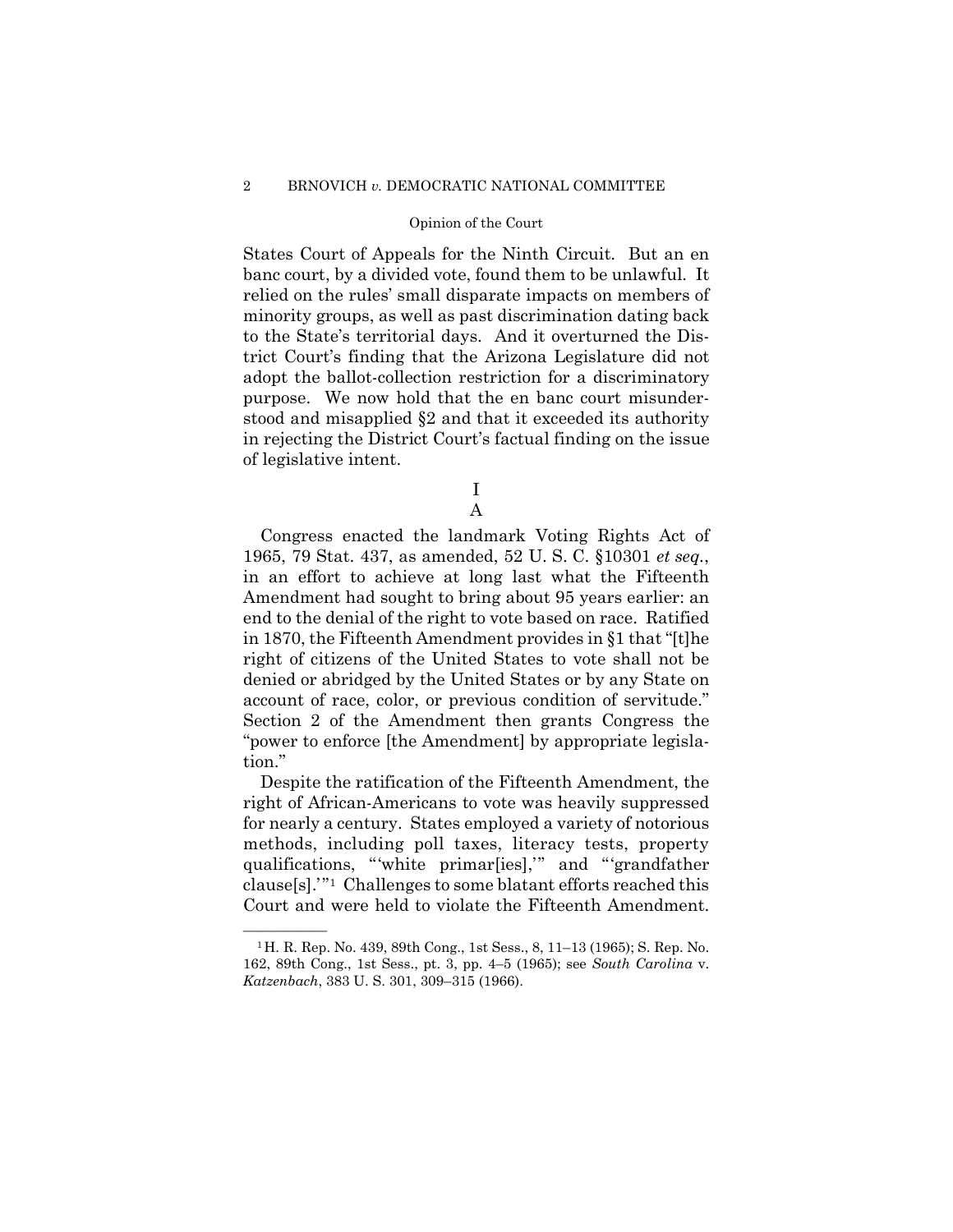See, *e.g.*, *Guinn* v. *United States*, 238 U. S. 347, 360–365 (1915) (grandfather clause); *Myers* v. *Anderson*, 238 U. S. 368, 379–380 (1915) (same); *Lane* v. *Wilson*, 307 U. S. 268, 275–277 (1939) (registration scheme predicated on grandfather clause); *Smith* v. *Allwright*, 321 U. S. 649, 659–666 (1944) (white primaries); *Schnell* v. *Davis*, 336 U. S. 933 (1949) (*per curiam*), affirming 81 F. Supp. 872 (SD Ala. 1949) (test of constitutional knowledge); *Gomillion* v. *Lightfoot*, 364 U. S. 339, 347 (1960) (racial gerrymander). But as late as the mid-1960s, black registration and voting rates in some States were appallingly low. See *South Carolina* v. *Katzenbach*, 383 U. S. 301, 313 (1966).

Invoking the power conferred by §2 of the Fifteenth Amendment, see 383 U. S., at 308; *City of Rome* v. *United States*, 446 U. S. 156, 173 (1980), Congress enacted the Voting Rights Act (VRA) to address this entrenched problem. The Act and its amendments in the 1970s specifically forbade some of the practices that had been used to suppress black voting. See §§4(a), (c), 79 Stat. 438–439; §6, 84 Stat. 315; §102, 89 Stat. 400, as amended, 52 U. S. C. §§10303(a), (c), 10501 (prohibiting the denial of the right to vote in any election for failure to pass a test demonstrating literacy, educational achievement or knowledge of any particular subject, or good moral character); see also §10, 79 Stat. 442, as amended, 52 U. S. C. §10306 (declaring poll taxes unlawful); §11, 79 Stat. 443, as amended, 52 U. S. C. §10307 (prohibiting intimidation and the refusal to allow or count votes). Sections 4 and 5 of the VRA imposed special requirements for States and subdivisions where violations of the right to vote had been severe. And §2 addressed the denial or abridgment of the right to vote in any part of the country.

As originally enacted, §2 closely tracked the language of the Amendment it was adopted to enforce. Section 2 stated simply that "[n]o voting qualification or prerequisite to voting, or standard, practice, or procedure shall be imposed or applied by any State or political subdivision to deny or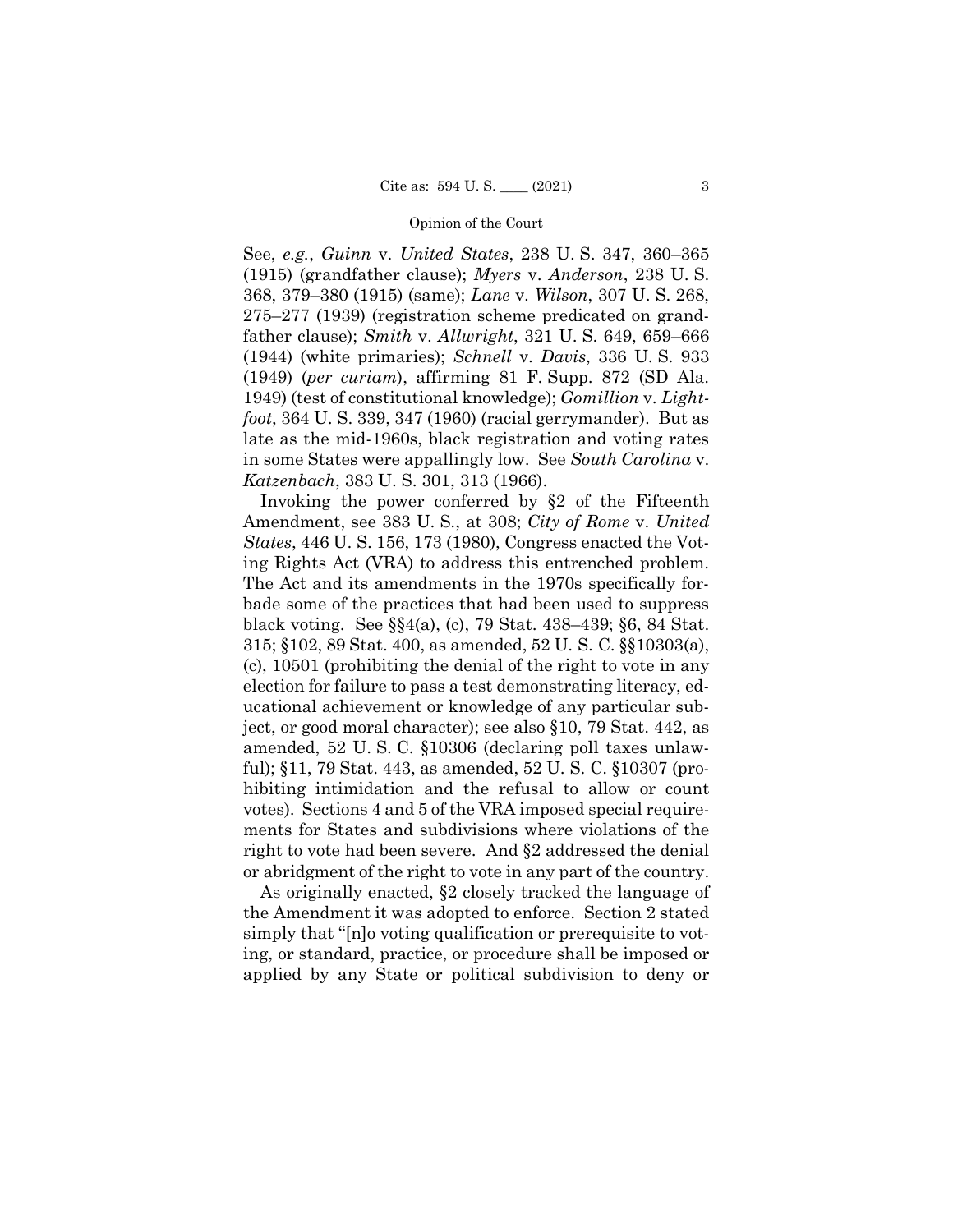abridge the right of any citizen of the United States to vote on account of race or color." 79 Stat. 437.

Unlike other provisions of the VRA, §2 attracted rela-tively little attention during the congressional debates<sup>[2](#page-9-0)</sup> and was "little-used" for more than a decade after its passage.<sup>3</sup> But during the same period, this Court considered several cases involving "vote-dilution" claims asserted under the Equal Protection Clause of the Fourteenth Amendment. See *Whitcomb* v. *Chavis*, 403 U. S. 124 (1971); *Burns* v. *Richardson*, 384 U. S. 73 (1966); *Fortson* v. *Dorsey*, 379 U. S. 433 (1965). In these and later vote-dilution cases, plaintiffs claimed that features of legislative districting plans, including the configuration of legislative districts and the use of multi-member districts, diluted the ability of particular voters to affect the outcome of elections.

One Fourteenth Amendment vote-dilution case, *White* v. *Regester*, 412 U. S. 755 (1973), came to have outsized importance in the development of our VRA case law. In *White*, the Court affirmed a District Court's judgment that two multi-member electoral districts were "being used invidiously to cancel out or minimize the voting strength of racial groups." *Id.*, at 765. The Court explained what a votedilution plaintiff must prove, and the words the Court chose would later assume great importance in VRA §2 matters. According to *White*, a vote-dilution plaintiff had to show that "the political processes leading to nomination and election were not *equally open* to participation by the group in question—that its members had *less opportunity* than did other residents in the district to participate in the political processes and to elect legislators of their choice." *Id.*, at 766 (emphasis added). The decision then recited many pieces of evidence the District Court had taken into account, and it

<span id="page-9-0"></span><sup>—————— 2</sup>See *Mobile* v. *Bolden*, 446 U. S. 55, 60–61 (1980) (plurality opinion) (describing §2's "sparse" legislative history).

<span id="page-9-1"></span><sup>3</sup>Boyd & Markman, The 1982 Amendments to the Voting Rights Act: A Legislative History, 40 Wash. & Lee L. Rev. 1347, 1352–1353 (1983).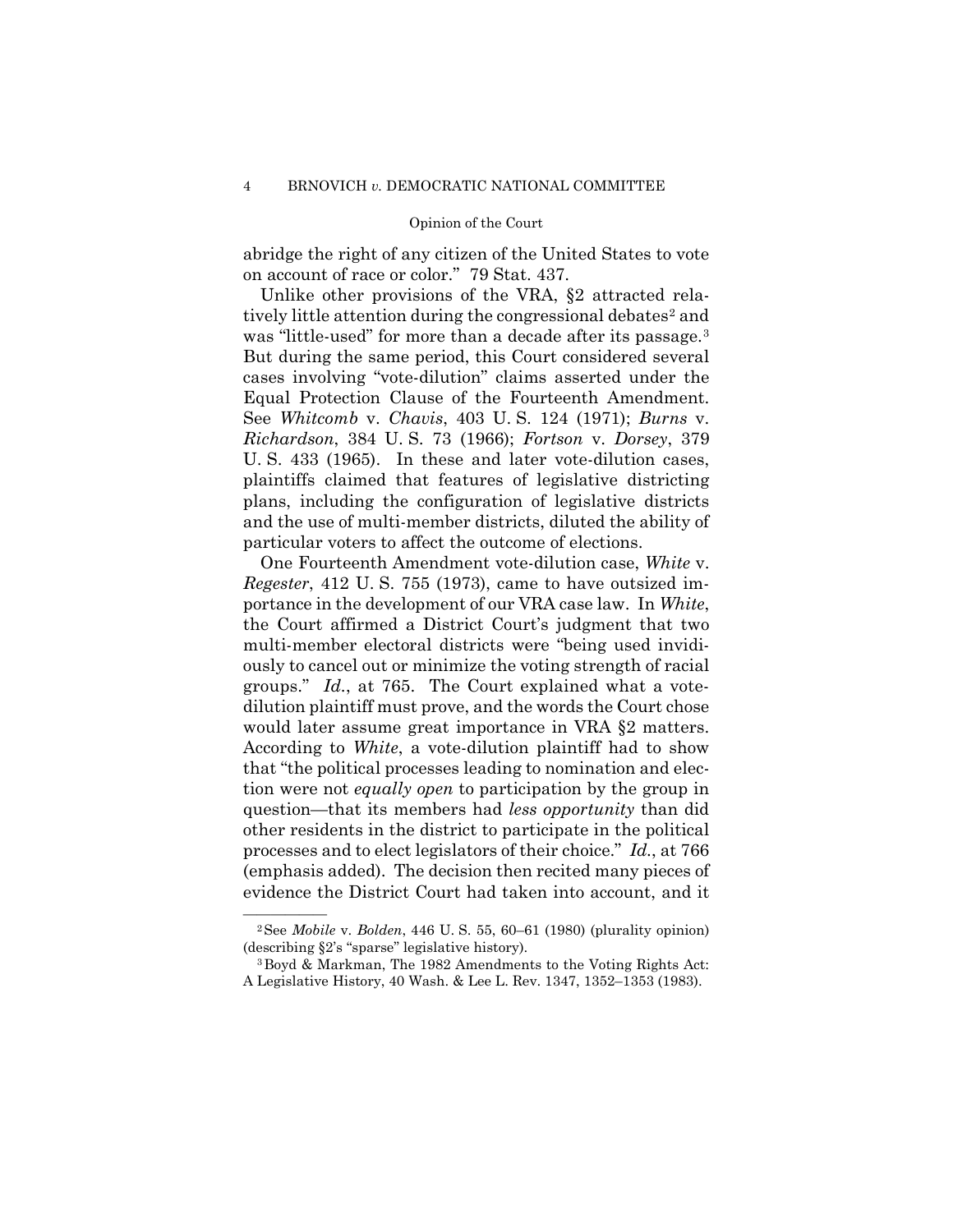found that this evidence sufficed to prove the plaintiffs' claim. See *id.*, at 766–769. The decision in *White* predated *Washington* v. *Davis*, 426 U. S. 229 (1976), where the Court held that an equal-protection challenge to a facially neutral rule requires proof of discriminatory purpose or intent, *id.*, at 238–245, and the *White* opinion said nothing one way or the other about purpose or intent.

A few years later, the question whether a VRA §2 claim required discriminatory purpose or intent came before this Court in *Mobile* v. *Bolden*, 446 U. S. 55 (1980). The plurality opinion for four Justices concluded first that §2 of the VRA added nothing to the protections afforded by the Fifteenth Amendment. *Id.*, at 60–61. The plurality then observed that prior decisions "ha[d] made clear that action by a State that is racially neutral on its face violates the Fifteenth Amendment only if motivated by a discriminatory purpose." *Id.*, at 62. The obvious result of those premises was that facially neutral voting practices violate §2 only if motivated by a discriminatory purpose. The plurality read *White* as consistent with this requirement. *Bolden*, 446 U. S., at 68–70.

Shortly after *Bolden* was handed down, Congress amended §2 of the VRA. The oft-cited Report of the Senate Judiciary Committee accompanying the 1982 Amendment stated that the amendment's purpose was to repudiate *Bolden* and establish a new vote-dilution test based on what the Court had said in *White*.See S. Rep. No. 97–417, pp. 2, 15–16, 27. The bill that was initially passed by the House of Representatives included what is now §2(a). In place of the phrase "to deny or abridge the right . . . to vote on account of race or color," the amendment substituted "in a manner which *results in* a denial or abridgement of the right . . . to vote on account of race or color." H. R. Rep. No. 97–227, p. 48 (1981) (emphasis added); H. R. 3112, 97th Cong., 1st Sess., §2, p. 8 (introduced Oct. 7, 1981).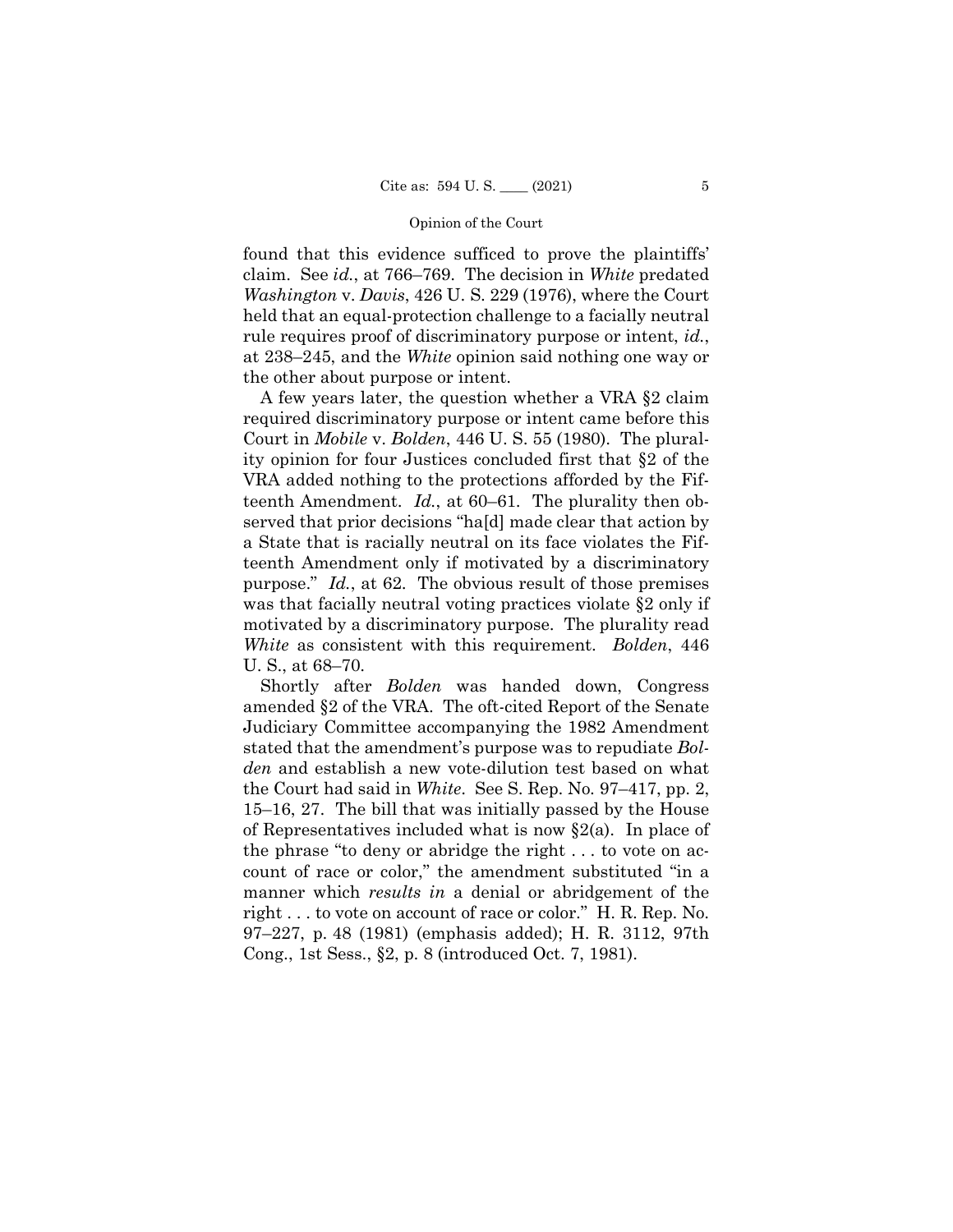The House bill "originally passed . . . under a loose understanding that §2 would prohibit all discriminatory 'effects' of voting practices, and that intent would be 'irrelevant,'" but "[t]his version met stiff resistance in the Senate." *Mississippi Republican Executive Committee* v. *Brooks*, 469 U. S. 1002, 1010 (1984) (Rehnquist, J., dissenting) (quoting H. R. Rep. No. 97–227, at 29). The House and Senate compromised, and the final product included language proposed by Senator Dole. 469 U. S., at 1010–1011; S. Rep. No. 97– 417, at 3–4; 128 Cong. Rec. 14131–14133 (1982) (Sen. Dole describing his amendment).

What is now §2(b) was added, and that provision sets out what must be shown to prove a §2 violation. It requires consideration of "the totality of circumstances" in each case and demands proof that "the political processes leading to nomination or election in the State or political subdivision are not *equally open* to participation" by members of a protected class "*in that its members have less opportunity* than other members of the electorate to participate in the political process and to elect representatives of their choice." 52 U. S. C. §10301(b) (emphasis added). Reflecting the Senate Judiciary Committee's stated focus on the issue of vote dilution, this language was taken almost verbatim from *White*.

This concentration on the contentious issue of vote dilution reflected the results of the Senate Judiciary Committee's extensive survey of what it regarded as Fifteenth Amendment violations that called out for legislative redress. See, *e.g*., S. Rep. No. 97–417, at 6, 8, 23–24, 27, 29. That survey listed many examples of what the Committee took to be unconstitutional vote dilution, but the survey identified only three isolated episodes involving the outright denial of the right to vote, and none of these concerned the equal application of a facially neutral rule specifying the time, place, or manner of voting. See *id.*, at 30, and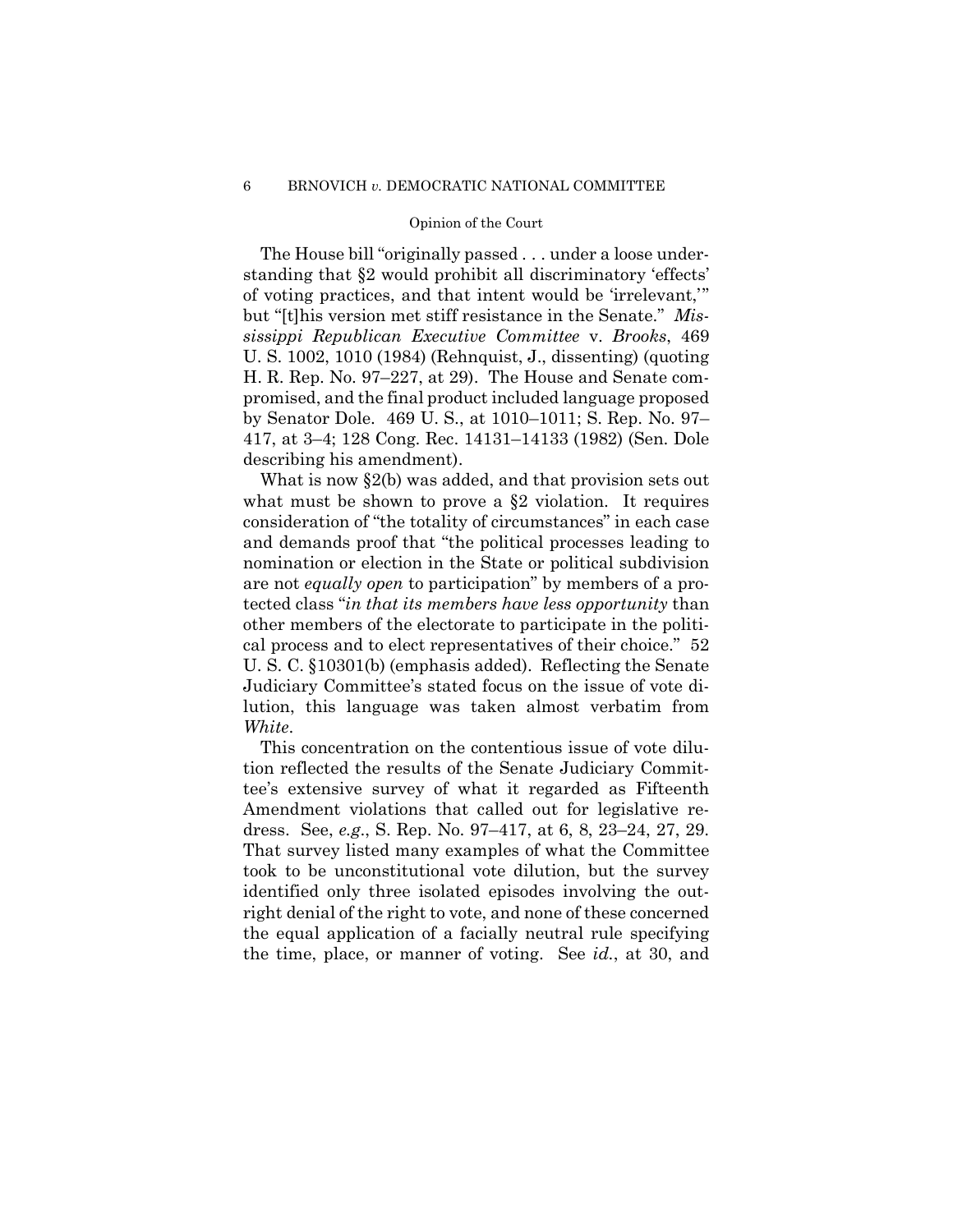n. 119.[4](#page-12-0) These sparse results were presumably good news. They likely showed that the VRA and other efforts had achieved a large measure of success in combating the previously widespread practice of using such rules to hinder minority groups from voting.

This Court first construed the amended §2 in *Thornburg* v. *Gingles*, 478 U. S. 30 (1986)—another vote-dilution case. Justice Brennan's opinion for the Court set out three threshold requirements for proving a §2 vote-dilution claim, and, taking its cue from the Senate Report, provided a nonexhaustive list of factors to be considered in determining whether §2 had been violated. *Id.*, at 44–45, 48–51, 80. "The essence of a §2 claim," the Court said, "is that a certain electoral law, practice, or structure interacts with social and historical conditions to cause an inequality in the opportunities" of minority and non-minority voters to elect their preferred representatives. *Id.*, at 47.

In the years since *Gingles*, we have heard a steady stream of  $\S2$  vote-dilution cases,<sup>[5](#page-12-1)</sup> but until today, we have not considered how §2 applies to generally applicable time, place, or manner voting rules. In recent years, however, such claims have proliferated in the lower courts.[6](#page-12-2)

<span id="page-12-2"></span>6See Brief for Sen. Ted Cruz et al. as *Amici Curiae* 22–24 (describing §2 challenges to laws regulating absentee voting, precinct voting, early

<span id="page-12-0"></span><sup>—————— 4</sup>See *Brown* v. *Post*, 279 F. Supp. 60, 63 (WD La. 1968) (parish clerks discriminated with respect to absentee voting); *United States* v. *Post*, 297 F. Supp. 46, 51 (WD La. 1969) (election official induced blacks to vote in accordance with outdated procedures and made votes ineffective); *Toney*  v. *White*, 488 F. 2d 310, 312 (CA5 1973) (registrar discriminated in purging voting rolls).

<span id="page-12-1"></span><sup>5</sup>See *Chisom* v. *Roemer*, 501 U. S. 380 (1991) (multi-member district); *Houston Lawyers' Assn.* v. *Attorney General of Tex.*, 501 U. S. 419 (1991) (at-large elections); *Voinovich* v. *Quilter*, 507 U. S. 146 (1993) (districting); *Growe* v. *Emison*, 507 U. S. 25 (1993) (same); *Holder* v. *Hall*, 512 U. S. 874 (1994) (single-member commission); *Johnson* v. *De Grandy*, 512 U. S. 997 (1994) (districting); *Abrams* v. *Johnson*, 521 U. S. 74 (1997) (same); *League of United Latin American Citizens* v. *Perry*, 548 U. S. 399 (2006) (same); *Abbott* v. *Perez*, 585 U. S. \_\_\_ (2018) (same).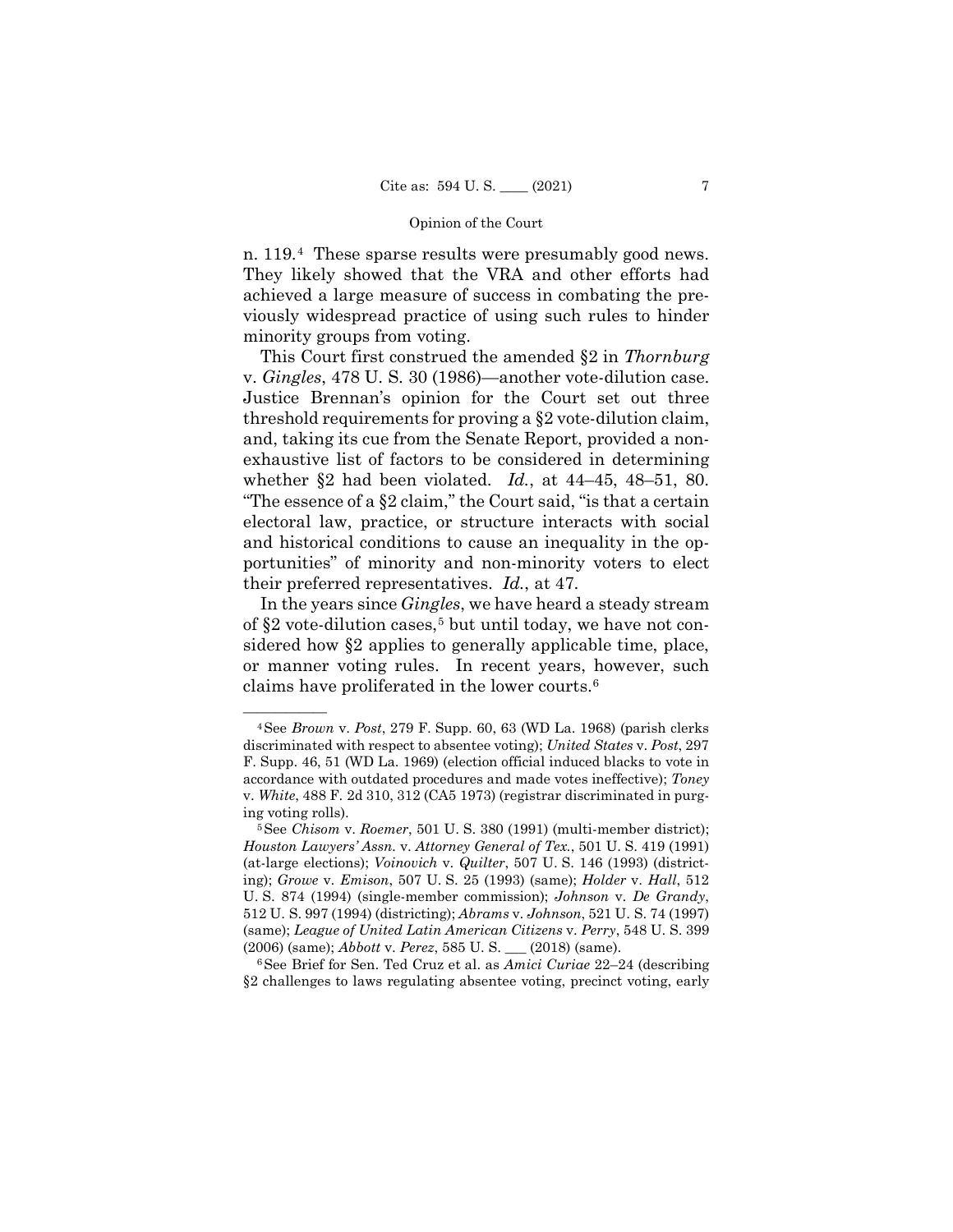#### B

The present dispute concerns two features of Arizona voting law, which generally makes it quite easy for residents to vote. All Arizonans may vote by mail for 27 days before an election using an "early ballot." Ariz. Rev. Stat. Ann. §§16–541 (2015), 16–542(C) (Cum. Supp. 2020). No special excuse is needed,  $\S$  $16-541(A)$ ,  $16-542(A)$ , and any voter may ask to be sent an early ballot automatically in future elections,  $$16-544(A)$  (2015). In addition, during the 27 days before an election, Arizonans may vote in person at an early voting location in each county. See  $\S$  $16-542$ (A), (E). And they may also vote in person on election day.

Each county is free to conduct election-day voting either by using the traditional precinct model or by setting up "voting centers."  $$16-411(B)(4)$  (Cum. Supp. 2020). Voting centers are equipped to provide all voters in a county with the appropriate ballot for the precinct in which they are registered, and this allows voters in the county to use whichever vote center they prefer. See *ibid*.

The regulations at issue in this suit govern precinctbased election-day voting and early mail-in voting. Voters who choose to vote in person on election day in a county that uses the precinct system must vote in their assigned precincts. See  $\S16-122$  (2015); see also  $\S16-135$ . If a voter goes to the wrong polling place, poll workers are trained to direct the voter to the right location. *Democratic Nat. Comm.* v. *Reagan*, 329 F. Supp. 3d 824, 859 (Ariz. 2018); see Tr. 1559, 1586 (Oct. 12, 2017); Tr. Exh. 370 (Pima County Elections Inspectors Handbook). If a voter finds that his or her name does not appear on the register at what the voter believes

——————

voting periods, voter identification (ID), election observer zones, sameday registration, durational residency, and straight-ticket voting); Brief for State of Ohio et al. as *Amici Curiae* 23–25 (describing various §2 challenges); Brief for Liberty Justice Center as *Amicus Curiae* 1–3, 7–11 (describing long-running §2 challenges to Wisconsin voter ID law).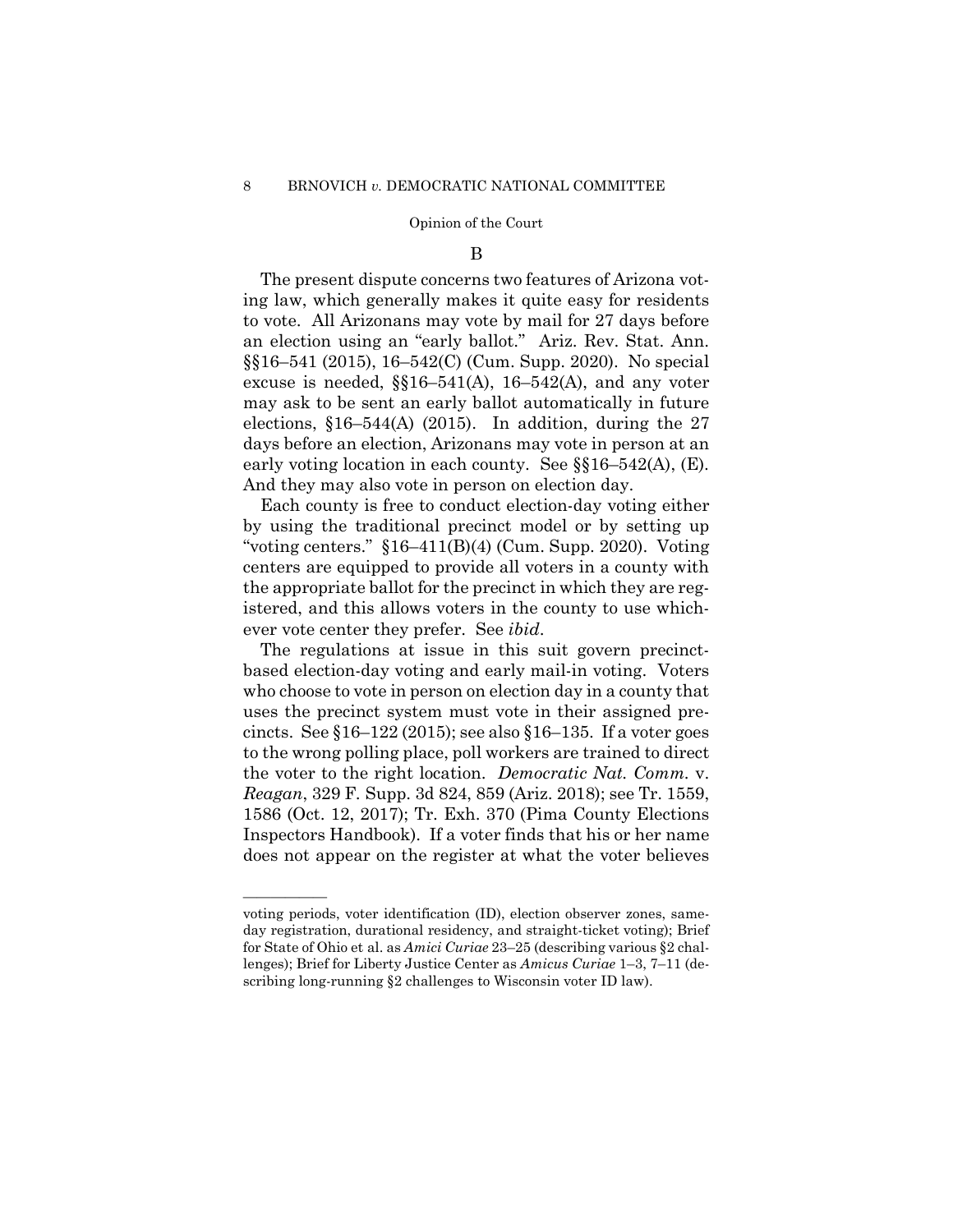is the right precinct, the voter ordinarily may cast a provisional ballot. Ariz. Rev. Stat. Ann. §16–584 (Cum. Supp. 2020). That ballot is later counted if the voter's address is determined to be within the precinct. See *ibid.* But if it turns out that the voter cast a ballot at the wrong precinct, that vote is not counted. See  $$16–584(E)$ ; App. 37–41 (election procedures manual); Ariz. Rev. Stat. Ann. §16–452(C) (misdemeanor to violate rules in election procedures manual).

For those who choose to vote early by mail, Arizona has long required that "[o]nly the elector may be in possession of that elector's unvoted early ballot." §16–542(D). In 2016, the state legislature enacted House Bill 2023 (HB 2023), which makes it a crime for any person other than a postal worker, an elections official, or a voter's caregiver, family member, or household member to knowingly collect an early ballot—either before or after it has been completed.  $\S$ §16–1005(H)–(I).

In 2016, the Democratic National Committee and certain affiliates brought this suit and named as defendants (among others) the Arizona attorney general and secretary of state in their official capacities. Among other things, the plaintiffs claimed that both the State's refusal to count ballots cast in the wrong precinct and its ballot-collection restriction "adversely and disparately affect Arizona's American Indian, Hispanic, and African American citizens," in violation of §2 of the VRA. *Democratic Nat. Comm.* v. *Hobbs*, 948 F. 3d 989, 998 (CA9 2020) (en banc). In addition, they alleged that the ballot-collection restriction was "enacted with discriminatory intent" and thus violated both §2 of the VRA and the Fifteenth Amendment. *Ibid.*

After a 10-day bench trial, 329 F. Supp. 3d, at 832, 833– 838, the District Court made extensive findings of fact and rejected all the plaintiffs' claims, *id.*, at 838–883. The court first found that the out-of-precinct policy "has no meaning-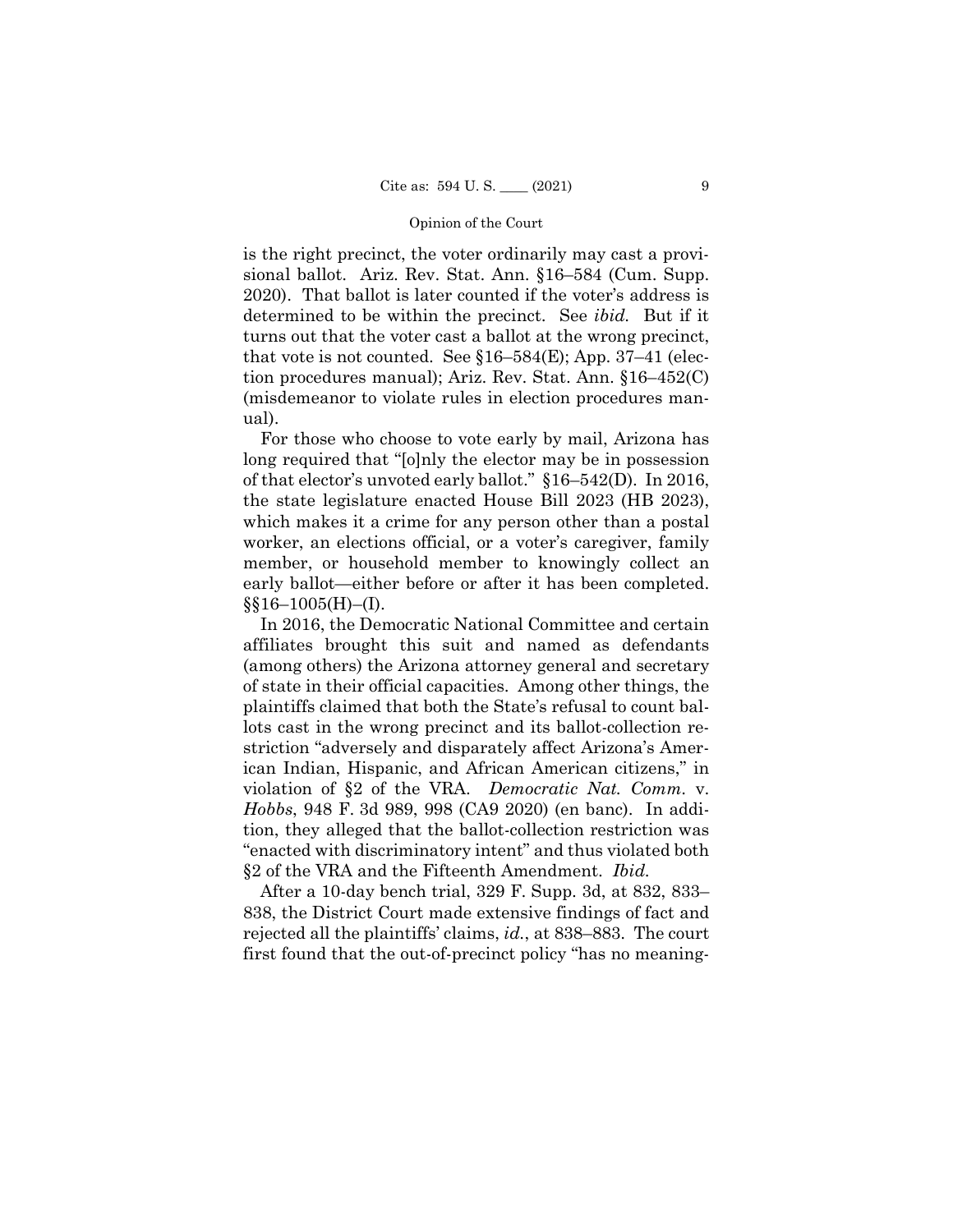fully disparate impact on the opportunities of minority voters to elect" representatives of their choice. *Id.*, at 872. The percentage of ballots invalidated under this policy was very small (0.15% of all ballots cast in 2016) and decreasing, and while the percentages were slightly higher for members of minority groups, the court found that this disparity "does not result in minorities having unequal access to the political process." *Ibid.* The court also found that the plaintiffs had not proved that the policy "causes minorities to show up to vote at the wrong precinct at rates higher than their non-minority counterparts," *id.*, at 873, and the court noted that the plaintiffs had not even challenged "the manner in which Arizona counties allocate and assign polling places or Arizona's requirement that voters re-register to vote when they move," *ibid*.

The District Court similarly found that the ballotcollection restriction is unlikely to "cause a meaningful inequality in the electoral opportunities of minorities." *Id.*, at 871. Rather, the court noted, the restriction applies equally to all voters and "does not impose burdens beyond those traditionally associated with voting." *Ibid.* The court observed that the plaintiffs had presented no records showing how many voters had previously relied on now-prohibited thirdparty ballot collectors and that the plaintiffs also had "provided no quantitative or statistical evidence" of the percentage of minority and non-minority voters in this group. *Id.*, at 866. "[T]he vast majority" of early voters, the court found, "do not return their ballots with the assistance of a [now-prohibited] third-party collector," *id.*, at 845, and the evidence largely showed that those who had used such collectors in the past "ha[d] done so out of convenience or personal preference, or because of circumstances that Arizona law adequately accommodates in other ways," *id.*, at 847.[7](#page-15-0) 

<span id="page-15-0"></span><sup>&</sup>lt;sup>7</sup>An ill or disabled voter may have a ballot delivered by a special election board, and curbside voting at polling places is also allowed. 329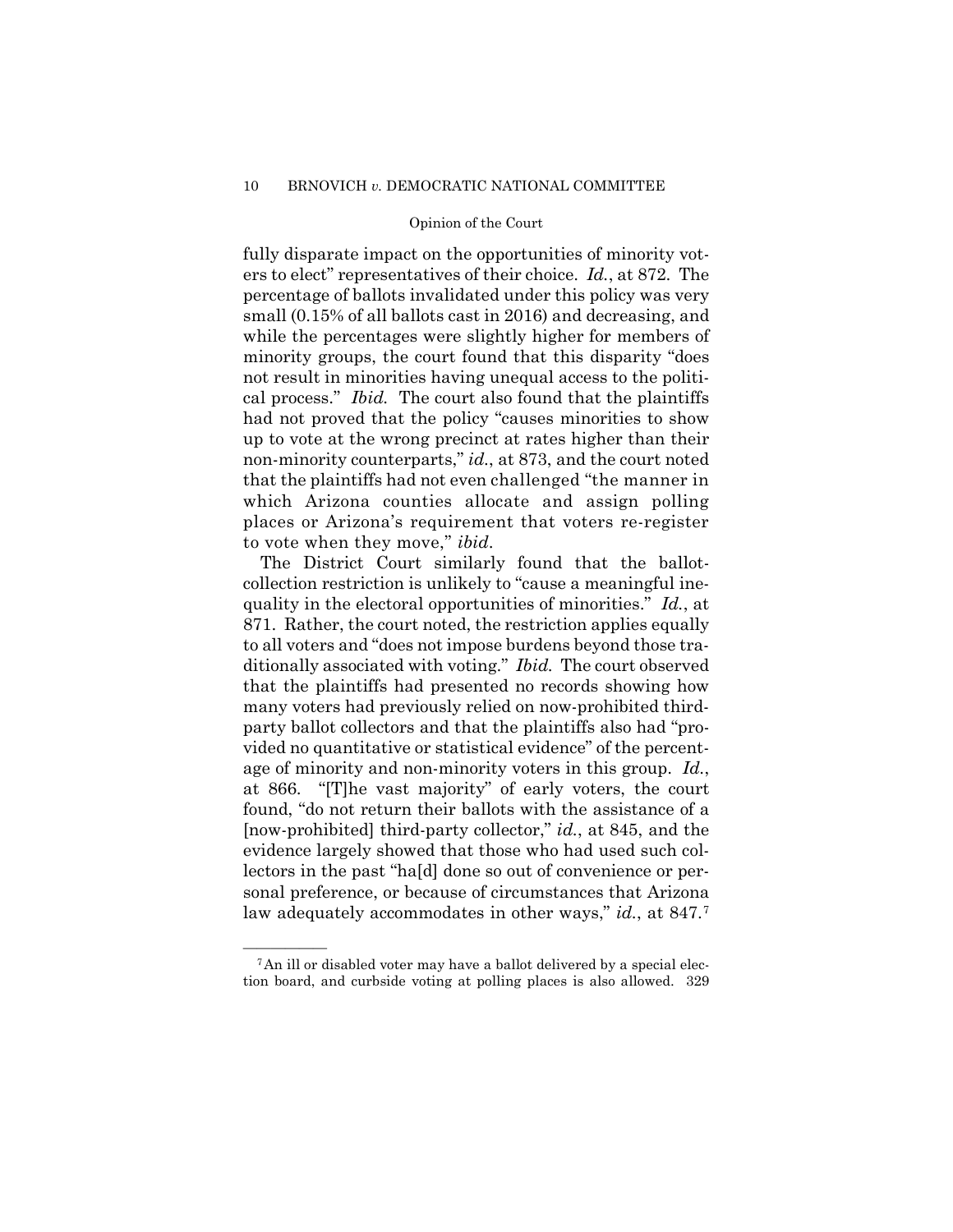In addition, the court noted, none of the individual voters called by the plaintiffs had even claimed that the ballotcollection restriction "would make it significantly more difficult to vote." *Id.*, at 871.

Finally, the court found that the ballot-collection law had not been enacted with discriminatory intent. "[T]he majority of H.B. 2023's proponents," the court found, "were sincere in their belief that ballot collection increased the risk of early voting fraud, and that H.B. 2023 was a necessary prophylactic measure to bring early mail ballot security in line with in-person voting." *Id.*, at 879. The court added that "some individual legislators and proponents were motivated in part by partisan interests." *Id.,* at 882. But it distinguished between partisan and racial motives, while recognizing that "racially polarized voting can sometimes blur the lines." *Ibid.*

A divided panel of the Ninth Circuit affirmed, but an en banc court reversed. The en banc court first concluded that both the out-of-precinct policy and the ballot-collection restriction imposed disparate burdens on minority voters because such voters were more likely to be adversely affected by those rules. 948 F. 3d, at 1014–1016, 1032–1033. Then, based on an assessment of the vote-dilution factors used in *Gingles*, the en banc majority found that these disparate burdens were "in part caused by or linked to 'social and historical conditions'" that produce inequality. 948 F. 3d, at 1032 (quoting *Gingles*, 478 U. S., at 47); see 948 F. 3d, at 1037. Among other things, the court relied on racial discrimination dating back to Arizona's territorial days, current socioeconomic disparities, racially polarized voting, and racial campaign appeals. See *id*., at 1016–1032, 1033– 1037.

The en banc majority also held that the District Court had committed clear error in finding that the ballot-collection

——————

F. Supp. 3d, at 848.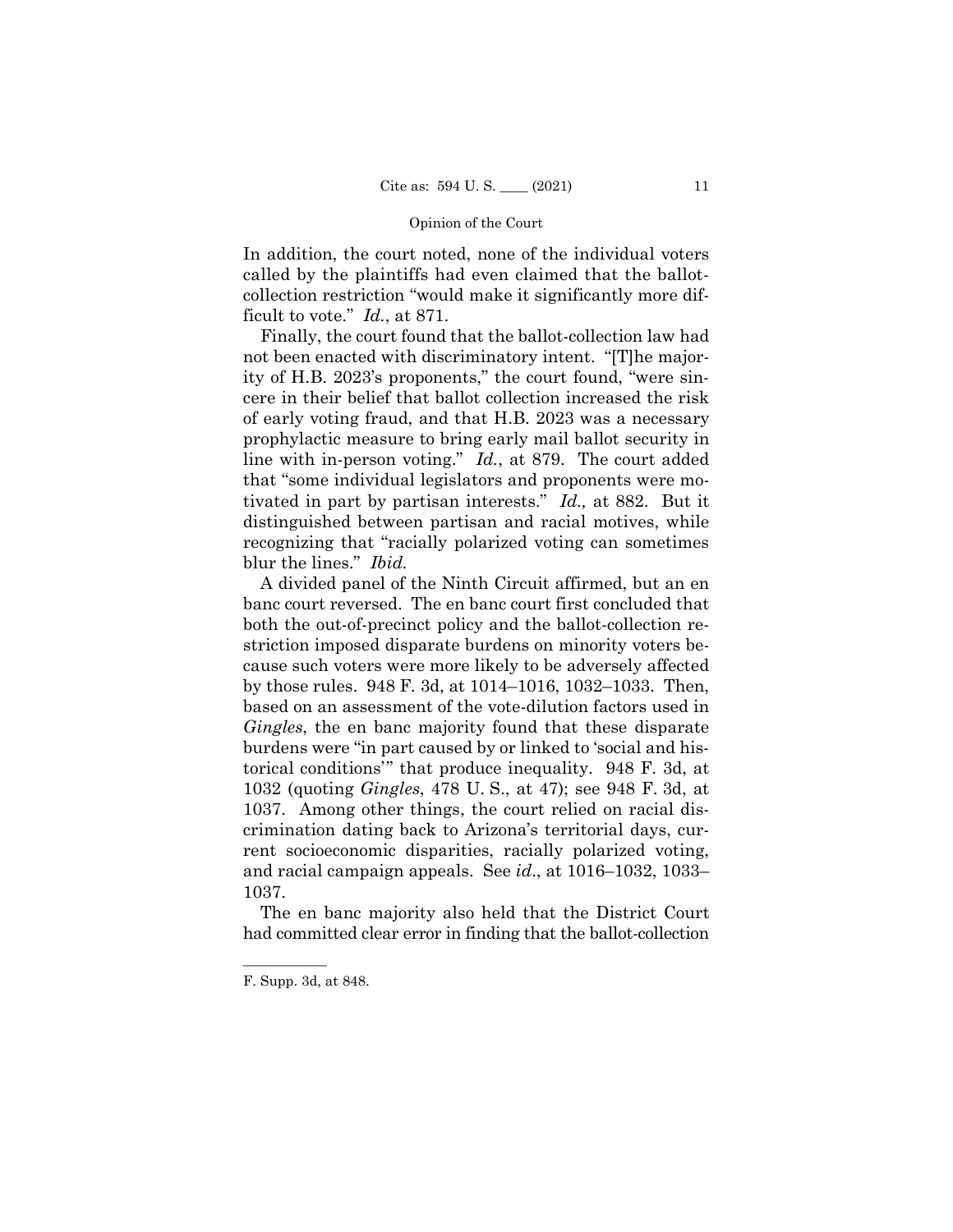law was not enacted with discriminatory intent. The en banc court did not claim that a majority of legislators had voted for the law for a discriminatory purpose, but the court held that these lawmakers "were used as 'cat's paws'" by others. *Id.*, at 1041.

One judge in the majority declined to join the court's holding on discriminatory intent, and four others dissented across the board. A petition for a writ of certiorari was filed by the Arizona attorney general on his own behalf and on behalf of the State, which had intervened below; another petition was filed by the Arizona Republican Party and other private parties who also had intervened. We granted the petitions and agreed to review both the Ninth Circuit's understanding and application of VRA §2 and its holding on discriminatory intent. 591 U.S. \_\_ (2020).

## II

We begin with two preliminary matters. Secretary of State Hobbs contends that no petitioner has Article III standing to appeal the decision below as to the out-ofprecinct policy, but we reject that argument. All that is needed to entertain an appeal of that issue is one party with standing, see *Little Sisters of the Poor Saints Peter and Paul Home* v. *Pennsylvania*, 591 U.S. \_\_, \_\_, n. 6 (2020) (slip op., at 13, n. 6), and we are satisfied that Attorney General Brnovich fits the bill. The State of Arizona intervened below, see App. 834; there is "[n]o doubt" as an Article III matter that "the State itself c[an] press this appeal," *Virginia House of Delegates* v. *Bethune-Hill*, 587 U. S. \_\_\_, \_\_\_ (2019) (slip op., at 4); and the attorney general is authorized to represent the State in any action in federal court, Ariz. Rev. Stat. Ann. §41–193(A)(3) (2021); see *Arizonans for Official English* v. *Arizona*, 520 U. S. 43, 51, n. 4 (1997).

Second, we think it prudent to make clear at the beginning that we decline in these cases to announce a test to govern all VRA §2 claims involving rules, like those at issue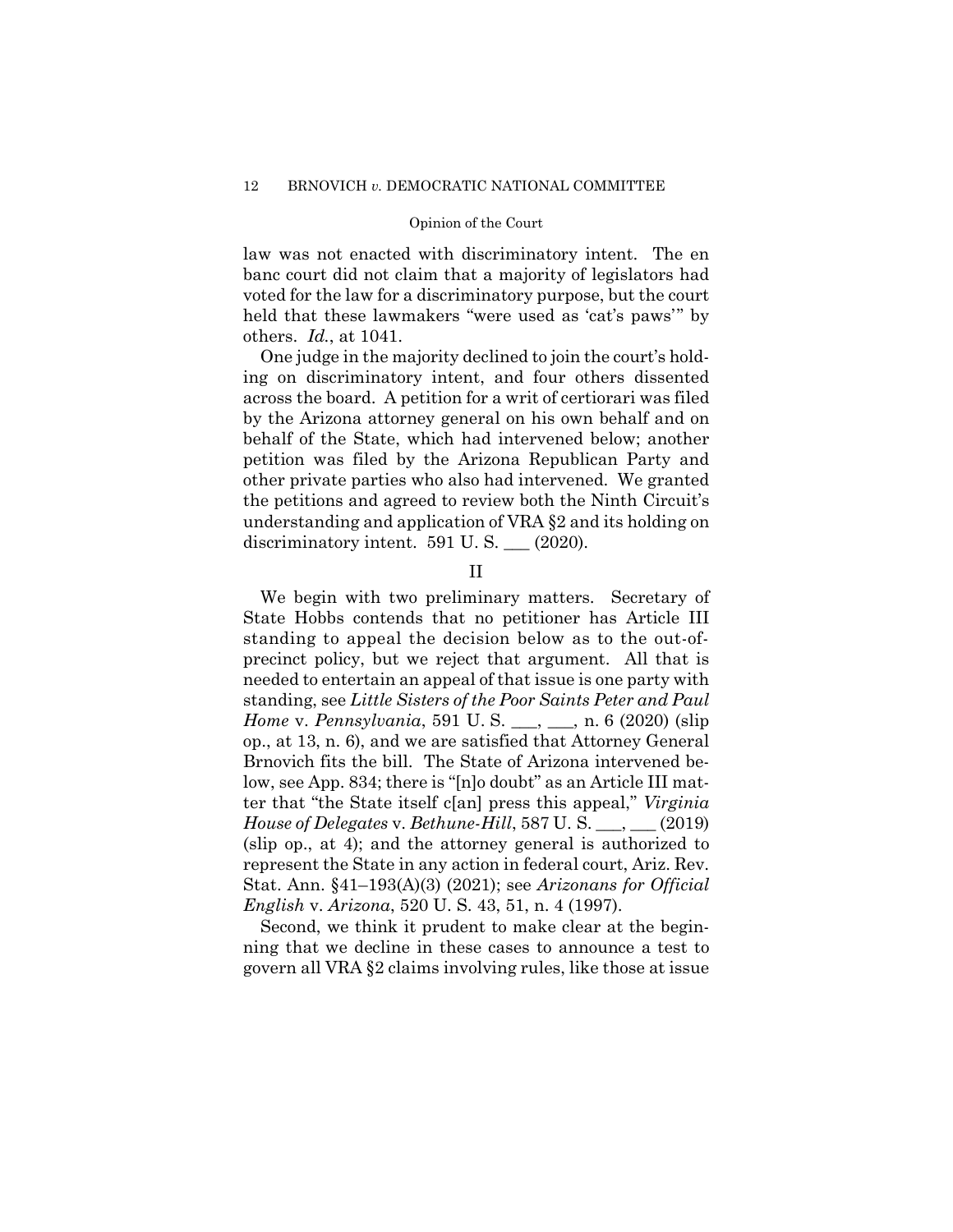here, that specify the time, place, or manner for casting ballots. Each of the parties advocated a different test, as did many *amici* and the courts below. In a brief filed in December in support of petitioners, the Department of Justice proposed one such test but later disavowed the analysis in that brief.[8](#page-18-0) The Department informed us, however, that it did not disagree with its prior conclusion that the two provisions of Arizona law at issue in these cases do not violate §2 of the Voting Rights Act.[9](#page-18-1) All told, no fewer than 10 tests have been proposed. But as this is our first foray into the area, we think it sufficient for present purposes to identify certain guideposts that lead us to our decision in these cases.

# III

A

We start with the text of VRA §2. It now provides:

 "(a) No voting qualification or prerequisite to voting or standard, practice, or procedure shall be imposed or applied by any State or political subdivision in a manner which results in a denial or abridgement of the right of any citizen of the United States to vote on account of race or color, or in contravention of the guarantees set forth in section  $10303(f)(2)$  of this title, as provided in subsection (b).

 "(b) A violation of subsection (a) is established if, based on the totality of circumstances, it is shown that the political processes leading to nomination or election in the State or political subdivision are not equally open to participation by members of a class of citizens protected by subsection (a) in that its members have less opportunity than other members of the electorate

<span id="page-18-1"></span><span id="page-18-0"></span><sup>&</sup>lt;sup>8</sup> Letter from E. Kneedler, Deputy Solicitor General, to S. Harris, Clerk of Court (Feb. 16, 2021). 9 *Ibid.*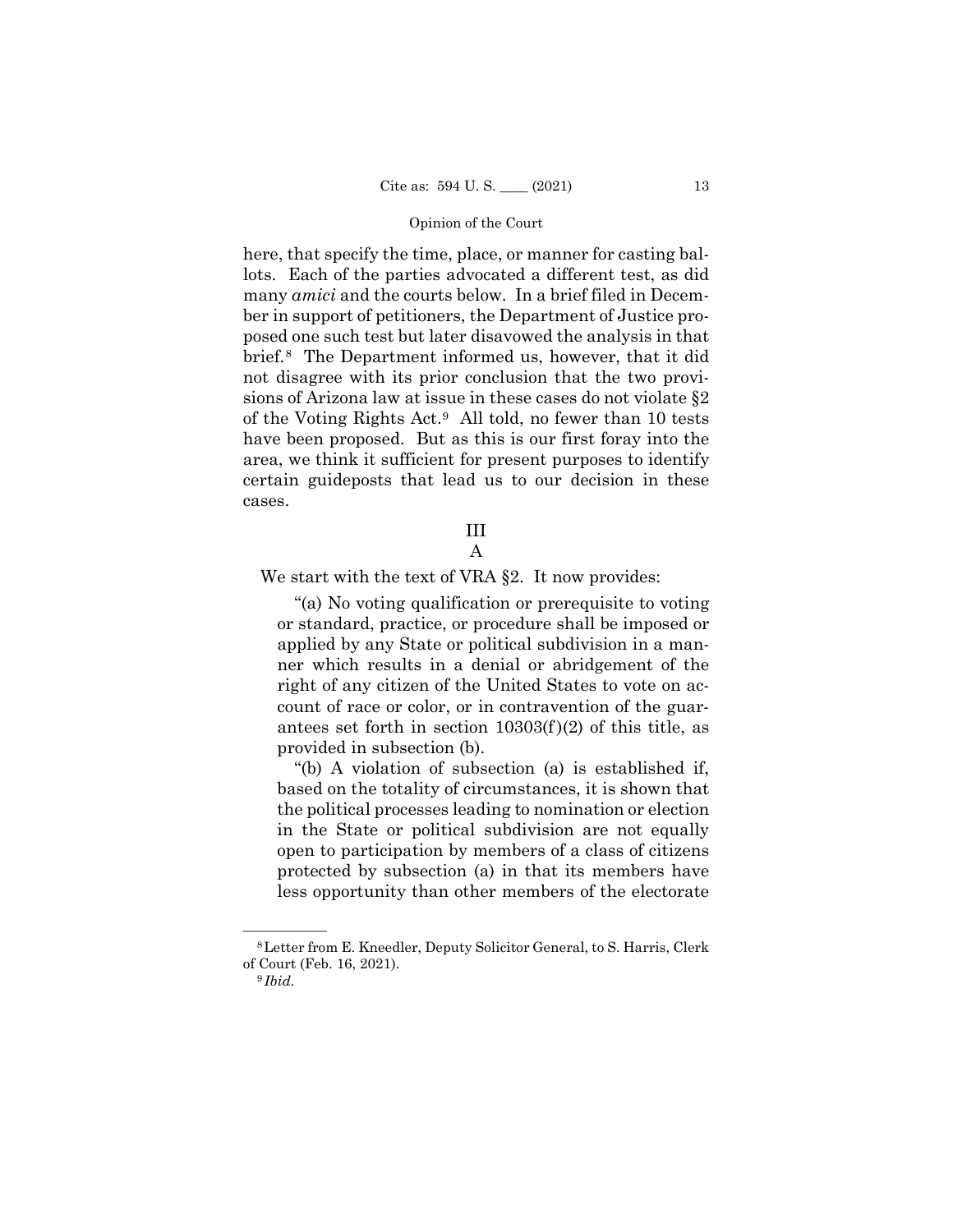#### 14 BRNOVICH *v.* DEMOCRATIC NATIONAL COMMITTEE

#### Opinion of the Court

to participate in the political process and to elect representatives of their choice. The extent to which members of a protected class have been elected to office in the State or political subdivision is one circumstance which may be considered: *Provided*, That nothing in this section establishes a right to have members of a protected class elected in numbers equal to their proportion in the population." 52 U. S. C. §10301.

In *Gingles*, our seminal §2 vote-dilution case, the Court quoted the text of amended §2 and then jumped right to the Senate Judiciary Committee Report, which focused on the issue of vote dilution. 478 U. S., at 36–37, 43, and n. 7. Our many subsequent vote-dilution cases have largely followed the path that *Gingles* charted. But because this is our first §2 time, place, or manner case, a fresh look at the statutory text is appropriate. Today, our statutory interpretation cases almost always start with a careful consideration of the text, and there is no reason to do otherwise here.

# B

Section 2(a), as noted, omits the phrase "to deny or abridge the right . . . to vote on account of race or color," which the *Bolden* plurality had interpreted to require proof of discriminatory intent. In place of that language,  $\S 2(a)$ substitutes the phrase "in a manner which *results in* a denial or abridgement of the right . . . to vote on account of race or color." (Emphasis added.) We need not decide what this text would mean if it stood alone because §2(b), which was added to win Senate approval, explains what must be shown to establish a §2 violation. Section 2(b) states that §2 is violated only where "the political processes leading to nomination or election" are not "*equally open* to participation" by members of the relevant protected group "*in that its members have less opportunity* than other members of the electorate to participate in the political process and to elect representatives of their choice." (Emphasis added.)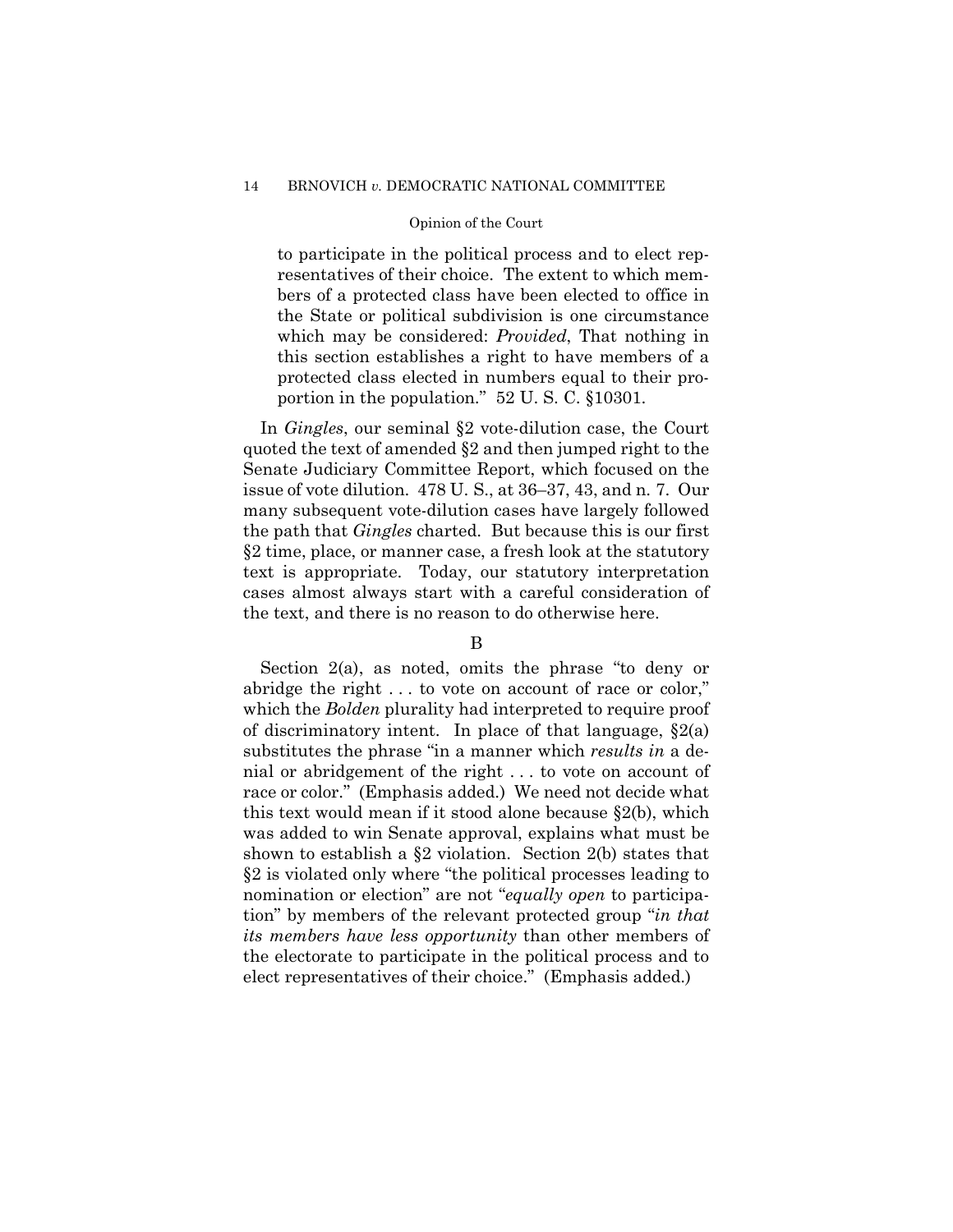The key requirement is that the political processes leading to nomination and election (here, the process of voting) must be "equally open" to minority and non-minority groups alike, and the most relevant definition of the term "open," as used in §2(b), is "without restrictions as to who may participate," Random House Dictionary of the English Language 1008 (J. Stein ed. 1966), or "requiring no special status, identification, or permit for entry or participation," Webster's Third New International Dictionary 1579 (1976).

What  $\S2(b)$  means by voting that is not "equally open" is further explained by this language: "in that its members have less opportunity than other members of the electorate to participate in the political process and to elect representatives of their choice." The phrase "in that" is "used to specify the respect in which a statement is true."[10](#page-20-0) Thus, equal openness and equal opportunity are not separate requirements. Instead, equal opportunity helps to explain the meaning of equal openness. And the term "opportunity" means, among other things, "a combination of circumstances, time, and place suitable or favorable for a particular activity or action." *Id*., at 1583; see also Random House Dictionary of the English Language, at 1010 ("an appropriate or favorable time or occasion," "a situation or condition favorable for attainment of a goal").

Putting these terms together, it appears that the core of §2(b) is the requirement that voting be "equally open." The statute's reference to equal "opportunity" may stretch that concept to some degree to include consideration of a person's ability to *use* the means that are equally open. But equal openness remains the touchstone.

<span id="page-20-0"></span> $10$ The New Oxford American Dictionary 851 (2d ed. 2005); see 7 Oxford English Dictionary 763 (2d ed. 1989) ("in presence, view, or consequence of the fact that"); Webster's New International Dictionary 1253 (2d ed. 1934) ("Because; for the reason that").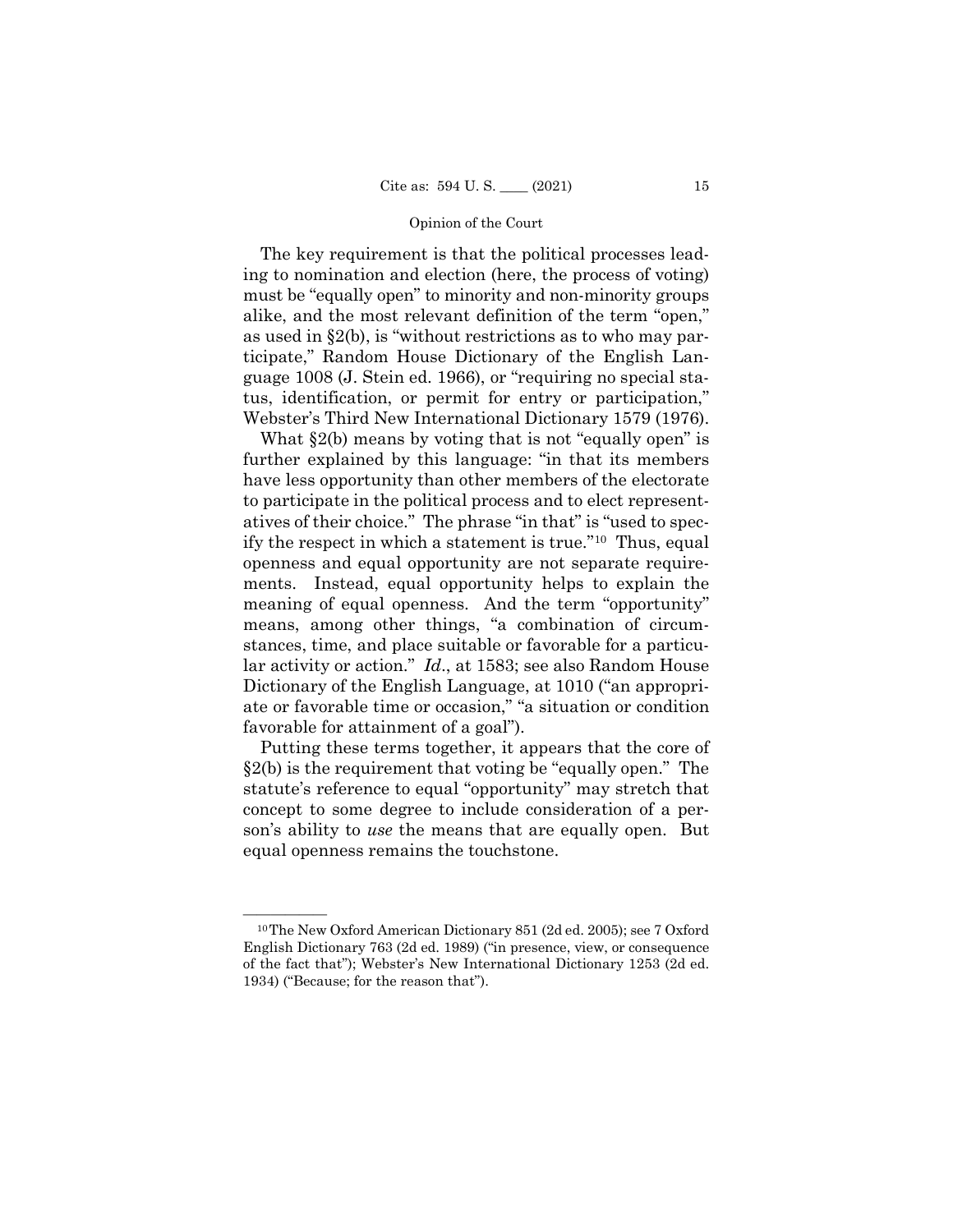#### $\mathcal{C}$

One other important feature of §2(b) stands out. The provision requires consideration of "the totality of circumstances." Thus, any circumstance that has a logical bearing on whether voting is "equally open" and affords equal "opportunity" may be considered. We will not attempt to compile an exhaustive list, but several important circumstances should be mentioned.

1

1. First, the size of the burden imposed by a challenged voting rule is highly relevant. The concepts of "open[ness]" and "opportunity" connote the absence of obstacles and burdens that block or seriously hinder voting, and therefore the size of the burden imposed by a voting rule is important. After all, every voting rule imposes a burden of some sort. Voting takes time and, for almost everyone, some travel, even if only to a nearby mailbox. Casting a vote, whether by following the directions for using a voting machine or completing a paper ballot, requires compliance with certain rules. But because voting necessarily requires some effort and compliance with some rules, the concept of a voting system that is "equally open" and that furnishes an equal "opportunity" to cast a ballot must tolerate the "usual burdens of voting." *Crawford* v. *Marion County Election Bd.*, 553 U. S. 181, 198 (2008) (opinion of Stevens, J.). Mere inconvenience cannot be enough to demonstrate a violation of §2.[11](#page-21-0)

<span id="page-21-0"></span> $11$ There is a difference between openness and opportunity, on the one hand, and the absence of inconvenience, on the other. For example, suppose that an exhibit at a museum in a particular city is open to everyone free of charge every day of the week for several months. Some residents of the city who have the opportunity to view the exhibit may find it inconvenient to do so for many reasons—the problem of finding parking, dislike of public transportation, anticipation that the exhibit will be crowded, a plethora of weekend chores and obligations, etc. Or, to take another example, a college course may be open to all students and all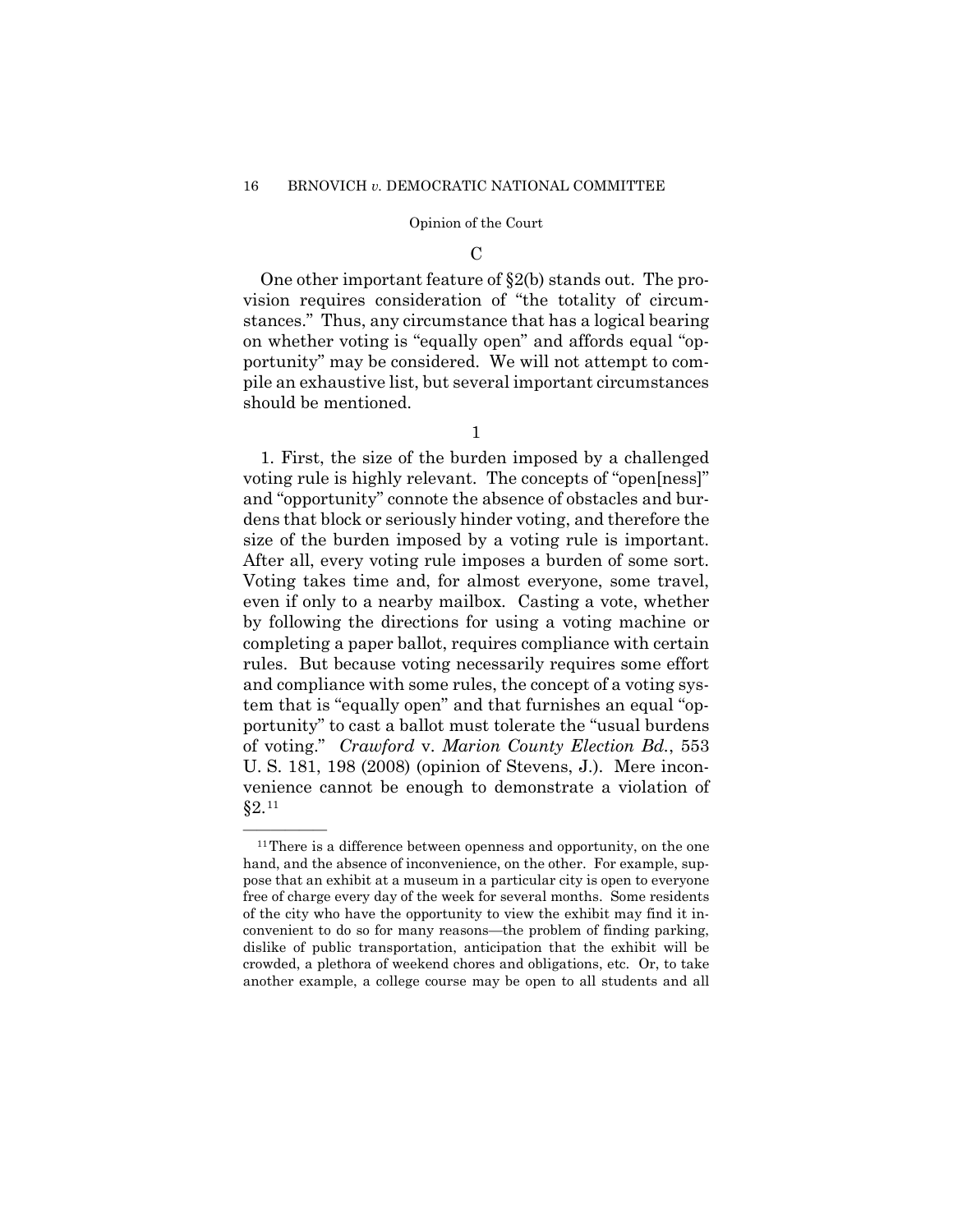2. For similar reasons, the degree to which a voting rule departs from what was standard practice when §2 was amended in 1982 is a relevant consideration. Because every voting rule imposes a burden of some sort, it is useful to have benchmarks with which the burdens imposed by a challenged rule can be compared. The burdens associated with the rules in widespread use when  $\S2$  was adopted are therefore useful in gauging whether the burdens imposed by a challenged rule are sufficient to prevent voting from being equally "open" or furnishing an equal "opportunity" to vote in the sense meant by §2. Therefore, it is relevant that in 1982 States typically required nearly all voters to cast their ballots in person on election day and allowed only narrow and tightly defined categories of voters to cast absentee ballots. See, *e.g.*, 17 N. Y. Elec. Law Ann. §8–100 *et seq.* (West 1978), §8–300 *et seq.* (in-person voting), §8– 400 *et seq.* (limited-excuse absentee voting); Pa. Stat. Ann., Tit. 25, §3045 *et seq.* (Purdon 1963) (in-person voting), §3149.1 *et seq.* (limited-excuse absentee voting); see §3146.1 (Purdon Cum. Supp. 1993) (same); Ohio Rev. Code Ann. §3501.02 *et seq.* (Lexis 1972) (in-person voting), §3509.01 *et seq.* (limited-excuse absentee voting); see §3509.02 (Lexis Supp. 1986) (same); Fla. Stat. Ann. §101.011 *et seq.* (1973) (in-person voting), §101.62 *et seq.* (limited-excuse absentee voting); see §97.063 (1982) (same); Ill. Rev. Stat., ch.46, §17–1 *et seq.* (West 1977) (in-person voting), §19–1 *et seq.* (limited-excuse absentee voting); D. C. Code §§1–1109, 1– 1110 (1973) (in-person voting and limited-excuse absentee voting); see §1–1313 (1981) (same). As of January 1980, only three States permitted no-excuse absentee voting. See Gronke & Galanes-Rosenbaum, America Votes! 261, 267–269

——————

may have the opportunity to enroll, but some students may find it inconvenient to take the class for a variety of reasons. For example, classes may occur too early in the morning or on Friday afternoon; too much reading may be assigned; the professor may have a reputation as a hard grader; etc.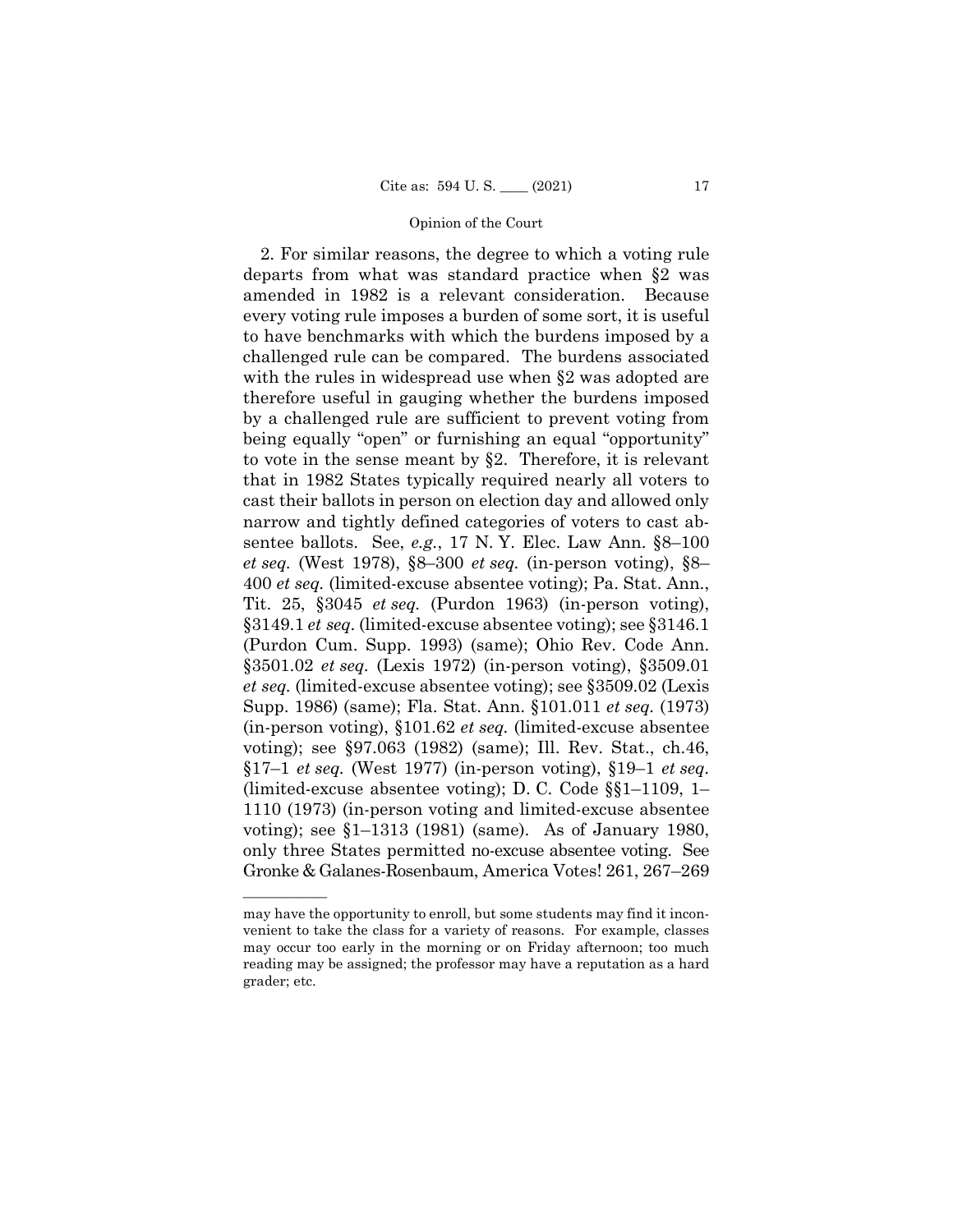(B. Griffith ed. 2008); see also J. Sargent et al., Congressional Research Service, The Growth of Early and Nonprecinct Place Balloting, in Election Laws of the Fifty States and the District of Columbia (rev. 1976). We doubt that Congress intended to uproot facially neutral time, place, and manner regulations that have a long pedigree or are in widespread use in the United States. We have no need to decide whether adherence to, or a return to, a 1982 framework is necessarily lawful under §2, but the degree to which a challenged rule has a long pedigree or is in widespread use in the United States is a circumstance that must be taken into account.

3. The size of any disparities in a rule's impact on members of different racial or ethnic groups is also an important factor to consider. Small disparities are less likely than large ones to indicate that a system is not equally open. To the extent that minority and non-minority groups differ with respect to employment, wealth, and education, even neutral regulations, no matter how crafted, may well result in some predictable disparities in rates of voting and noncompliance with voting rules. But the mere fact there is some disparity in impact does not necessarily mean that a system is not equally open or that it does not give everyone an equal opportunity to vote. The size of any disparity matters. And in assessing the size of any disparity, a meaningful comparison is essential. What are at bottom very small differences should not be artificially magnified. *E.g.*, *Frank*  v. *Walker*, 768 F. 3d 744, 752, n. 3 (CA7 2014).

4. Next, courts must consider the opportunities provided by a State's entire system of voting when assessing the burden imposed by a challenged provision. This follows from §2(b)'s reference to the collective concept of a State's "political processes" and its "political process" as a whole. Thus, where a State provides multiple ways to vote, any burden imposed on voters who choose one of the available options cannot be evaluated without also taking into account the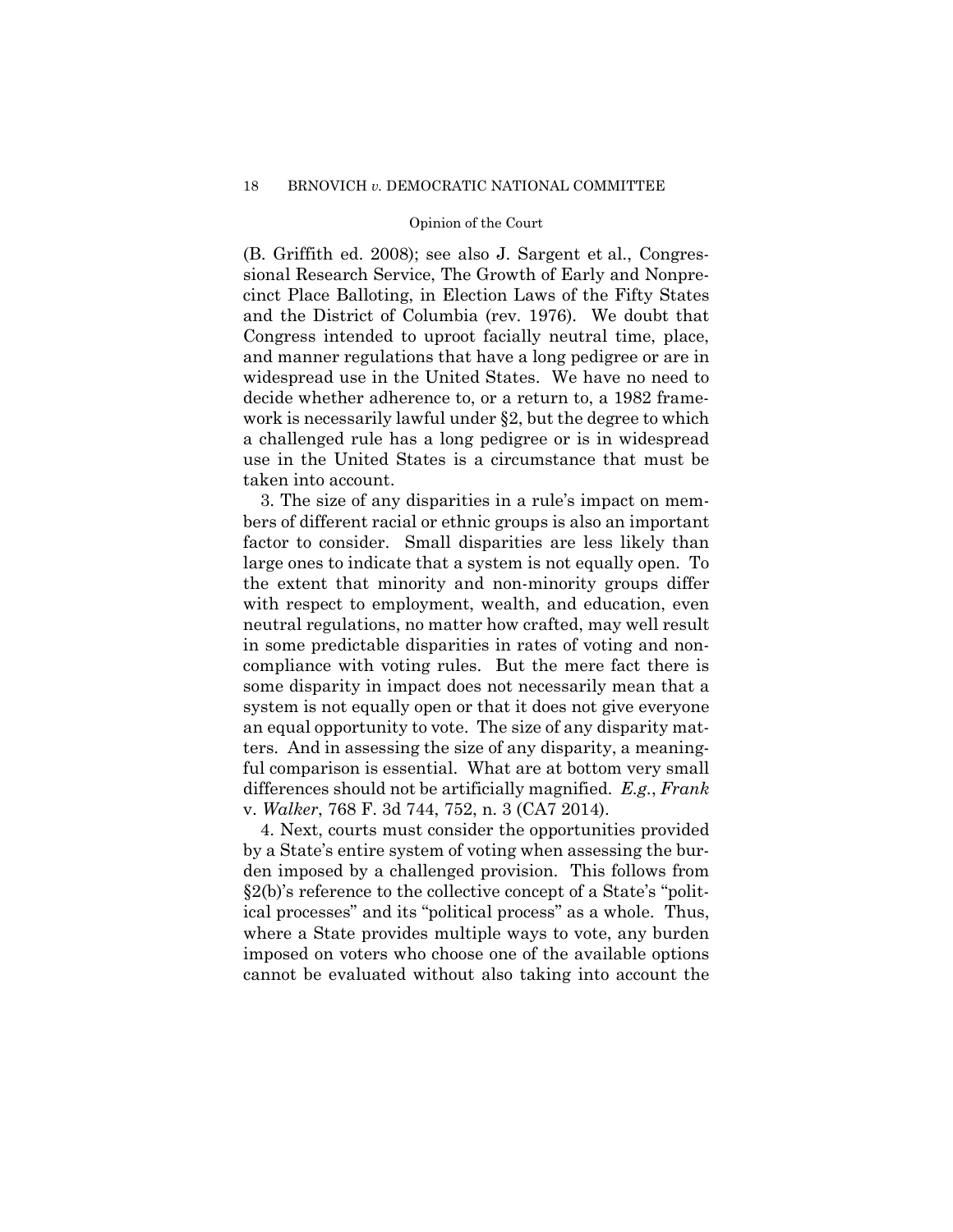other available means.

5. Finally, the strength of the state interests served by a challenged voting rule is also an important factor that must be taken into account. As noted, every voting rule imposes a burden of some sort, and therefore, in determining "based on the totality of circumstances" whether a rule goes too far, it is important to consider the reason for the rule. Rules that are supported by strong state interests are less likely to violate §2.

One strong and entirely legitimate state interest is the prevention of fraud. Fraud can affect the outcome of a close election, and fraudulent votes dilute the right of citizens to cast ballots that carry appropriate weight. Fraud can also undermine public confidence in the fairness of elections and the perceived legitimacy of the announced outcome.

Ensuring that every vote is cast freely, without intimidation or undue influence, is also a valid and important state interest. This interest helped to spur the adoption of what soon became standard practice in this country and in other democratic nations the world round: the use of private voting booths. See *Burson* v. *Freeman*, 504 U. S. 191, 202–205 (1992) (plurality opinion).

2

While the factors set out above are important, others considered by some lower courts are less helpful in a case like the ones at hand. First, it is important to keep in mind that the *Gingles* or "Senate" factors grew out of and were designed for use in vote-dilution cases. Some of those factors are plainly inapplicable in a case involving a challenge to a facially neutral time, place, or manner voting rule. Factors three and four concern districting and election procedures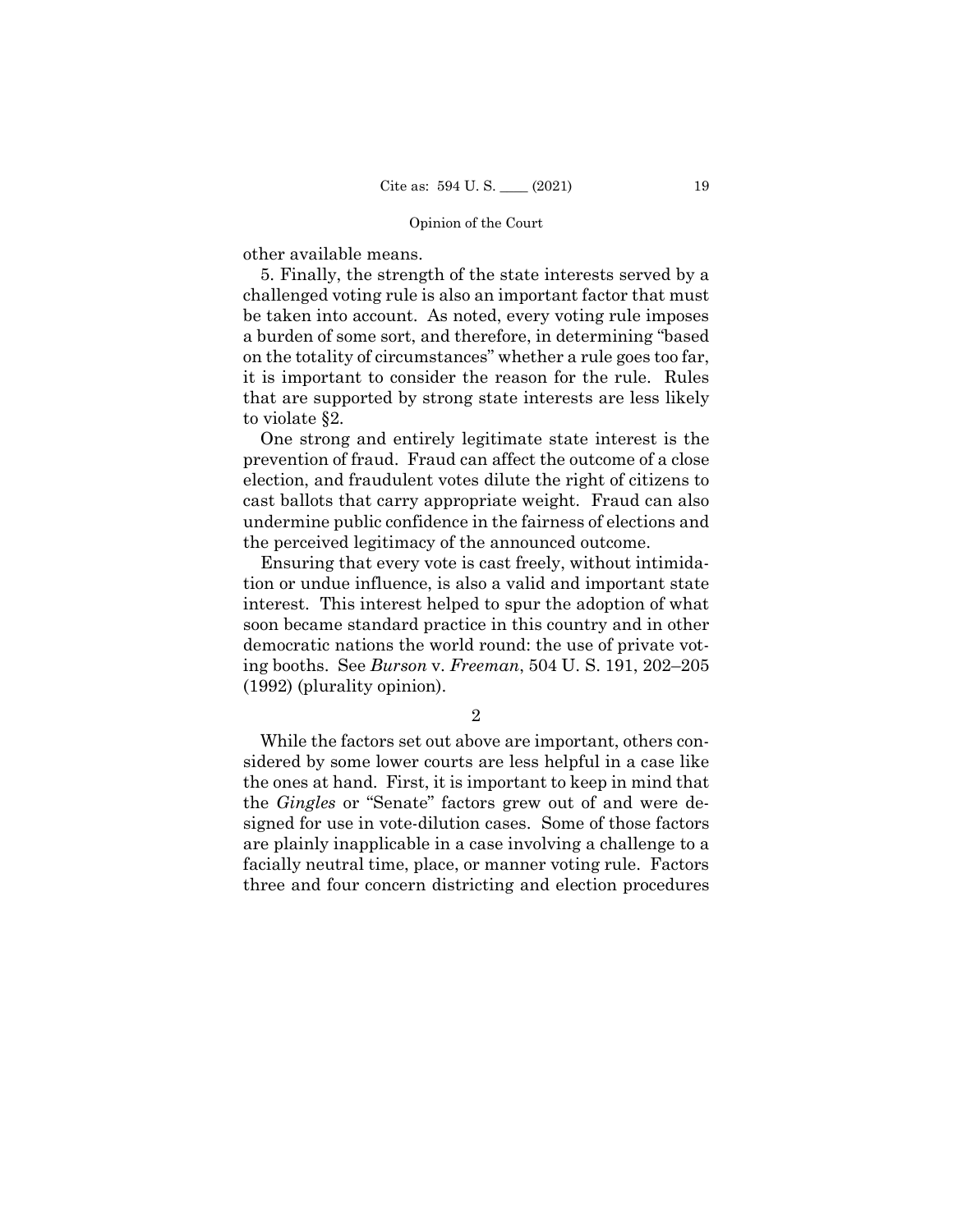like "majority vote requirements," "anti-single shot provisions,"[12](#page-25-0) and a "candidate slating process."[13](#page-25-1) See *Gingles*, 478 U. S., at 37 (internal quotation marks omitted). Factors two, six, and seven (which concern racially polarized voting, racially tinged campaign appeals, and the election of minority-group candidates), *ibid.*, have a bearing on whether a districting plan affects the opportunity of minority voters to elect their candidates of choice. But in cases involving neutral time, place, and manner rules, the only relevance of these and the remaining factors is to show that minority group members suffered discrimination in the past (factor one) and that effects of that discrimination persist (factor five). *Id.,* at 36–37. We do not suggest that these factors should be disregarded. After all, §2(b) requires consideration of "the totality of circumstances." But their relevance is much less direct.

We also do not find the disparate-impact model employed in Title VII and Fair Housing Act cases useful here. The text of the relevant provisions of Title VII and the Fair Housing Act differ from that of VRA §2, and it is not obvious why Congress would conform rules regulating voting to

<span id="page-25-0"></span><sup>&</sup>lt;sup>12</sup> Where voters are allowed to vote for multiple candidates in a race for multiple seats, single-shot voting is the practice of voting for only one candidate. "'"Single-shot voting enables a minority group to win some at-large seats if it concentrates its vote behind a limited number of candidates and if the vote of the majority is divided among a number of candidates."'" *Gingles*, 478 U. S., at 38–39, n. 5 (quoting *City of Rome* v. *United States*, 446 U. S. 156, 184, n. 19 (1980)); see also United States Commission on Civil Rights, The Voting Rights Act: Ten Years After 206–207 (1975).

<span id="page-25-1"></span><sup>13</sup>Slating has been described as "a process in which some influential non-governmental organization selects and endorses a group or 'slate' of candidates, rendering the election little more than a stamp of approval for the candidates selected." *Westwego Citizens for Better Govt.* v. *Westwego*, 946 F. 2d 1109, 1116, n. 5 (CA5 1991). Exclusion from such a system can make it difficult for minority groups to elect their preferred candidates. See, *e.g.*, *White* v. *Regester*, 412 U. S. 755, 766–767, and n. 11 (1973) (describing one example).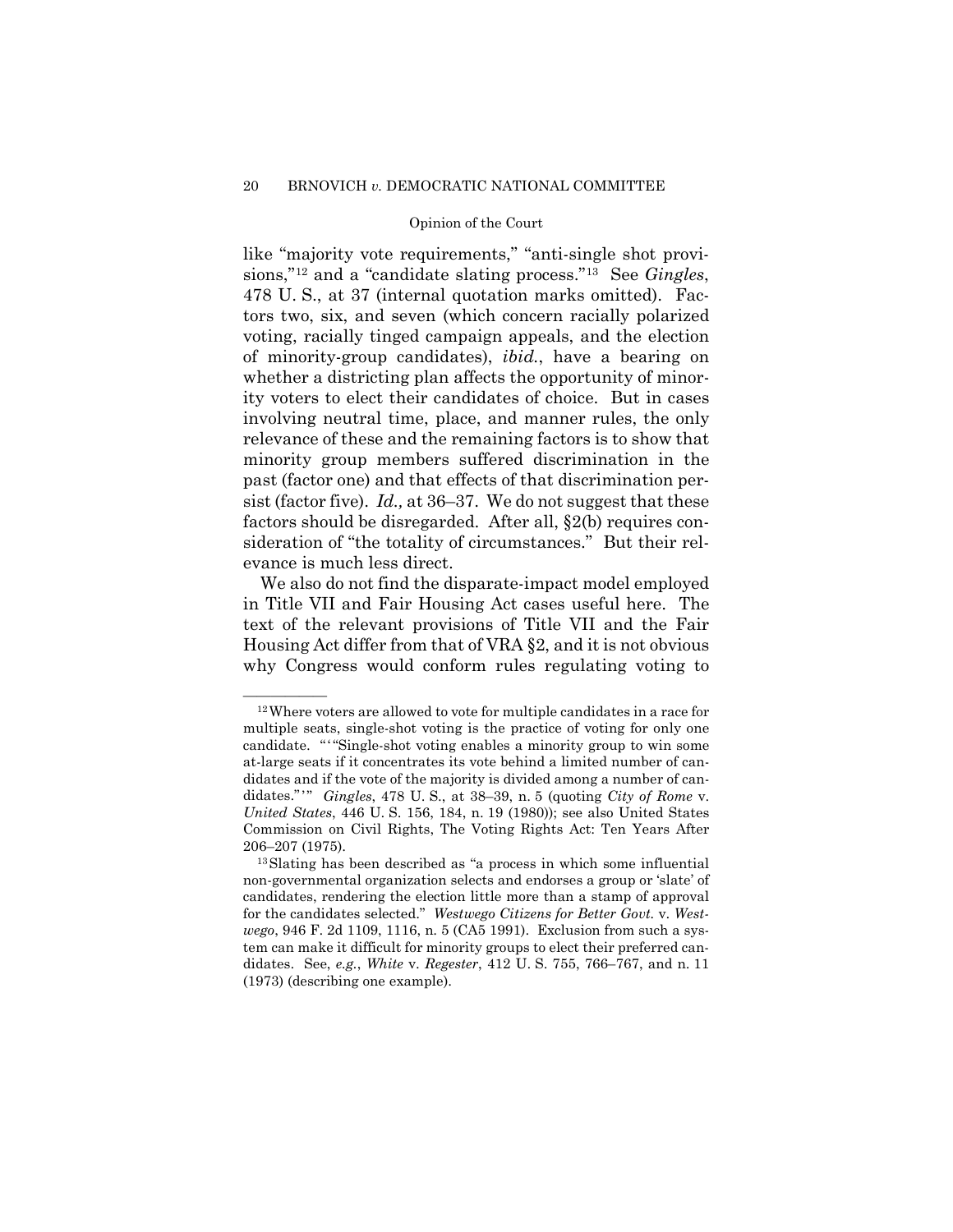those regulating employment and housing. For example, we think it inappropriate to read §2 to impose a strict "necessity requirement" that would force States to demonstrate that their legitimate interests can be accomplished only by means of the voting regulations in question. Stephanopoulos, Disparate Impact, Unified Law, 128 Yale L. J. 1566, 1617–1619 (2019) (advocating such a requirement). Demanding such a tight fit would have the effect of invalidating a great many neutral voting regulations with long pedigrees that are reasonable means of pursuing legitimate interests. It would also transfer much of the authority to regulate election procedures from the States to the federal courts. For those reasons, the Title VII and Fair Housing Act models are unhelpful in §2 cases.

D

The interpretation set out above follows directly from what §2 commands: consideration of "the totality of circumstances" that have a bearing on whether a State makes voting "equally open" to all and gives everyone an equal "opportunity" to vote. The dissent, by contrast, would rewrite the text of §2 and make it turn almost entirely on just one circumstance—disparate impact.

That is a radical project, and the dissent strains mightily to obscure its objective. To that end, it spends 20 pages discussing matters that have little bearing on the questions before us. The dissent provides historical background that all Americans should remember, see *post*, at 3–7 (opinion of KAGAN, J.), but that background does not tell us how to decide these cases. The dissent quarrels with the decision in *Shelby County* v. *Holder*, 570 U. S. 529 (2013), see *post*, at 7–9, which concerned §§4 and 5 of the VRA, not §2. It discusses all sorts of voting rules that are not at issue here. See *post*, at 9–12. And it dwells on points of law that nobody disputes: that §2 applies to a broad range of voting rules, practices, and procedures; that an "abridgement" of the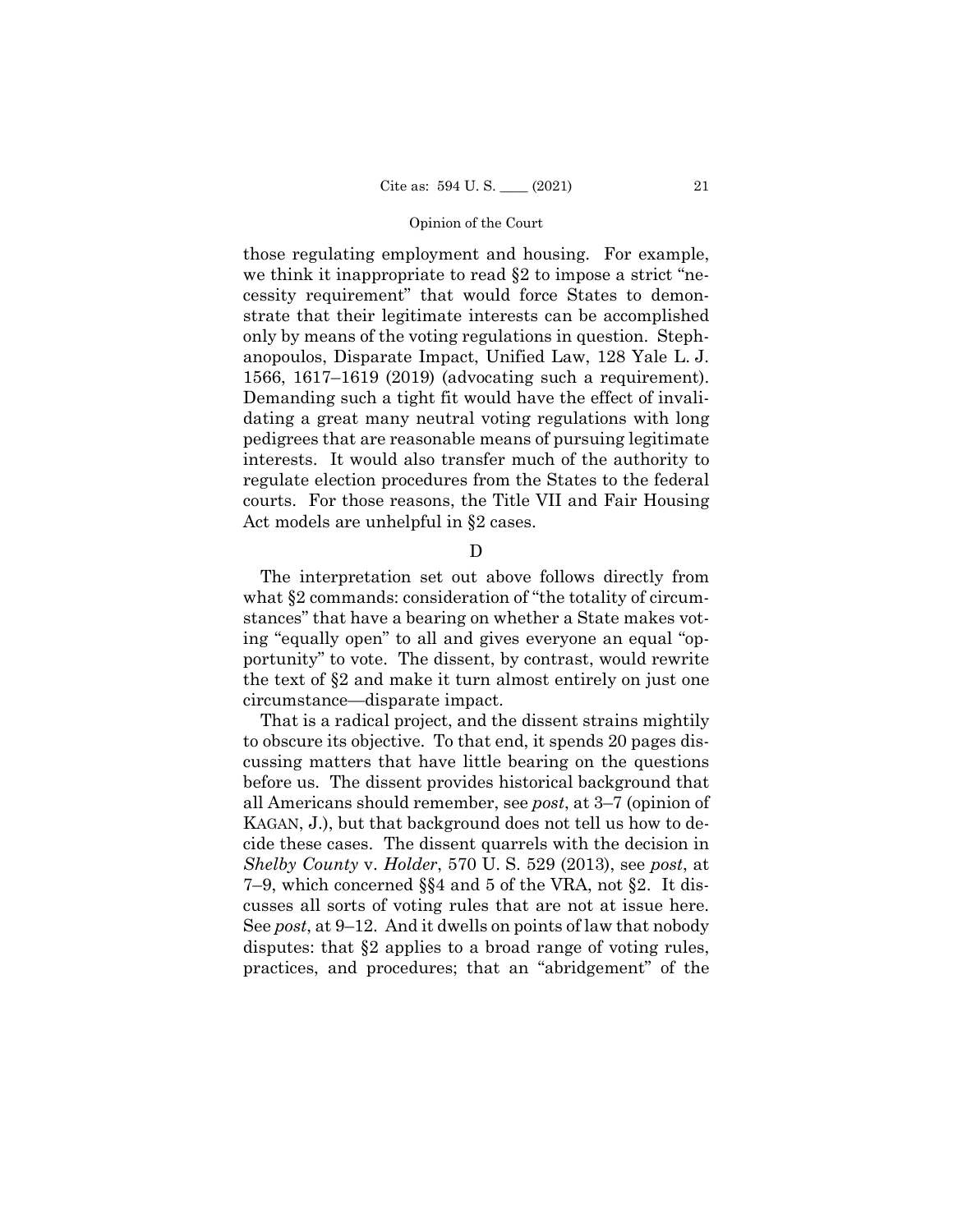right to vote under §2 does not require outright denial of the right; that §2 does not demand proof of discriminatory purpose; and that a "facially neutral" law or practice may violate that provision. See *post,* at 12–20.

Only after this extended effort at misdirection is the dissent's aim finally unveiled: to undo as much as possible the compromise that was reached between the House and Senate when §2 was amended in 1982. Recall that the version originally passed by the House did not contain §2(b) and was thought to prohibit any voting practice that had "discriminatory effects," loosely defined. See *supra*, at 5–6. That is the freewheeling disparate-impact regime the dissent wants to impose on the States. But the version enacted into law includes §2(b), and that subsection directs us to consider "the totality of circumstances," not, as the dissent would have it, the totality of just one circumstance.<sup>14</sup> There is nothing to the dissent's charge that we are departing from the statutory text by identifying some of those considerations.

We have listed five relevant circumstances and have explained why they all stem from the statutory text and have a bearing on the determination that §2 requires. The dissent does not mention a single additional consideration, and

<span id="page-27-0"></span> $14$ The dissent erroneously claims that the Senate-House compromise was only about proportional representation and not about "the equalaccess right" at issue in the present cases. *Post*, at 19, n. 6. The text of the bill initially passed by the House had no equal-access right. See H. R. Rep. No. 97–227, p. 48 (1981); H. R. 3112, 97th Cong., 1st Sess., §2, p. 8 (introduced Oct. 7, 1981). Section 2(b) was the Senate's creation, and that provision is what directed courts to look beyond mere "results" to whether a State's "political processes" are "equally open," considering "the totality of circumstances." See *Mississippi Republican Executive Committee* v. *Brooks*, 469 U. S. 1002, 1010 (1984) (Rehnquist, J., dissenting) ("The compromise bill retained the 'results' language but also incorporated language directly from this Court's opinion in *White* v. *Regester*"). And while the proviso on proportional representation may not apply as directly in this suit, it is still a signal that §2 imposes something other than a pure disparate-impact regime.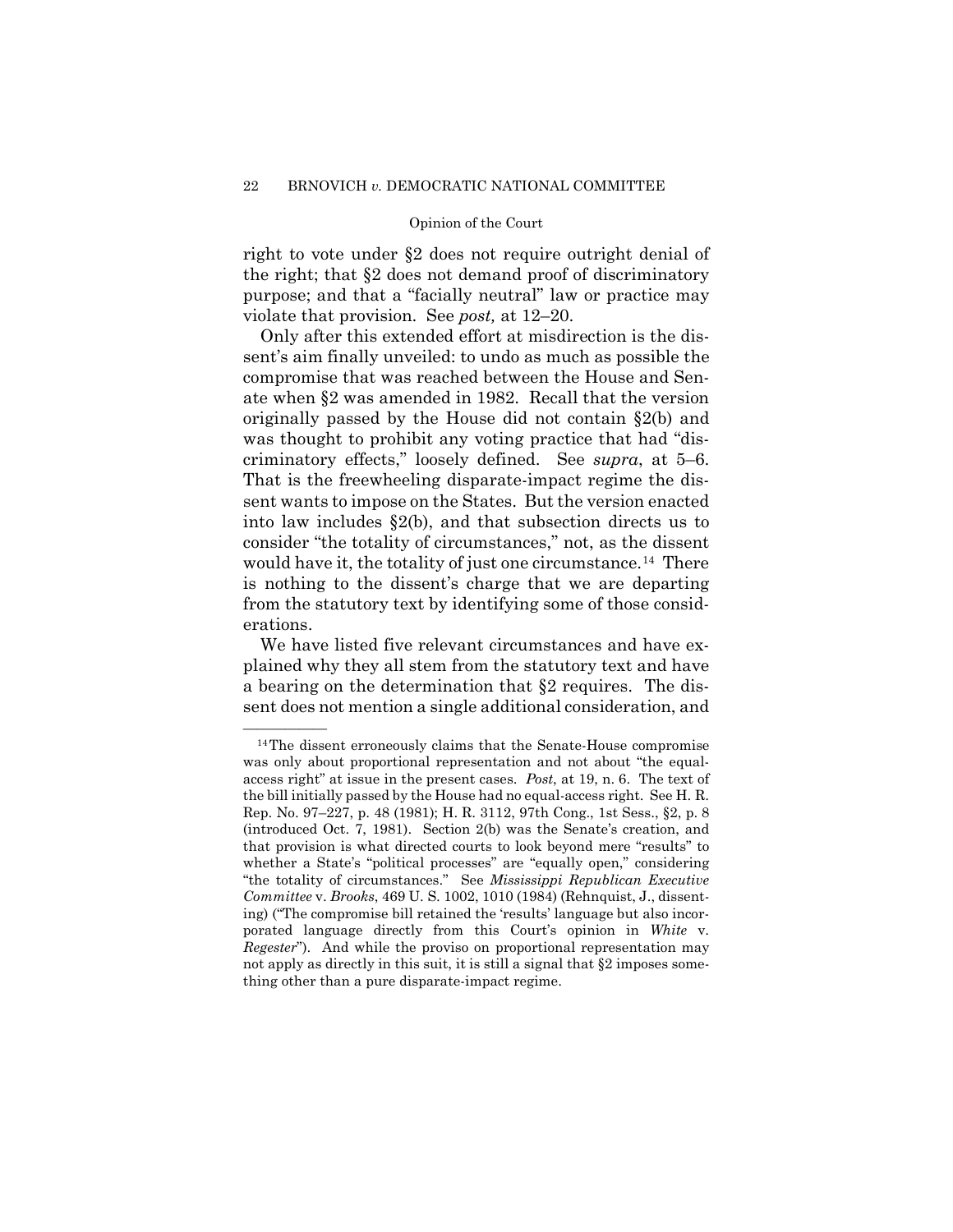it does its best to push aside all but one of the circumstances we discuss. It entirely rejects three of them: the size of the burden imposed by a challenged rule, see *post*, at 22–23, the landscape of voting rules both in 1982 and in the present, *post,* at 24–25,[15](#page-28-0) and the availability of other ways to vote, *post,* at 23–24. Unable to bring itself to completely reject consideration of the state interests that a challenged rule serves, the dissent tries to diminish the significance of this circumstance as much as possible. See *post,* at 26–29. According to the dissent, an interest served by a voting rule, no matter how compelling, cannot support the rule unless a State can prove to the satisfaction of the courts that this interest could not be served by any other means. *Post*, at 17–18, 26–29. Such a requirement has no footing in the text of §2 or our precedent construing it.[16](#page-28-1)

<span id="page-28-0"></span> $15$ The dissent objects to consideration of the 1982 landscape because even rules that were prevalent at that time are invalid under §2 if they, well, violate §2. *Post,* at 24. We of course agree with that tautology. But the question is what it *means* to provide equal opportunity, and given that every voting rule imposes some amount of burden, rules that were and are commonplace are useful comparators when considering the totality of circumstances. Unlike the dissent, Congress did not set its sights on every facially neutral time, place, or manner voting rule in existence. See, *e.g.,* S. Rep. No. 97–417, at 10, n. 22 (describing what the Senate Judiciary Committee viewed as "blatant direct impediments to voting").

<span id="page-28-1"></span><sup>&</sup>lt;sup>16</sup> For support, the dissent offers a baseless reading of one of our votedilution decisions. In *Houston Lawyers' Assn.*, 501 U. S. 419, we considered a §2 challenge to an electoral scheme wherein all trial judges in a judicial district were elected on a district-wide basis. *Id.,* at 422. The State asserted that it had a strong interest in district-wide judicial elections on the theory that they make every individual judge at least partly accountable to minority voters in the jurisdiction. *Id.,* at 424, 426. That unique interest, the State contended, should have "automatically" exempted the electoral scheme from §2 scrutiny altogether. *Id.,* at 426. We disagreed, holding that the State's interest was instead "a legitimate factor to be considered by courts among the 'totality of circumstances' in determining whether a §2 violation has occurred." *Ibid.* To illustrate why an "automati[c]" exemption from  $\S 2$ 's coverage was inappropriate,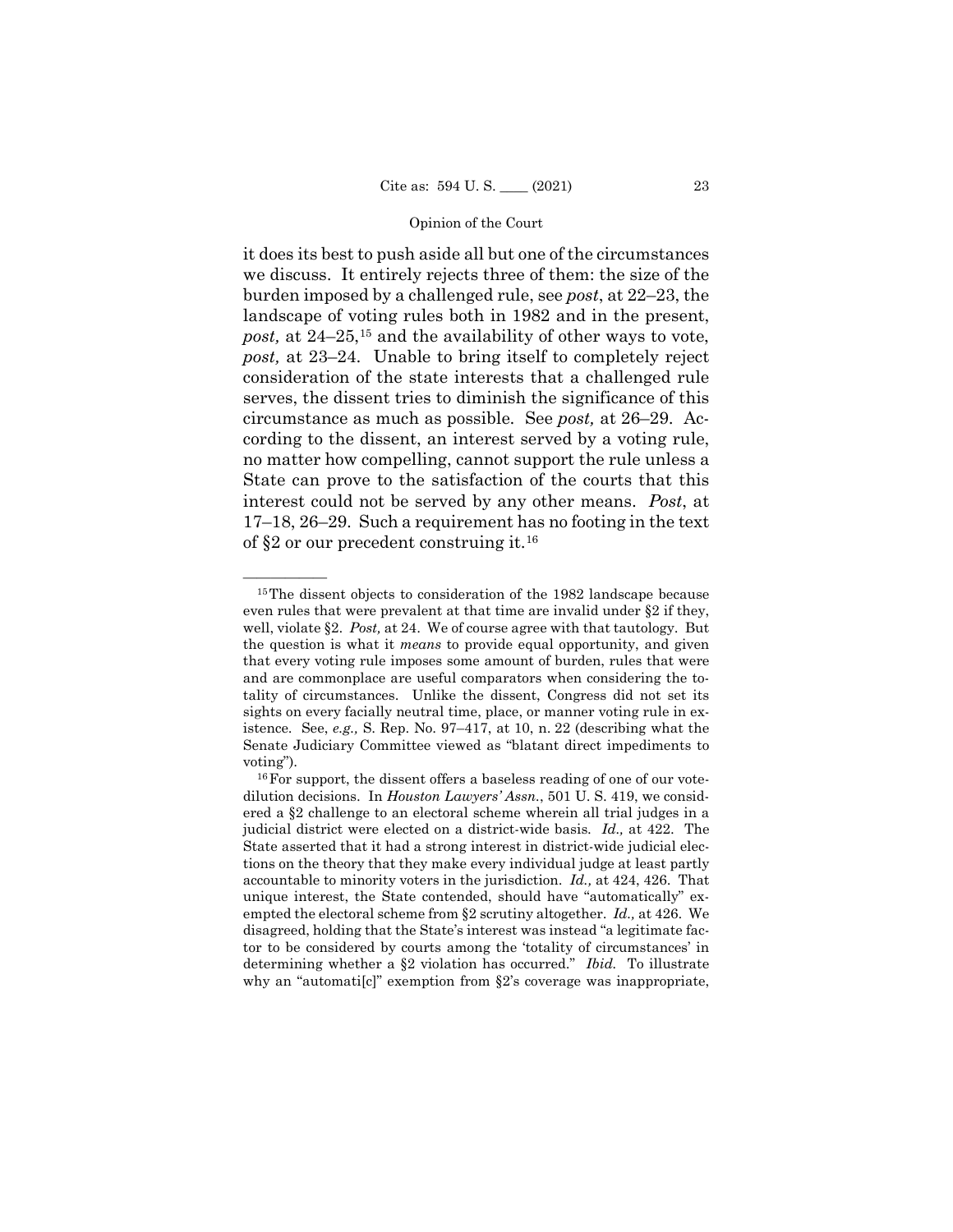# 24 BRNOVICH *v.* DEMOCRATIC NATIONAL COMMITTEE

#### Opinion of the Court

That requirement also would have the potential to invalidate just about any voting rule a State adopts. Take the example of a State's interest in preventing voting fraud. Even if a State could point to a history of serious voting fraud within its own borders, the dissent would apparently strike down a rule designed to prevent fraud unless the State could demonstrate an inability to combat voting fraud in any other way, such as by hiring more investigators and prosecutors, prioritizing voting fraud investigations, and heightening criminal penalties. Nothing about equal openness and equal opportunity dictates such a high bar for States to pursue their legitimate interests.

With all other circumstances swept away, all that remains in the dissent's approach is the size of any disparity in a rule's impact on members of protected groups. As we

——————

the Court hypothesized a case involving an "uncouth" district shaped like the one in *Gomillion* v. *Lightfoot*, 364 U. S. 339, 340 (1960), for which an inquiry under §2 "would at least arguably be required." 501 U. S., at 427. The Court then wrote the language upon which the dissent seizes: "Placing elections for single-member offices entirely beyond the scope of coverage of §2 would preclude such an inquiry, even if the State's interest in maintaining the 'uncouth' electoral system was trivial or illusory and even if any resulting impairment of a minority group's voting strength could be remedied without significantly impairing the State's interest in electing judges on a district-wide basis." *Id.,* at 427–428.

That *reductio ad absurdum*, used to demonstrate only why an automatic exemption from §2 scrutiny was inappropriate, did not announce an "inquiry" at all—much less the least-burdensome-means requirement the dissent would have us smuggle in from materially different statutory regimes. *Post*, at 18, n. 5, 26. Perhaps that is why *no one*—not the parties, not the United States, not the 36 other *amici*, not the courts below, and certainly not this Court in subsequent decisions—has advanced the dissent's surprising reading of a single phrase in *Houston Lawyers Assn*. The dissent apparently thinks that in 1991 we silently abrogated the principle that the nature of a State's interest is but one of many factors to consider, see *Thornburg* v. *Gingles*, 478 U. S. 30, 44–45 (1986), and that our subsequent cases have erred by failing simply to ask whether a less burdensome measure would suffice. Who knew?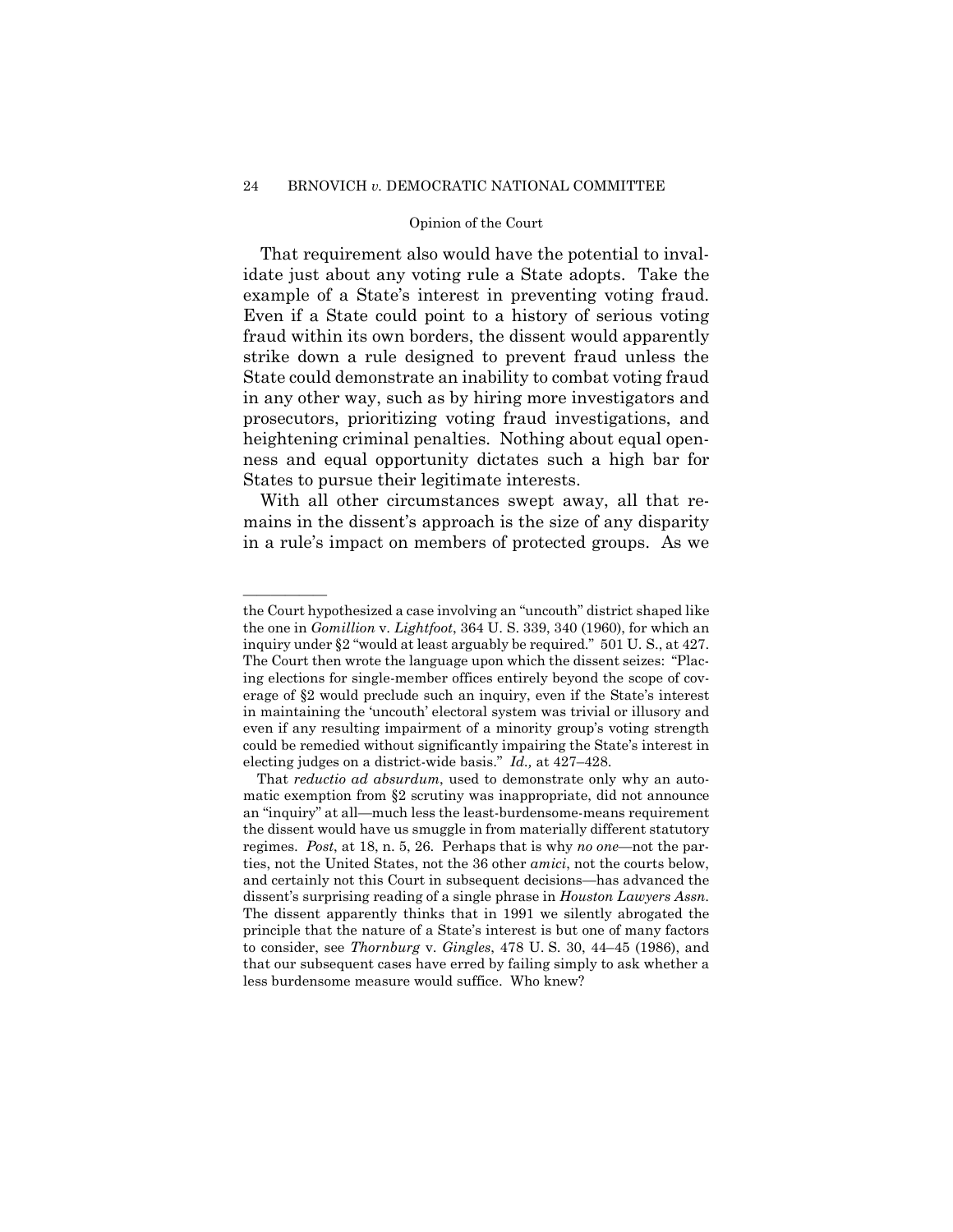have noted, differences in employment, wealth, and education may make it virtually impossible for a State to devise rules that do not have some disparate impact. But under the dissent's interpretation of §2, any "statistically significant" disparity—wherever *that* is in the statute—may be enough to take down even facially neutral voting rules with long pedigrees that reasonably pursue important state interests. *Post*, at 15, n. 4, 19–20, 32–33[.17](#page-30-0)

Section 2 of the Voting Rights Act provides vital protection against discriminatory voting rules, and no one suggests that discrimination in voting has been extirpated or that the threat has been eliminated. But §2 does not deprive the States of their authority to establish non-discriminatory voting rules, and that is precisely what the dissent's radical interpretation would mean in practice. The dissent is correct that the Voting Rights Act exemplifies our country's commitment to democracy, but there is nothing democratic about the dissent's attempt to bring about a wholesale transfer of the authority to set voting rules from the States to the federal courts.

<span id="page-30-0"></span> $17$ We do not think §2 is so procrustean. Statistical significance may provide "evidence that something besides random error is at work," Federal Judicial Center, Reference Manual on Scientific Evidence 252 (3d ed. 2011), but it does not necessarily determine causes, and as the dissent acknowledges, *post,* at 15, n. 4, it is not the be-all and end-all of disparate-impact analysis. See Federal Judicial Center, Reference Manual, at 252 ("[S]ignificant differences . . . are not evidence that [what is at work] is legally or practically important. Statisticians distinguish between statistical and practical significance to make the point. When practical significance is lacking—when the size of a disparity is negligible—there is no reason to worry about statistical significance"); *ibid.*, n. 102 (citing authorities). Moreover, whatever might be "standard" in other contexts, *post,* at 15, n. 4, we have explained that VRA §2's focus on equal "open[ness]" and equal "opportunity" does not impose a standard disparate-impact regime.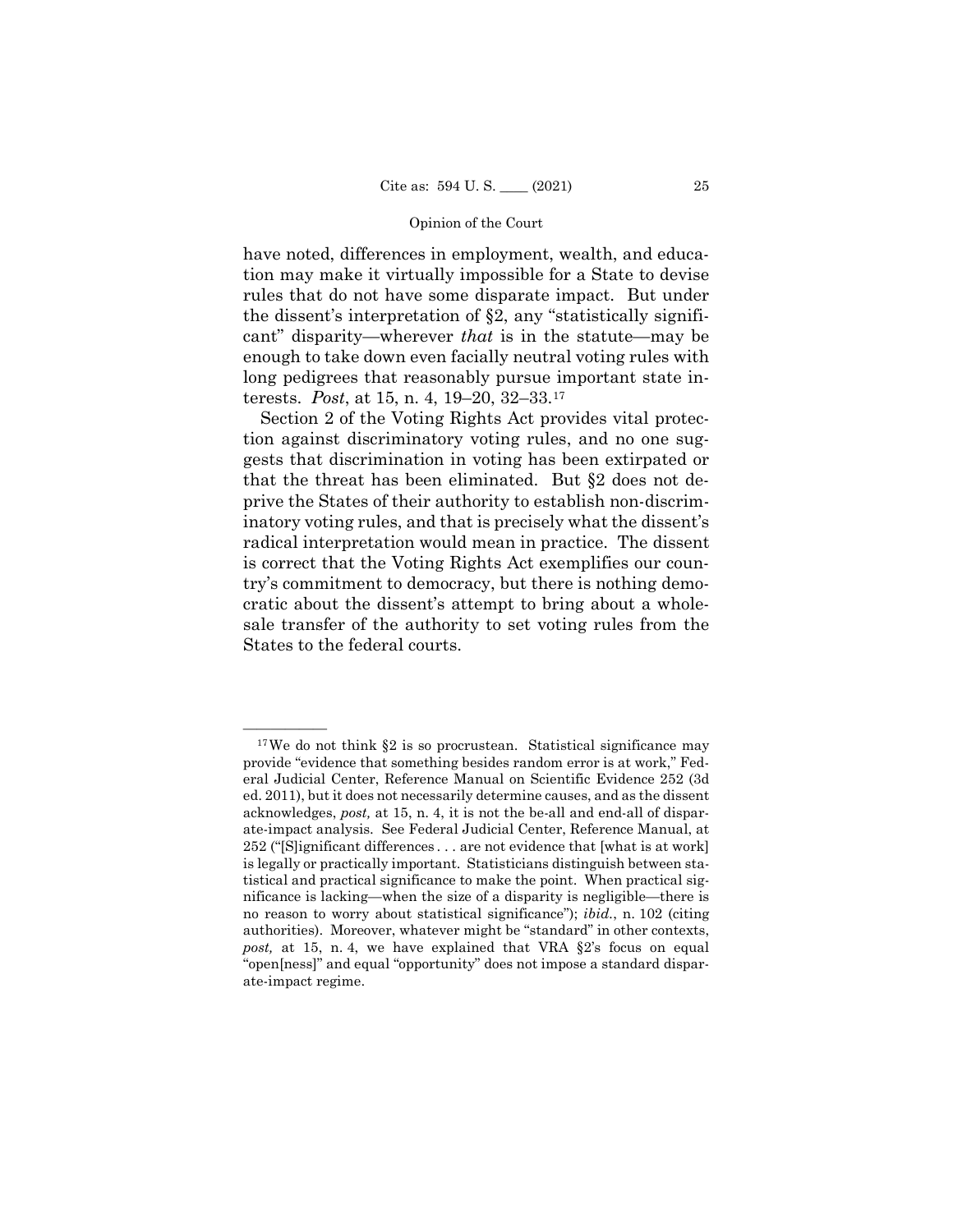# IV

# A

In light of the principles set out above, neither Arizona's out-of-precinct rule nor its ballot-collection law violates §2 of the VRA. Arizona's out-of-precinct rule enforces the requirement that voters who choose to vote in person on election day must do so in their assigned precincts. Having to identify one's own polling place and then travel there to vote does not exceed the "usual burdens of voting." *Crawford*, 553 U. S., at 198 (opinion of Stevens, J.) (noting the same about making a trip to the department of motor vehicles). On the contrary, these tasks are quintessential examples of the usual burdens of voting.

Not only are these unremarkable burdens, but the District Court's uncontested findings show that the State made extensive efforts to reduce their impact on the number of valid votes ultimately cast. The State makes accurate precinct information available to all voters. When precincts or polling places are altered between elections, each registered voter is sent a notice showing the voter's new polling place. 329 F. Supp. 3d, at 859. Arizona law also mandates that election officials send a sample ballot to each household that includes a registered voter who has not opted to be placed on the permanent early voter list, Ariz. Rev. Stat. Ann. §16–510(C) (2015), and this mailing also identifies the voter's proper polling location, 329 F. Supp. 3d, at 859. In addition, the Arizona secretary of state's office sends voters pamphlets that include information (in both English and Spanish) about how to identify their assigned precinct. *Ibid.*

Polling place information is also made available by other means. The secretary of state's office operates websites that provide voter-specific polling place information and allow voters to make inquiries to the secretary's staff. *Ibid*. Arizona's two most populous counties, Maricopa and Pima,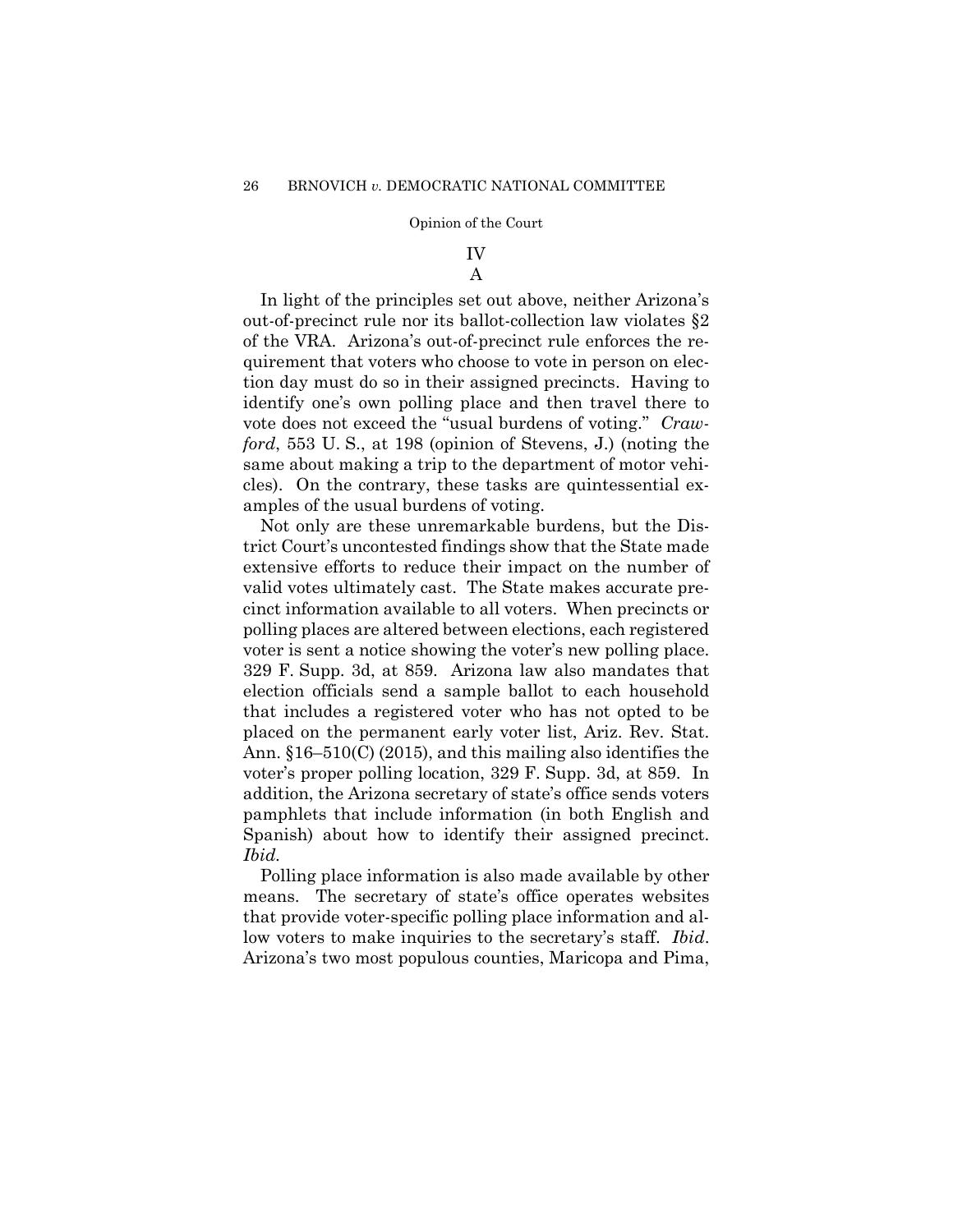provide online polling place locators with information available in English and Spanish. *Ibid.* Other groups offer similar online tools. *Ibid.* Voters may also identify their assigned polling place by calling the office of their respective county recorder. *Ibid.* And on election day, poll workers in at least some counties are trained to redirect voters who arrive at the wrong precinct. *Ibid*; see Tr. 1559, 1586; Tr. Exh. 370 (Pima County Elections Inspectors Handbook).

The burdens of identifying and traveling to one's assigned precinct are also modest when considering Arizona's "political processes" as a whole. The Court of Appeals noted that Arizona leads other States in the rate of votes rejected on the ground that they were cast in the wrong precinct, and the court attributed this to frequent changes in polling locations, confusing placement of polling places, and high levels of residential mobility. 948 F. 3d, at 1000–1004. But even if it is marginally harder for Arizona voters to find their assigned polling places, the State offers other easy ways to vote. Any voter can request an early ballot without excuse. Any voter can ask to be placed on the permanent early voter list so that an early ballot will be mailed automatically. Voters may drop off their early ballots at any polling place, even one to which they are not assigned. And for nearly a month before election day, any voter can vote in person at an early voting location in his or her county. The availability of those options likely explains why out-ofprecinct votes on election day make up such a small and apparently diminishing portion of overall ballots cast— 0.47% of all ballots in the 2012 general election and just 0.15% in 2016. 329 F. Supp. 3d, at 872.

Next, the racial disparity in burdens allegedly caused by the out-of-precinct policy is small in absolute terms. The District Court accepted the plaintiffs' evidence that, of the Arizona counties that reported out-of-precinct ballots in the 2016 general election, a little over 1% of Hispanic voters, 1% of African-American voters, and 1% of Native American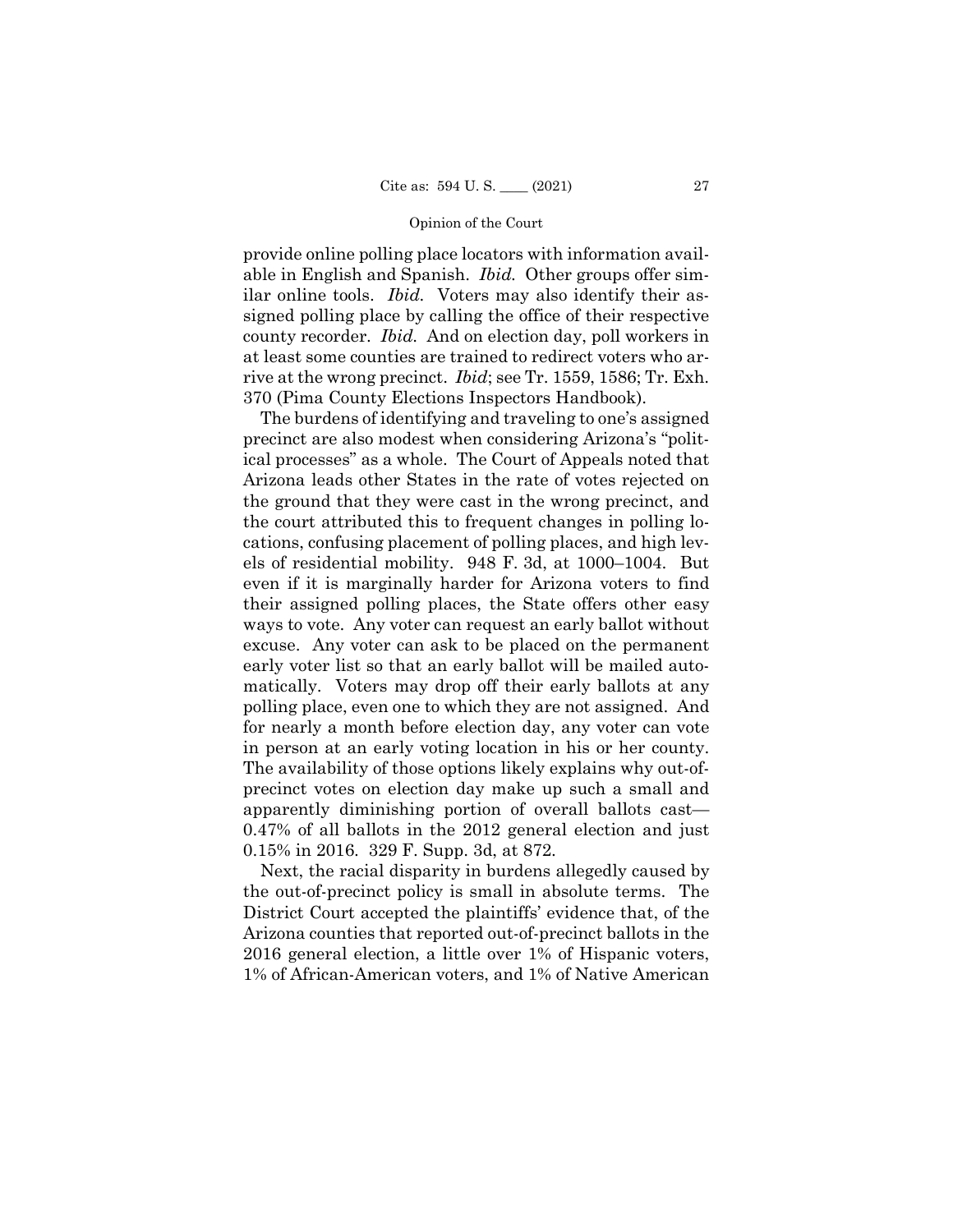voters who voted on election day cast an out-of-precinct ballot. *Ibid.* For non-minority voters, the rate was around 0.5%. *Ibid*. (citing Tr. Exh. 97, at 3, 20–21). A policy that appears to work for 98% or more of voters to whom it applies—minority and non-minority alike—is unlikely to render a system unequally open.

The Court of Appeals attempted to paint a different picture, but its use of statistics was highly misleading for reasons that were well explained by Judge Easterbrook in a §2 case involving voter IDs. As he put it, a distorted picture can be created by dividing one percentage by another. *Frank*, 768 F. 3d, at 752, n. 3. He gave this example: "If 99.9% of whites had photo IDs, and 99.7% of blacks did," it could be said that "'blacks are three times as likely as whites to lack qualifying ID'  $(0.3 \div 0.1 = 3)$ , but such a statement would mask the fact that the populations were effectively identical." *Ibid.*

That is exactly what the en banc Ninth Circuit did here. The District Court found that among the counties that reported out-of-precinct ballots in the 2016 general election, roughly 99% of Hispanic voters, 99% of African-American voters, and 99% of Native American voters who voted on election day cast their ballots in the right precinct, while roughly 99.5% of non-minority voters did so. 329 F. Supp. 3d, at 872. Based on these statistics, the en banc Ninth Circuit concluded that "minority voters in Arizona cast [outof-precinct] ballots at twice the rate of white voters." 948 F. 3d, at 1014; see *id.*, at 1004–1005. This is precisely the sort of statistical manipulation that Judge Easterbrook rightly criticized, namely,  $1.0 \div 0.5 = 2$ . Properly understood, the statistics show only a small disparity that provides little support for concluding that Arizona's political processes are not equally open.

The Court of Appeals' decision also failed to give appropriate weight to the state interests that the out-of-precinct rule serves. Not counting out-of-precinct votes induces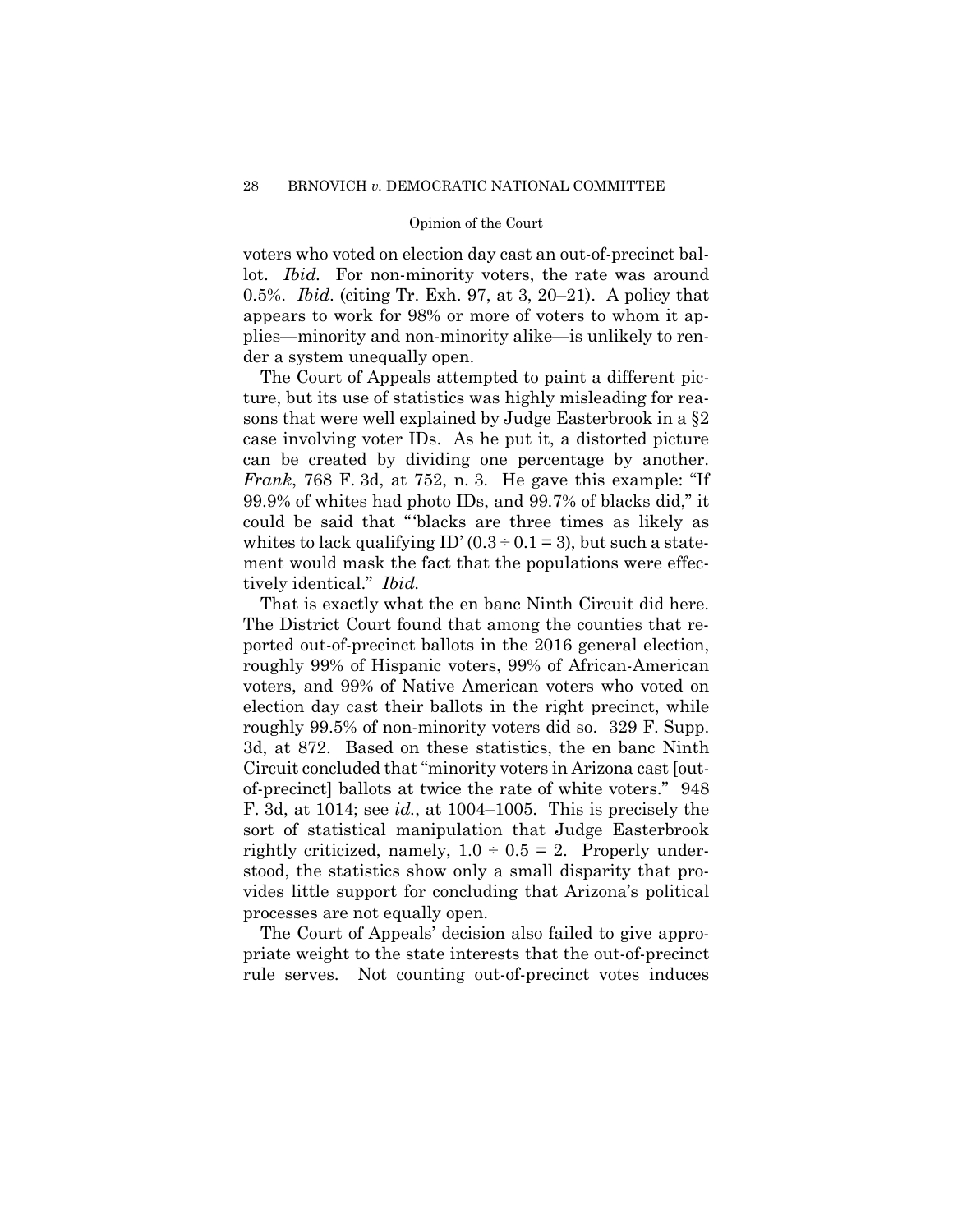compliance with the requirement that Arizonans who choose to vote in-person on election day do so at their assigned polling places. And as the District Court recognized, precinct-based voting furthers important state interests. It helps to distribute voters more evenly among polling places and thus reduces wait times. It can put polling places closer to voter residences than would a more centralized votingcenter model. In addition, precinct-based voting helps to ensure that each voter receives a ballot that lists only the candidates and public questions on which he or she can vote, and this orderly administration tends to decrease voter confusion and increase voter confidence in elections. See 329 F. Supp. 3d, at 878. It is also significant that precinct-based voting has a long pedigree in the United States. See 948 F. 3d, at 1062–1063 (Bybee, J., dissenting) (citing J. Harris, Election Administration in the United States 206–207 (1934)). And the policy of not counting out-of-precinct ballots is widespread. See 948 F. 3d, at 1072–1088 (collecting and categorizing state laws).

The Court of Appeals discounted the State's interests because, in its view, there was no evidence that a less restrictive alternative would threaten the integrity of precinctbased voting. The court thought the State had no good reason for not counting an out-of-precinct voter's choices with respect to the candidates and issues also on the ballot in the voter's proper precinct. See *id*., at 1030–1031. We disagree with this reasoning.

Section 2 does not require a State to show that its chosen policy is absolutely necessary or that a less restrictive means would not adequately serve the State's objectives. And the Court of Appeals' preferred alternative would have obvious disadvantages. Partially counting out-of-precinct ballots would complicate the process of tabulation and could lead to disputes and delay. In addition, as one of the en banc dissenters noted, it would tend to encourage voters who are primarily interested in only national or state-wide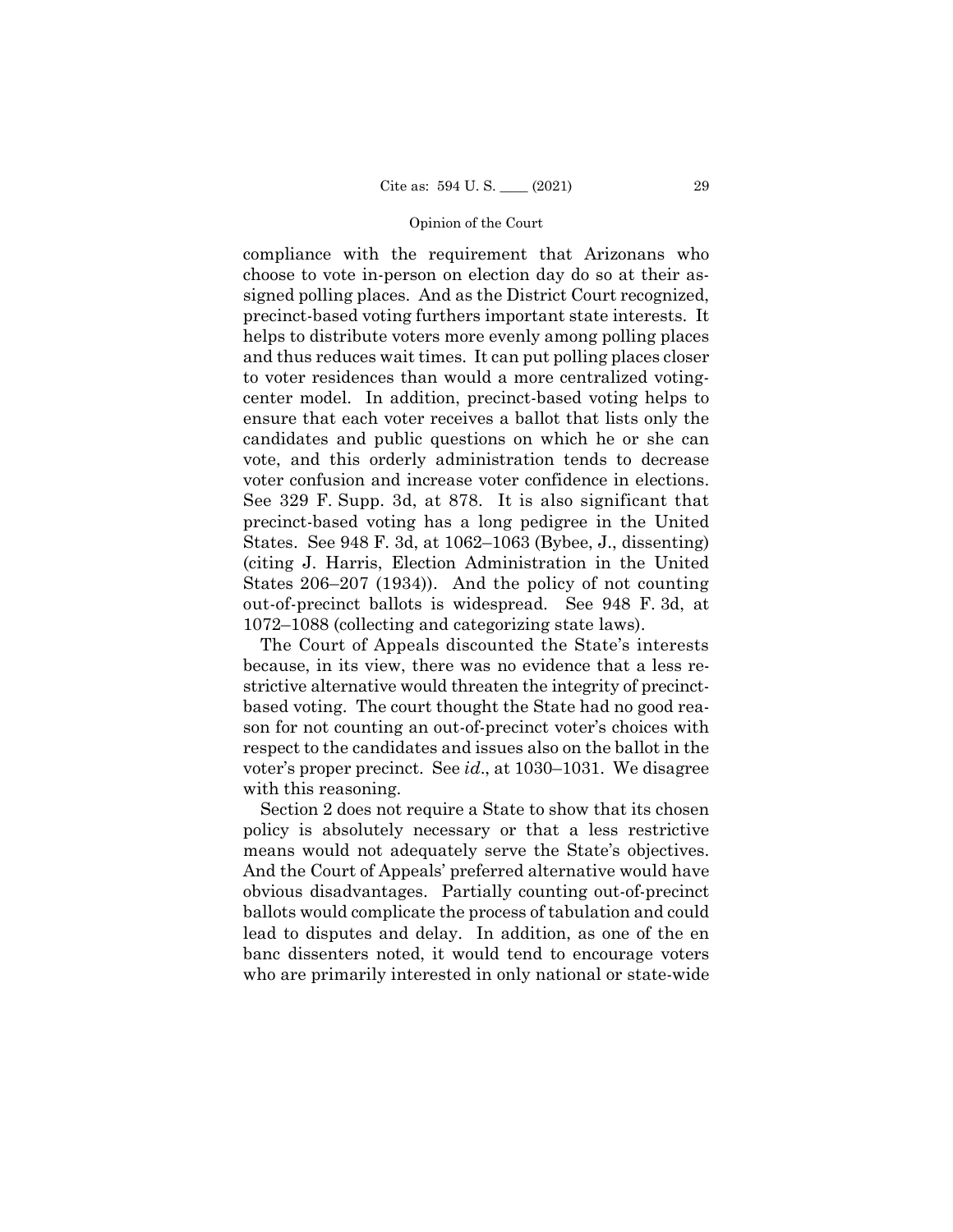elections to vote in whichever place is most convenient even if they know that it is not their assigned polling place. See *id.*, at 1065–1066 (opinion of Bybee, J.).

In light of the modest burdens allegedly imposed by Arizona's out-of-precinct policy, the small size of its disparate impact, and the State's justifications, we conclude the rule does not violate §2 of the VRA.[18](#page-35-0)

HB 2023 likewise passes muster under the results test of §2. Arizonans who receive early ballots can submit them by going to a mailbox, a post office, an early ballot drop box, or an authorized election official's office within the 27-day early voting period. They can also drop off their ballots at any polling place or voting center on election day, and in order to do so, they can skip the line of voters waiting to vote in person. 329 F. Supp. 3d, at 839 (citing ECF Doc. 361, ¶57). Making any of these trips—much like traveling to an assigned polling place—falls squarely within the heartland of the "usual burdens of voting." *Crawford*, 553 U. S., at 198 (opinion of Stevens, J.). And voters can also ask a statutorily authorized proxy—a family member, a household member, or a caregiver—to mail a ballot or drop

<span id="page-35-0"></span> $^{18}$ In arguing that Arizona's out-of-precinct policy violates §2, the dissent focuses on the State's decisions about the siting of polling places and the frequency with which voting precincts are changed. See *post*, at 33 ("Much of the story has to do with the siting and shifting of polling places"). But the plaintiffs did not challenge those practices. See 329 F. Supp. 3d, at 873 ("Plaintiffs . . . do not challenge the manner in which Arizona counties allocate and assign polling places or Arizona's requirement that voters re-register to vote when they move"). The dissent is thus left with the unenviable task of explaining how something like a 0.5% disparity in discarded ballots between minority and non-minority groups suffices to render Arizona's political processes not equally open to participation. See *supra,* at 27–28. A voting rule with that effect would not be—to use the dissent's florid example—one that a "minority vote suppressor in Arizona" would want in his or her "bag of tricks." *Post*, at 33.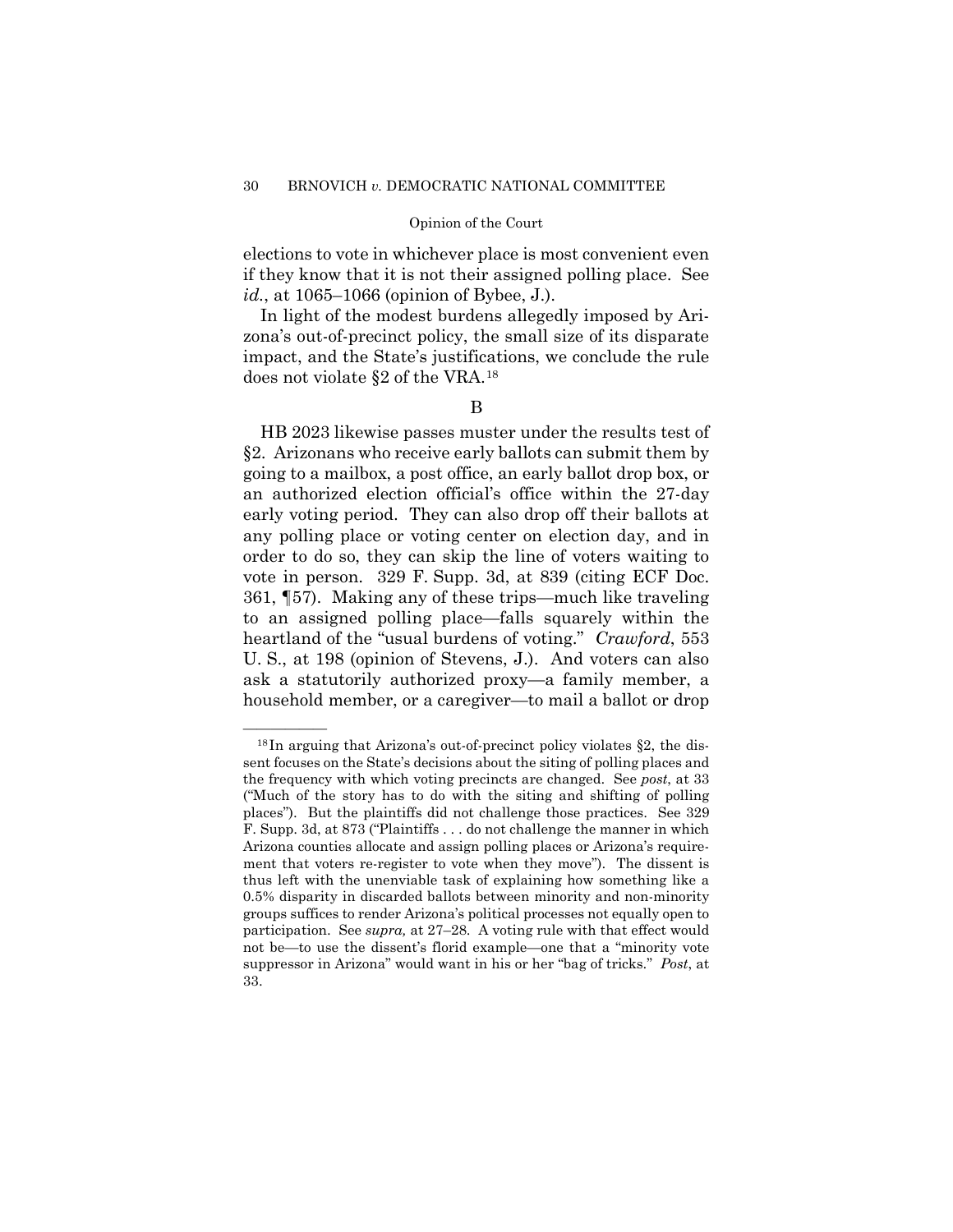it off at any time within 27 days of an election.

Arizona also makes special provision for certain groups of voters who are unable to use the early voting system. Every county must establish a special election board to serve voters who are "confined as the result of a continuing illness or physical disability," are unable to go to the polls on election day, and do not wish to cast an early vote by mail. Ariz. Rev. Stat. Ann. §16–549(C) (Cum. Supp. 2020). At the request of a voter in this group, the board will deliver a ballot in person and return it on the voter's behalf. §§16–549(C), (E). Arizona law also requires employers to give employees time off to vote when they are otherwise scheduled to work certain shifts on election day. §16–402 (2015).

The plaintiffs were unable to provide statistical evidence showing that HB 2023 had a disparate impact on minority voters. Instead, they called witnesses who testified that third-party ballot collection tends to be used most heavily in disadvantaged communities and that minorities in Arizona—especially Native Americans—are disproportionately disadvantaged. 329 F. Supp. 3d, at 868, 870. But from that evidence the District Court could conclude only that prior to HB 2023's enactment, "minorities generically were more likely than non-minorities to return their early ballots with the assistance of third parties." *Id.*, at 870. How much more, the court could not say from the record. *Ibid.* Neither can we. And without more concrete evidence, we cannot conclude that HB 2023 results in less opportunity to participate in the political process.[19](#page-36-0)

<span id="page-36-0"></span> $^{19}$ Not one to let the absence of a key finding get in the way, the dissent concludes from its own review of the evidence that HB 2023 "prevents many Native Americans from making effective use of one of the principal means of voting in Arizona," and that "[w]hat is an inconsequential burden for others is for these citizens a severe hardship." *Post*, at 38. What is missing from those statements is any evidence about the actual size of the disparity. (For that matter, by the time the dissent gets around to assessing HB 2023, it appears to have lost its zeal for statistical significance, which is nowhere to be seen. See *post*, at 35–40, and n. 13.) The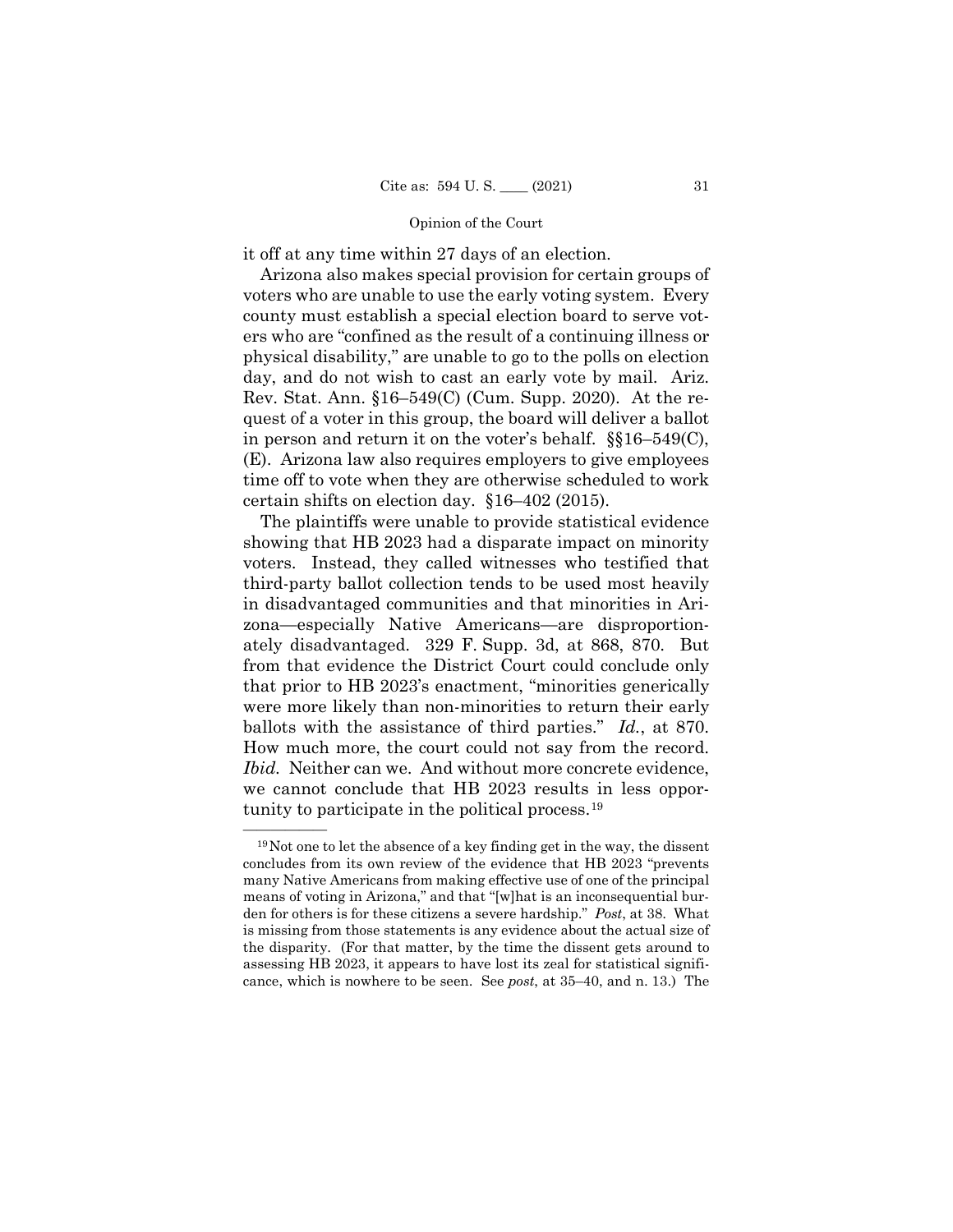Even if the plaintiffs had shown a disparate burden caused by HB 2023, the State's justifications would suffice to avoid §2 liability. "A State indisputably has a compelling interest in preserving the integrity of its election process." *Purcell* v. *Gonzalez*, 549 U. S. 1, 4 (2006) (*per curiam*) (internal quotation marks omitted). Limiting the classes of persons who may handle early ballots to those less likely to have ulterior motives deters potential fraud and improves voter confidence. That was the view of the bipartisan Commission on Federal Election Reform chaired by former President Jimmy Carter and former Secretary of State James Baker. The Carter-Baker Commission noted that "[a]bsentee balloting is vulnerable to abuse in several ways: . . . Citizens who vote at home, at nursing homes, at the workplace, or in church are more susceptible to pressure, overt and subtle, or to intimidation." Report of the Comm'n on Fed. Election Reform, Building Confidence in U. S. Elections 46 (Sept. 2005).

The Commission warned that "[v]ote buying schemes are

——————

reader will search in vain to discover where the District Court "found" to what extent HB 2023 would make it "'significantly more difficult'" for Native Americans to vote. *Post,* at 39, n. 15 (citing 329 F. Supp. 3d, at 868, 870). Rather, "[b]ased on" the very same evidence the dissent cites, the District Court could find only that minorities were "generically" more likely than non-minorities to make use of third-party ballot-collection. *Id.,* at 870. The District Court's explanation as to why speaks for itself:

<sup>&</sup>quot;Although there are significant socioeconomic disparities between minorities and non-minorities in Arizona, these disparities are an imprecise proxy for disparities in ballot collection use. Plaintiffs do not argue that all or even most socioeconomically disadvantaged voters use ballot collection services, nor does the evidence support such a finding. Rather, the anecdotal estimates from individual ballot collectors indicate that a relatively small number of voters have used ballot collection services in past elections." *Ibid.*; see also *id.,* at 881 ("[B]allot collection was used as a [get-out-the-vote] strategy in mostly low-efficacy minority communities, though the Court cannot say how often voters used ballot collection, *nor can it measure the degree or significance of any disparities in its usage*" (emphasis added)).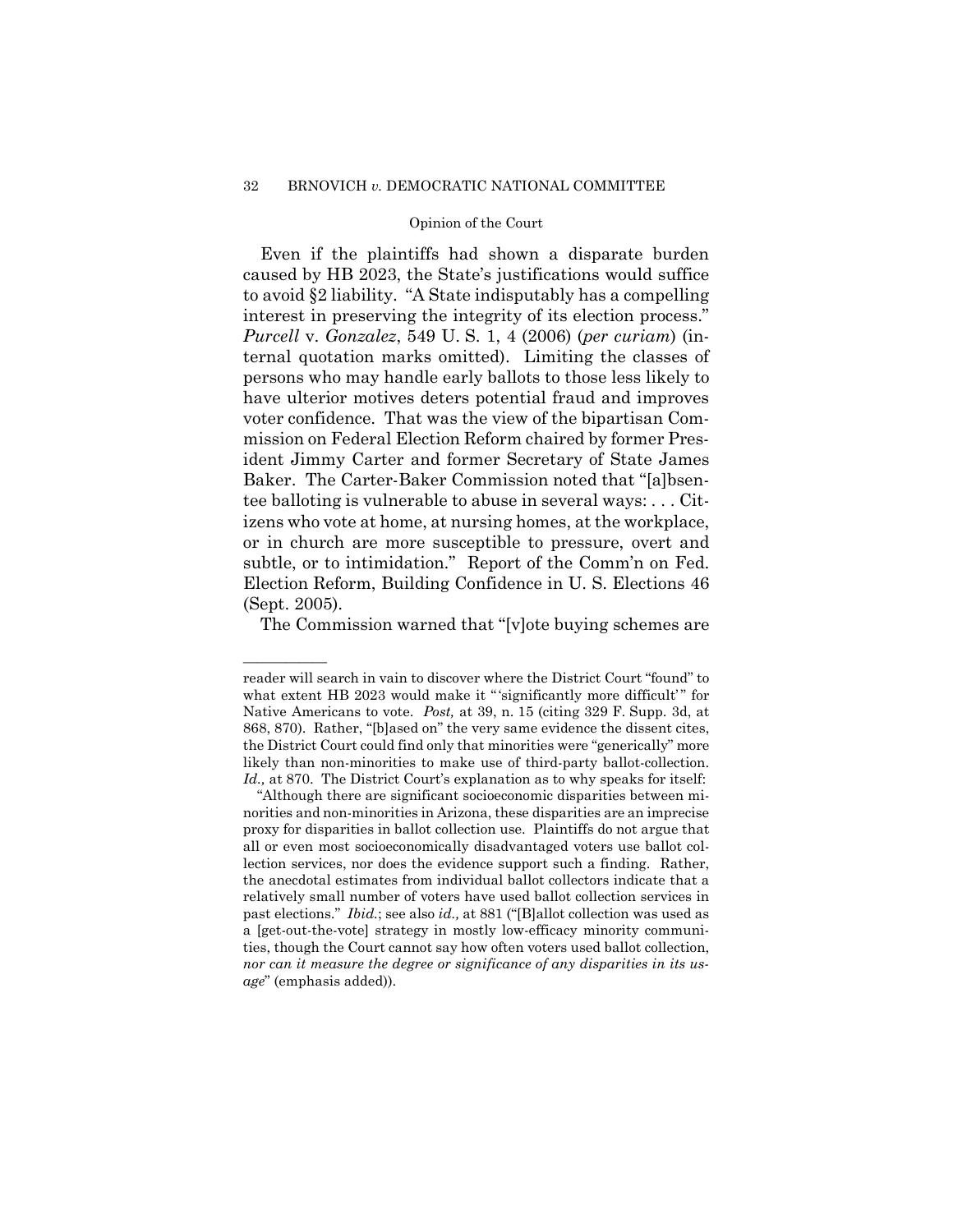far more difficult to detect when citizens vote by mail," and it recommended that "States therefore should reduce the risks of fraud and abuse in absentee voting by prohibiting 'third-party' organizations, candidates, and political party activists from handling absentee ballots." *Ibid.* The Commission ultimately recommended that States limit the classes of persons who may handle absentee ballots to "the voter, an acknowledged family member, the U. S. Postal Service or other legitimate shipper, or election officials." *Id.*, at 47. HB 2023 is even more permissive in that it also authorizes ballot-handling by a voter's household member and caregiver. See Ariz. Rev. Stat. Ann. §16–1005(I)(2). Restrictions on ballot collection are also common in other States. See 948 F. 3d, at 1068–1069, 1088–1143 (Bybee, J., dissenting) (collecting state provisions).

The Court of Appeals thought that the State's justifications for HB 2023 were tenuous in large part because there was no evidence that fraud in connection with early ballots had occurred in Arizona. See *id.*, at 1045–1046. But prevention of fraud is not the only legitimate interest served by restrictions on ballot collection. As the Carter-Baker Commission recognized, third-party ballot collection can lead to pressure and intimidation. And it should go without saying that a State may take action to prevent election fraud without waiting for it to occur and be detected within its own borders. Section 2's command that the political processes remain equally open surely does not demand that "a State's political system sustain some level of damage before the legislature [can] take corrective action." *Munro* v. *Socialist Workers Party*, 479 U. S. 189, 195 (1986). Fraud is a real risk that accompanies mail-in voting even if Arizona had the good fortune to avoid it. Election fraud has had serious consequences in other States. For example, the North Carolina Board of Elections invalidated the results of a 2018 race for a seat in the House of Representatives for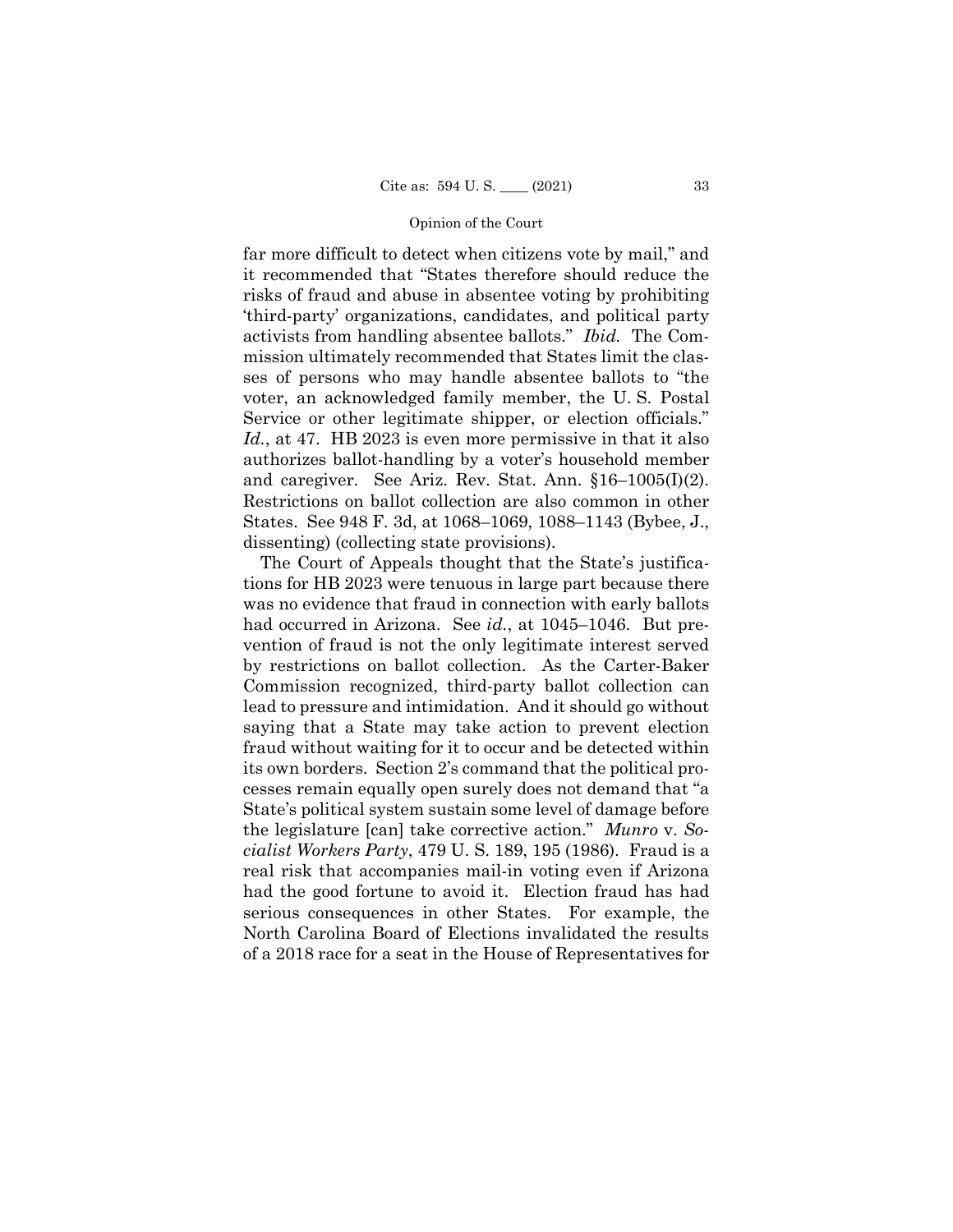evidence of fraudulent mail-in ballots.[20](#page-39-0) The Arizona Legislature was not obligated to wait for something similar to happen closer to home.<sup>[21](#page-39-1)</sup>

As with the out-of-precinct policy, the modest evidence of racially disparate burdens caused by HB 2023, in light of the State's justifications, leads us to the conclusion that the law does not violate §2 of the VRA.

### V

We also granted certiorari to review whether the Court of Appeals erred in concluding that HB 2023 was enacted with a discriminatory purpose. The District Court found that it

<span id="page-39-0"></span><sup>&</sup>lt;sup>20</sup> See Blinder, Election Fraud in North Carolina Leads to New Charges for Republican Operative, N. Y. Times, July 30, 2019, https://www.nytimes.com/2019/07/30/us/mccrae-dowless-indictment.html; Graham, North Carolina Had No Choice, The Atlantic, Feb. 22, 2019, https://www.theatlantic.com/politics/archive/2019/02/north-carolina-9thfraud-board-orders-new-election/583369/.

<span id="page-39-1"></span><sup>21</sup>The dissent's primary argument regarding HB 2023 concerns its effect on Native Americans who live on remote reservations. The dissent notes that many of these voters do not receive mail delivery at home, that the nearest post office may be some distance from their homes, and that they may not have automobiles. *Post,* at 36. We do not dismiss these problems, but for a number of reasons, they do not provide a basis for invalidating HB 2023. The burdens that fall on remote communities are mitigated by the long period of time prior to an election during which a vote may be cast either in person or by mail and by the legality of having a ballot picked up and mailed by family or household members. And in this suit, no individual voter testified that HB 2023 would make it significantly more difficult for him or her to vote. 329 F. Supp. 3d, at 871. Moreover, the Postal Service is required by law to "provide a maximum degree of effective and regular postal services to rural areas, communities, and small towns where post offices are not self-sustaining." 39 U. S. C. §101(b); see also §403(b)(3). Small post offices may not be closed "solely for operating at a deficit," §101(b), and any decision to close or consolidate a post office may be appealed to the Postal Regulatory Commission, see §404(d)(5). An alleged failure by the Postal Service to comply with its statutory obligations in a particular location does not in itself provide a ground for overturning a voting rule that applies throughout an entire State.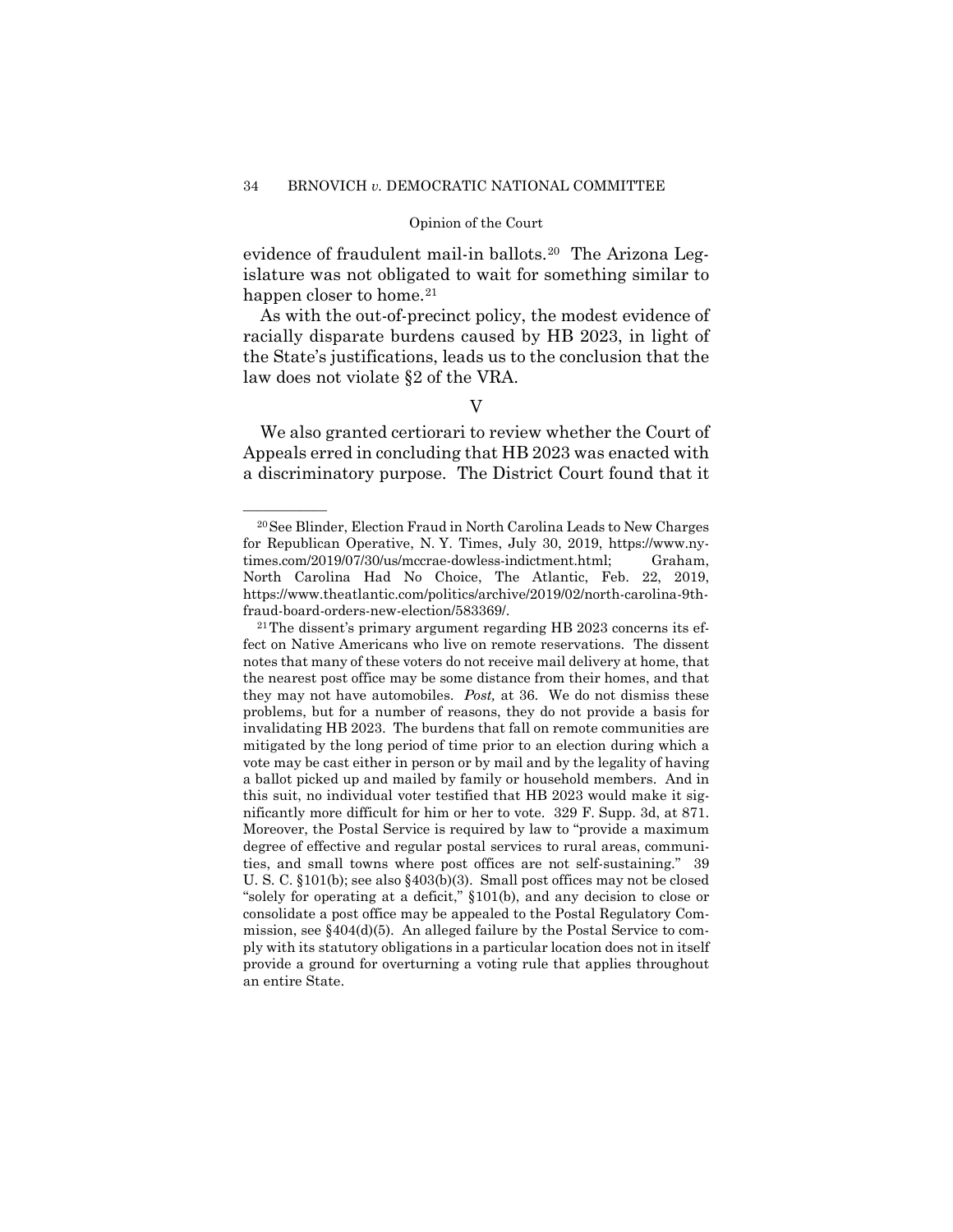was not, 329 F. Supp. 3d, at 882, and appellate review of that conclusion is for clear error, *Pullman-Standard* v. *Swint*, 456 U. S. 273, 287–288 (1982). If the district court's view of the evidence is plausible in light of the entire record, an appellate court may not reverse even if it is convinced that it would have weighed the evidence differently in the first instance. *Anderson* v. *Bessemer City*, 470 U. S. 564, 573–574 (1985). "Where there are two permissible views of the evidence, the factfinder's choice between them cannot be clearly erroneous." *Id.*, at 574.

The District Court's finding on the question of discriminatory intent had ample support in the record. Applying the familiar approach outlined in *Arlington Heights* v. *Metropolitan Housing Development Corp.*, 429 U. S. 252, 266– 268 (1977), the District Court considered the historical background and the sequence of events leading to HB 2023's enactment; it looked for any departures from the normal legislative process; it considered relevant legislative history; and it weighed the law's impact on different racial groups. See 329 F. Supp. 3d, at 879.

The court noted, among other things, that HB 2023's enactment followed increased use of ballot collection as a Democratic get-out-the-vote strategy and came "on the heels of several prior efforts to restrict ballot collection, some of which were spearheaded by former Arizona State Senator Don Shooter." *Id*., at 879. Shooter's own election in 2010 had been close and racially polarized. Aiming in part to frustrate the Democratic Party's get-out-the-vote strategy, Shooter made what the court termed "unfounded and often far-fetched allegations of ballot collection fraud." *Id.*, at 880. But what came after the airing of Shooter's claims and a "racially-tinged" video created by a private party was a serious legislative debate on the wisdom of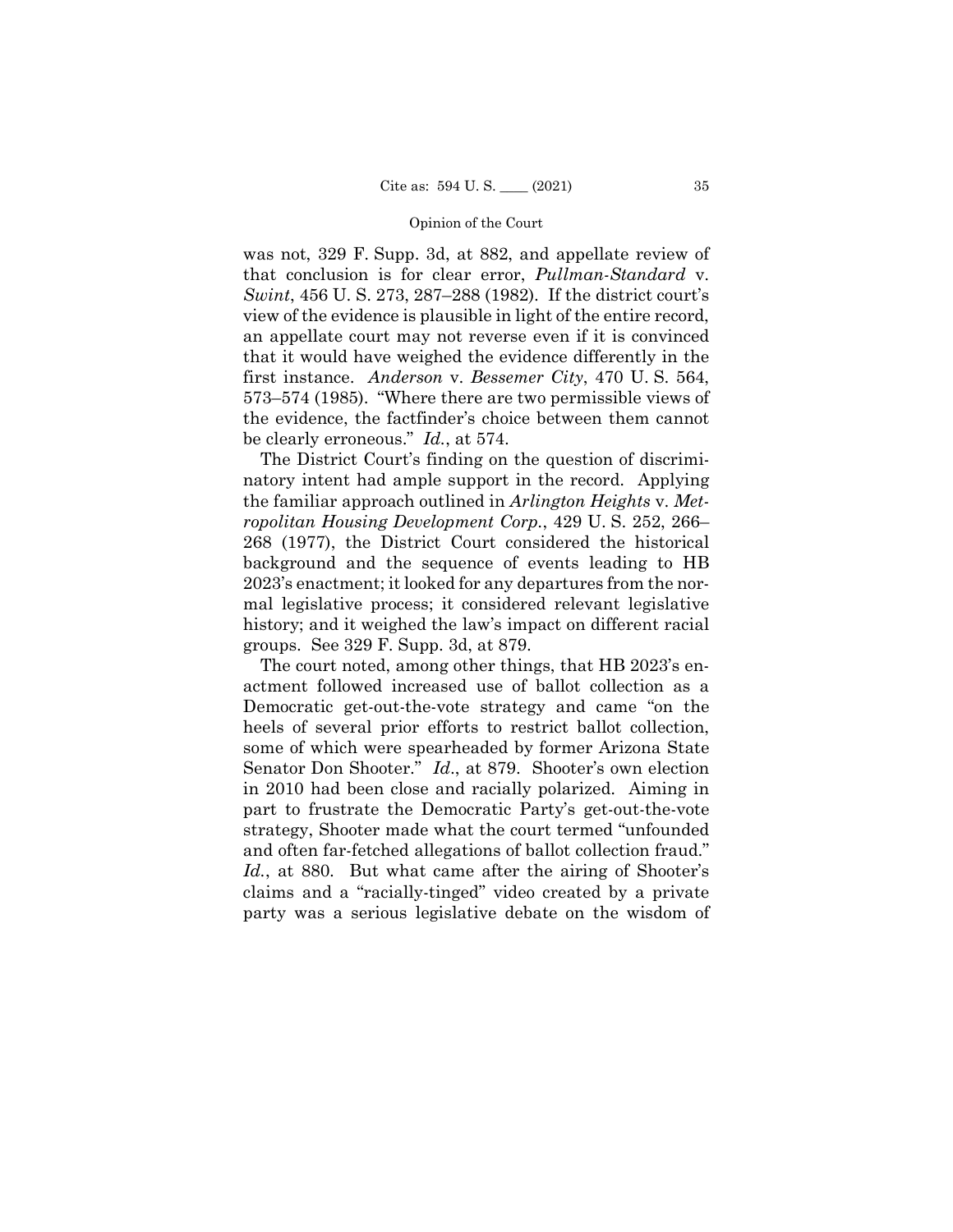early mail-in voting. *Ibid.*[22](#page-41-0)

That debate, the District Court concluded, was sincere and led to the passage of HB 2023 in 2016. Proponents of the bill repeatedly argued that mail-in ballots are more susceptible to fraud than in-person voting. *Ibid.* The bill found support from a few minority officials and organizations, one of which expressed concern that ballot collectors were taking advantage of elderly Latino voters. *Ibid.* And while some opponents of the bill accused Republican legislators of harboring racially discriminatory motives, that view was not uniform. See *ibid*. One Democratic state senator pithily described the "'problem'" HB 2023 aimed to "'solv[e]'" as the fact that "'one party is better at collecting ballots than the other one.'" *Id.*, at 882 (quoting Tr. Exh. 25, at 35).

We are more than satisfied that the District Court's interpretation of the evidence is permissible. The spark for the debate over mail-in voting may well have been provided by one Senator's enflamed partisanship, but partisan motives are not the same as racial motives. See *Cooper* v. *Harris*, 581 U. S. \_\_\_, \_\_\_–\_\_\_ (2017) (slip op., at 19–20). The District Court noted that the voting preferences of members of a racial group may make the former look like the latter, but it carefully distinguished between the two. See 329 F. Supp. 3d, at 879, 882. And while the District Court recognized that the "racially-tinged" video helped spur the debate about ballot collection, it found no evidence that the legislature as a whole was imbued with racial motives. *Id.,* at 879–880.

<span id="page-41-0"></span><sup>&</sup>lt;sup>22</sup>The District Court also noted prior attempts on the part of the Arizona Legislature to regulate or limit third-party ballot collection in 2011 and 2013. It reasonably concluded that any procedural irregularities in those attempts had less probative value for inferring the purpose behind HB 2023 because the bills were passed "during different legislative sessions by a substantially different composition of legislators." 329 F. Supp. 3d, at 881.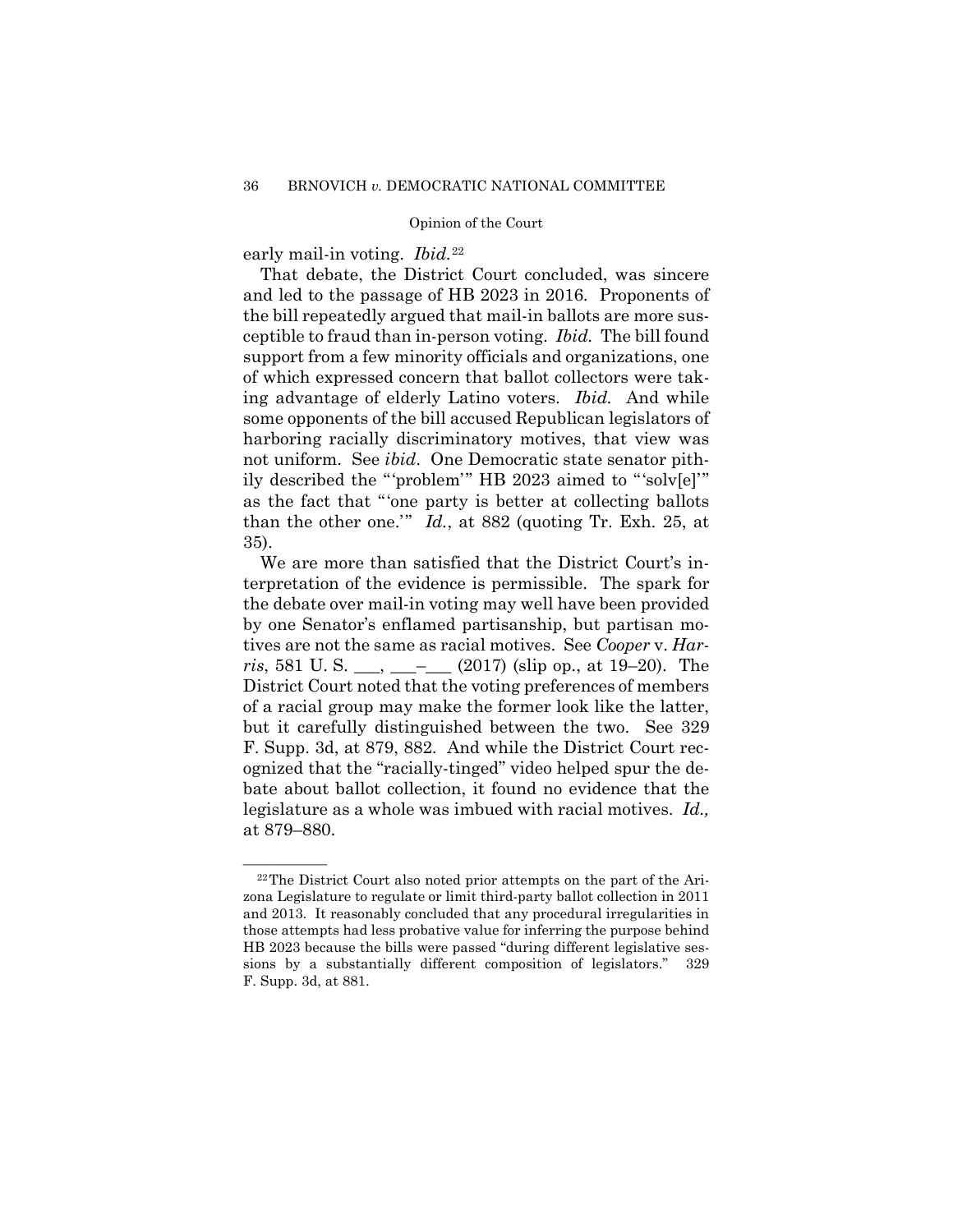The Court of Appeals did not dispute the District Court's assessment of the sincerity of HB 2023's proponents. It even agreed that some members of the legislature had a "sincere, though mistaken, non-race-based belief that there had been fraud in third-party ballot collection, and that the problem needed to be addressed." 948 F. 3d, at 1040. The Court of Appeals nevertheless concluded that the District Court committed clear error by failing to apply a "'cat's paw'" theory sometimes used in employment discrimination cases. *Id.,* at 1040–1041. A "cat's paw" is a "dupe" who is "used by another to accomplish his purposes." Webster's New International Dictionary 425 (2d ed. 1934). A plaintiff in a "cat's paw" case typically seeks to hold the plaintiff 's employer liable for "the animus of a supervisor who was not charged with making the ultimate [adverse] employment decision." *Staub* v. *Proctor Hospital*, 562 U. S. 411, 415 (2011).

The "cat's paw" theory has no application to legislative bodies. The theory rests on the agency relationship that exists between an employer and a supervisor, but the legislators who vote to adopt a bill are not the agents of the bill's sponsor or proponents. Under our form of government, legislators have a duty to exercise their judgment and to represent their constituents. It is insulting to suggest that they are mere dupes or tools.

\* \* \*

Arizona's out-of-precinct policy and HB 2023 do not violate §2 of the VRA, and HB 2023 was not enacted with a racially discriminatory purpose. The judgment of the Court of Appeals is reversed, and the cases are remanded for further proceedings consistent with this opinion.

*It is so ordered.*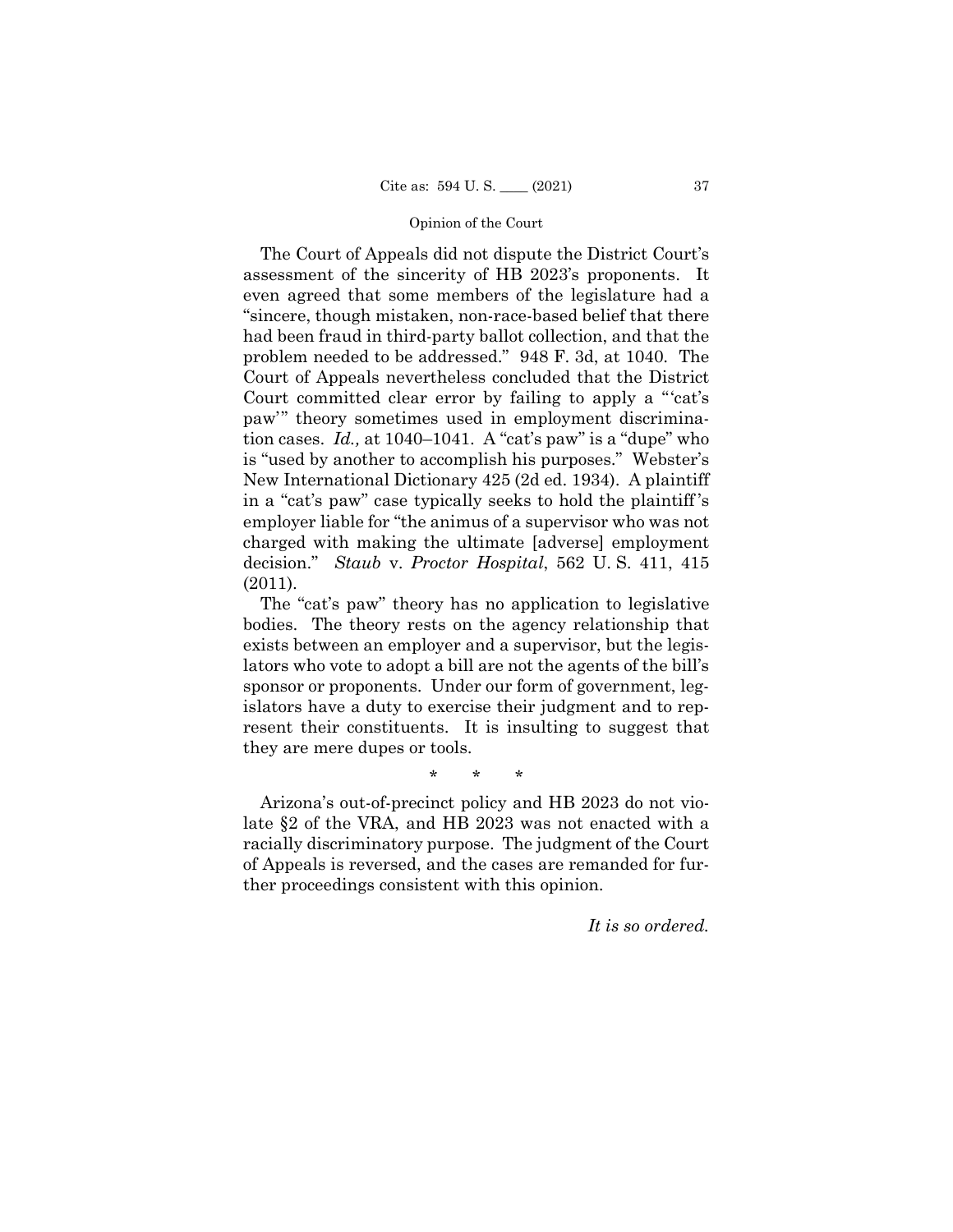GORSUCH, J., concurring

## **SUPREME COURT OF THE UNITED STATES**  $\overline{\phantom{a}}$  , where  $\overline{\phantom{a}}$

### Nos. 19–1257 and 19–1258  $\overline{\phantom{a}}$  , where  $\overline{\phantom{a}}$

# MARK BRNOVICH, ATTORNEY GENERAL OF ARIZONA, ET AL., PETITIONERS 19–1257 *v.*

# DEMOCRATIC NATIONAL COMMITTEE, ET AL.

# ARIZONA REPUBLICAN PARTY, ET AL., PETITIONERS

19–1258 *v.* DEMOCRATIC NATIONAL COMMITTEE, ET AL.

## ON WRITS OF CERTIORARI TO THE UNITED STATES COURT OF APPEALS FOR THE NINTH CIRCUIT

#### [July 1, 2021]

 JUSTICE GORSUCH, with whom JUSTICE THOMAS joins, concurring.

I join the Court's opinion in full, but flag one thing it does not decide. Our cases have assumed—without deciding that the Voting Rights Act of 1965 furnishes an implied cause of action under §2. See *Mobile* v. *Bolden*, 446 U. S. 55, 60, and n. 8 (1980) (plurality opinion). Lower courts have treated this as an open question. *E.g., Washington* v. *Finlay*, 664 F. 2d 913, 926 (CA4 1981). Because no party argues that the plaintiffs lack a cause of action here, and because the existence (or not) of a cause of action does not go to a court's subject-matter jurisdiction, see *Reyes Mata*  v. *Lynch*, 576 U. S. 143, 150 (2015), this Court need not and does not address that issue today.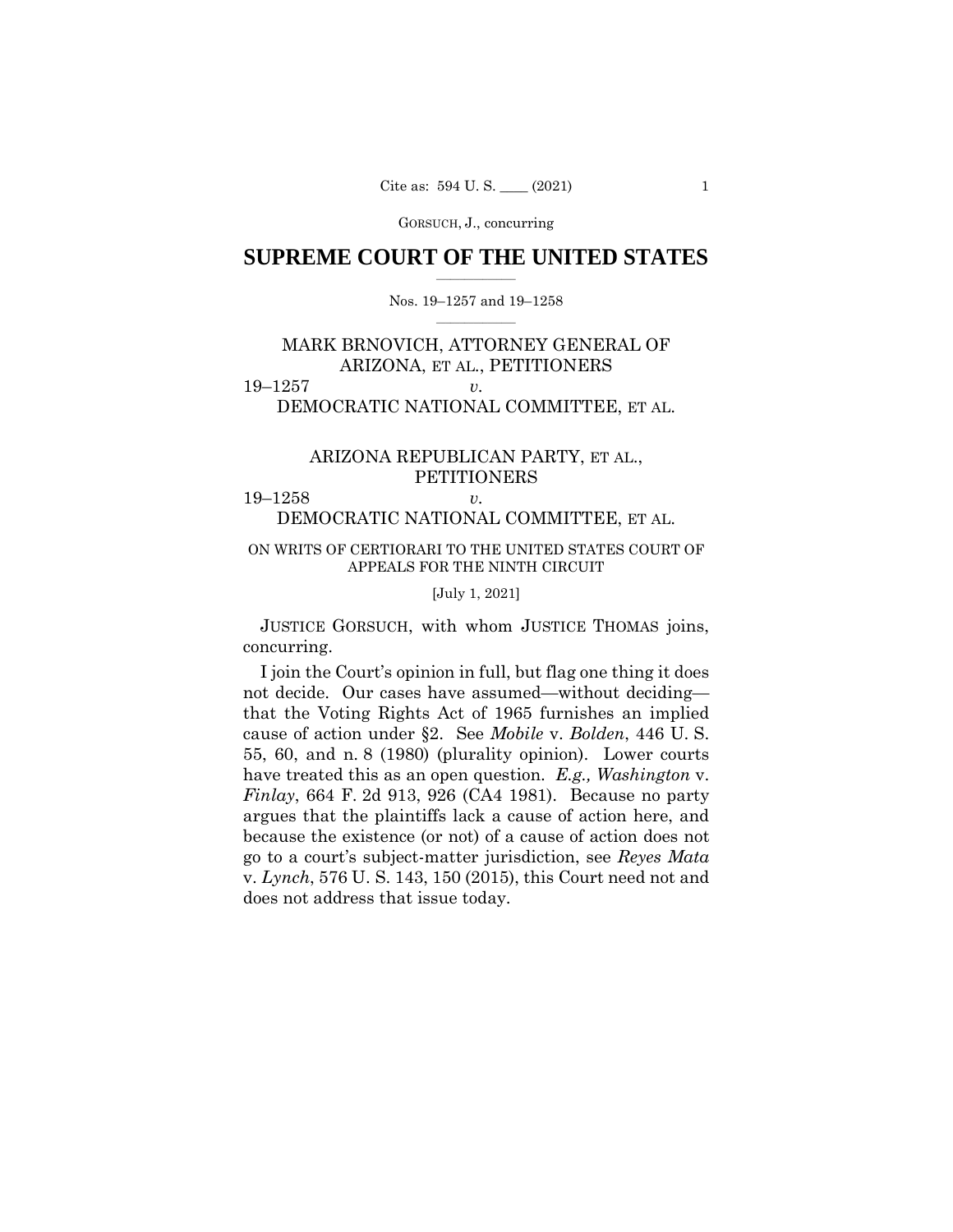## **SUPREME COURT OF THE UNITED STATES**  $\overline{\phantom{a}}$  , where  $\overline{\phantom{a}}$

### Nos. 19–1257 and 19–1258  $\overline{\phantom{a}}$  , where  $\overline{\phantom{a}}$

# MARK BRNOVICH, ATTORNEY GENERAL OF ARIZONA, ET AL., PETITIONERS 19–1257 *v.*

# DEMOCRATIC NATIONAL COMMITTEE, ET AL.

# ARIZONA REPUBLICAN PARTY, ET AL., PETITIONERS

19–1258 *v.*

DEMOCRATIC NATIONAL COMMITTEE, ET AL.

# ON WRITS OF CERTIORARI TO THE UNITED STATES COURT OF APPEALS FOR THE NINTH CIRCUIT

### [July 1, 2021]

 JUSTICE KAGAN, with whom JUSTICE BREYER and JUSTICE SOTOMAYOR join, dissenting.

If a single statute represents the best of America, it is the Voting Rights Act. It marries two great ideals: democracy and racial equality. And it dedicates our country to carrying them out. Section 2, the provision at issue here, guarantees that members of every racial group will have equal voting opportunities. Citizens of every race will have the same shot to participate in the political process and to elect representatives of their choice. They will all own our democracy together—no one more and no one less than any other.

If a single statute reminds us of the worst of America, it is the Voting Rights Act. Because it was—and remains—so necessary. Because a century after the Civil War was fought, at the time of the Act's passage, the promise of po-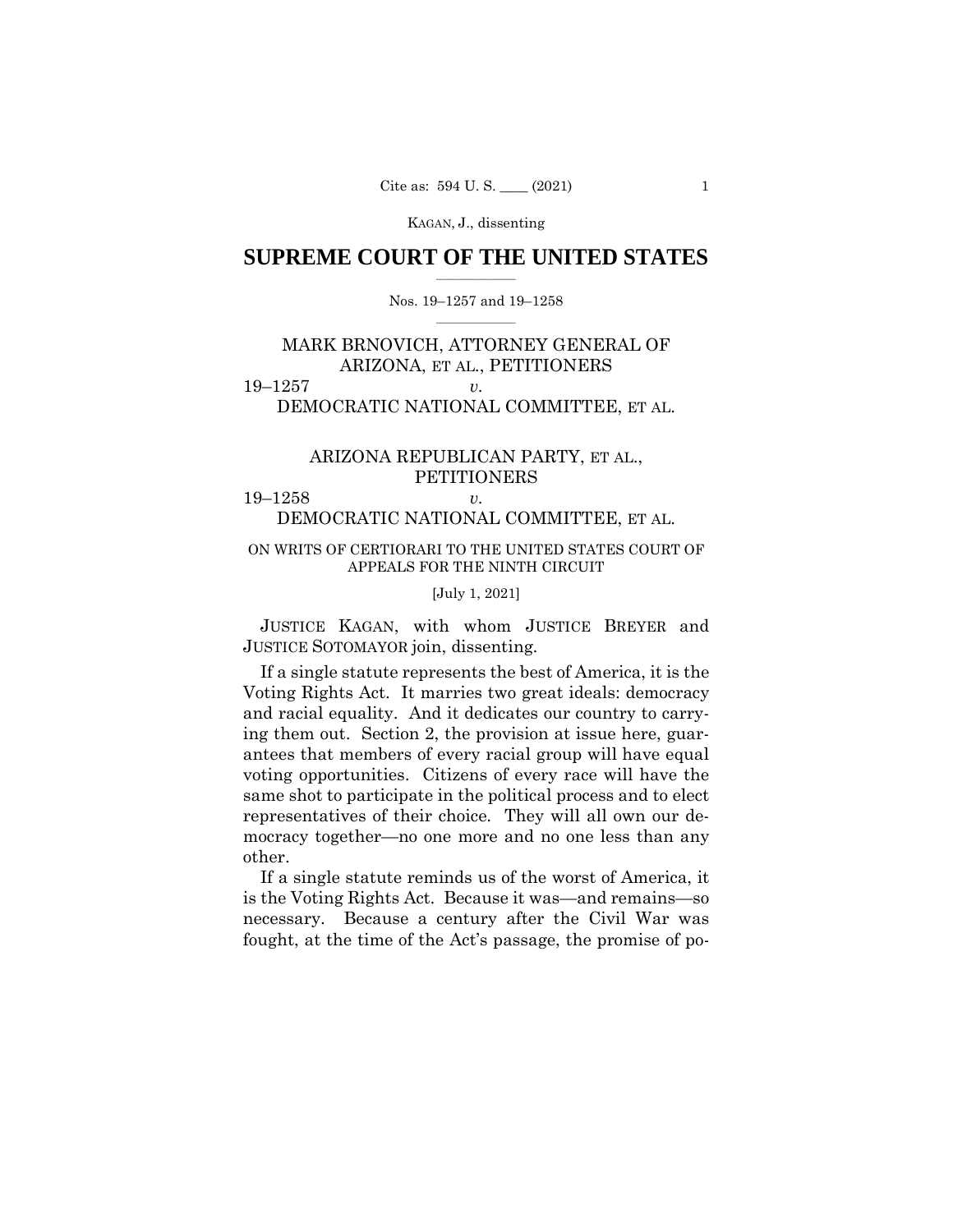litical equality remained a distant dream for African American citizens. Because States and localities continually "contriv[ed] new rules," mostly neutral on their face but discriminatory in operation, to keep minority voters from the polls. *South Carolina* v. *Katzenbach*, 383 U. S. 301, 335 (1966). Because "Congress had reason to suppose" that States would "try similar maneuvers in the future"— "pour[ing] old poison into new bottles" to suppress minority votes. *Ibid*.; *Reno* v. *Bossier Parish School Bd*., 528 U. S. 320, 366 (2000) (Souter, J., concurring in part and dissenting in part). Because Congress has been proved right.

The Voting Rights Act is ambitious, in both goal and scope. When President Lyndon Johnson sent the bill to Congress, ten days after John Lewis led marchers across the Edmund Pettus Bridge, he explained that it was "carefully drafted to meet its objective—the end of discrimination in voting in America." H. R. Doc. No. 120, 89th Cong., 1st Sess., 1–2 (1965). He was right about how the Act's drafting reflected its aim. "The end of discrimination in voting" is a far-reaching goal. And the Voting Rights Act's text is just as far-reaching. A later amendment, adding the provision at issue here, became necessary when this Court construed the statute too narrowly. And in the last decade, this Court assailed the Act again, undoing its vital Section 5. See *Shelby County* v. *Holder*, 570 U. S. 529 (2013). But Section 2 of the Act remains, as written, as expansive as ever demanding that every citizen of this country possess a right at once grand and obvious: the right to an equal opportunity to vote.

Today, the Court undermines Section 2 and the right it provides. The majority fears that the statute Congress wrote is too "radical"—that it will invalidate too many state voting laws. See *ante*, at 21, 25. So the majority writes its own set of rules, limiting Section 2 from multiple directions. See *ante*, at 16–19. Wherever it can, the majority gives a cramped reading to broad language. And then it uses that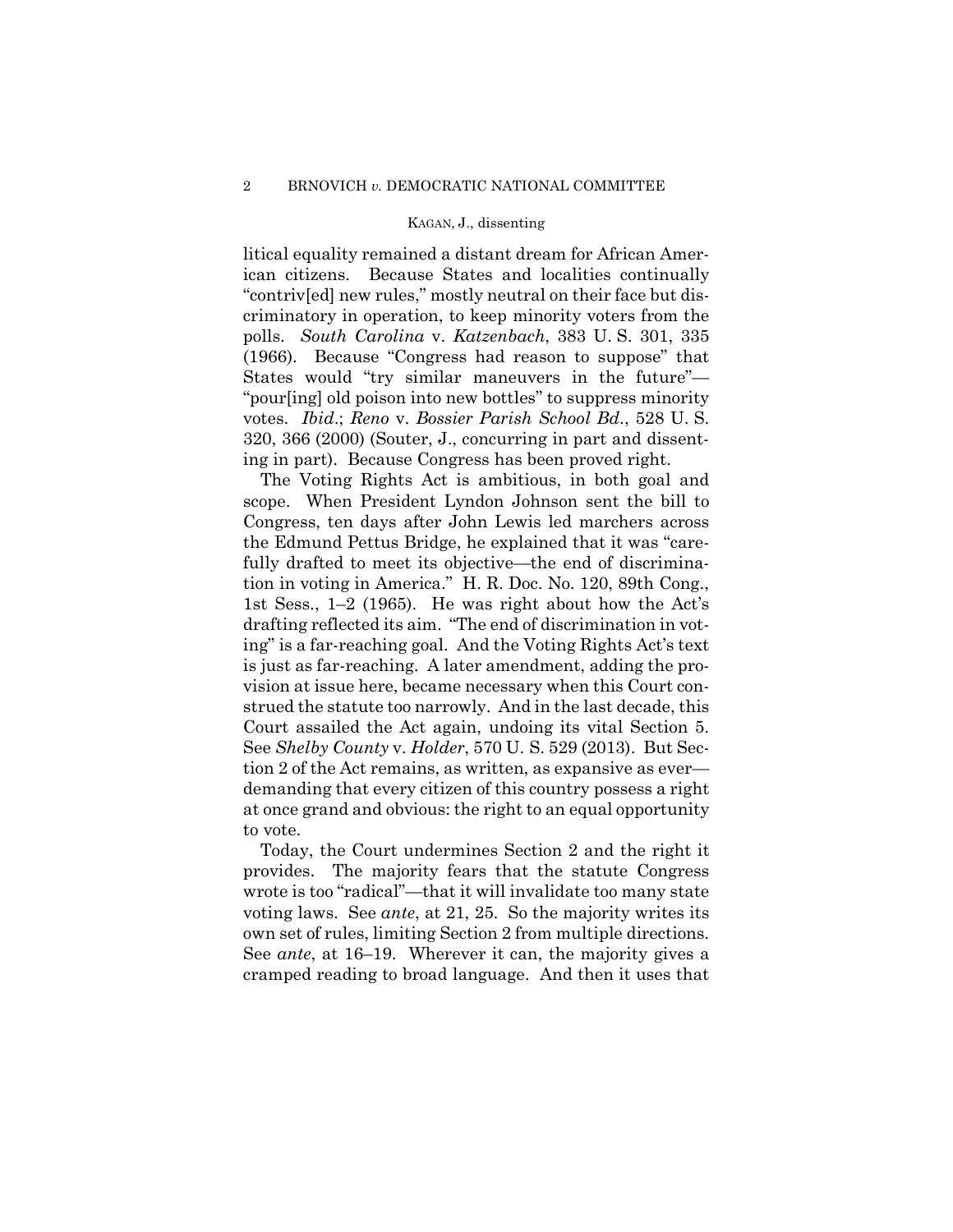reading to uphold two election laws from Arizona that discriminate against minority voters. I could say—and will in the following pages—that this is not how the Court is supposed to interpret and apply statutes. But that ordinary critique woefully undersells the problem. What is tragic here is that the Court has (yet again) rewritten—in order to weaken—a statute that stands as a monument to America's greatness, and protects against its basest impulses. What is tragic is that the Court has damaged a statute designed to bring about "the end of discrimination in voting." I respectfully dissent.

I

The Voting Rights Act of 1965 is an extraordinary law. Rarely has a statute required so much sacrifice to ensure its passage. Never has a statute done more to advance the Nation's highest ideals. And few laws are more vital in the current moment. Yet in the last decade, this Court has treated no statute worse. To take the measure of today's harm, a look to the Act's past must come first. The idea is not to recount, as the majority hurriedly does, some bygone era of voting discrimination. See *ante*, at 2–3. It is instead to describe the electoral practices that the Act targets—and to show the high stakes of the present controversy.

A

Democratic ideals in America got off to a glorious start; democratic practice not so much. The Declaration of Independence made an awe-inspiring promise: to institute a government "deriving [its] just powers from the consent of the governed." But for most of the Nation's first century, that pledge ran to white men only. The earliest state election laws excluded from the franchise African Americans, Native Americans, women, and those without property. See A. Keyssar, The Right To Vote: The Contested History of Democracy in the United States 8–21, 54–60 (2000). In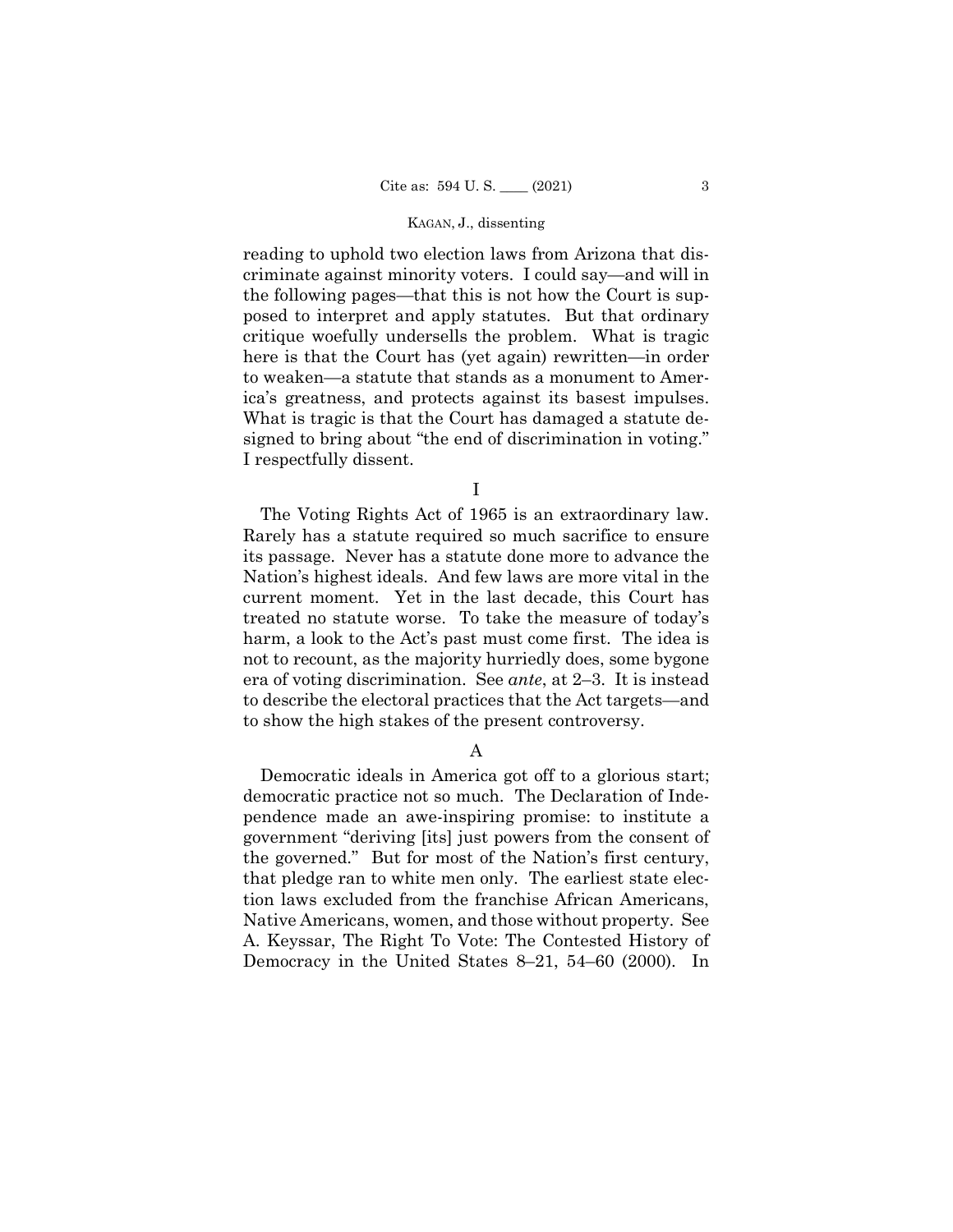1855, on the precipice of the Civil War, only five States permitted African Americans to vote. *Id*., at 55. And at the federal level, our Court's most deplorable holding made sure that no black people could enter the voting booth. See *Dred Scott* v. *Sandford*, 19 How. 393 (1857).

But the "American ideal of political equality . . . could not forever tolerate the limitation of the right to vote" to whites only. *Mobile* v. *Bolden*, 446 U. S. 55, 103–104 (1980) (Marshall, J., dissenting). And a civil war, dedicated to ensuring "government of the people, by the people, for the people," brought constitutional change. In 1870, after a hard-fought battle over ratification, the Fifteenth Amendment carried the Nation closer to its founding aspirations. "The right of citizens of the United States to vote shall not be denied or abridged by the United States or by any State on account of race, color, or previous condition of servitude." Those words promised to enfranchise millions of black citizens who only a decade earlier had been slaves. Frederick Douglass held that the Amendment "means that we are placed upon an equal footing with all other men"—that with the vote, "liberty is to be the right of all." 4 The Frederick Douglass Papers 270–271 (J. Blassingame & J. McKivigan eds. 1991). President Grant had seen much blood spilled in the Civil War; now he spoke of the fruits of that sacrifice. In a selfdescribed "unusual" message to Congress, he heralded the Fifteenth Amendment as "a measure of grander importance than any other one act of the kind from the foundation of our free Government"—as "the most important event that has occurred since the nation came into life." Ulysses S. Grant, Message to the Senate and House of Representatives (Mar. 30, 1870), in 7 Compilation of the Messages and Papers of the Presidents 1789–1897, pp. 55–56 (J. Richardson ed. 1898).

Momentous as the Fifteenth Amendment was, celebration of its achievements soon proved premature. The Amendment's guarantees "quickly became dead letters in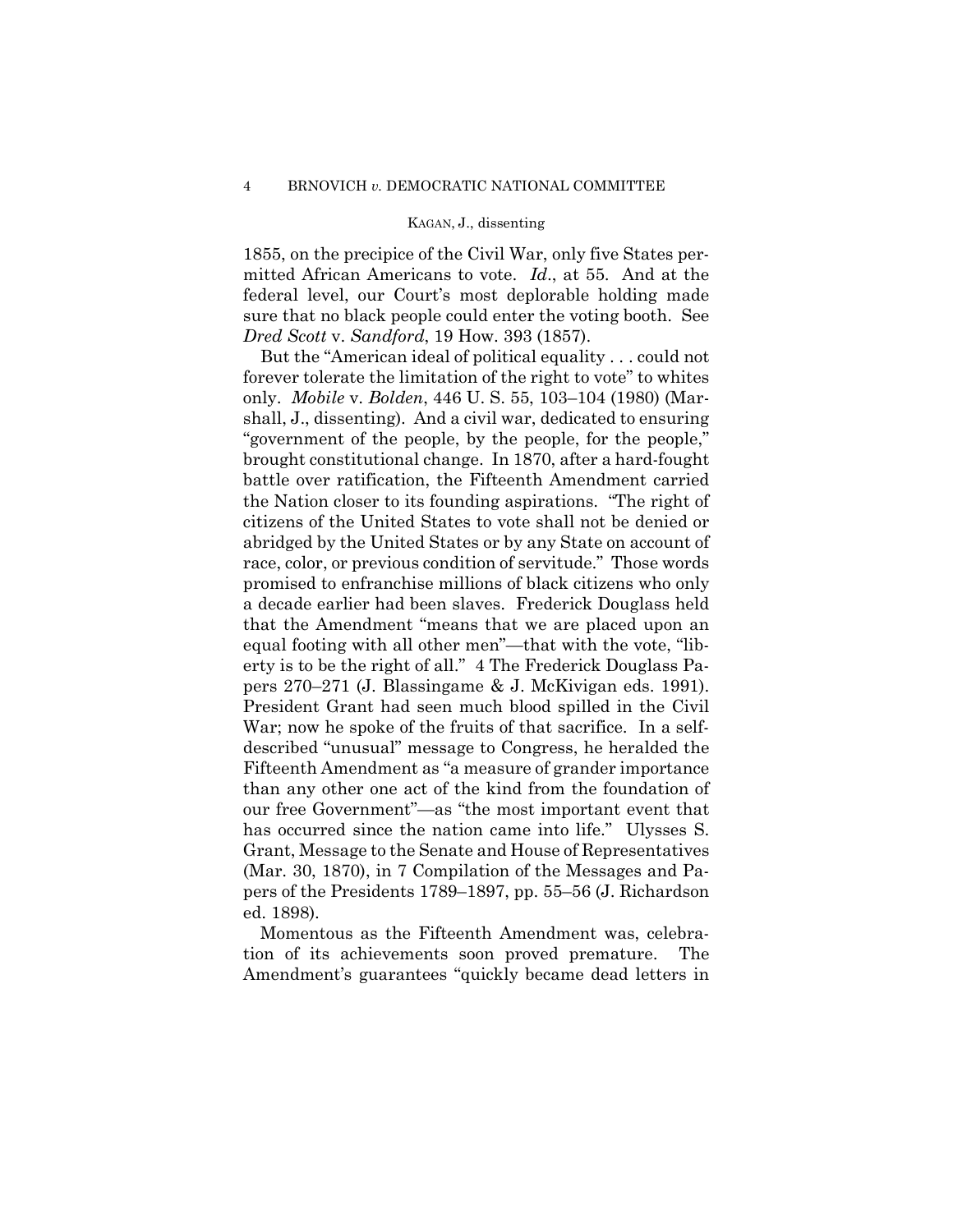much of the country." Foner, The Strange Career of the Reconstruction Amendments, 108 Yale L. J. 2003, 2007 (1999). African Americans daring to go to the polls often "met with coordinated intimidation and violence." *Northwest Austin Municipal Util*. *Dist*. *No*. *One* v. *Holder*, 557 U. S. 193, 218–219 (2009) (THOMAS, J., concurring in judgment in part and dissenting in part). And almost immediately, legislators discovered that bloodless actions could also suffice to limit the electorate to white citizens. Many States, especially in the South, suppressed the black vote through a dizzying array of methods: literacy tests, poll taxes, registration requirements, and property qualifications. See *Katzenbach*, 383 U. S., at 310–312. Most of those laws, though facially neutral, gave enough discretion to election officials to prevent significant effects on poor or uneducated whites. The idea, as one Virginia representative put it, was "to disfranchise every negro that [he] could disfranchise," and "as few white people as possible." Keyssar 113. Decade after decade after decade, election rules blocked African Americans—and in some States, Hispanics and Native Americans too—from making use of the ballot. See *Oregon* v. *Mitchell*, 400 U. S. 112, 132 (1970) (opinion of Black, J.) (discussing treatment of non-black groups). By 1965, only 27% of black Georgians, 19% of black Alabamians, and 7%—yes, 7%—of black Mississippians were registered to vote. See C. Bullock, R. Gaddie, & J. Wert, The Rise and Fall of the Voting Rights Act 23 (2016).

The civil rights movement, and the events of a single Bloody Sunday, created pressure for change. Selma was the heart of an Alabama county whose 15,000 black citizens included, in 1961, only 156 on the voting rolls. See D. Garrow, Protest at Selma 31 (1978). In the first days of 1965, the city became the epicenter of demonstrations meant to force Southern election officials to register African American voters. As weeks went by without results, organizers announced a march from Selma to Birmingham. On March 7,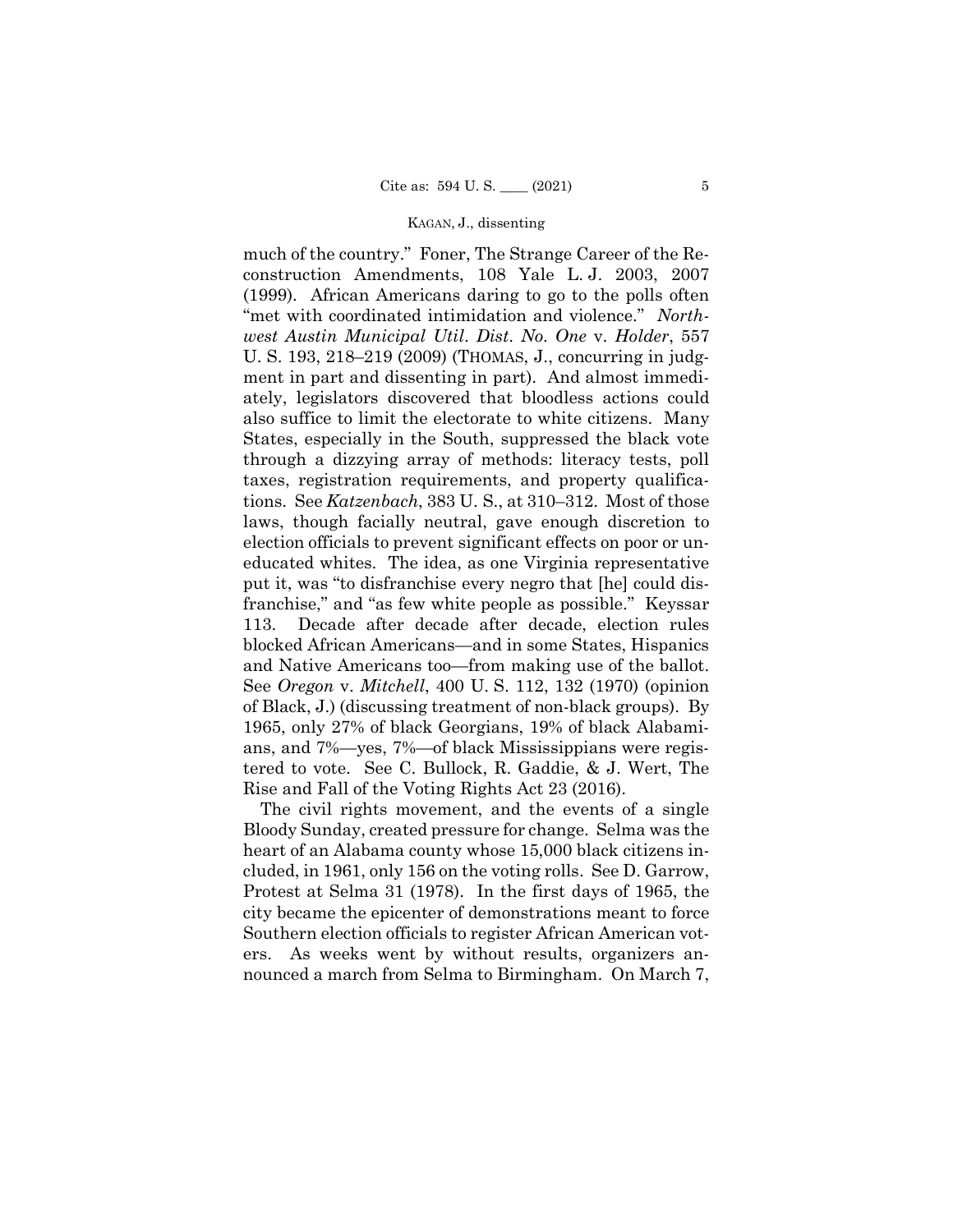some 600 protesters, led by future Congressman John Lewis, sought to cross the Edmund Pettus Bridge. State troopers in riot gear responded brutally: "Turning their nightsticks horizontally, they rushed into the crowd, knocking people over like bowling pins." G. May, Bending Toward Justice 87 (2013). Then came men on horseback, "swinging their clubs and ropes like cowboys driving cattle to market." *Ibid.* The protestors were beaten, knocked unconscious, and bloodied. Lewis's skull was fractured. "I thought I was going to die on this bridge," he later recalled. Rojas, Selma Helped Define John Lewis's Life, N. Y. Times, July 28, 2020.

A galvanized country responded. Ten days after the Selma march, President Johnson wrote to Congress proposing legislation to "help rid the Nation of racial discrimination in every aspect of the electoral process and thereby insure the right of all to vote." H. R. Doc. No. 120, at 1. (To his attorney general, Johnson was still more emphatic: "I want you to write the goddamnedest toughest voting rights act that you can devise." H. Raines, My Soul Is Rested 337 (1983).) And in August 1965, after the bill's supporters overcame a Senate filibuster, Johnson signed the Voting Rights Act into law. Echoing Grant's description of the Fifteenth Amendment, Johnson called the statute "one of the most monumental laws in the entire history of American freedom." Public Papers of the Presidents, Lyndon B. Johnson, Vol. 2, Aug. 6, 1965, p. 841 (1966) (Johnson Papers).

"After a century's failure to fulfill the promise" of the Fifteenth Amendment, "passage of the VRA finally led to signal improvement." *Shelby County*, 570 U. S., at 562 (Ginsburg, J., dissenting). In the five years after the statute's passage, almost as many African Americans registered to vote in six Southern States as in the entire century before 1965. See Davidson, The Voting Rights Act: A Brief History, in Controversies in Minority Voting 21 (B. Grofman &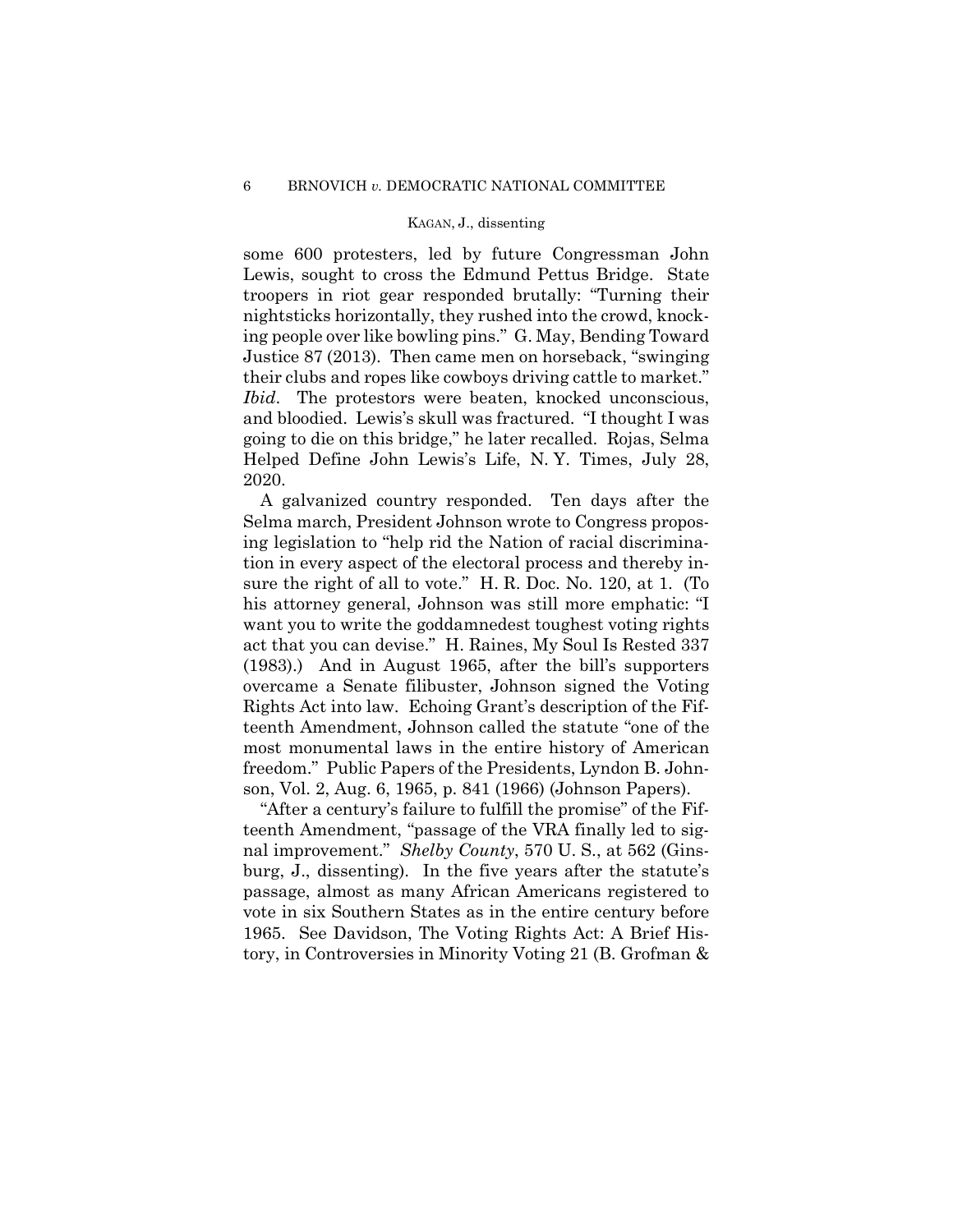C. Davidson eds. 1992). The crudest attempts to block voting access, like literacy tests and poll taxes, disappeared. Legislatures often replaced those vote denial schemes with new measures—mostly to do with districting—designed to dilute the impact of minority votes. But the Voting Rights Act, operating for decades at full strength, stopped many of those measures too. See, *e*.*g*., *Chisom* v. *Roemer*, 501 U. S. 380 (1991); *Allen* v. *State Bd*. *of Elections*, 393 U. S. 544 (1969). As a famed dissent assessed the situation about a half-century after the statute's enactment: The Voting Rights Act had become "one of the most consequential, efficacious, and amply justified exercises of federal legislative power in our Nation's history." *Shelby County*, 570 U. S., at 562 (Ginsburg, J., dissenting)[.1](#page-50-0)

B

Yet efforts to suppress the minority vote continue. No one would know this from reading the majority opinion. It hails the "good news" that legislative efforts had mostly shifted by the 1980s from vote denial to vote dilution. *Ante*, at 7. And then it moves on to other matters, as though the Voting Rights Act no longer has a problem to address—as though once literacy tests and poll taxes disappeared, so too did efforts to curb minority voting. But as this Court recognized about a decade ago, "racial discrimination and racially polarized voting are not ancient history." *Bartlett* v. *Strickland*, 556 U. S. 1, 25 (2009). Indeed, the problem of voting discrimination has become worse since that time in part because of what this Court did in *Shelby County*.

<span id="page-50-0"></span><sup>&</sup>lt;sup>1</sup>The majority brands this historical account part of an "extended effort at misdirection." *Ante*, at 22. I am tempted merely to reply: Enough said about the majority's outlook on the statute before us. But I will add what should be obvious—that no one can understand the Voting Rights Act without recognizing what led Congress to enact it, and what Congress wanted it to change.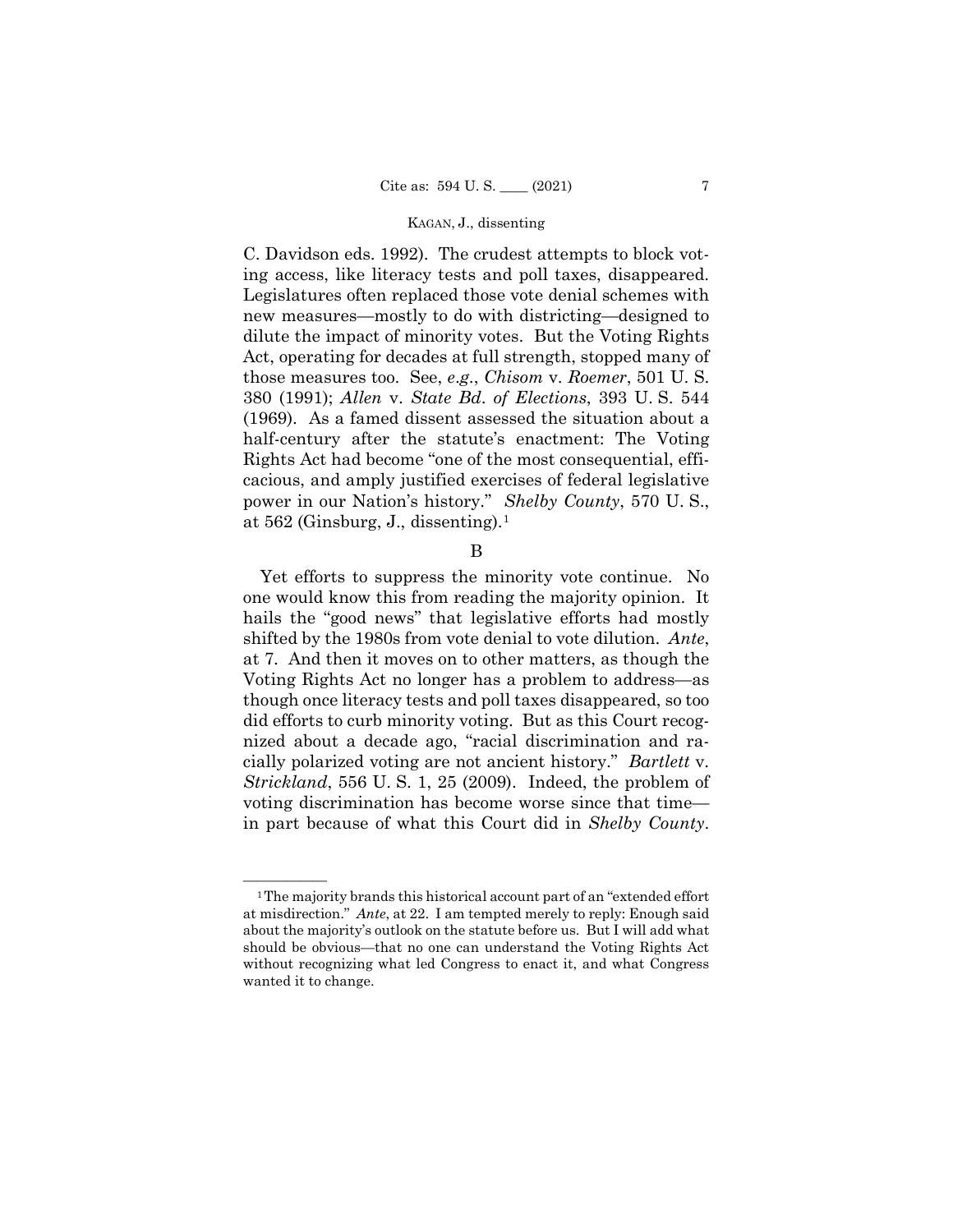Weaken the Voting Rights Act, and predictable consequences follow: yet a further generation of voter suppression laws.

Much of the Voting Rights Act's success lay in its capacity to meet ever-new forms of discrimination. Experience showed that "[w]henever one form of voting discrimination was identified and prohibited, others sprang up in its place." *Shelby County*, 570 U. S., at 560 (Ginsburg, J., dissenting). Combating those efforts was like "battling the Hydra"—or to use a less cultured reference, like playing a game of whack-a-mole. *Ibid*.So Congress, in Section 5 of the Act, gave the Department of Justice authority to review all new rules devised by jurisdictions with a history of voter suppression—and to block any that would have discriminatory effects. See 52 U.S.C.  $\S10304(a)$ –(b). In that way, the Act would prevent the use of new, more nuanced methods to restrict the voting opportunities of non-white citizens.

And for decades, Section 5 operated as intended. Between 1965 and 2006, the Department stopped almost 1200 voting laws in covered areas from taking effect. See *Shelby County*, 570 U. S., at 571 (Ginsburg, J., dissenting). Some of those laws used districting to dilute minority voting strength—making sure that the votes of minority citizens would carry less weight than the votes of whites in electing candidates. Other laws, even if facially neutral, disproportionately curbed the ability of non-white citizens to cast a ballot at all. So, for example, a jurisdiction might require forms of identification that those voters were less likely to have; or it might limit voting places and times convenient for those voters; or it might purge its voter rolls through mechanisms especially likely to ensnare them. See *id*., at 574–575. In reviewing mountains of such evidence in 2006, Congress saw a continuing need for Section 5. Although "discrimination today is more subtle than the visible methods used in 1965," Congress found, it still produces "the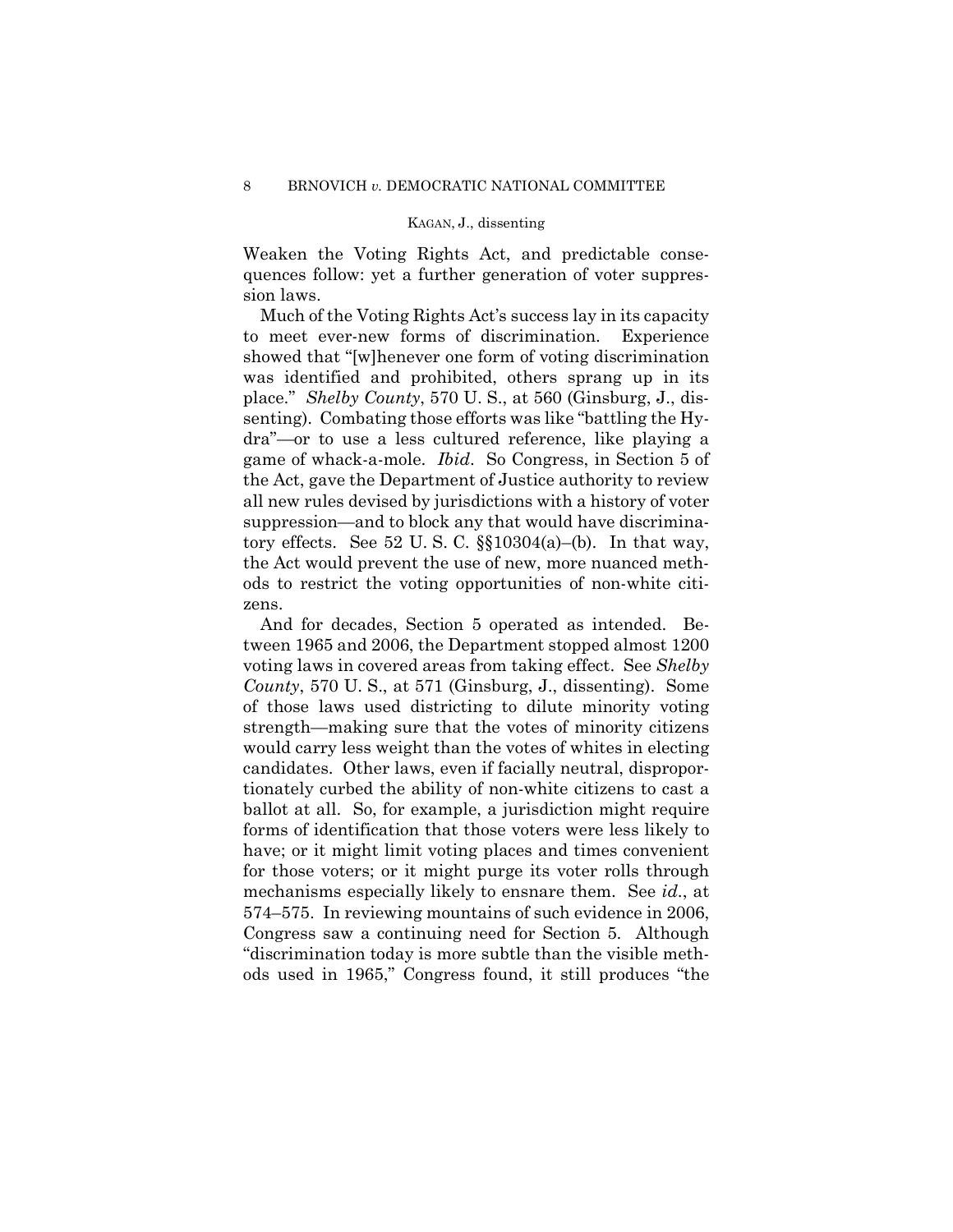same [effects], namely a diminishing of the minority community's ability to fully participate in the electoral process." H. R. Rep. No. 109–478, p. 6 (2006). Congress thus reauthorized the preclearance scheme for 25 years.

But this Court took a different view. Finding that "[o]ur country has changed," the Court saw only limited instances of voting discrimination—and so no further need for preclearance. *Shelby County*, 570 U. S., at 547–549, 557. Displacing Congress's contrary judgment, the Court struck down the coverage formula essential to the statute's operation. The legal analysis offered was perplexing: The Court based its decision on a "principle of equal [state] sovereignty" that a prior decision of ours had rejected—and that has not made an appearance since. *Id*., at 544 (majority opinion); see *id*., at 587–588 (Ginsburg, J., dissenting). Worse yet was the Court's blithe confidence in assessing what was needed and what was not. "[T]hings have changed dramatically," the Court reiterated, *id*., at 547: The statute that was once a necessity had become an imposition. But how did the majority know there was nothing more for Section 5 to do—that the (undoubted) changes in the country went so far as to make the provision unnecessary? It didn't, as Justice Ginsburg explained in dissent. The majority's faith that discrimination was almost gone derived, at least in part, from the success of Section 5—from its record of blocking discriminatory voting schemes. Discarding Section 5 because those schemes had diminished was "like throwing away your umbrella in a rainstorm because you are not getting wet." *Id*., at 590.

The rashness of the act soon became evident. Once Section 5's strictures came off, States and localities put in place new restrictive voting laws, with foreseeably adverse effects on minority voters. On the very day *Shelby County* issued, Texas announced that it would implement a strict voteridentification requirement that had failed to clear Section 5. See Elmendorf & Spencer, Administering Section 2 of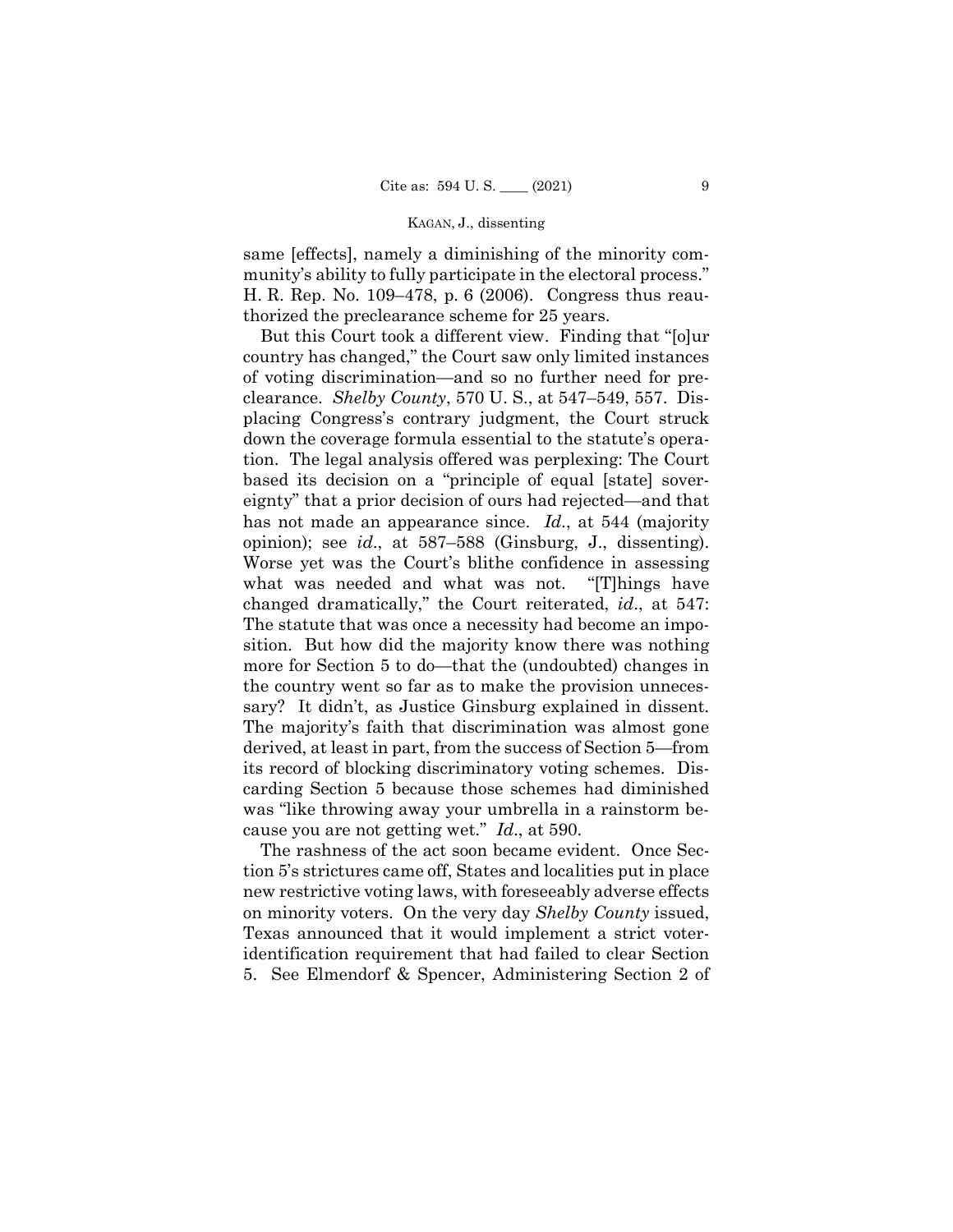## 10 BRNOVICH *v.* DEMOCRATIC NATIONAL COMMITTEE

### KAGAN, J., dissenting

the Voting Rights Act After *Shelby County*, 115 Colum. L. Rev. 2143, 2145–2146 (2015). Other States—Alabama, Virginia, Mississippi—fell like dominoes, adopting measures similarly vulnerable to preclearance review. See *ibid*.The North Carolina Legislature, starting work the day after *Shelby County*, enacted a sweeping election bill eliminating same-day registration, forbidding out-of-precinct voting, and reducing early voting, including souls-to-the-polls Sundays. (That law went too far even without Section 5: A court struck it down because the State's legislators had a racially discriminatory purpose. *North Carolina State Conference of NAACP* v. *McCrory*, 831 F. 3d 204 (CA4 2016).) States and localities redistricted—drawing new boundary lines or replacing neighborhood-based seats with at-large seats—in ways guaranteed to reduce minority representation. See Elmendorf, 115 Colum. L. Rev., at 2146. And jurisdictions closed polling places in mostly minority areas, enhancing an already pronounced problem. See Brief for Leadership Conference on Civil and Human Rights et al. as *Amici Curiae* 14–15 (listing closure schemes); Pettigrew, The Racial Gap in Wait Times, 132 Pol. Sci. Q. 527, 527 (2017) (finding that lines in minority precincts are twice as long as in white ones, and that a minority voter is six times more likely to wait more than an hour).<sup>[2](#page-53-0)</sup>

And that was just the first wave of post-*Shelby County*

<span id="page-53-0"></span><sup>&</sup>lt;sup>2</sup>Although causation is hard to establish definitively, those post-*Shelby County* changes appear to have reduced minority participation in the next election cycle. The most comprehensive study available found that in areas freed from Section 5 review, white turnout remained the same, but "minority participation dropped by 2.1 percentage points"—a stark reversal in direction from prior elections. Ang, Do 40-Year-Old Facts Still Matter?, 11 Am. Econ. J.: Applied Economics, No. 3, pp. 1, 35 (2019). The results, said the scholar who crunched the numbers, "provide early evidence that the Shelby ruling may jeopardize decades of voting rights progress." *Id*., at 36. The election laws passed in *Shelby County*'s wake "may have negated many of the gains made under preclearance." *Ibid*.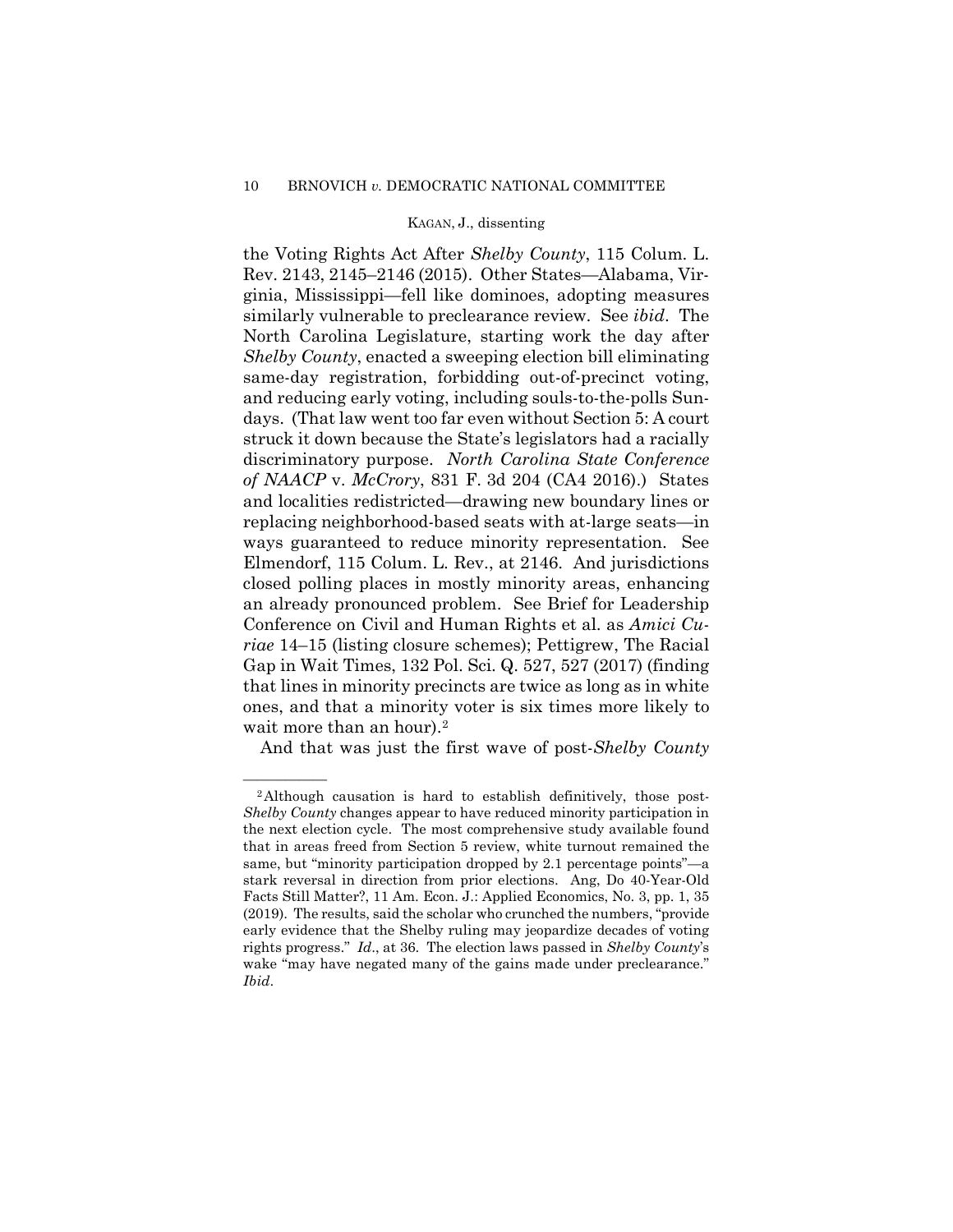laws. In recent months, State after State has taken up or enacted legislation erecting new barriers to voting. See Brennan Center for Justice, Voting Laws Roundup: May 2021 (online source archived at www.supremecourt.gov) (compiling legislation). Those laws shorten the time polls are open, both on Election Day and before. They impose new prerequisites to voting by mail, and shorten the windows to apply for and return mail ballots. They make it harder to register to vote, and easier to purge voters from the rolls. Two laws even ban handing out food or water to voters standing in line. Some of those restrictions may be lawful under the Voting Rights Act. But chances are that some have the kind of impact the Act was designed to prevent—that they make the political process less open to minority voters than to others.

So the Court decides this Voting Rights Act case at a perilous moment for the Nation's commitment to equal citizenship. It decides this case in an era of voting-rights retrenchment—when too many States and localities are restricting access to voting in ways that will predictably deprive members of minority groups of equal access to the ballot box. If "any racial discrimination in voting is too much," as the *Shelby County* Court recited, then the Act still has much to do. 570 U. S., at 557. Or more precisely, the fraction of the Act remaining—the Act as diminished by the Court's hand. Congress never meant for Section 2 to bear all of the weight of the Act's commitments. That provision looks to courts, not to the Executive Branch, to restrain discriminatory voting practices. And litigation is an after-the-fact remedy, incapable of providing relief until an election—usually, more than one election—has come and gone. See *id*., at 572 (Ginsburg, J., dissenting). So Section 2 was supposed to be a back-up, for all its sweep and power. But after *Shelby County*, the vitality of Section 2—a "permanent, nationwide ban on racial discrimination in voting"—matters more than ever. *Id*., at 557 (majority opinion). For after *Shelby*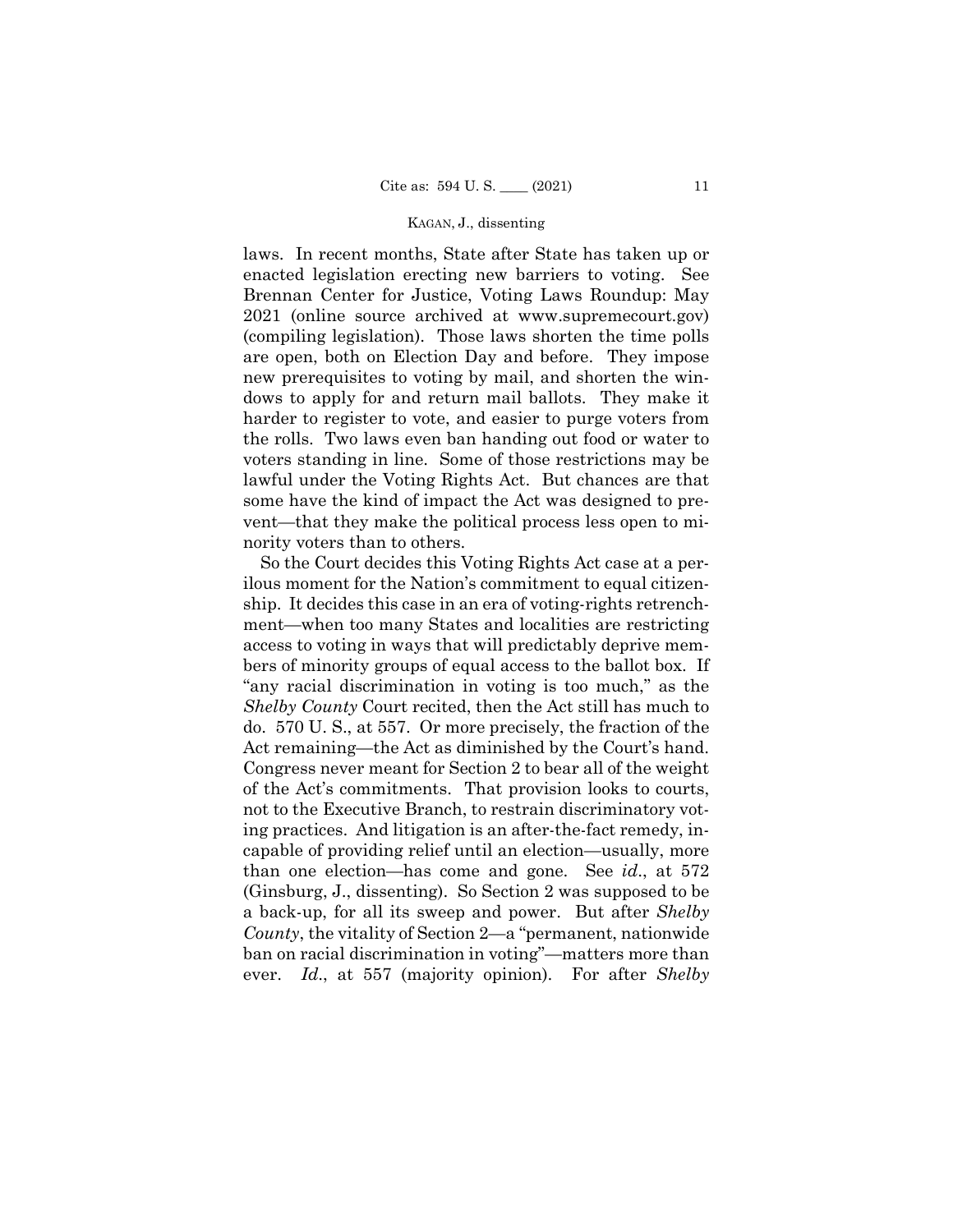*County*, Section 2 is what voters have left.

## II

Section 2, as drafted, is well-equipped to meet the challenge. Congress meant to eliminate all "discriminatory election systems or practices which operate, designedly or otherwise, to minimize or cancel out the voting strength and political effectiveness of minority groups." S. Rep. No. 97–417, p. 28 (1982) (S. Rep.). And that broad intent is manifest in the provision's broad text. As always, this Court's task is to read that language as Congress wrote it to give the section all the scope and potency Congress drafted it to have. So I start by showing how Section 2's text requires courts to eradicate voting practices that make it harder for members of some races than of others to cast a vote, unless such a practice is necessary to support a strong state interest. I then show how far from that text the majority strays. Its analysis permits exactly the kind of vote suppression that Section 2, by its terms, rules out of bounds.

## A

Section 2, as relevant here, has two interlocking parts. Subsection (a) states the law's basic prohibition:

"No voting qualification or prerequisite to voting or standard, practice, or procedure shall be imposed or applied by any State or political subdivision in a manner which results in a denial or abridgement of the right of any citizen of the United States to vote on account of race or color." 52 U. S. C. §10301(a).

Subsection (b) then tells courts how to apply that bar—or otherwise said, when to find that an infringement of the voting right has occurred:

"A violation of subsection (a) is established if, based on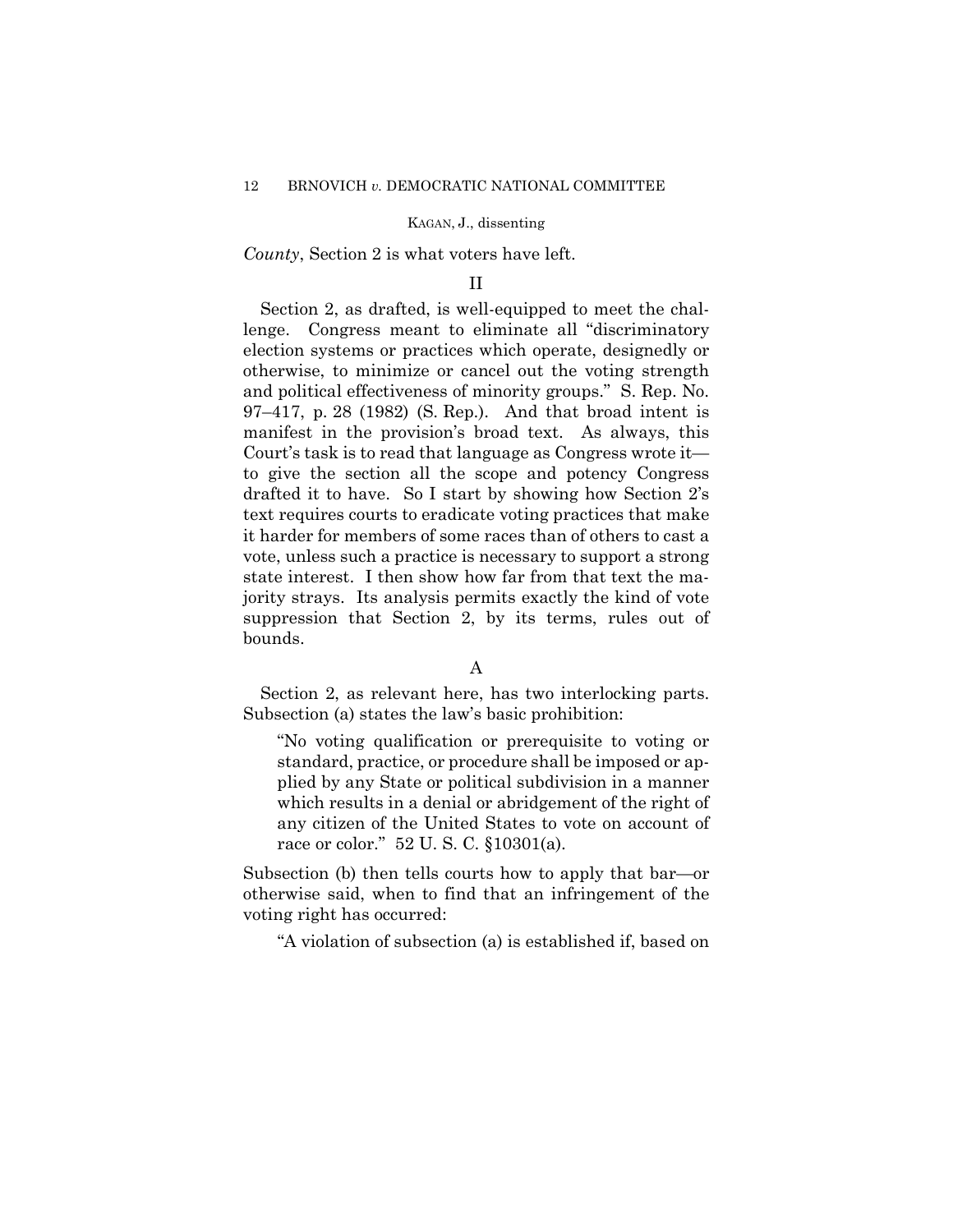the totality of circumstances, it is shown that the political processes leading to nomination or election in the State or political subdivision are not equally open to participation by members of [a given race] in that [those] members have less opportunity than other members of the electorate to participate in the political process and to elect representatives of their choice."  $$10301(b).<sup>3</sup>$  $$10301(b).<sup>3</sup>$  $$10301(b).<sup>3</sup>$ 

Those provisions have a great many words, and I address them further below. But their essential import is plain: Courts are to strike down voting rules that contribute to a racial disparity in the opportunity to vote, taking all the relevant circumstances into account.

The first thing to note about Section 2 is how far its prohibitory language sweeps. The provision bars any "voting qualification," any "prerequisite to voting," or any "standard, practice, or procedure" that "results in a denial or abridgement of the right" to "vote on account of race." The overlapping list of covered state actions makes clear that Section 2 extends to every kind of voting or election rule. Congress carved out nothing pertaining to "voter qualifications or the manner in which elections are conducted." *Holder* v. *Hall*, 512 U. S. 874, 922 (1994) (THOMAS, J., concurring in judgment). So, for example, the provision "covers all manner of registration requirements, the practices surrounding registration," the "locations of polling places, the times polls are open, the use of paper ballots as opposed to voting machines, and other similar aspects of the voting process that might be manipulated to deny any citizen the right to cast a ballot and have it properly counted." *Ibid*. All those rules and more come within the statute—so long as they result in a race-based "denial or abridgement" of the

<span id="page-56-0"></span><sup>&</sup>lt;sup>3</sup>A final sentence, not at issue here, specifies that the voting right provided does not entitle minority citizens to proportional representation in electoral offices. See *infra*, at 19, n. 6.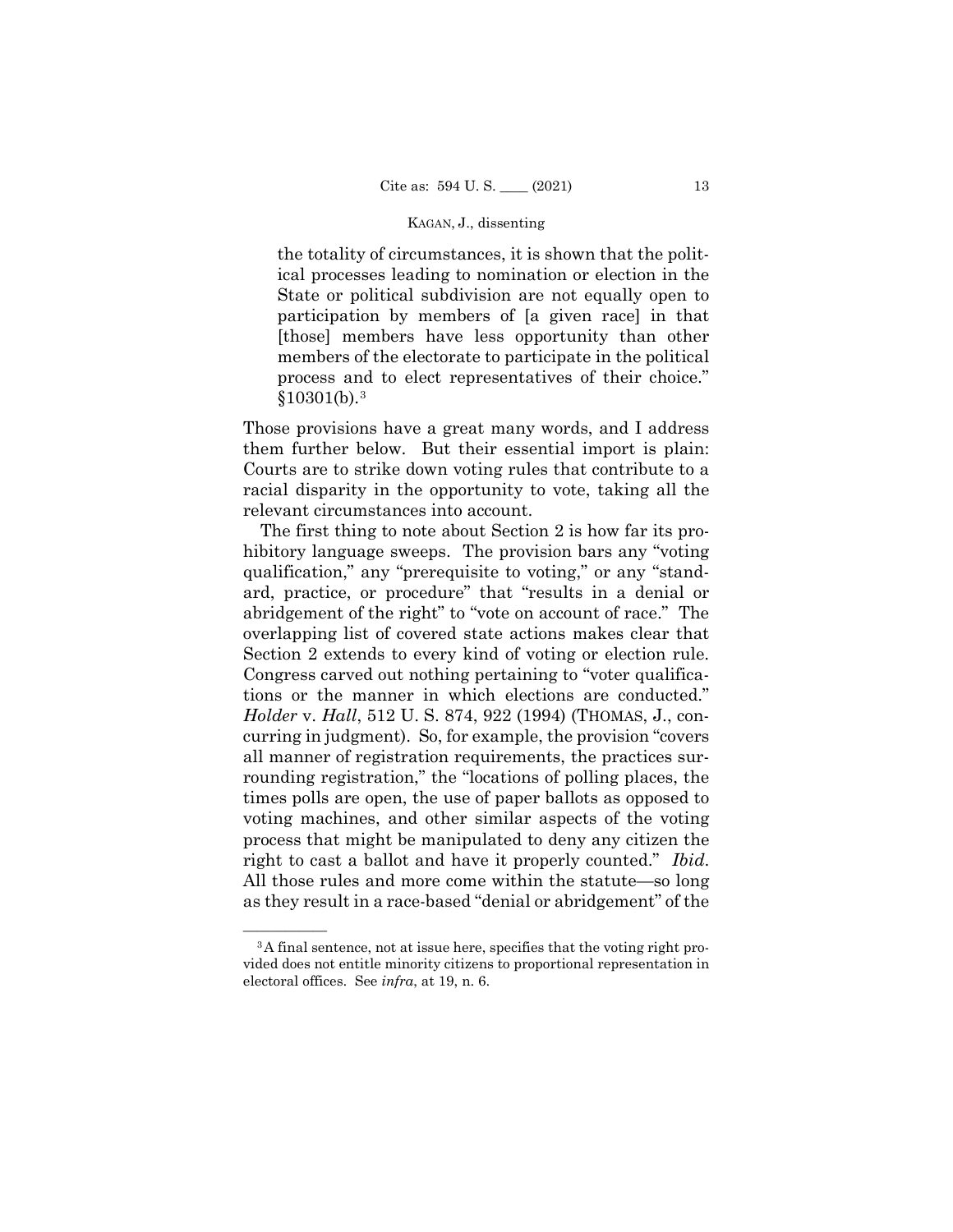voting right. And the "denial or abridgement" phrase speaks broadly too. "[A]bridgment necessarily means something more subtle and less drastic than the complete denial of the right to cast a ballot, denial being separately forbidden." *Bossier*, 528 U. S., at 359 (Souter, J., concurring in part and dissenting in part). It means to "curtail," rather than take away, the voting right. American Heritage Dictionary 4 (1969).

The "results in" language, connecting the covered voting rules to the prohibited voting abridgement, tells courts that they are to focus on the law's effects. Rather than hinge liability on state officials' motives, Congress made it ride on their actions' consequences. That decision was as considered as considered comes. This Court, as the majority notes, had construed the original Section 2 to apply to facially neutral voting practices "only if [they were] motivated by a discriminatory purpose." *Bolden*, 446 U. S., at 62; see *ante*, at 5. Congress enacted the current Section 2 to reverse that outcome—to make clear that "results" alone could lead to liability. An intent test, the Senate Report explained, "asks the wrong question." S. Rep., at 36. If minority citizens "are denied a fair opportunity to participate," then "the system should be changed, regardless of" what "motives were in an official's mind." *Ibid*. Congress also saw an intent test as imposing "an inordinately difficult burden for plaintiffs." *Ibid*. Even if state actors had purposefully discriminated, they would likely be "ab[le] to offer a non-racial rationalization," supported by "a false trail" of "official resolutions" and "other legislative history eschewing any racial motive." *Id*., at 37. So only a results-focused statute could prevent States from finding ways to abridge minority citizens' voting rights.

But when to conclude—looking to effects, not purposes that a denial or abridgment has occurred? Again, answering that question is subsection (b)'s function. See *supra*, at 12–13. It teaches that a violation is established when,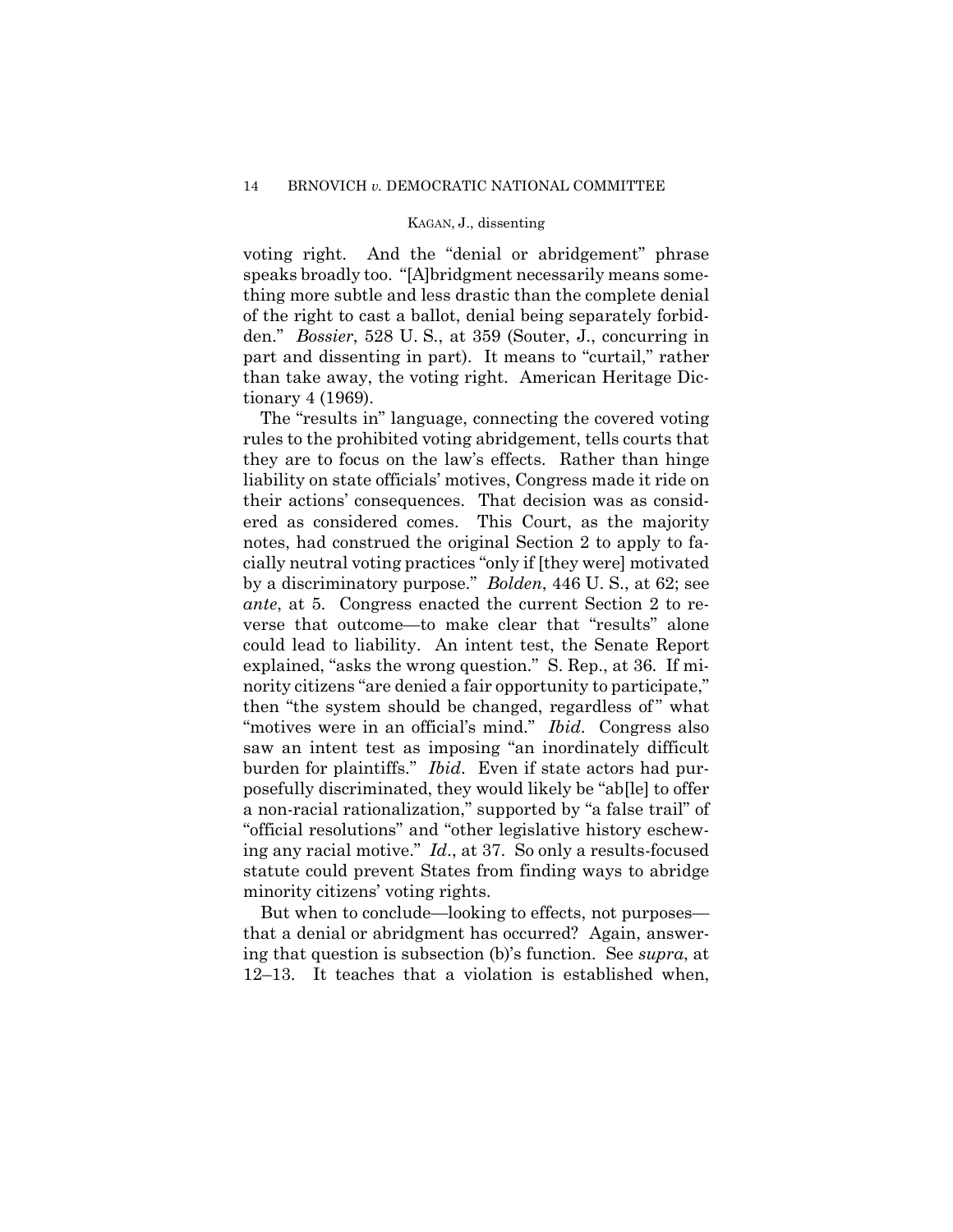"based on the totality of circumstances," a State's electoral system is "not equally open" to members of a racial group. And then the subsection tells us what that means. A system is not equally open if members of one race have "less opportunity" than others to cast votes, to participate in politics, or to elect representatives. The key demand, then, is for equal political opportunity across races.

 That equal "opportunity" is absent when a law or practice makes it harder for members of one racial group, than for others, to cast ballots. When Congress amended Section 2, the word "opportunity" meant what it also does today: "a favorable or advantageous combination of circumstances" for some action. See American Heritage Dictionary, at 922. In using that word, Congress made clear that the Voting Rights Act does not demand equal outcomes. If members of different races have the same opportunity to vote, but go to the ballot box at different rates, then so be it—that is their preference, and Section 2 has nothing to say. But if a law produces different voting opportunities across races—if it establishes rules and conditions of political participation that are less favorable (or advantageous) for one racial group than for others—then Section 2 kicks in. It applies, in short, whenever the law makes it harder for citizens of one race than of others to cast a vote.[4](#page-58-0)

And that is so even if (as is usually true) the law does not

<span id="page-58-0"></span><sup>&</sup>lt;sup>4</sup>I agree with the majority that "very small differences" among racial groups do not matter. *Ante*, at 18. Some racial disparities are too small to support a finding of unequal access because they are not statistically significant—that is, because they might have arisen from chance alone. See *Matrixx Initiatives*, *Inc*. v. *Siracusano*, 563 U. S. 27, 39 (2011). The statistical significance test is standard in all legal contexts addressing disparate impact. See *Ricci* v. *DeStefano*, 557 U. S. 557, 587 (2009). In addition, there may be some threshold of what is sometimes called "practical significance"—a level of inequality that, even if statistically meaningful, is just too trivial for the legal system to care about. See Federal Judicial Center, Reference Manual on Scientific Evidence 252 (3d ed. 2011) (discussing differences that are not "practically important").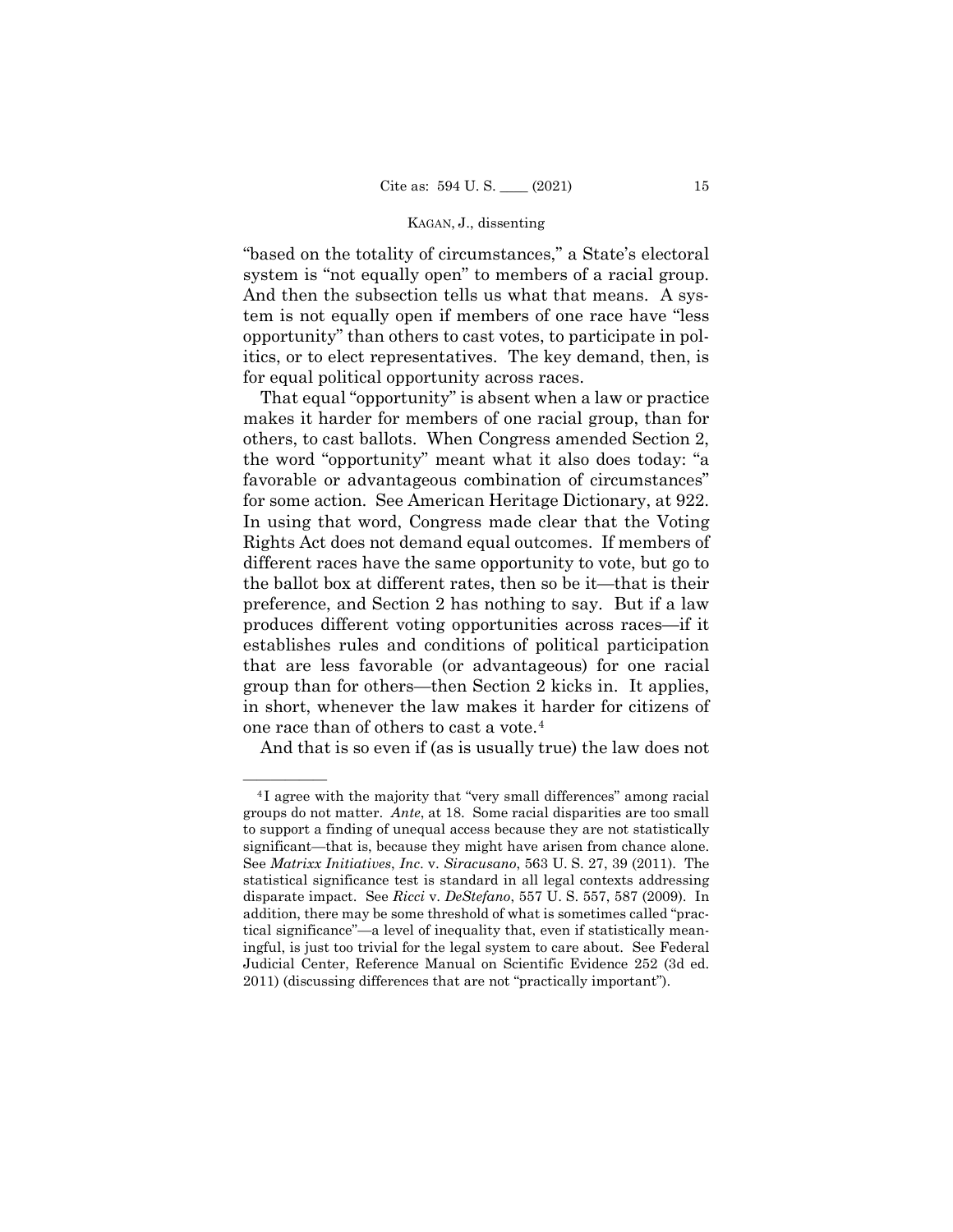single out any race, but instead is facially neutral. Suppose, as Justice Scalia once did, that a county has a law limiting "voter registration [to] only three hours one day a week." *Chisom*, 501 U. S., at 408 (dissenting opinion). And suppose that policy makes it "more difficult for blacks to register than whites"—say, because the jobs African Americans disproportionately hold make it harder to take time off in that window. *Ibid*.Those citizens, Justice Scalia concluded, would then "have less opportunity 'to participate in the political process' than whites, and §2 would therefore be violated." *Ibid*. (emphasis deleted).In enacting Section 2, Congress documented many similar (if less extreme) facially neutral rules—"registration requirements," "voting and registration hours," voter "purging" policies, and so forth—that create disparities in voting opportunities. S. Rep., at 10, n. 22; H. R. Rep. No. 97–227, pp. 11–17 (1981) (H. R. Rep.). Those laws, Congress thought, would violate Section 2, though they were not facially discriminatory, because they gave voters of different races unequal access to the political process.

Congress also made plain, in calling for a totality-ofcircumstances inquiry, that equal voting opportunity is a function of both law and background conditions—in other words, that a voting rule's validity depends on how the rule operates in conjunction with facts on the ground. "[T]otality review," this Court has explained, stems from Congress's recognition of "the demonstrated ingenuity of state and local governments in hobbling minority voting power." *Johnson* v. *De Grandy*, 512 U. S. 997, 1018 (1994). Sometimes, of course, state actions overtly target a single race: For example, Congress was acutely aware, in amending Section 2, of the elimination of polling places in African American neighborhoods. See S. Rep., at 10, 11, and n. 22; H. R. Rep., at 17, 35. But sometimes government officials enact facially neutral laws that leverage—and become discriminatory by dint of—pre-existing social and economic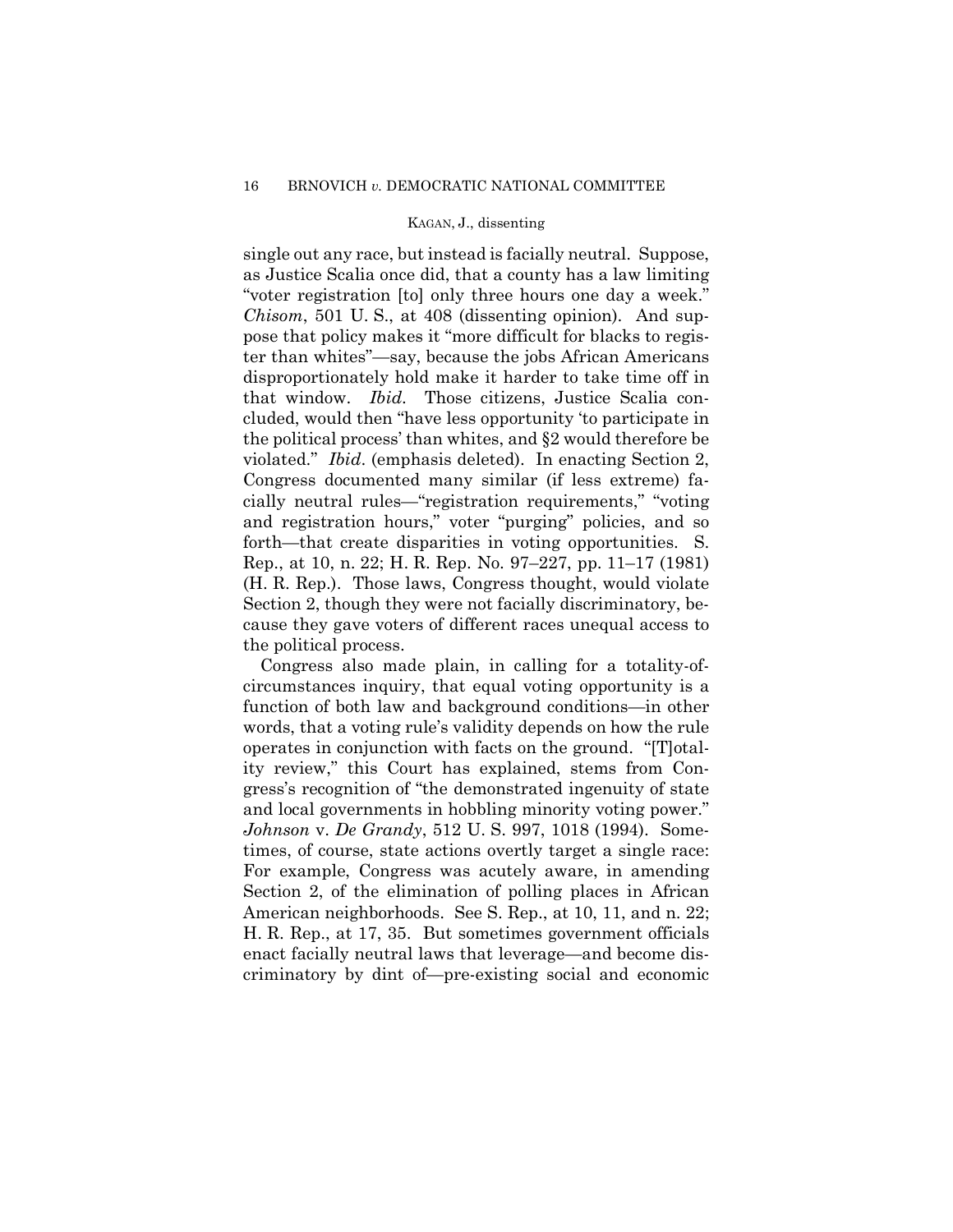conditions. The classic historical cases are literacy tests and poll taxes. A more modern example is the one Justice Scalia gave, of limited registration hours. Congress knew how those laws worked: It saw that "inferior education, poor employment opportunities, and low incomes"—all conditions often correlated with race—could turn even an ordinaryseeming election rule into an effective barrier to minority voting in certain circumstances. *Thornburg* v. *Gingles*, 478 U. S. 30, 69 (1986) (plurality opinion). So Congress demanded, as this Court has recognized, "an intensely local appraisal" of a rule's impact—"a searching practical evaluation of the 'past and present reality.'" *Id*., at 79; *De Grandy*, 512 U. S., at 1018 (quoting S. Rep., at 30). "The essence of a §2 claim," we have said, is that an election law "interacts with social and historical conditions" in a particular place to cause race-based inequality in voting opportunity. *Gingles*, 478 U. S., at 47 (majority opinion). That interaction is what the totality inquiry is mostly designed to discover.

At the same time, the totality inquiry enables courts to take into account strong state interests supporting an election rule. An all-things-considered inquiry, we have explained, is by its nature flexible. See *De Grandy*, 512 U. S., at 1018. On the one hand, it allows no "safe harbor[s]" for election rules resulting in discrimination. *Ibid*.On the other hand, it precludes automatic condemnation of those rules. Among the "balance of considerations" a court is to weigh is a State's need for the challenged policy. *Houston Lawyers' Assn*. v. *Attorney General of Tex*., 501 U. S. 419, 427 (1991). But in making that assessment of state interests, a court must keep in mind—just as Congress did—the ease of "offer[ing] a non-racial rationalization" for even blatantly discriminatory laws. S. Rep., at 37; see *supra*, at 14. State interests do not get accepted on faith. And even a genuine and strong interest will not suffice if a plaintiff can prove that it can be accomplished in a less discriminatory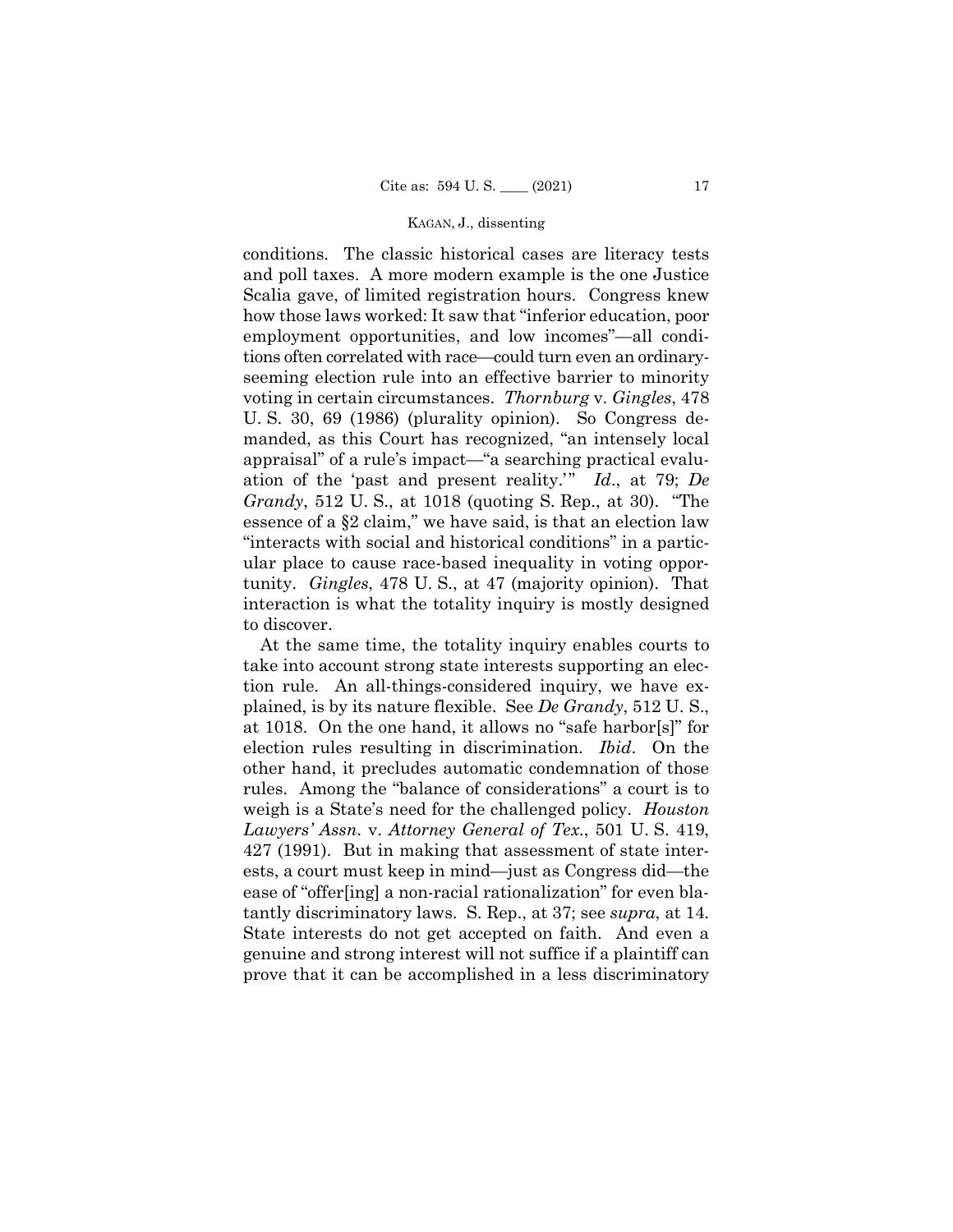way. As we have put the point before: When a less racially biased law would not "significantly impair[] the State's interest," the discriminatory election rule must fall. *Houston Lawyers' Assn*., 501 U. S., at 428.[5](#page-61-0)

So the text of Section 2, as applied in our precedents, tells us the following, every part of which speaks to the ambition of Congress's action. Section 2 applies to any voting rule, of any kind. The provision prohibits not just the denial but also the abridgment of a citizen's voting rights on account of race. The inquiry is focused on effects: It asks not about why state officials enacted a rule, but about whether that rule results in racial discrimination. The discrimination that is of concern is inequality of voting opportunity. That kind of discrimination can arise from facially neutral (not just targeted) rules. There is a Section 2 problem when an

<span id="page-61-0"></span><sup>&</sup>lt;sup>5</sup>The majority pretends that *Houston Lawyers' Assn*, did not ask about the availability of a less discriminatory means of serving the State's end, see *ante*, at 23, n. 16—but the inquiry is right there on page 428 (examining "if [the] impairment of a minority group's voting strength could be remedied without significantly impairing the State's interest in electing judges on a district-wide basis"). In posing that question, the Court did what Congress wanted, because absent a necessity test, States could too easily get away with offering "non-racial" but pretextual "rationalization[s]." S. Rep., at 37; see *supra*, at 14. And the Court did what it always does in applying laws barring discriminatory effects—ask whether a challenged policy is necessary to achieve the asserted goal. See *infra*, at 26.

Contrary to the majority's view, that kind of inquiry would not result in "invalidat[ing] just about any voting rule a State adopts." *Ante*, at 24. A plaintiff bears the burden of showing that a less discriminatory law would be "at least as effective in achieving the [State's] legitimate purpose." *Reno* v. *American Civil Liberties Union*, 521 U. S. 844, 874 (1997). And "cost may be an important factor" in that analysis, so the plaintiff could not (as the majority proposes) say merely that the State can combat fraud by "hiring more investigators and prosecutors." *Burwell* v. *Hobby Lobby Stores*, *Inc*., 573 U. S. 682, 730 (2014); *ante*, at 24. Given those features of the alternative-means inquiry, a State that tries both to serve its electoral interests and to give its minority citizens equal electoral access will rarely have anything to fear from a Section 2 suit.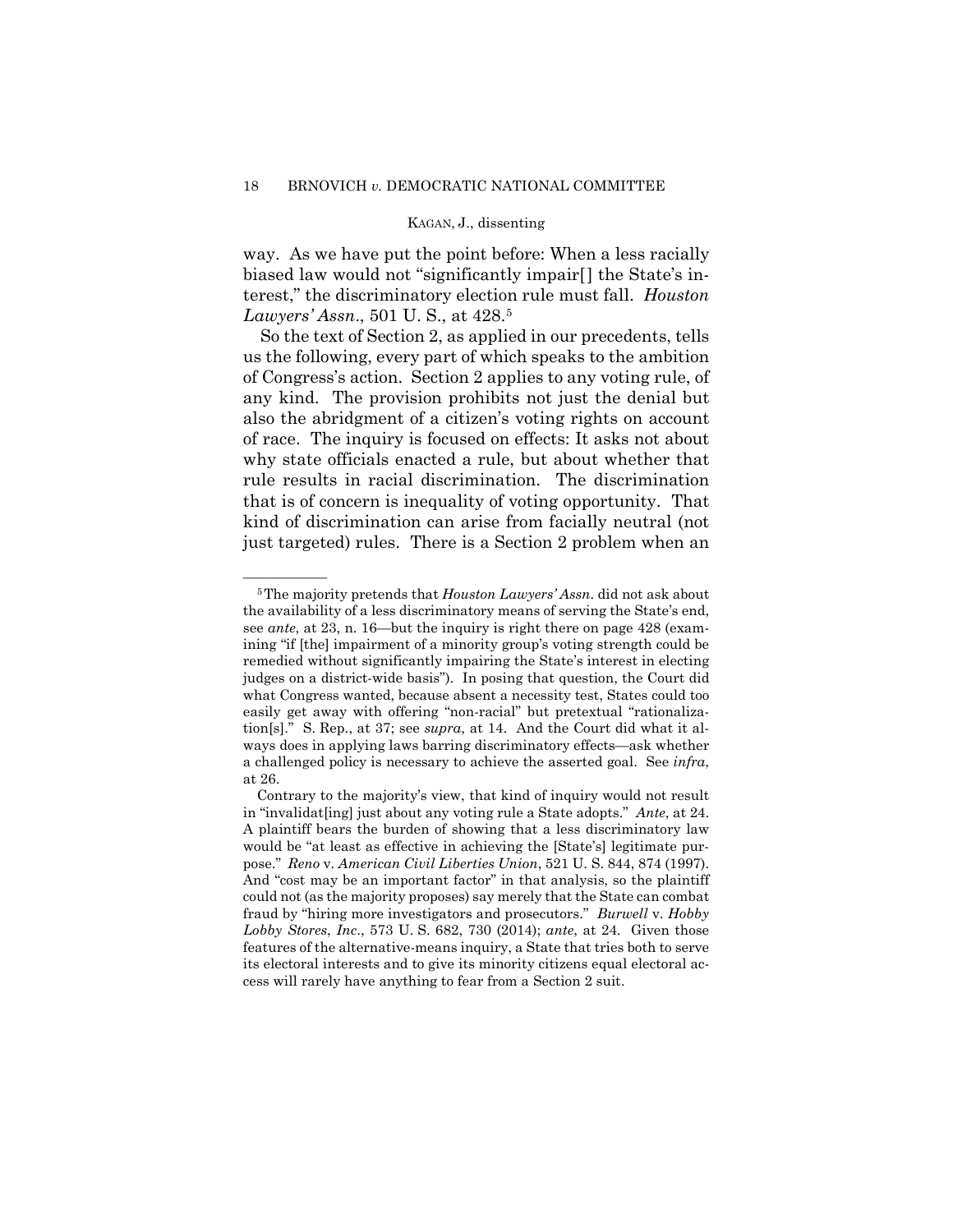election rule, operating against the backdrop of historical, social, and economic conditions, makes it harder for minority citizens than for others to cast ballots. And strong state interests may save an otherwise discriminatory rule, but only if that rule is needed to achieve them—that is, only if a less discriminatory rule will not attain the State's goal.

That is a lot of law to apply in a Section 2 case. Real law—the kind created by Congress. (A strange thing, to hear about it all only in a dissent.)<sup>6</sup> None of this law threatens to "take down," as the majority charges, the mass of state and local election rules. *Ante*, at 25. Here is the flipside of what I have said above, now from the plaintiff 's perspective: Section 2 demands proof of a statistically significant racial disparity in electoral opportunities (not

<span id="page-62-0"></span><sup>&</sup>lt;sup>6</sup> Contra the majority, see *ante*, at 5–6, 22, and n. 14, the House-Senate compromise reached in amending Section 2 has nothing to do with the law relevant here. The majority is hazy about the content of this compromise for a reason: It was about proportional representation. As then-Justice Rehnquist explained, members of the Senate expressed concern that the "results in" language of the House-passed bill would provide not "merely for equal 'access' to the political process" but also "for proportional representation" of minority voters. *Mississippi Republican Executive Committee* v. *Brooks*, 469 U. S. 1002, 1010 (1984) (dissenting opinion). Senator Dole's solution was to add text making clear that minority voters had a right to equal voting opportunities, but no right to elect minority candidates "in numbers equal to their proportion in the population." 52 U. S. C. §10301(b). The Dole Amendment, as Justice Rehnquist noted, ensured that under the "results in" language equal "'access' only was required." 469 U. S., at 1010–1011; see 128 Cong. Rec. 14132 (1982) (Sen. Dole explaining that as amended "the focus of the standard is on whether there is equal access to the political process, not on whether members of a particular minority group have achieved proportional election results"). Nothing—literally nothing—suggests that the Senate wanted to water down the equal-access right that everyone agreed the House's language covered. So the majority is dead wrong to say that I want to "undo" the House-Senate compromise. *Ante*, at 22. It is the majority that wants to transform that compromise to support a view of Section 2 held in neither the House nor the Senate.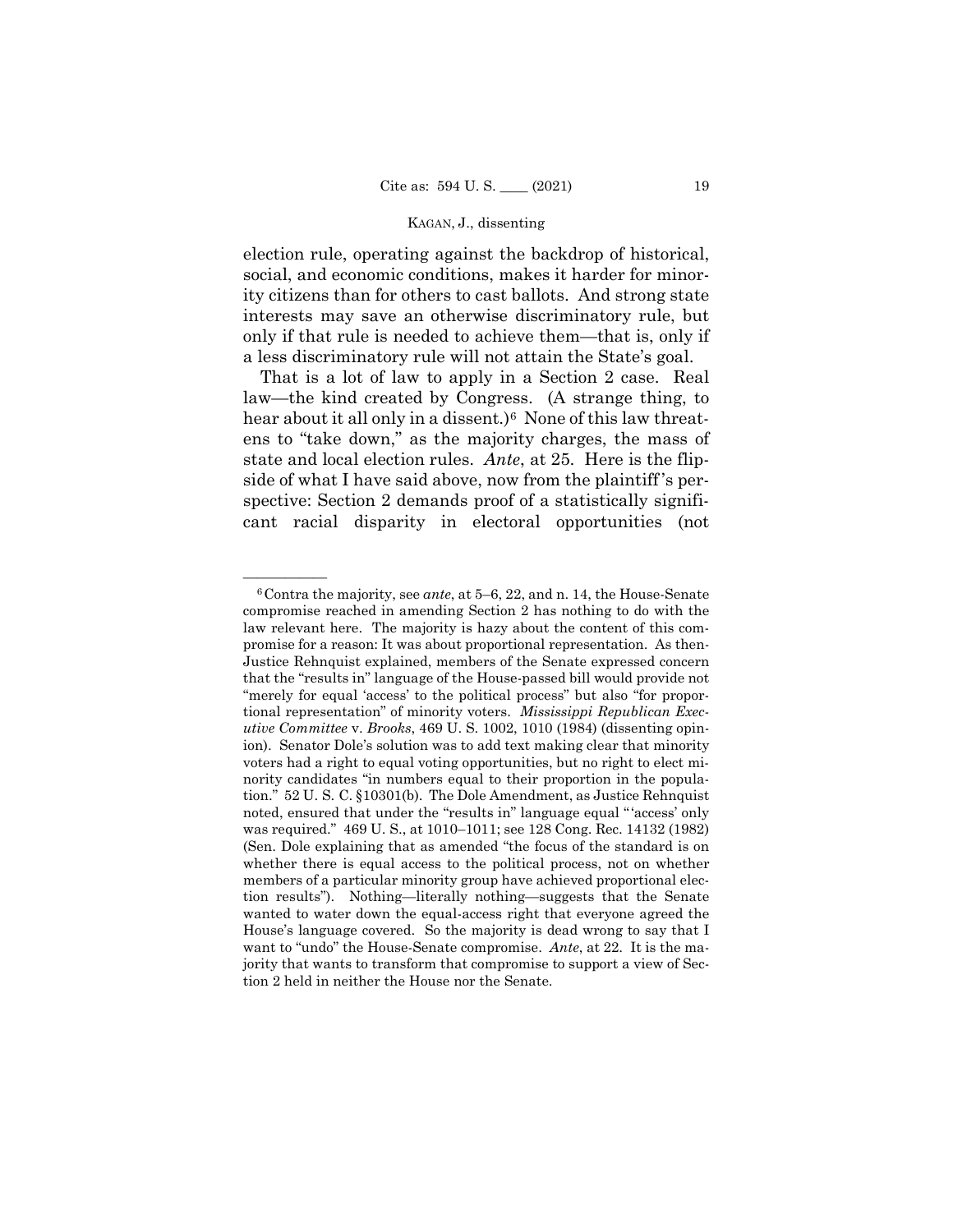outcomes) resulting from a law not needed to achieve a government's legitimate goals. That showing is hardly insubstantial; and as a result, Section 2 vote denial suits do not often succeed (even with lower courts applying the law as written, not the majority's new, concocted version). See Brief for State and Local Election Officials as *Amici Curiae* 15 (finding only nine winning cases since *Shelby County*, each involving "an intensely local appraisal" of a "controversial polic[y] in specific places"). But Section 2 was indeed meant to do something important—crucial to the operation of our democracy. The provision tells courts however "radical" the majority might find the idea, *ante*, at 25—to eliminate facially neutral (as well as targeted) electoral rules that unnecessarily create inequalities of access to the political process. That is the very project of the statute, as conceived and as written—and now as damaged by this Court.

#### B

The majority's opinion mostly inhabits a law-free zone. It congratulates itself in advance for giving Section 2's text "careful consideration." *Ante*, at 14. And then it leaves that language almost wholly behind. See *ante*, at 14–21. (Every once in a while, when its lawmaking threatens to leap off the page, it thinks to sprinkle in a few random statutory words.) So too the majority barely mentions this Court's precedents construing Section 2's text. On both those counts, you can see why. As just described, Section 2's language is broad. See *supra*, at 12–20. To read it fairly, then, is to read it broadly. And to read it broadly is to do much that the majority is determined to avoid. So the majority ignores the sweep of Section 2's prohibitory language. It fails to note Section 2's application to every conceivable kind of voting rule. It neglects to address the provision's concern with how those rules may "abridge[]," not just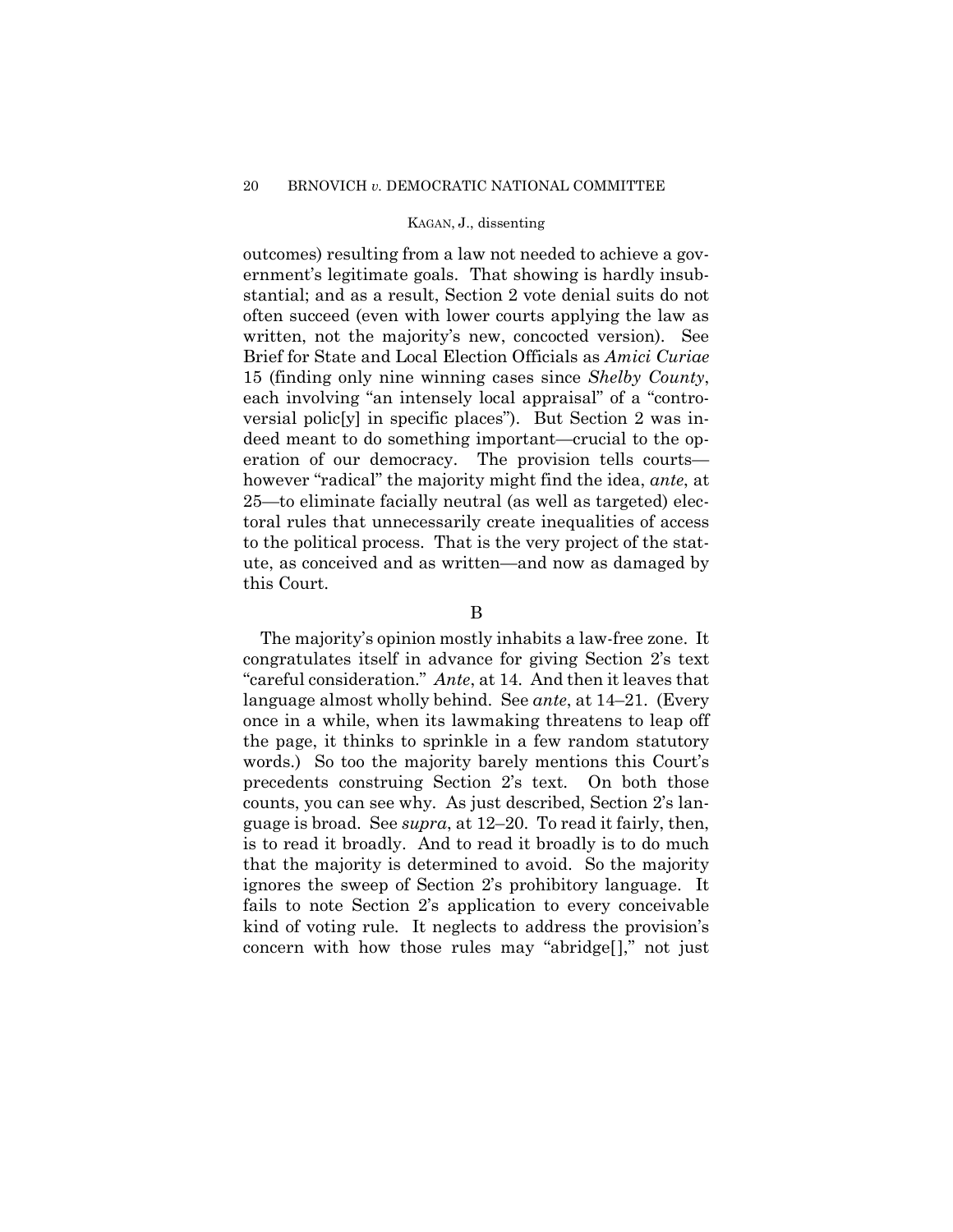deny, minority citizens' voting rights. It declines to consider Congress's use of an effects test, rather than a purpose test, to assess the rules' legality. Nor does the majority acknowledge the force of Section 2's implementing provision. The majority says as little as possible about what it means for voting to be "equally open," or for voters to have an equal "opportunity" to cast a ballot. See *ante*, at 14–15. It only grudgingly accepts—and then apparently forgets that the provision applies to facially neutral laws with discriminatory consequences. Compare *ante*, at 22, with *ante*, at 25. And it hints that as long as a voting system is sufficiently "open," it need not be equally so. See *ante*, at 16, 18. In sum, the majority skates over the strong words Congress drafted to accomplish its equally strong purpose: ensuring that minority citizens can access the electoral system as easily as whites.[7](#page-64-0)

The majority instead founds its decision on a list of mostly made-up factors, at odds with Section 2 itself. To excuse this unusual free-form exercise, the majority notes

<span id="page-64-0"></span><sup>&</sup>lt;sup>7</sup>In a single sentence, the majority huffs that "nobody disputes" various of these "points of law." *Ante*, at 21. Excellent! I only wish the majority would take them to heart, both individually and in combination. For example, the majority says it agrees that Section 2 reaches beyond denials of voting to any "abridgement." But then, as I'll later discuss, it insists that Section 2 has an interest only in rules that "block or seriously hinder voting"—which appears to create a "denial or *serious* abridgement" standard. *Ante*, at 16; see *infra*, at 22–23. Or, for example, the majority says it accepts that Section 2 may prohibit facially neutral election rules. But the majority takes every opportunity of casting doubt on those applications. Each facially neutral rule it mentions is one that it "doubt[s]" Congress could have "intended to uproot." *Ante*, at 18; see *ante*, at 6, 18, 21, 25. And it criticizes this dissent for understanding the statute (but how could anyone understand it differently?) as focusing on the racially "disparate impact" of neutral election rules on the opportunity to vote. *Ante*, at 21. Most fundamentally, the majority refuses to acknowledge how all the "points of law" it professes to agree with work in tandem to signal a statute of significant power and scope.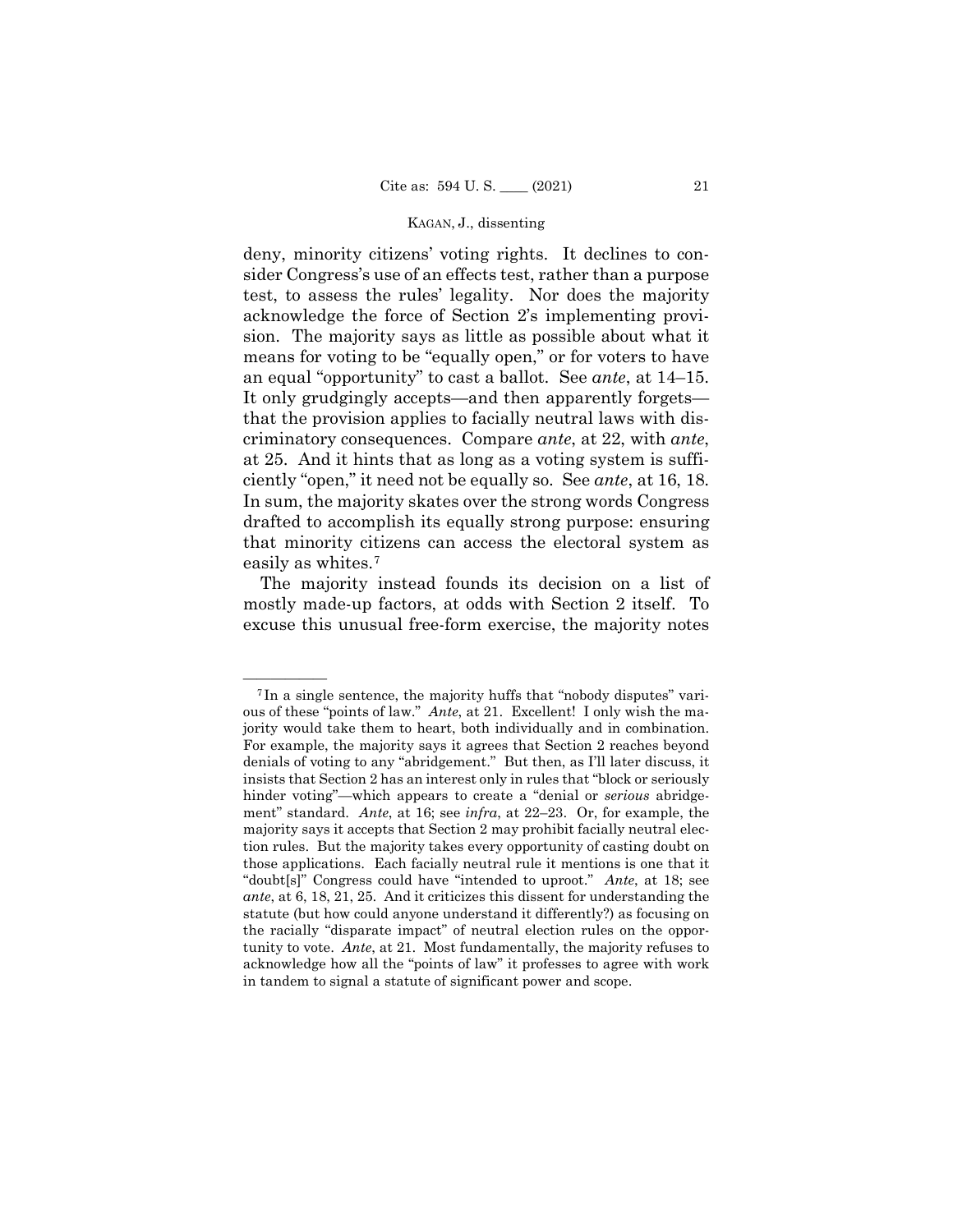that Section 2 authorizes courts to conduct a "totality of circumstances" analysis. *Ante*, at 16. But as described above, Congress mainly added that language so that Section 2 could protect against "the demonstrated ingenuity of state and local governments in hobbling minority voting power." *De Grandy*, 512 U. S., at 1018; see *supra*, at 16–17. The totality inquiry requires courts to explore how ordinaryseeming laws can interact with local conditions—economic, social, historical—to produce race-based voting inequalities. That inquiry hardly gives a court the license to devise whatever limitations on Section 2's reach it would have liked Congress to enact. But that is the license the majority takes. The "important circumstances" it invents all cut in one direction—toward limiting liability for race-based voting inequalities. *Ante*, at 16. (Indeed, the majority gratuitously dismisses several factors that point the opposite way. See *ante*, at 19–21.) Think of the majority's list as a set of extra-textual restrictions on Section 2—methods of counteracting the law Congress actually drafted to achieve the purposes *Congress* thought "important." The list—not a test, the majority hastens to assure us, with delusions of modesty—stacks the deck against minority citizens' voting rights. Never mind that Congress drafted a statute to protect those rights—to prohibit any number of schemes the majority's non-test test makes it possible to save.

Start with the majority's first idea: a "[m]ere inconvenience[]" exception to Section 2. *Ante*, at 16. Voting, the majority says, imposes a set of "usual burdens": Some time, some travel, some rule compliance. *Ibid*.And all of that is beneath the notice of Section 2—even if those burdens fall highly unequally on members of different races. See *ibid*. But that categorical exclusion, for seemingly small (or "[un]usual" or "[un]serious") burdens, is nowhere in the provision's text. To the contrary (and as this Court has recognized before), Section 2 allows no "safe harbor[s]" for election rules resulting in disparate voting opportunities. *De*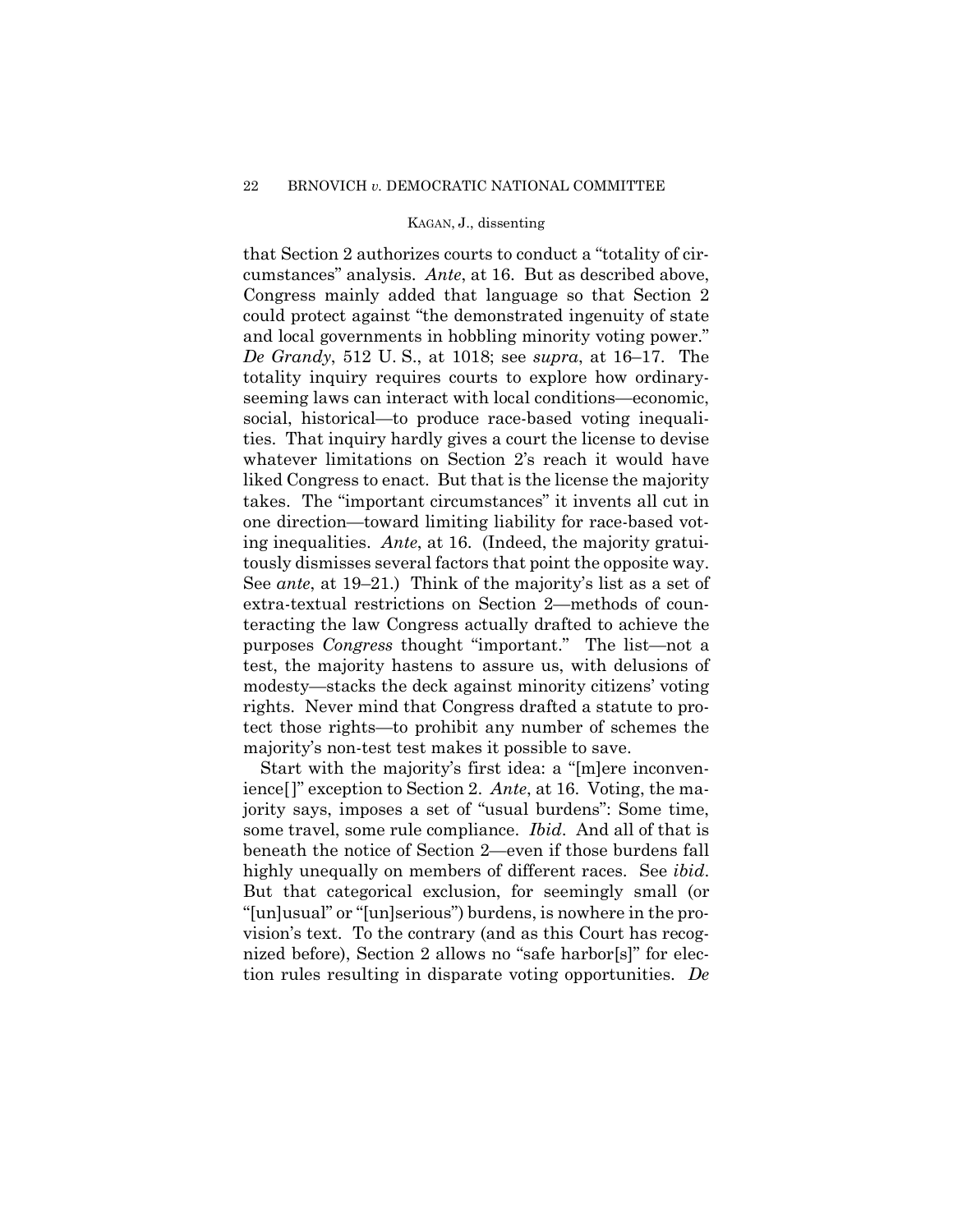*Grandy*, 512 U. S., at 1018; see *supra*, at 17. The section applies to *any* discriminatory "voting qualification," "prerequisite to voting," or "standard, practice, or procedure" even the kind creating only (what the majority thinks of as) an ordinary burden. And the section cares about *any* racebased "abridgments" of voting, not just measures that come near to preventing that activity. Congress, recall, was intent on eradicating the "subtle, as well as the obvious," ways of suppressing minority voting. *Allen*, 393 U. S., at 565; see *supra*, at 14. One of those more subtle ways is to impose "inconveniences," especially a collection of them, differentially affecting members of one race. The certain result—because every inconvenience makes voting both somewhat more difficult and somewhat less likely—will be to deter minority votes. In countenancing such an election system, the majority departs from Congress's vision, set down in text, of ensuring equal voting opportunity. It chooses equality-lite.

And what is a "mere inconvenience" or "usual burden" anyway? The drafters of the Voting Rights Act understood that "social and historical conditions," including disparities in education, wealth, and employment, often affect opportunities to vote. *Gingles*, 478 U. S., at 47; see *supra*, at 16– 17. What does not prevent one citizen from casting a vote might prevent another. How is a judge supposed to draw an "inconvenience" line in some reasonable place, taking those differences into account? Consider a law banning the handing out of water to voters. No more than—or not even—an inconvenience when lines are short; but what of when they are, as in some neighborhoods, hours-long? The point here is that judges lack an objective way to decide which voting obstacles are "mere" and which are not, for all voters at all times. And so Section 2 does not ask the question.

The majority's "multiple ways to vote" factor is similarly flawed. *Ante*, at 18. True enough, a State with three ways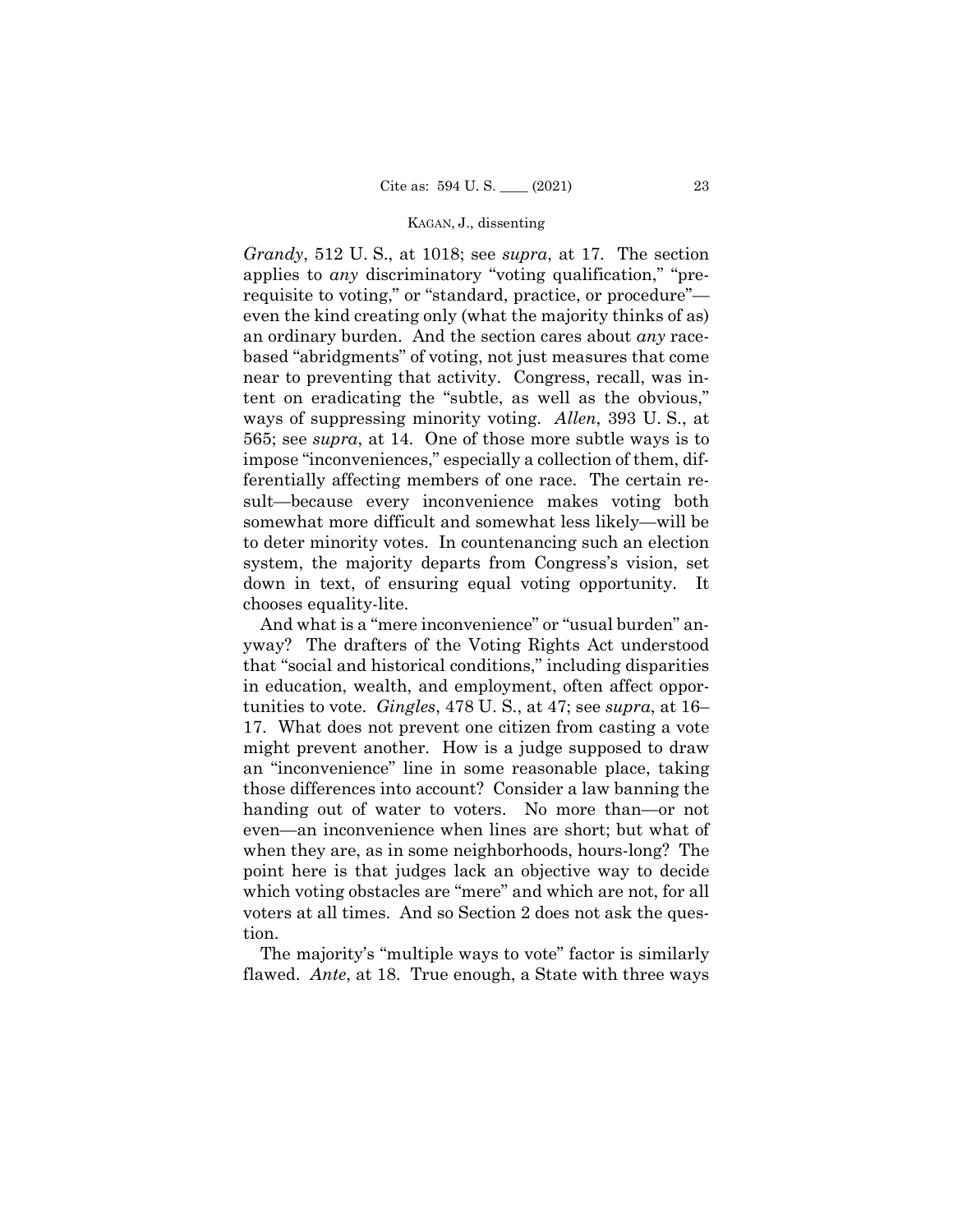to vote (say, on Election Day; early in person; or by mail) may be more "open" than a State with only one (on Election Day). And some other statute might care about that. But Section 2 does not. What it cares about is that a State's "political processes" are "*equally* open" to voters of all races. And a State's electoral process is not equally open if, for example, the State "only" makes Election Day voting by members of one race peculiarly difficult. The House Report on Section 2 addresses that issue. It explains that an election system would violate Section 2 if minority citizens had a lesser opportunity than white citizens to use absentee ballots. See H. R. Rep., at 31, n. 106. Even if the minority citizens could just as easily vote in person, the scheme would "result in unequal access to the political process." Id., at 31. That is not some piece of contestable legislative history. It is the only reading of Section 2 possible, given the statute's focus on equality. Maybe the majority does not mean to contest that proposition; its discussion of this supposed factor is short and cryptic. But if the majority does intend to excuse so much discrimination, it is wrong. Making one method of voting less available to minority citizens than to whites necessarily means giving the former "less opportunity than other members of the electorate to participate in the political process." §10301(b).

The majority's history-and-commonality factor also pushes the inquiry away from what the statute demands. The oddest part of the majority's analysis is the idea that "what was standard practice when §2 was amended in 1982 is a relevant consideration." *Ante*, at 16. The 1982 state of the world is no part of the Section 2 test. An election rule prevalent at that time may make voting harder for minority than for white citizens; Section 2 then covers such a rule, as it covers any other. And contrary to the majority's unsupported speculation, Congress "intended" exactly that. *Ante*, at 17; see H. R. Rep., at 14 (explaining that the Act aimed to eradicate the "numerous practices and procedures which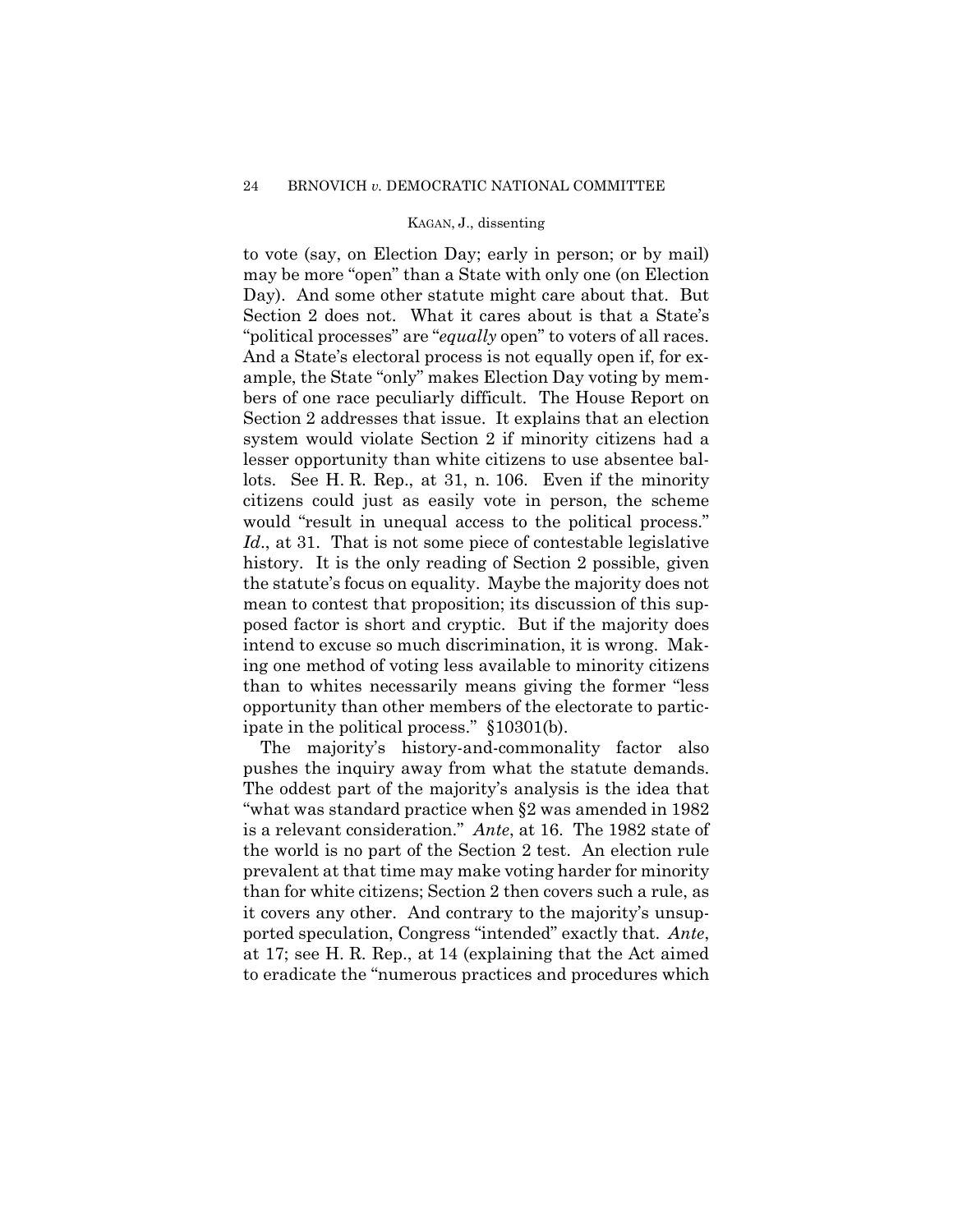act as continued barriers to registration and voting").[8](#page-68-0) Section 2 was meant to disrupt the status quo, not to preserve it—to eradicate then-current discriminatory practices, not to set them in amber. See *Bossier*, 528 U. S., at 334 (under Section 2, "[i]f the *status quo*" abridges the right to vote "relative to what the right to vote *ought to be*, the status quo itself must be changed").[9](#page-68-1) And as to election rules common now, the majority oversimplifies. Even if those rules are unlikely to violate Section 2 everywhere, they may easily do so somewhere. That is because the demographics and political geography of States vary widely and Section 2's application depends on place-specific facts. As we have recognized, the statute calls for "an intensely local appraisal," not a count-up-the-States exercise. *Gingles*, 478 U. S., at 79; see *supra*, at 17. This case, as I'll later discuss, offers a perfect illustration of how the difference between those two approaches can matter. See *infra*, at 29–40.

<span id="page-68-0"></span><sup>&</sup>lt;sup>8</sup>The House Report listed some of those offensive, even though facially neutral and then-prevalent, practices: "inconvenient location and hours of registration, dual registration for county and city elections," "frequent and unnecessary purgings and burdensome registration requirements, and failure to provide . . . assistance to illiterates." H. R. Rep., at 14. So too the Senate Report complained of "inconvenient voting and registration hours" and "reregistration requirements and purging of voters." S. Rep., at 10, n. 22; see *supra*, at 16.

<span id="page-68-1"></span><sup>9</sup>Even setting aside Section 2's status-quo-disrupting lean, this Court has long rejected—including just last Term—the majority's claim that the state of the world at the time of a statute's enactment provides a useful "benchmark[]" when applying a broadly written law. *Ante*, at 17. Such a law will typically come to encompass applications—even "important" ones—that were not "foreseen at the time of enactment." *Bostock* v. *Clayton County*, 590 U. S. \_\_\_, \_\_\_ (2020) (slip op., at 26). To prevent that from happening—as the majority does today, on the ground that Congress simply must have "intended" it—is "to displace the plain meaning of the law in favor of something lying behind it." *Ibid*.; see *id*., at \_\_\_ (slip op., at 30) (When a law is "written in starkly broad terms," it is "virtually guaranteed that unexpected applications [will] emerge over time").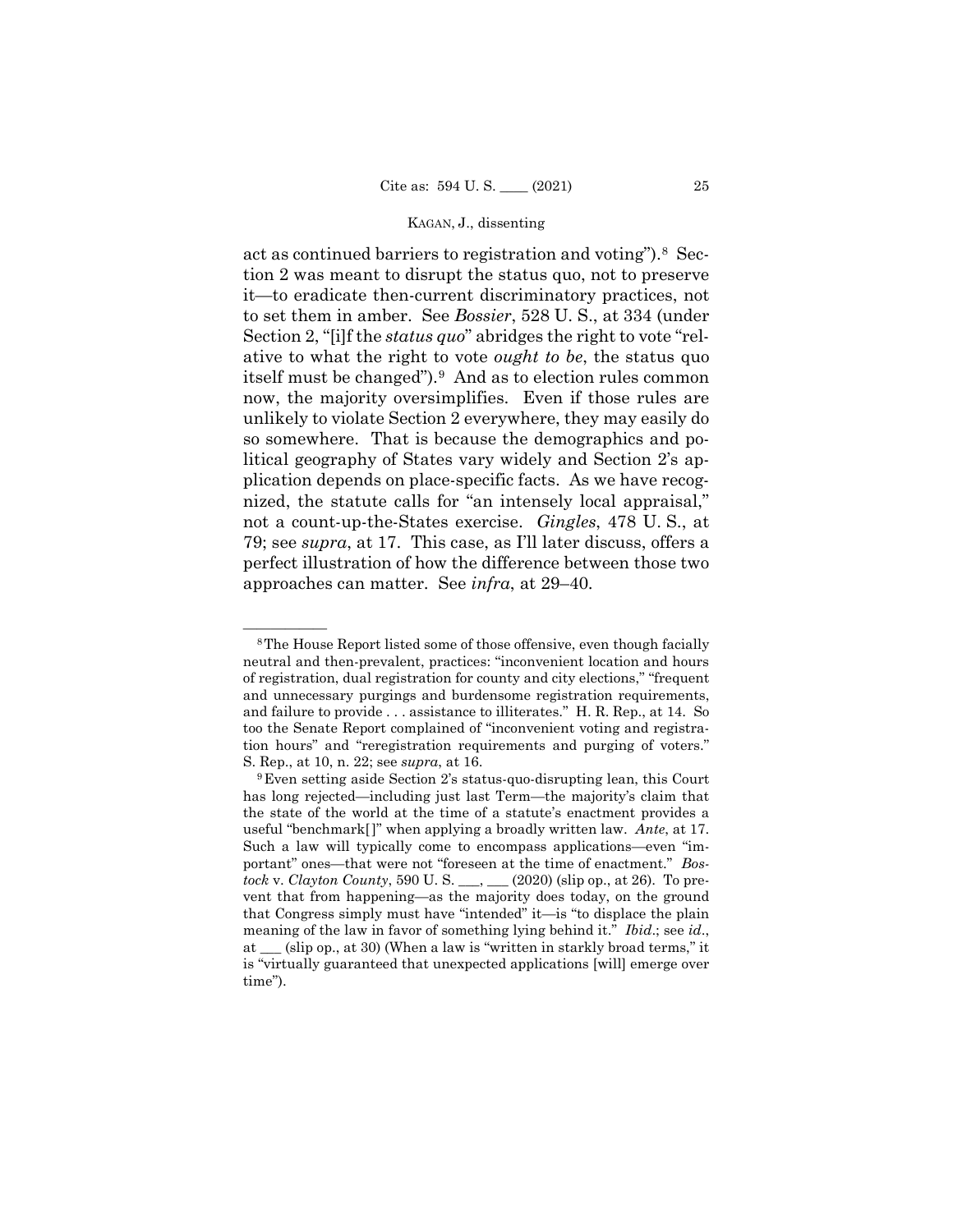That leaves only the majority's discussion of state interests, which is again skewed so as to limit Section 2 liability. No doubt that under our precedent, a state interest in an election rule "is a legitimate factor to be considered." *Houston Lawyers' Assn*., 501 U. S., at 426. But the majority wrongly dismisses the need for the closest possible fit between means and end—that is, between the terms of the rule and the State's asserted interest. *Ante*, at 21. In the past, this Court has stated that a discriminatory election rule must fall, no matter how weighty the interest claimed, if a less biased law would not "significantly impair[ that] interest." *Houston Lawyers' Assn*., 501 U. S., at 428; see *supra*, at 17–18, and n. 5. And as the majority concedes, we apply that kind of means-end standard in every other context—employment, housing, banking—where the law addresses racially discriminatory effects: There, the rule must be "strict[ly] necess[ary]" to the interest. *Ante*, at 21; see, *e*.*g*., *Albemarle Paper Co*. v. *Moody*, 422 U. S. 405, 425 (1975) (holding that an employment policy cannot stand if another policy, "without a similarly undesirable racial effect, would also serve the employer's legitimate interest"). The majority argues that "[t]he text of [those] provisions" differs from Section 2's. *Ante*, at 20. But if anything, Section 2 gives less weight to competing interests: Unlike in most discrimination laws, they enter the inquiry only through the provision's reference to the "totality of circumstances"—through, then, a statutory backdoor. So the majority falls back on the idea that "[d]emanding such a tight fit would have the effect of invalidating a great many neutral voting regulations." *Ante*, at 21; see *ante*, at 25. But a state interest becomes relevant only when a voting rule, even if neutral on its face, is found *not* neutral in operation—only, that is, when the rule provides unequal access to the political process. Apparently, the majority does not want to "invalidate [too] many" of those actually discriminatory rules. But Congress had a different goal in enacting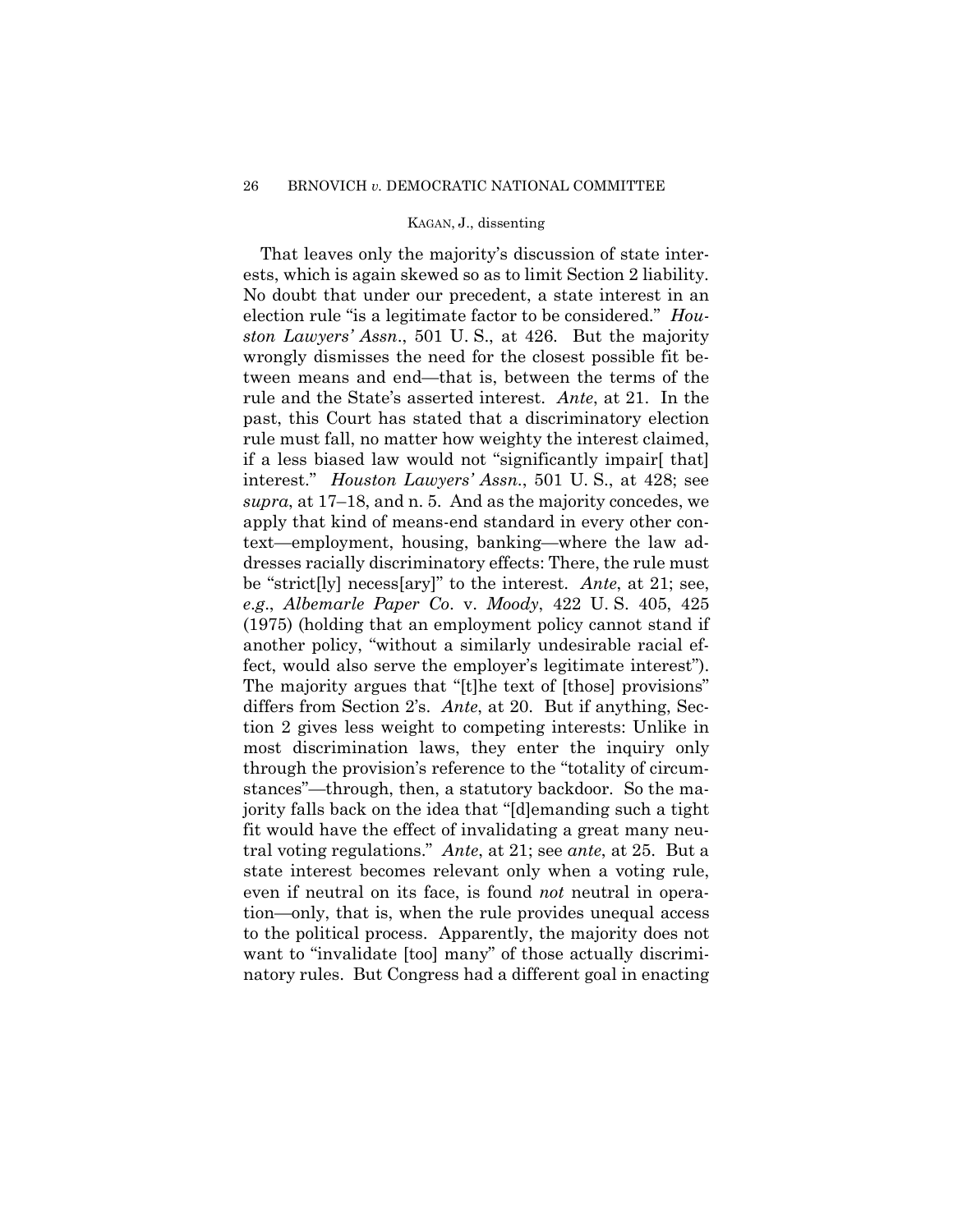# Section 2.

 The majority's approach, which would ask only whether a discriminatory law "*reasonably* pursue[s] important state interests," gives election officials too easy an escape from Section 2. *Ante*, at 25 (emphasis added). Of course preventing voter intimidation is an important state interest. And of course preventing election fraud is the same. But those interests are also easy to assert groundlessly or pretextually in voting discrimination cases. Congress knew that when it passed Section 2. Election officials can all too often, the Senate Report noted, "offer a non-racial rationalization" for even laws that "purposely discriminate[]." S. Rep., at 37; see *supra*, at 14, 17–18, and n. 5. A necessity test filters out those offerings. See, *e*.*g*., *Albemarle*, 422 U. S., at 425. It thereby prevents election officials from flouting, circumventing, or discounting Section 2's command not to discriminate.

In that regard, the past offers a lesson to the present. Throughout American history, election officials have asserted anti-fraud interests in using voter suppression laws. Poll taxes, the classic mechanism to keep black people from voting, were often justified as "preserv[ing] the purity of the ballot box [and] facilitat[ing] honest elections." J. Kousser, The Shaping of Southern Politics 111, n. 9 (1974). A raft of election regulations—including "elaborate registration procedures" and "early poll closings"—similarly excluded white immigrants (Irish, Italians, and so on) from the polls on the ground of "prevent[ing] fraud and corruption." Keyssar 159; see *ibid*. (noting that in those times "claims of widespread corruption" were backed "almost entirely" by "anecdotes [with] little systematic investigation or evidence"). Take even the majority's example of a policy advancing an "important state interest": "the use of private voting booths," in which voters marked their own ballots. *Ante*, at 19. In the majority's high-minded account, that innovation—then known as the Australian voting system, for the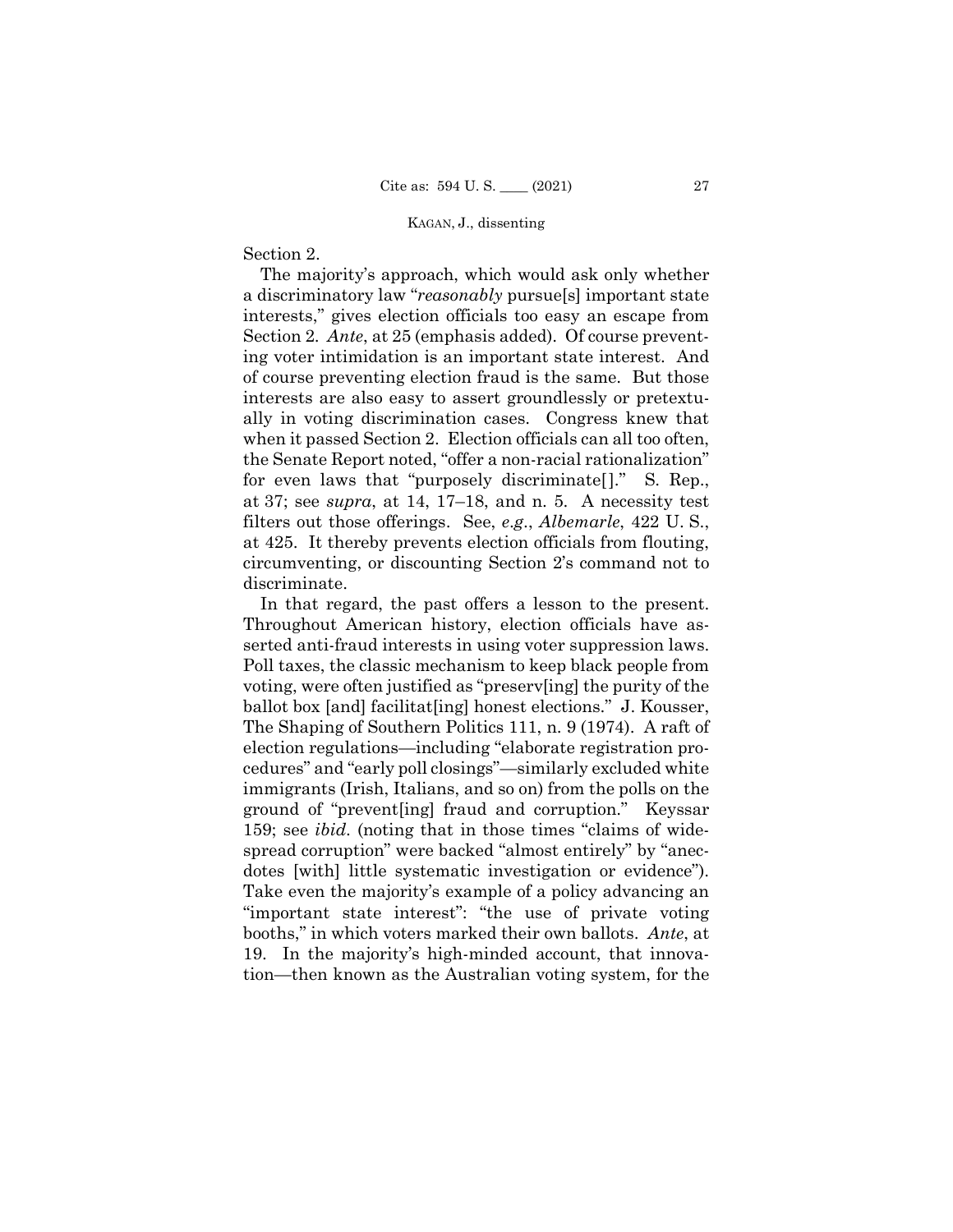country that introduced it—served entirely to prevent undue influence. But when adopted, it also prevented many illiterate citizens—especially African Americans—from voting. And indeed, that was partly the point. As an 1892 Arkansas song went:

The Australian Ballot works like a charm, It makes them think and scratch, And when a Negro gets a ballot He has certainly got his match.

Kousser 54. Across the South, the Australian ballot decreased voter participation among whites by anywhere from 8% to 28% but among African Americans by anywhere from 15% to 45%. See *id*., at 56. Does that mean secret ballot laws violate Section 2 today? Of course not. But should the majority's own example give us all a bit of pause? Yes, it should. It serves as a reminder that States have always found it natural to wrap discriminatory policies in election-integrity garb.

Congress enacted Section 2 to prevent those maneuvers from working. It knew that States and localities had over time enacted measure after measure imposing discriminatory voting burdens. And it knew that governments were proficient in justifying those measures on non-racial grounds. So Congress called a halt. It enacted a statute that would strike down all unnecessary laws, including facially neutral ones, that result in members of a racial group having unequal access to the political process.

But the majority is out of sympathy with that measure. The majority thinks a statute that would remove those laws is not, as Justice Ginsburg once called it, "consequential, efficacious, and amply justified." *Shelby County*, 570 U. S., at 562 (dissenting opinion). Instead, the majority thinks it too "radical" to stomach. *Ante*, at 21, 25. The majority objects to an excessive "transfer of the authority to set voting rules from the States to the federal courts." *Ante*, at 25. It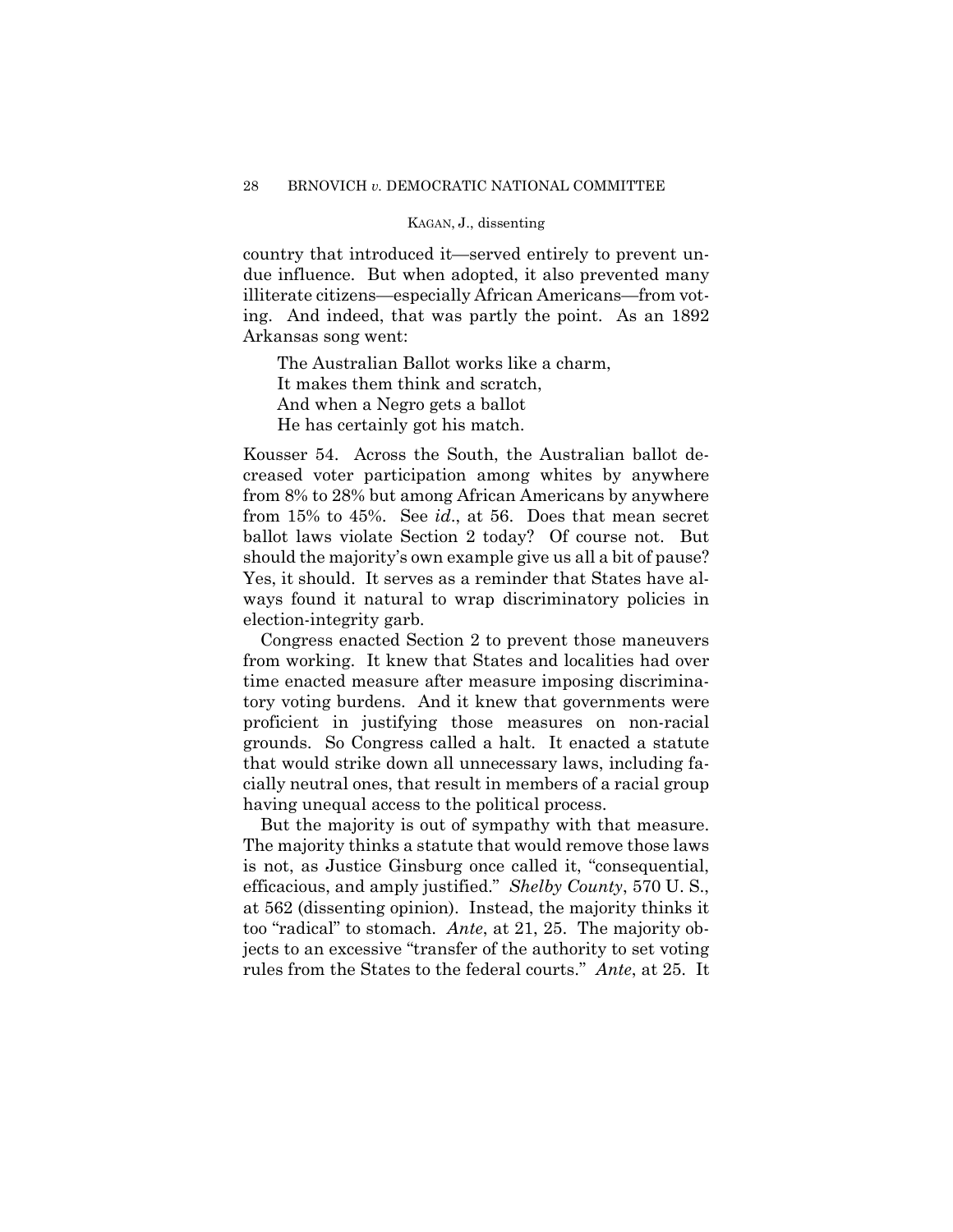even sees that transfer as "[un]democratic." *Ibid*.But maybe the majority should pay more attention to the "historical background" that it insists "does not tell us how to decide this case." *Ante*, at 21. That history makes clear the incongruity, in interpreting this statute, of the majority's paean to state authority—and conversely, its denigration of federal responsibility for ensuring non-discriminatory voting rules. The Voting Rights Act was meant to replace state and local election rules that needlessly make voting harder for members of one race than for others. The text of the Act perfectly reflects that objective. The "democratic" principle it upholds is not one of States' rights as against federal courts. The democratic principle it upholds is the right of every American, of every race, to have equal access to the ballot box. The majority today undermines that principle as it refuses to apply the terms of the statute. By declaring some racially discriminatory burdens inconsequential, and by refusing to subject asserted state interests to serious means-end scrutiny, the majority enables voting discrimination.

#### III

Just look at Arizona. Two of that State's policies disproportionately affect minority citizens' opportunity to vote. The first—the out-of-precinct policy—results in Hispanic and African American voters' ballots being thrown out at a statistically higher rate than those of whites. And whatever the majority might say about the ordinariness of such a rule, Arizona applies it in extra-ordinary fashion: Arizona is *the* national outlier in dealing with out-of-precinct votes, with the next-worst offender nowhere in sight. The second rule—the ballot-collection ban—makes voting meaningfully more difficult for Native American citizens than for others. And nothing about how that ban is applied is "usual" either—this time because of how many of the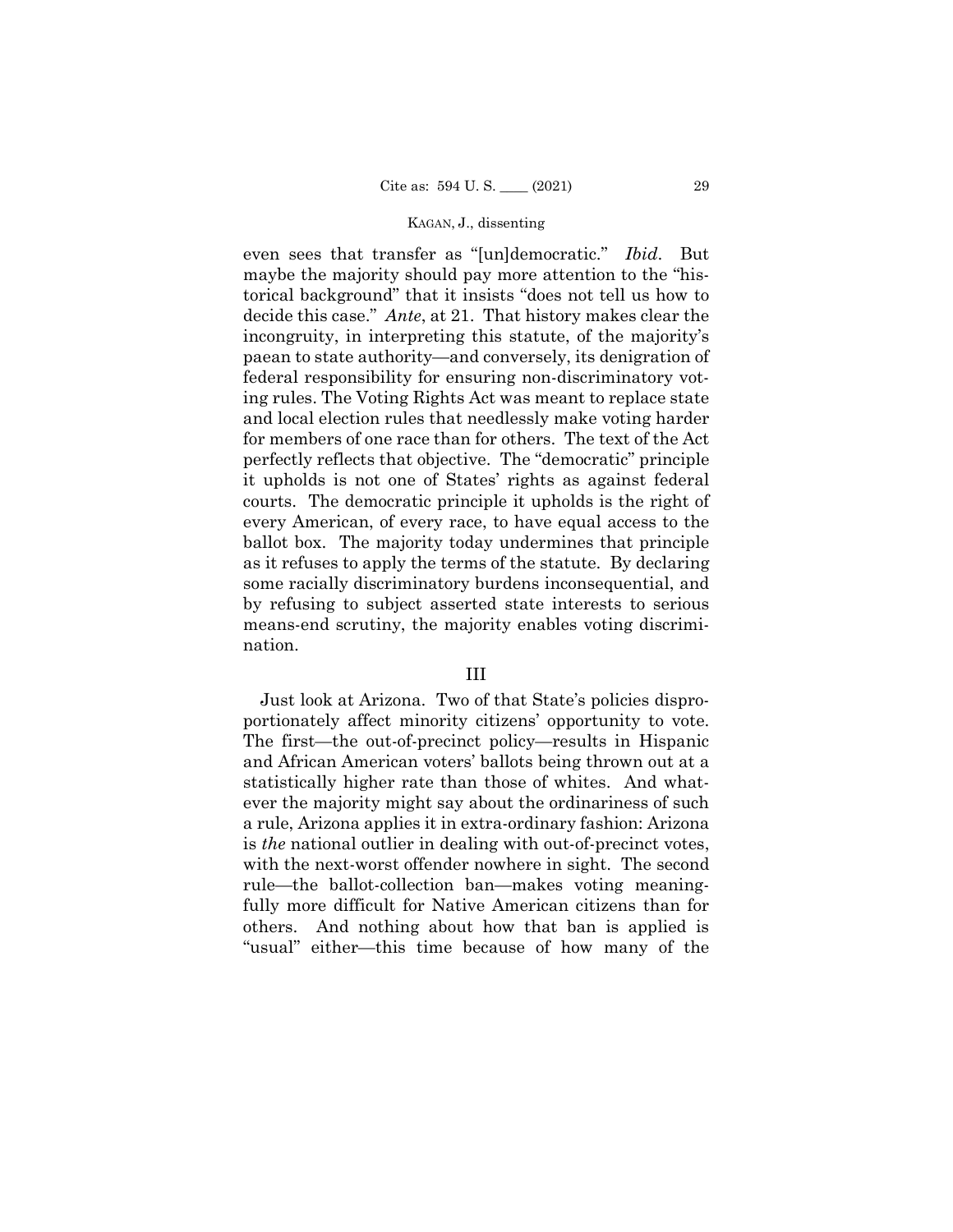State's Native American citizens need to travel long distances to use the mail. Both policies violate Section 2, on a straightforward application of its text. Considering the "totality of circumstances," both "result in" members of some races having "less opportunity than other members of the electorate to participate in the political process and to elect a representative of their choice." §10301(b). The majority reaches the opposite conclusion because it closes its eyes to the facts on the ground.[10](#page-73-0)

Arizona's out-of-precinct policy requires discarding any Election Day ballot cast elsewhere than in a voter's assigned precinct. Under the policy, officials throw out every choice in every race—including national or statewide races (*e*.*g*., for President or Governor) that appear identically on every precinct's ballot. The question is whether that policy unequally affects minority citizens' opportunity to cast a vote.

Although the majority portrays Arizona's use of the rule as "unremarkable," *ante*, at 26, the State is in fact a national aberration when it comes to discarding out-ofprecinct ballots. In 2012, about 35,000 ballots across the country were thrown out because they were cast at the wrong precinct. See U. S. Election Assistance Commission, 2012 Election Administration and Voting Survey 53 (2013). Nearly one in three of those discarded votes—10,979—was cast in Arizona. *Id*., at 52. As the Court of Appeals concluded, and the chart below indicates, Arizona threw away ballots in that year at 11 times the rate of the second-place discarder (Washington State). *Democratic Nat*. *Committee*  v. *Hobbs*, 948 F. 3d 989, 1001 (CA9 2020); see App. 72. Somehow the majority labels that difference "marginal[],"

——————

A

<span id="page-73-0"></span><sup>&</sup>lt;sup>10</sup> Because I would affirm the Court of Appeals' holding that the effects of these policies violate Section 2, I need not pass on that court's alternative holding that the laws were enacted with discriminatory intent.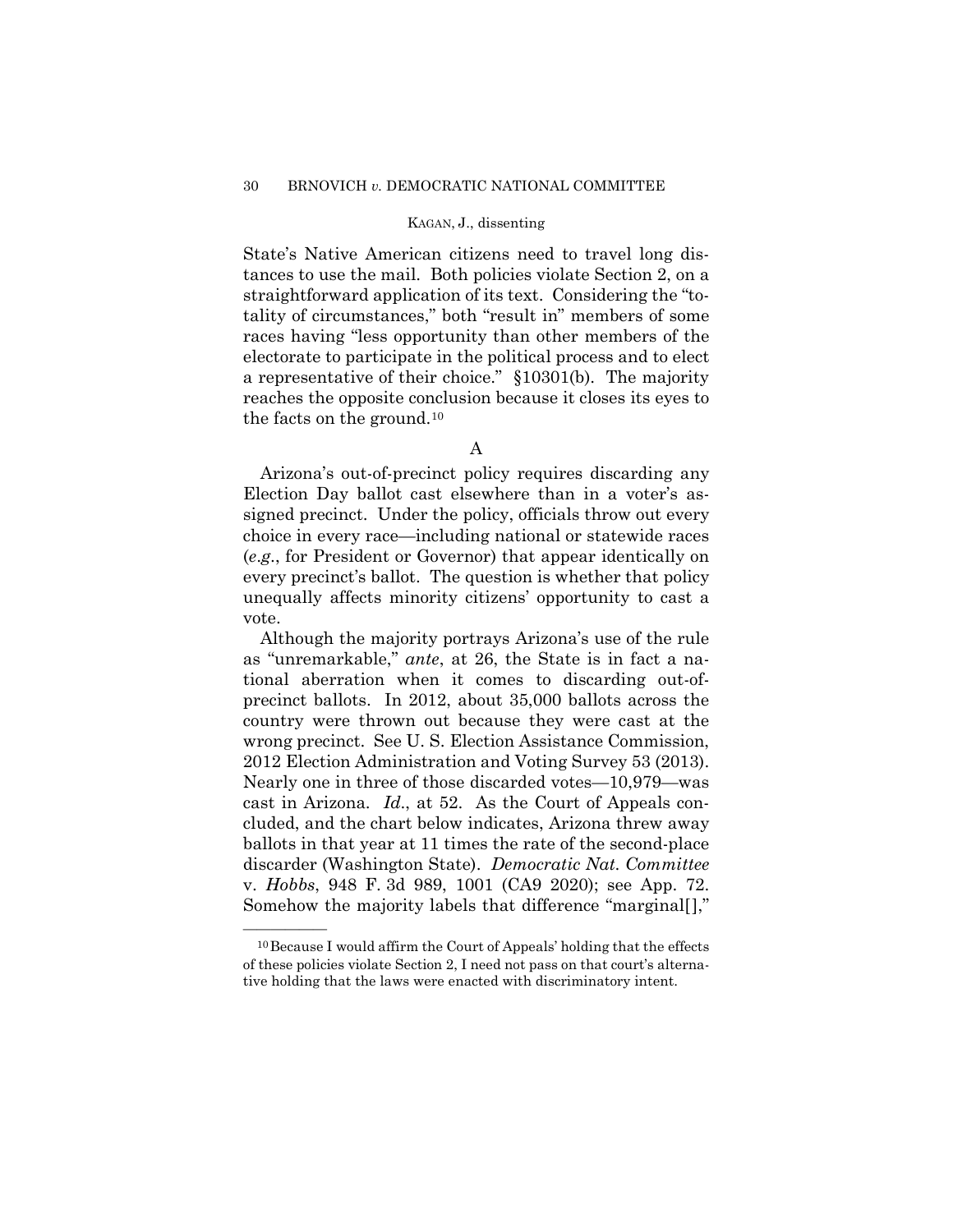*ante*, at 27, but it is anything but. More recently, the number of discarded ballots in the State has gotten smaller: Arizona counties have increasingly abandoned precinct-based voting (in favor of county-wide "vote centers"), so the out-ofprecinct rule has fewer votes to operate on. And the majority primarily relies on those latest (2016) numbers. But across the five elections at issue in this litigation (2008– 2016), Arizona threw away far more out-of-precinct votes almost 40,000—than did any other State in the country.

# Figure 6: Rejected out-of-precinct ballots as a share of in-person ballots cast according to 2012 EAC Report



Votes in such numbers can matter—enough for Section 2 to apply. The majority obliquely suggests not, comparing the smallish number of thrown-out votes (minority and nonminority alike) to the far larger number of votes cast and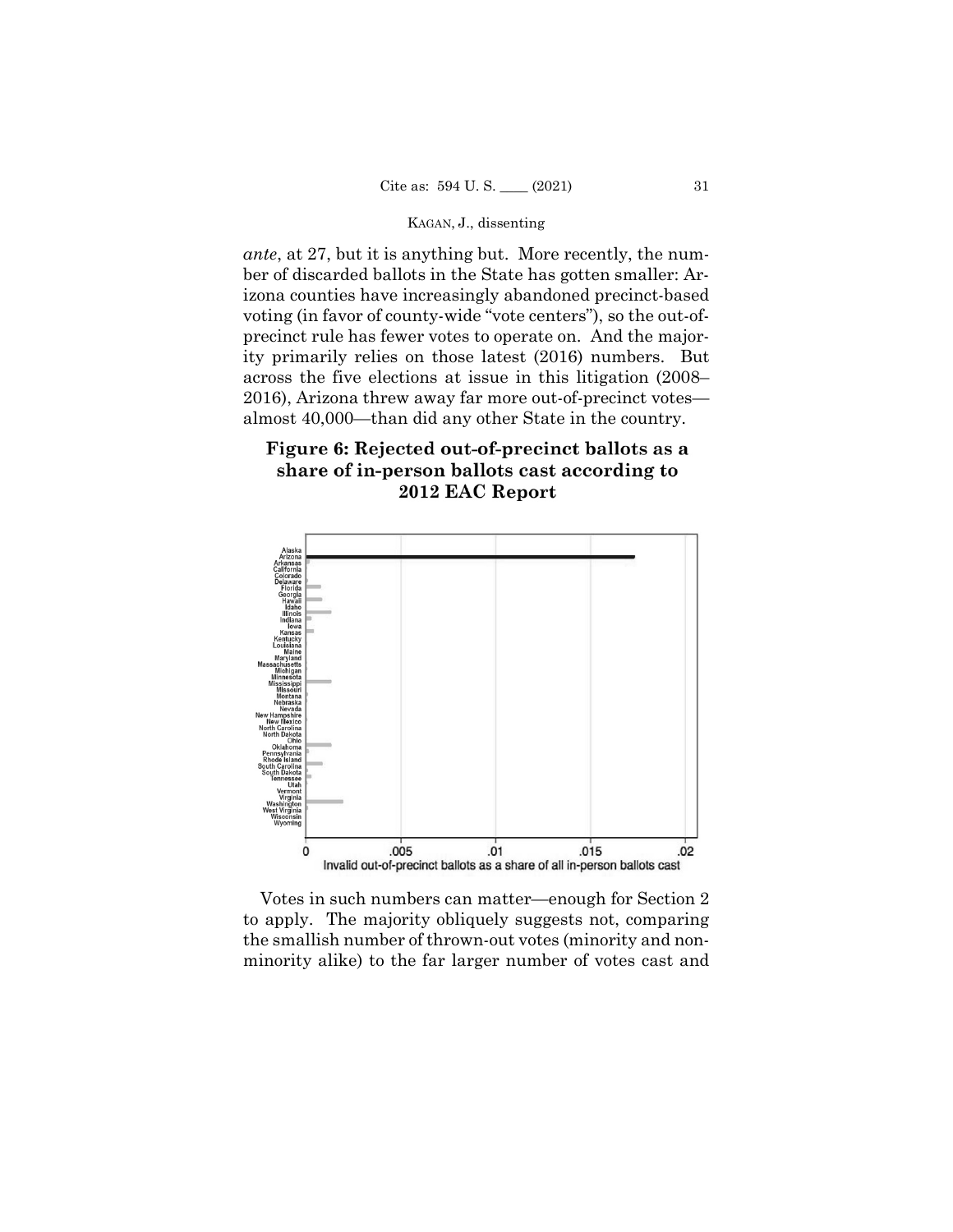counted. See *ante*, at 27. But elections are often fought and won at the margins—certainly in Arizona. Consider the number of votes separating the two presidential candidates in the most recent election: 10,457. That is fewer votes than Arizona discarded under the out-of-precinct policy in two of the prior three presidential elections. This Court previously rejected the idea—the "erroneous assumption"—"that a small group of voters can never influence the outcome of an election." *Chisom*, 501 U. S., at 397, n. 24. For that reason, we held that even "a small minority" group can claim Section 2 protection. See *ibid*.Similarly here, the out-ofprecinct policy—which discards thousands upon thousands of ballots in every election—affects more than sufficient votes to implicate Section 2's guarantee of equal electoral opportunity.

And the out-of-precinct policy operates unequally: Ballots cast by minorities are more likely to be discarded. In 2016, Hispanics, African Americans, and Native Americans were about twice as likely—or said another way, 100% more likely—to have their ballots discarded than whites. See App. 122. And it is possible to break that down a bit. Sixty percent of the voting in Arizona is from Maricopa County. There, Hispanics were 110% more likely, African Americans 86% more likely, and Native Americans 73% more likely to have their ballots tossed. See *id*., at 153. Pima County, the next largest county, provides another 15% of the statewide vote. There, Hispanics were 148% more likely, African Americans 80% more likely, and Native Americans 74% more likely to lose their votes. See *id*., at 157. The record does not contain statewide figures for 2012. But in Maricopa and Pima Counties, the percentages were about the same as in 2016. See *id*., at 87, 91. Assessing those disparities, the plaintiffs' expert found, and the District Court accepted, that the discriminatory impact of the out-of-precinct policy was statistically significant—meaning, again, that it was highly unlikely to occur by chance.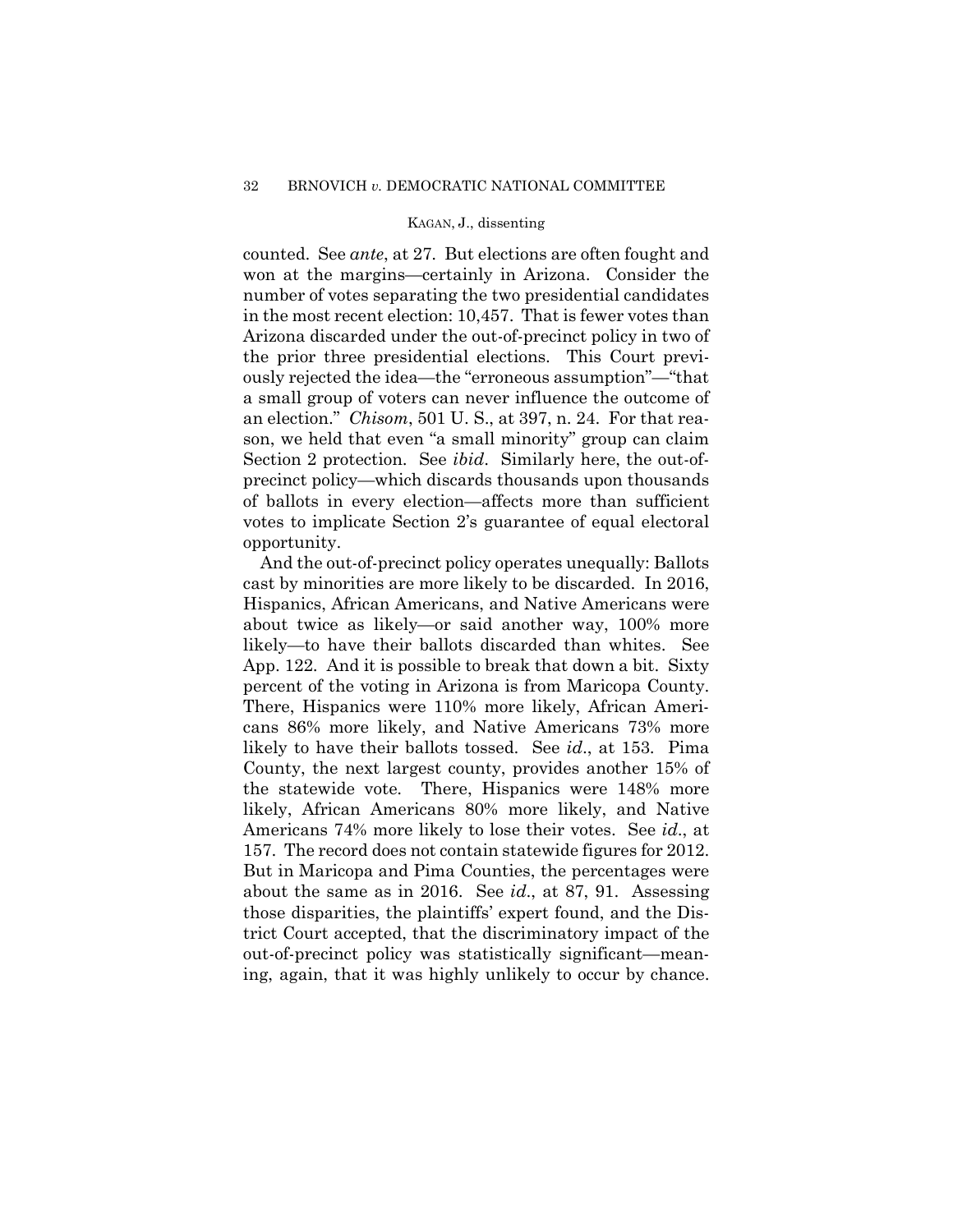See *Democratic Nat*. *Committee* v. *Reagan*, 329 F. Supp. 3d 824, 871 (Ariz. 2018); *supra*, at 15, n. 4.

The majority is wrong to assert that those statistics are "highly misleading." *Ante*, at 28. In the majority's view, they can be dismissed because the great mass of voters are unaffected by the out-of-precinct policy. See *ibid*.But Section 2 is less interested in "absolute terms" (as the majority calls them) than in relative ones. *Ante*, at 27; see *supra*, at 14–15.Arizona's policy creates a statistically significant disparity between minority and white voters: Because of the policy, members of different racial groups do not in fact have an equal likelihood of having their ballots counted. Suppose a State decided to throw out 1% of the Hispanic vote each election. Presumably, the majority would not approve the action just because 99% of the Hispanic vote is unaffected. Nor would the majority say that Hispanics in that system have an equal shot of casting an effective ballot. Here, the policy is not so overt; but under Section 2, that difference does not matter. Because the policy "results in" statistically significant inequality, it implicates Section 2. And the kind of inequality that the policy produces is not the kind only a statistician could see. A rule that throws out, each and every election, thousands of votes cast by minority citizens is a rule that can affect election outcomes. If you were a minority vote suppressor in Arizona or elsewhere, you would want that rule in your bag of tricks. You would not think it remotely irrelevant.

And the case against Arizona's policy grows only stronger the deeper one digs. The majority fails to conduct the "searching practical evaluation" of "past and present reality" that Section 2's "totality of circumstances" inquiry demands. *De Grandy*, 512 U. S., at 1018. Had the majority done so, it would have discovered why Arizona's out-ofprecinct policy has such a racially disparate impact on voting opportunity. Much of the story has to do with the siting and shifting of polling places. Arizona moves polling places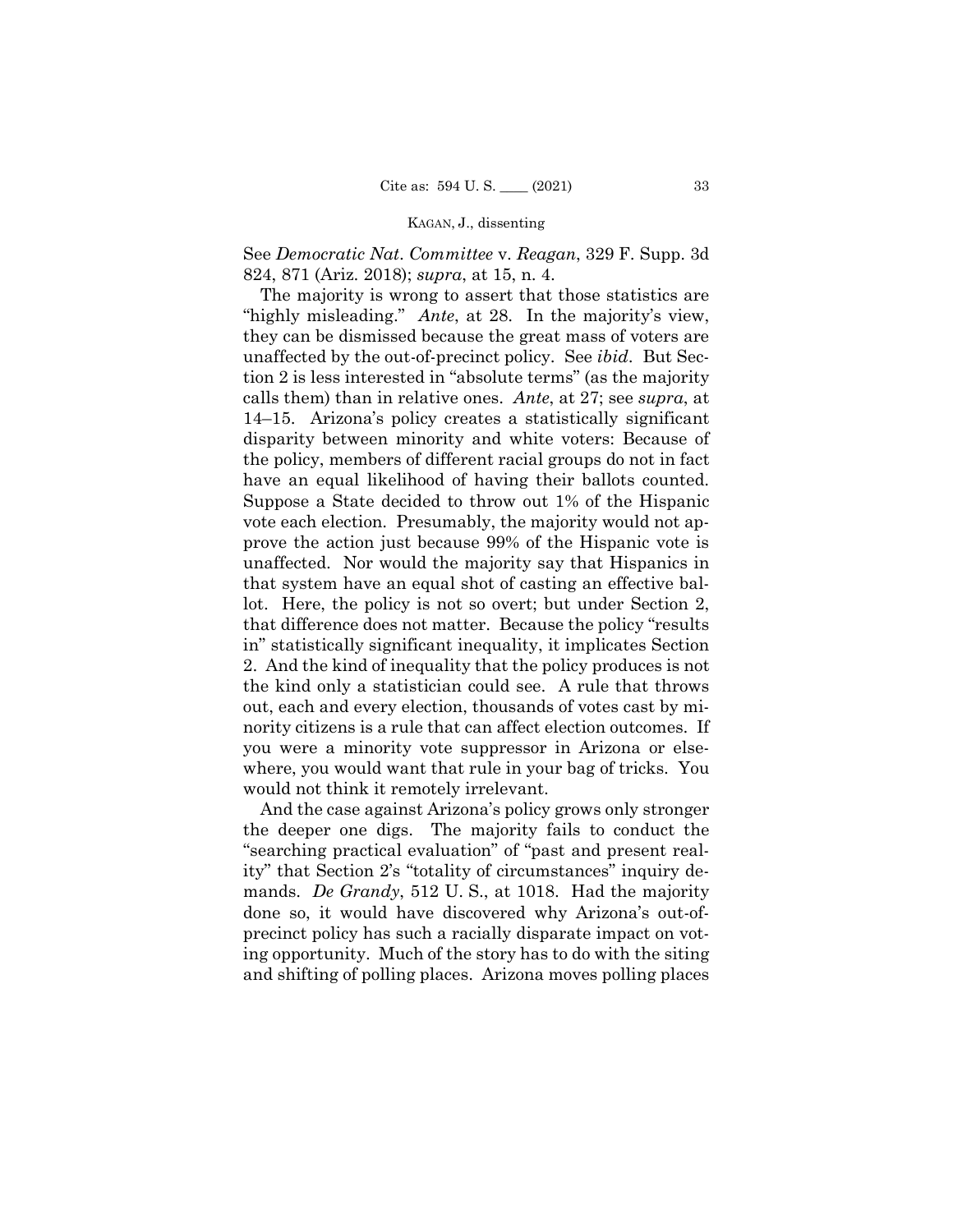at a startling rate. Maricopa County (recall, Arizona's largest by far) changed 40% or more of polling places before both the 2008 and the 2012 elections. See 329 F. Supp. 3d, at 858 (noting also that changes "continued to occur in 2016"). In 2012 (the election with the best data), voters affected by those changes had an out-of-precinct voting rate that was 40% higher than other voters did. See *ibid*.And, critically, Maricopa's relocations hit minority voters harder than others. In 2012, the county moved polling stations in African American and Hispanic neighborhoods 30% more often than in white ones. See App. 110–111. The odds of those changes leading to mistakes increased yet further because the affected areas are home to citizens with relatively low education and income levels. See *id*., at 170–171. And even putting relocations aside, the siting of polling stations in minority areas caused significant out-of-precinct voting. Hispanic and Native American voters had to travel further than white voters did to their assigned polling places. See *id.*, at 109. And all minority voters were disproportionately likely to be assigned to polling places other than the ones closest to where they lived. See *id*., at 109, and n. 30, 175– 176. Small wonder, given such siting decisions, that minority voters found it harder to identify and get to their correct precincts. But the majority does not address these mat-ters.<sup>[11](#page-77-0)</sup>

<span id="page-77-0"></span> $11$ The majority's excuse for failing to consider the plaintiffs' evidence on Arizona's siting of polling places is that the plaintiffs did not bring a separate claim against those practices. See *ante*, at 30, n. 18. If that sounds odd, it is. The majority does not contest that the evidence on polling-place siting is relevant to the plaintiffs' challenge to the out-ofprecinct policy. Nor could the majority do so. The siting practices are one of the background conditions against which the out-of-precinct policy operates—exactly the kind of thing that a totality-of-circumstances analysis demands a court take into account. To refuse to think about those practices because the plaintiffs might have brought a freestanding claim against them is to impose an out-of-thin-air pleading requirement that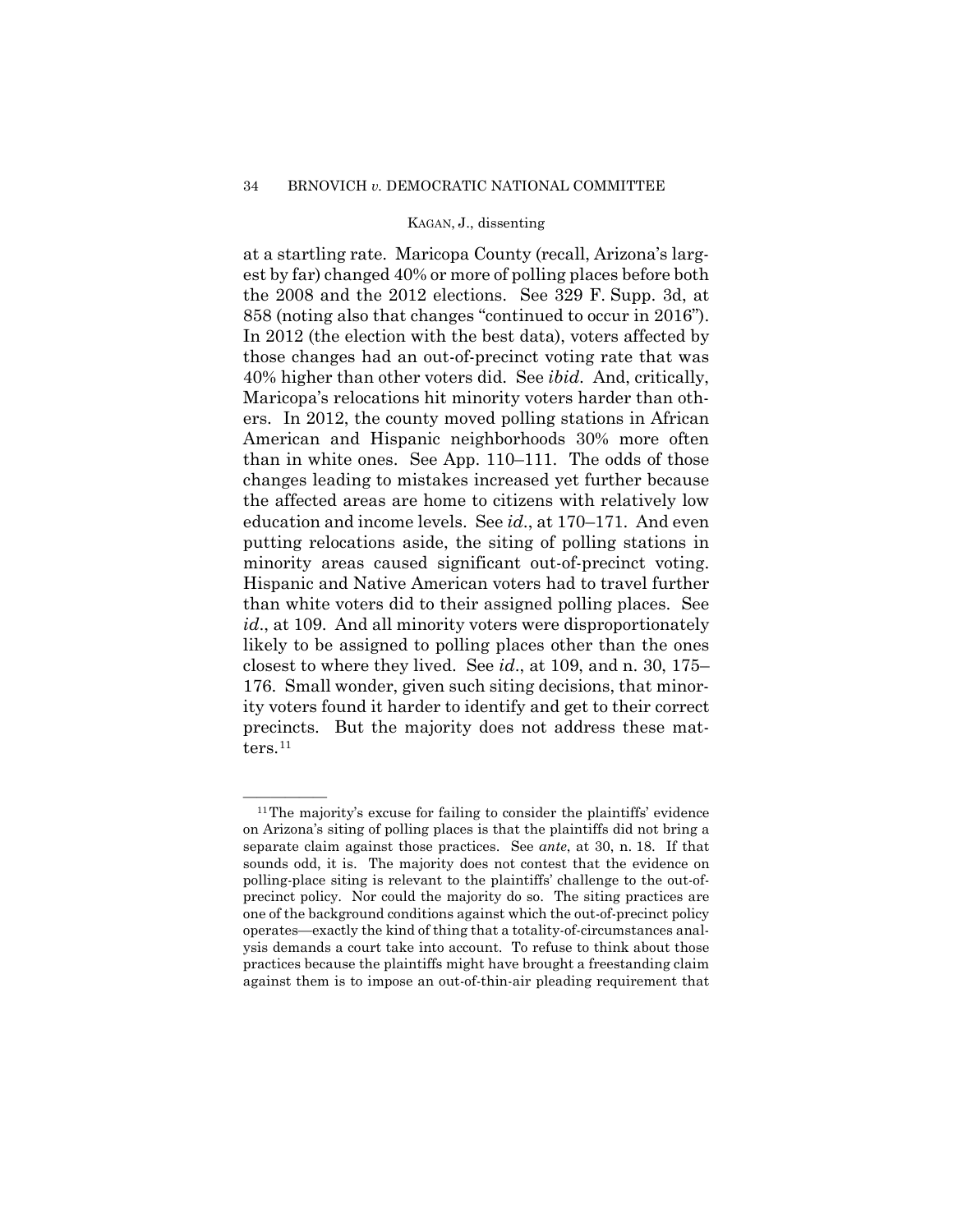Facts also undermine the State's asserted interests, which the majority hangs its hat on. A government interest, as even the majority recognizes, is "merely one factor to be considered" in Section 2's totality analysis. *Houston Lawyers' Assn*., 501 U. S., at 427; see *ante*, at 19. Here, the State contends that it needs the out-of-precinct policy to support a precinct-based voting system. But 20 other States combine precinct-based systems with mechanisms for partially counting out-of-precinct ballots (that is, counting the votes for offices like President or Governor). And the District Court found that it would be "administratively feasible" for Arizona to join that group. 329 F. Supp. 3d, at 860. Arizona—echoed by the majority—objects that adopting a partial-counting approach would decrease compliance with the vote-in-your-precinct rule (by reducing the penalty for a voter's going elsewhere). But there is more than a little paradox in that response. We know from the extraordinary number of ballots Arizona discards that its current system fails utterly to "induce[] compliance." *Ante*, at 28– 29; see *supra*, at 30–31. Presumably, that is because the system—most notably, its placement and shifting of polling places—sows an unparalleled level of voter confusion. A State that makes compliance with an election rule so unusually hard is in no position to claim that its interest in "induc[ing] compliance" outweighs the need to remedy the race-based discrimination that rule has caused.

B

Arizona's law mostly banning third-party ballot collection also results in a significant race-based disparity in voting opportunities. The problem with that law again lies in facts nearly unique to Arizona—here, the presence of rural Native American communities that lack ready access to mail

——————

operates to exclude exactly the evidence that most strongly signals a Section 2 violation.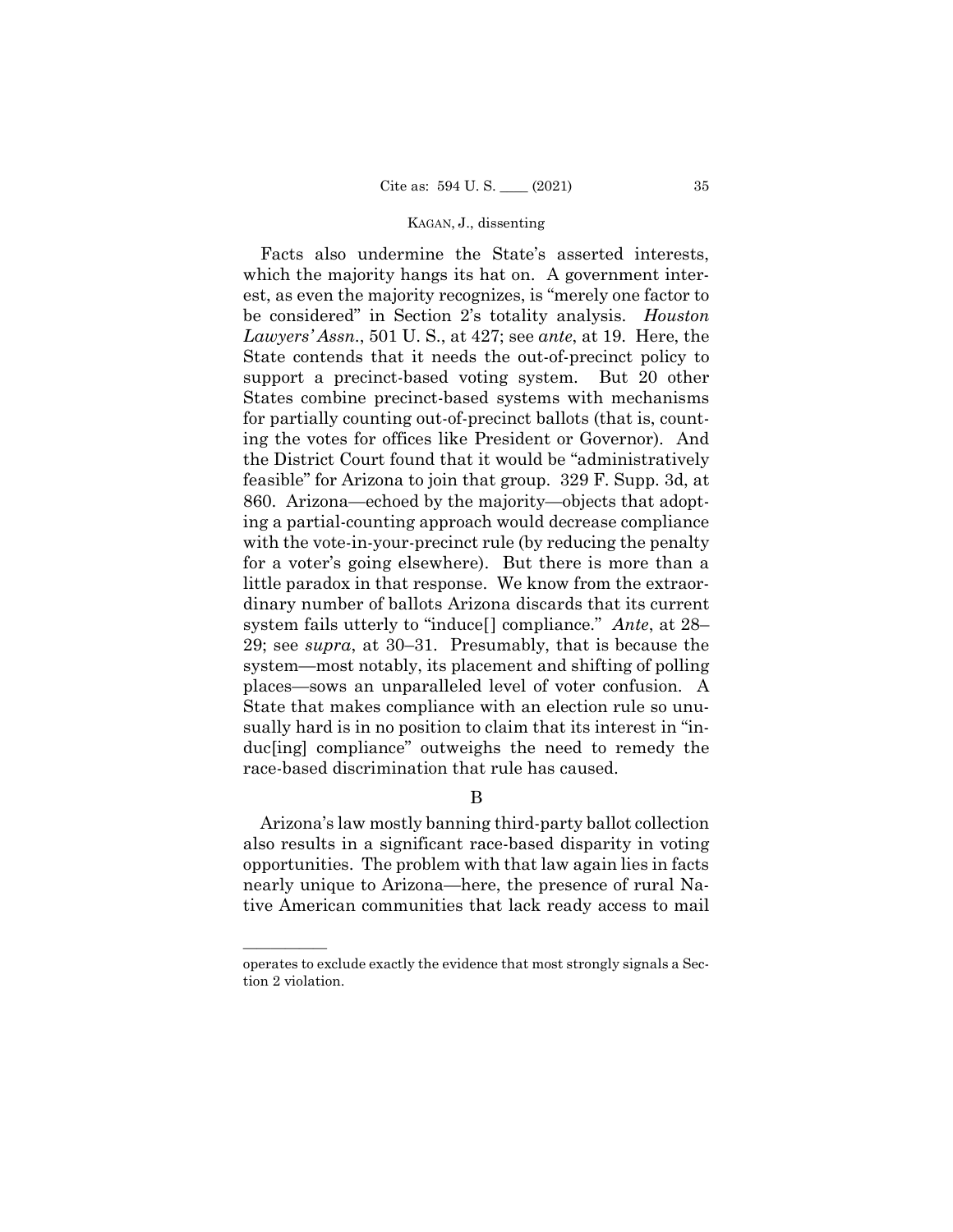service. Given that circumstance, the Arizona statute discriminates in just the way Section 2 proscribes. The majority once more comes to a different conclusion only by ignoring the local conditions with which Arizona's law interacts.

The critical facts for evaluating the ballot-collection rule have to do with mail service. Most Arizonans vote by mail. But many rural Native American voters lack access to mail service, to a degree hard for most of us to fathom. Only 18% of Native voters in rural counties receive home mail delivery, compared to 86% of white voters living in those counties. See 329 F. Supp. 3d, at 836. And for many or most, there is no nearby post office. Native Americans in rural Arizona "often must travel 45 minutes to 2 hours just to get to a mailbox." 948 F. 3d, at 1006; see 329 F. Supp. 3d, at 869 ("Ready access to reliable and secure mail service is nonexistent" in some Native American communities). And between a quarter to a half of households in these Native communities do not have a car. See *ibid*.So getting ballots by mail and sending them back poses a serious challenge for Arizona's rural Native Americans.[12](#page-79-0)

For that reason, an unusually high rate of Native Americans used to "return their early ballots with the assistance of third parties." *Id*., at 870.[13](#page-79-1) As the District Court found: "[F]or many Native Americans living in rural locations,"

<span id="page-79-0"></span> $^{12}$  Certain Hispanic communities in Arizona confront similar difficulties. For example, in the border town of San Luis, which is 98% Hispanic, "[a]lmost 13,000 residents rely on a post office located across a major highway" for their mail service. 329 F. Supp. 3d, at 869. The median income in San Luis is \$22,000, so "many people [do] not own[] cars" making it "difficult" to "receiv[e] and send[] mail." *Ibid.*<br><sup>13</sup>The majority faults the plaintiffs for failing to provide "concrete" sta-

<span id="page-79-1"></span>tistical evidence on this point. See *ante*, at 31. But no evidence of that kind exists: Arizona has never compiled data on third-party ballot collection. And the witness testimony the plaintiffs offered in its stead allowed the District Court to conclude that minority voters, and especially Native Americans, disproportionately needed third-party assistance to vote. See 329 F. Supp. 3d, at 869–870.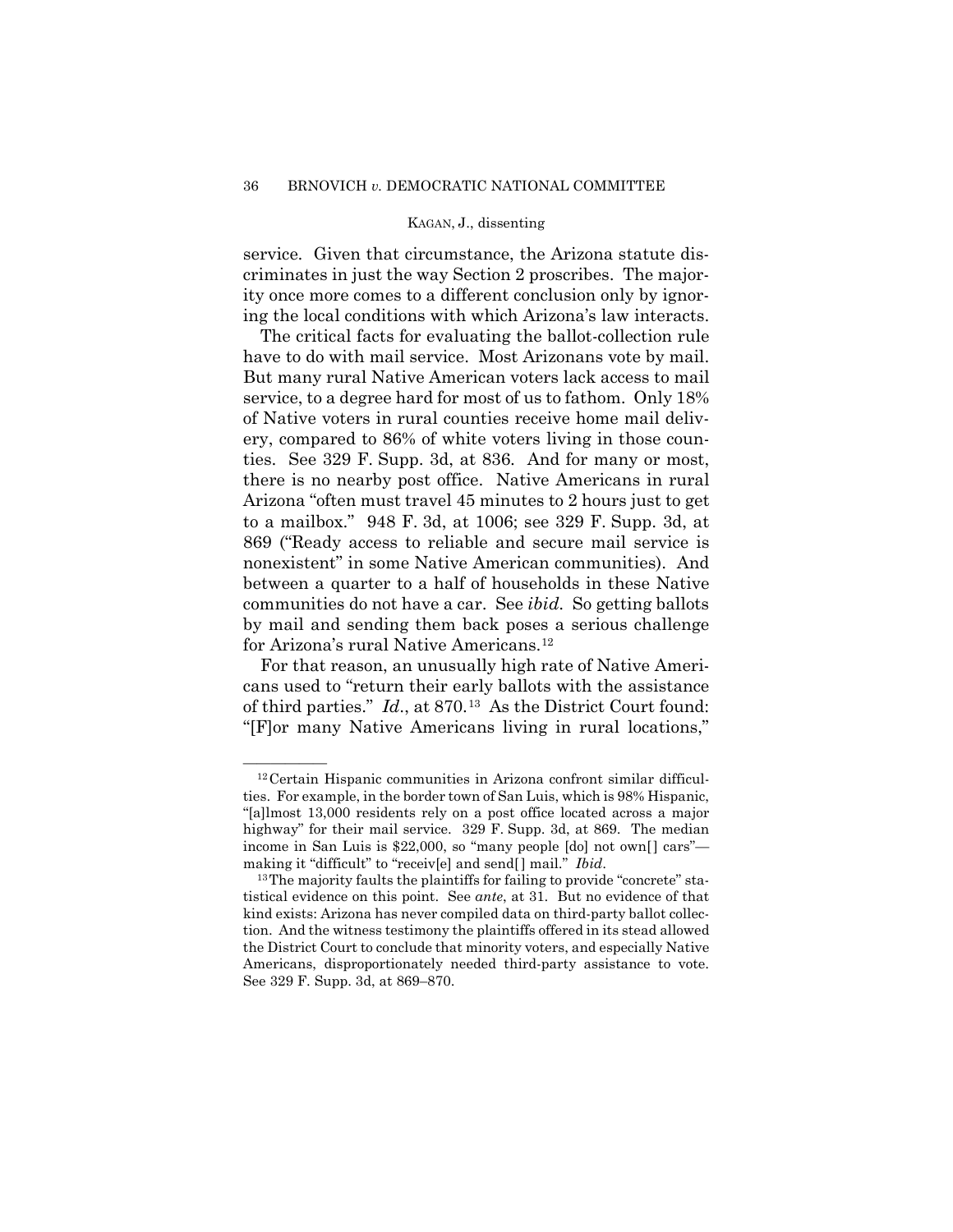voting "is an activity that requires the active assistance of friends and neighbors." *Ibid*.So in some Native communities, third-party collection of ballots—mostly by fellow clan members—became "standard practice." *Ibid*.And stopping it, as one tribal election official testified, "would be a huge devastation." *Ibid*.; see Brief for Navajo Nation as *Amicus Curiae* 19–20 (explaining that ballot collection is how Navajo voters "have historically handled their mail-in ballots").

Arizona has always regulated these activities to prevent fraud. State law makes it a felony offense for a ballot collector to fail to deliver a ballot. See Ariz. Rev. Stat. Ann. §16–1005 (Cum. Supp. 2020). It is also a felony for a ballot collector to tamper with a ballot in any manner. See *ibid*. And as the District Court found, "tamper evident envelopes and a rigorous voter signature verification procedure" protect against any such attempts. 329 F. Supp. 3d, at 854. For those reasons and others, no fraud involving ballot collection has ever come to light in the State. *Id*., at 852.

 Still, Arizona enacted—with full knowledge of the likely discriminatory consequences—the near-blanket ballot-collection ban challenged here. The first version of the law much less stringent than the current one—passed the Arizona Legislature in 2011. But the Department of Justice, in its Section 5 review, expressed skepticism about the statute's compliance with the Voting Rights Act, and the legislature decided to repeal the law rather than see it blocked (and thereby incur statutory penalties). See 329 F. Supp. 3d, at 880; 52 U. S. C. §10303(a)(1)(E) (providing that if a state law fails Section 5 review, the State may not escape the preclearance process for another 10 years). Then, this Court decided *Shelby County*. With Section 5 gone, the State Legislature felt free to proceed with a new ballot-collection ban, despite the potentially discriminatory effects that the preclearance process had revealed. The enacted law contains limited exceptions for family members and caregivers. But it includes no similar exceptions for clan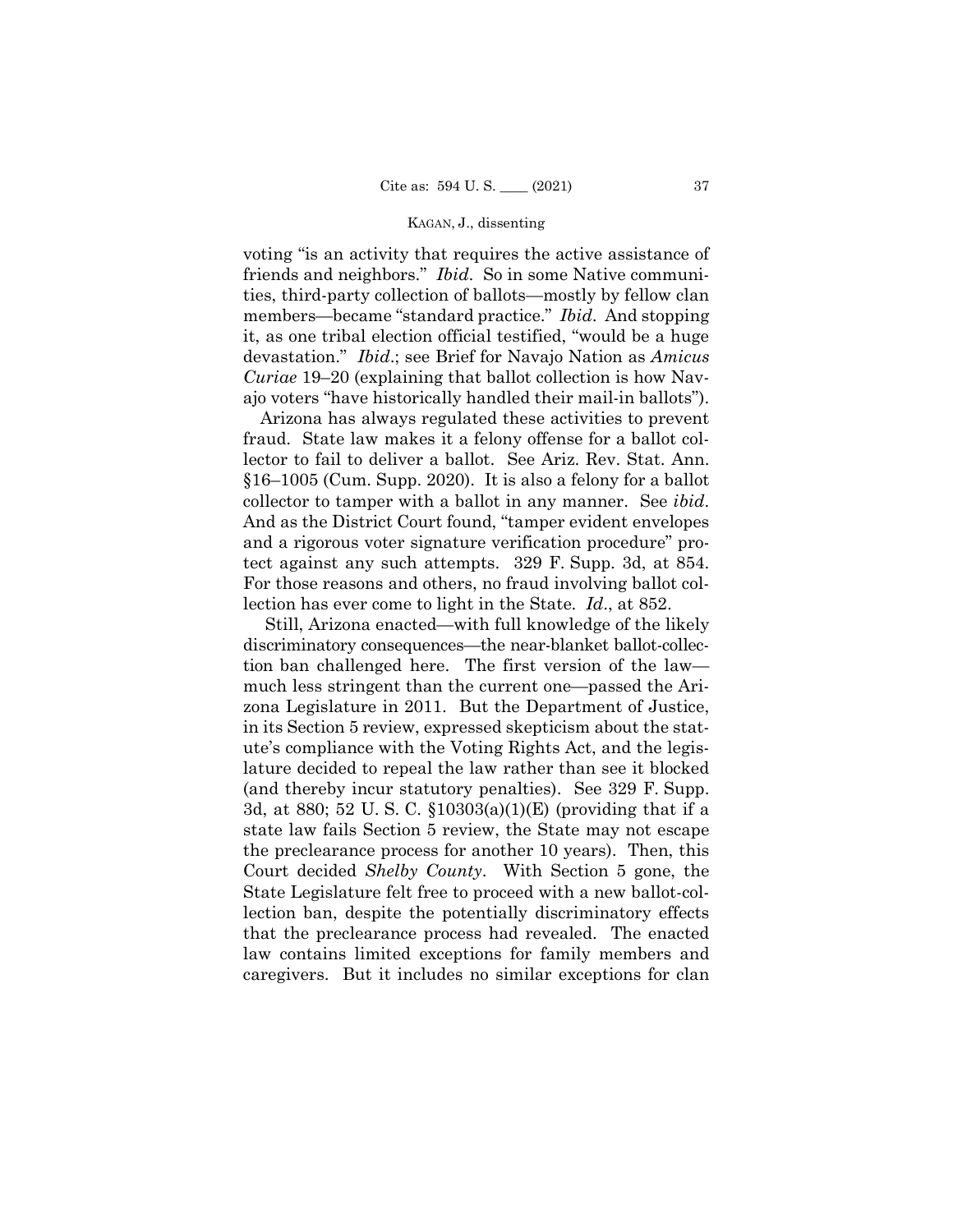members or others with Native kinship ties. They and anyone else who picks up a neighbor's ballot and takes it to a post office, or delivers it to an election site, is punishable as a felon. See Ariz. Rev. Stat. §16–1005(H).

Put all of that together, and Arizona's ballot-collection ban violates Section 2. The ban interacts with conditions on the ground—most crucially, disparate access to mail service—to create unequal voting opportunities for Native Americans. Recall that only 18% of rural Native Americans in the State have home delivery; that travel times of an hour or more to the nearest post office are common; that many members of the community do not have cars. See *supra*, at 36. Given those facts, the law prevents many Native Americans from making effective use of one of the principal means of voting in Arizona.[14](#page-81-0) What is an inconsequential burden for others is for these citizens a severe hardship. And the State has shown no need for the law to go so far. Arizona, as noted above, already has statutes in place to deter fraudulent collection practices. See *supra*, at 37. Those laws give every sign of working. Arizona has not offered any evidence of fraud in ballot collection, or even an account of a harm threatening to happen. See 329 F. Supp. 3d, at 852 ("[T]here has never been a case of voter fraud associated with ballot collection charged in Arizona"). And anyway, Arizona did not have to entirely forego a ballot-collection restriction to comply with Section 2. It could, for

<span id="page-81-0"></span> $14$ To make matters worse, in-person voting does not provide a feasible alternative for many rural Native voters. Given the low population density on Arizona's reservations, the distance to an assigned polling place like that to a post office—is usually long. Again, many Native citizens do not own cars. And the State's polling-place siting practices cause some voters to go to the wrong precincts. Respecting the last factor, the District Court found that because Navajo voters "lack standard addresses[,] their precinct assignments" are "based upon guesswork." *Democratic Nat*. *Committee* v. *Reagan*, 329 F. Supp. 3d 824, 873 (Ariz. 2018). As a result, there is frequent "confusion about the voter's correct polling place." *Ibid*.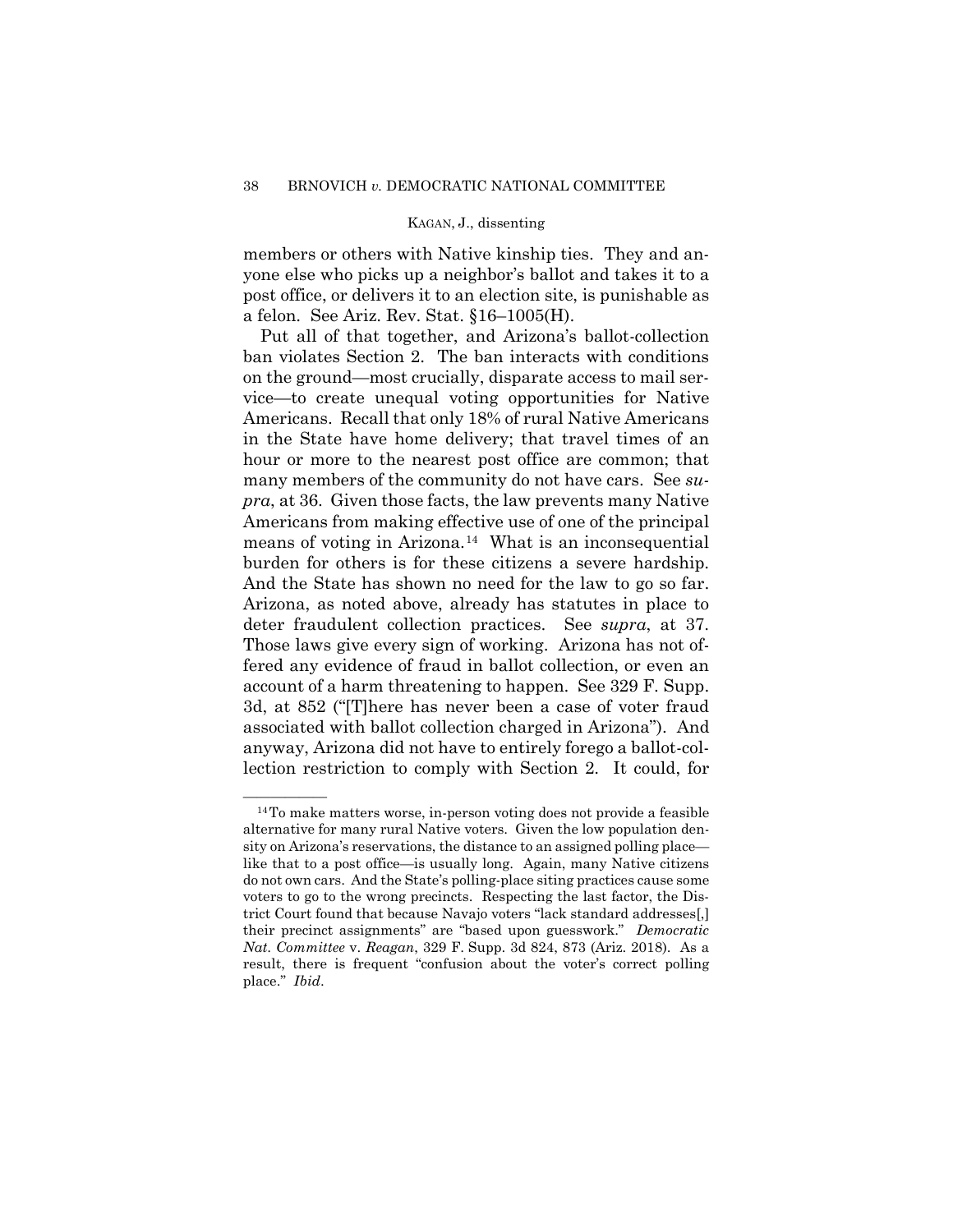example, have added an exception to the statute for Native clan or kinship ties, to accommodate the special, "intensely local" situation of the rural Native American community. *Gingles*, 478 U. S., at 79. That Arizona did not do so shows, at best, selective indifference to the voting opportunities of its Native American citizens.

The majority's opinion fails to acknowledge any of these facts. It quotes extensively from the District Court's finding that the ballot-collection ban does not interfere with the voting opportunities of minority groups generally. See *ante*, at 31, n. 19. But it never addresses the court's separate finding that the ban poses a unique burden for Native Americans. See *supra*, at 36–37. Except in a pair of footnotes responding to this dissent, the term "Native American" appears once (count it, once) in the majority's five-page discussion of Arizona's ballot-collection ban. So of course that community's strikingly limited access to mail service is not addressed.[15](#page-82-0) In the majority's alternate world, the

<span id="page-82-0"></span> $15$  In one of those footnotes, the majority defends its omission by saying that "no individual [Native American] voter testified that [the collection ban] would make it significantly more difficult for him or her to vote." *Ante*, at 34, n. 21. But as stated above, the District Court found, based on the testimony of "lawmakers, elections officials[,] community advocates," and tribal representatives, that the ban would have that effect for many Native American voters. 329 F. Supp. 3d, at 868; see *id*., at 870 ("[F]or many Native Americans living in rural locations," voting "is an activity that requires the active assistance of friends and neighbors"); *supra*, at 36–37. The idea that the claim here fails because the plaintiffs did not produce *less* meaningful evidence (a single person's experience) does not meet the straight-face standard. And the majority's remaining argument is, if anything, more eccentric. Here, the majority assures us that the Postal Service has a "statutory obligation[]" to provide "effective and regular postal services to rural areas." *Ante*, at 34, n. 21. But the record shows what the record shows—once again, in the Court of Appeals' words, that Native Americans in rural Arizona "often must travel 45 minutes to 2 hours just to get to a mailbox." *Democratic Nat*. *Committee* v. *Hobbs*, 948 F. 3d 989, 1006 (CA9 2020). That kind of background circumstance is central to Section 2's totality-of-circumstances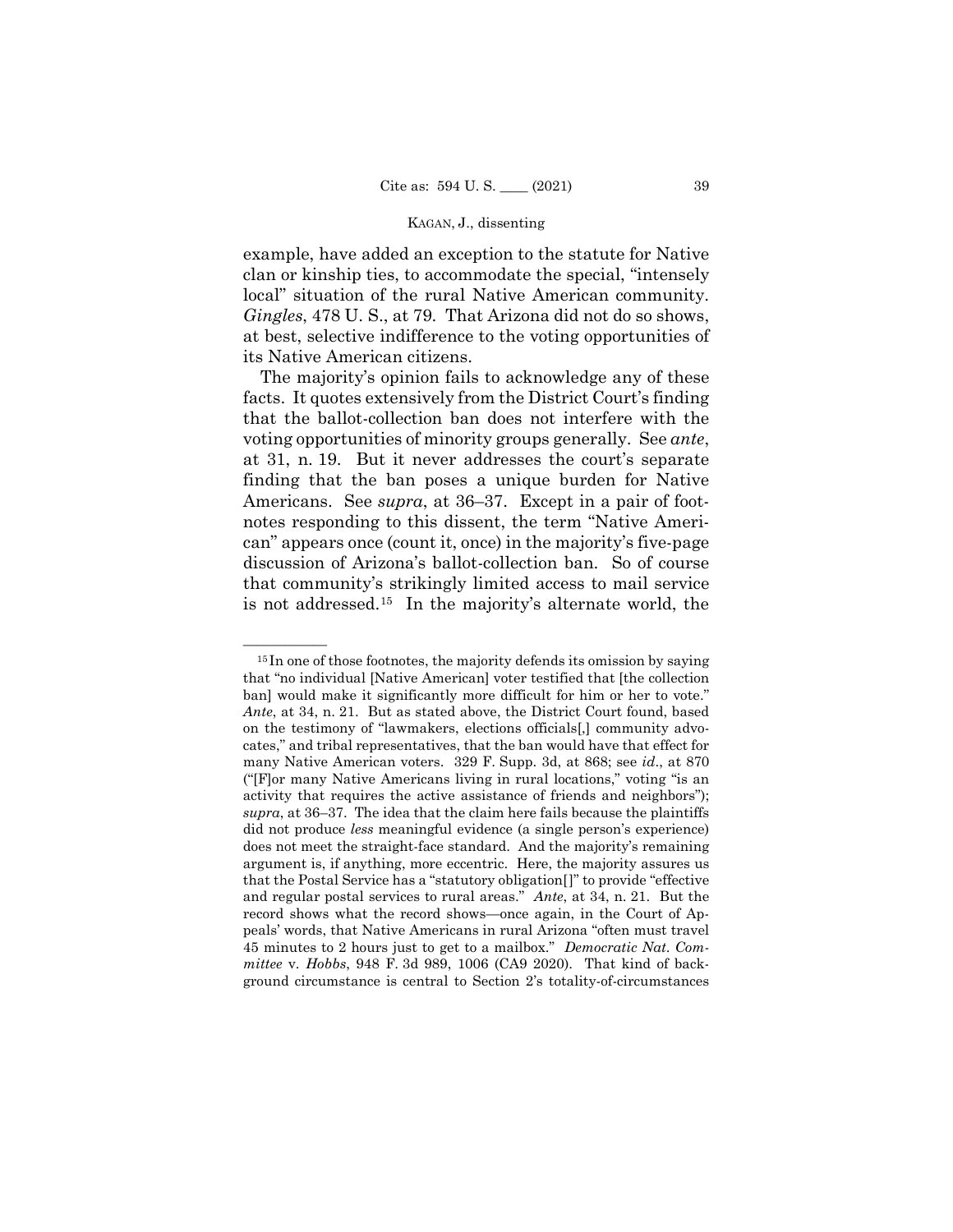collection ban is just a "usual burden[] of voting" for everyone. *Ante*, at 30. And in that world, "[f]raud is a real risk" of ballot collection—as to every community, in every circumstance—just because the State in litigation asserts that it is. *Ante*, at 33. The State need not even show that the discriminatory rule it enacted is necessary to prevent the fraud it purports to fear. So the State has no duty to substitute a non-discriminatory rule that would adequately serve its professed goal. Like the rest of today's opinion, the majority's treatment of the collection ban thus flouts what Section 2 commands: the eradication of election rules resulting in unequal opportunities for minority voters.

IV

Congress enacted the Voting Rights Act to address a deep fault of our democracy—the historical and continuing attempt to withhold from a race of citizens their fair share of influence on the political process. For a century, African Americans had struggled and sacrificed to wrest their voting rights from a resistant Nation. The statute they and their allies at long last attained made a promise to all Americans. From then on, Congress demanded, the political process would be equally open to every citizen, regardless of race.

One does not hear much in the majority opinion about that promise. One does not hear much about what brought Congress to enact the Voting Rights Act, what Congress hoped for it to achieve, and what obstacles to that vision remain today. One would never guess that the Act is, as the President who signed it wrote, "monumental." Johnson Papers 841. For all the opinion reveals, the majority might

——————

analysis—and here produces a significant racial disparity in the opportunity to vote. The majority's argument to the contrary is no better than if it condoned a literacy test on the ground that a State had long had a statutory obligation to teach all its citizens to read and write.